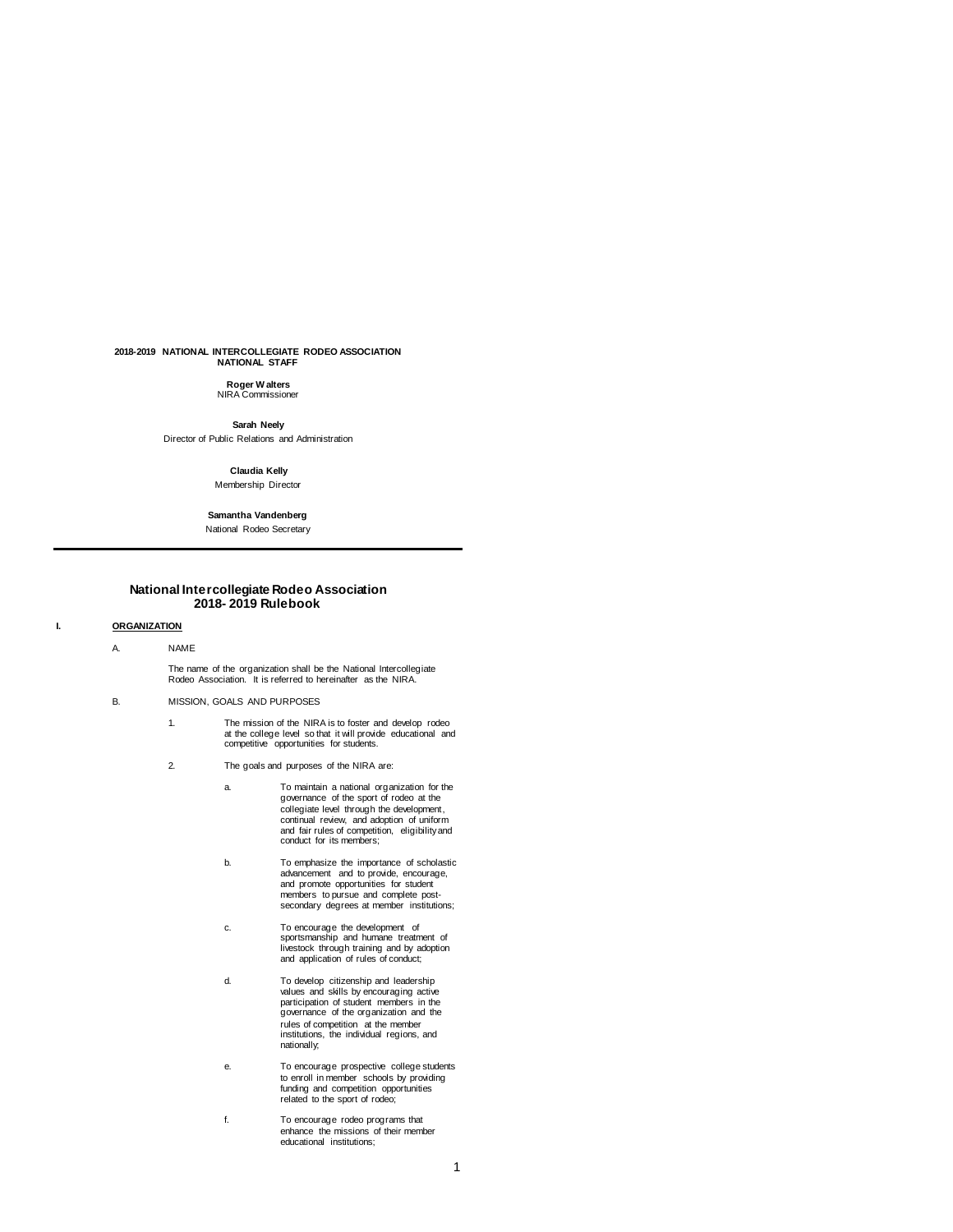- g. To provide opportunities and training to enable student members to achieve excellence in skills and competition, and to compete with other student members for regional and national championships;
- h. To promote competent and ethical coaching of student members;
- i. To stimulate and develop public awareness, understanding, and appreciation for the sport of rodeo as well as its heritage and lifestyle;
- j. To promote rodeo on a national scale as an organized, standard collegiate sport, with teams representing member educational institutions on individual campuses throughout the nation and to strive for advances that will enhance rodeo as a sport that will facilitate the mission of the NIRA.

# **II. MEMBERSHIP**

- A. GENERAL
	- 1. Compliance with By-Laws and Rules.

All members will abide by the governing by-laws and rules of the NIRA and will so affirm when memberships are purchased.

2. Intellectual Property Rights of Members Assigned to NIRA.

> As a condition of membership, each NIRA member, regardless of the category of membership, assigns to the NIRA all of the member's right, title, and interest in and to intellectual property rights arising in connection with all NIRA events, including the full right to use the member's name, words, image, and likeness, regardless of the form or medium, reflecting participation in all NIRA events. Each member acknowledges that the rights described herein may be used by the NIRA for any purpose in connection with the commercial exploitation of these rights, and may be conveyed by the NIRA, in whole or in part, for use by such persons or entities as may be selected by the NIRA in its sole discretion. Each member further agrees to abide by the terms and conditions of any agreement between the NIRA and such persons or entities regarding advertising and promotion in connection with the use of such rights.

3. Fixed Year.

The fiscal year of the NIRA shall begin July 1 and will continue through June 30 of the following year. All membership cards will be issued on this basis and expire after the CNFR of each year regardless of when they are issued.

4. Commencement of Membership.

New members may join at any time. Their membership shall commence upon compliance with any requirement for membership. A student who applies for a membership card and is declared ineligible to obtain a NIRA card may void their NIRA membership, but will receive no refund of membership dues.

5. Membership Cards.

Each member shall be issued an official NIRA membership card. Duplicate membership cards will be issued at a cost of Five Dollars (\$5) per card.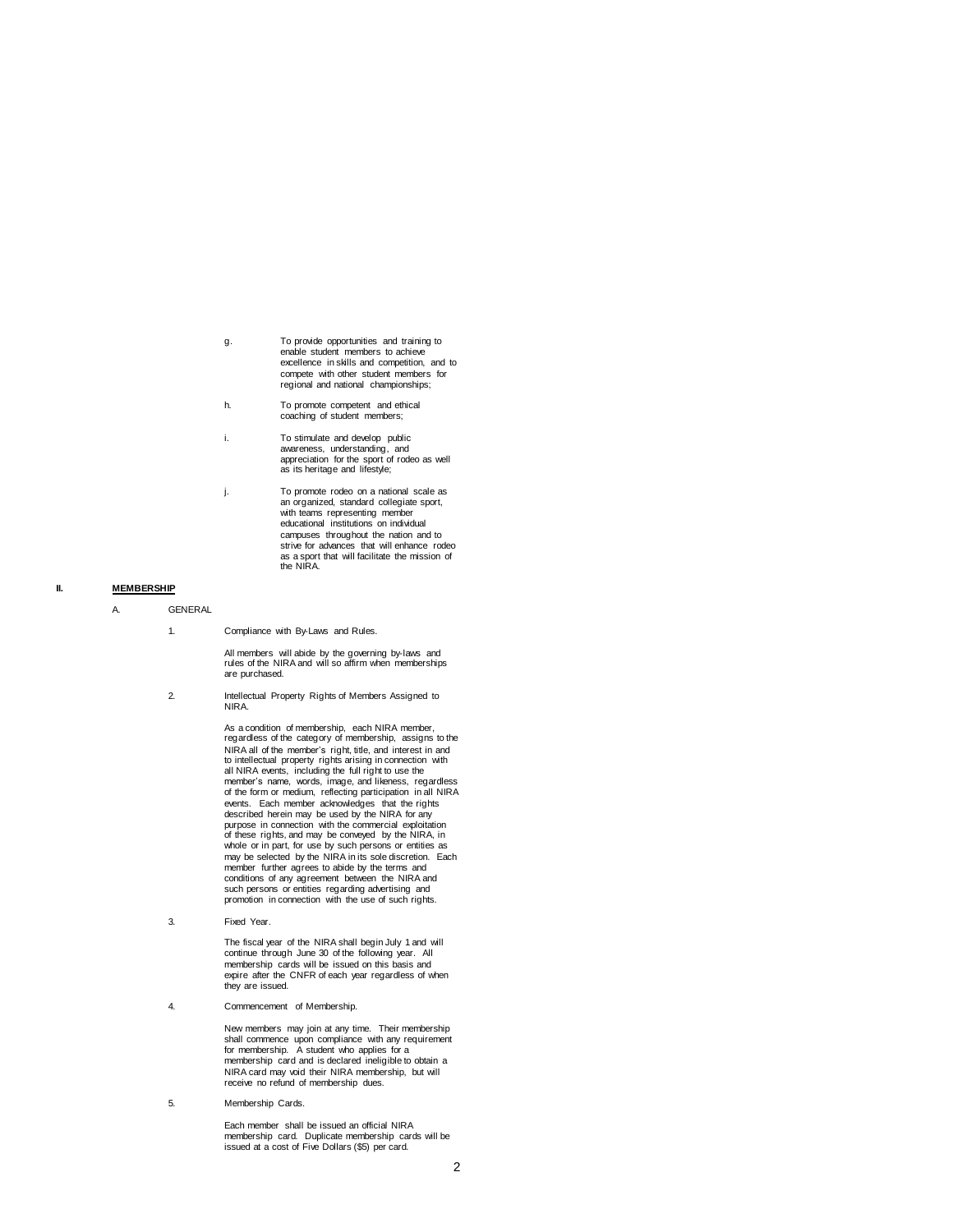# B. SCHOOL MEMBERS

### 1. Eligibility

Any member school or rodeo association of any junior or senior college or university that is a recognized organization of said college or university and in good standing may petition for NIRA membership. Schools petitioning for NIRA membership must be listed as FULLY ACCREDITED in the current ACCREDITED INSTITUTIONS OF POST-SECONDARY EDUCATION: PROGRAMS/CANDIDATES. Colleges or Universities belonging to the NIRA as of June, 1967, may remain as institutional charter members as long as they pay dues and abide by the by-laws and rules of the NIRA.

- 2. Requirements
	- a. Dues

Each NIRA school membership shall be Three Hundred Dollars (\$300) per NIRA year [One Hundred Ninety-two Dollars (\$192) dues; Eight Dollars (\$8) for subscription to the NIRA publication; Fifty Dollars (\$50) Rawhide program fund; Fifty Dollars (\$50) NIR foundation]. Medical insurance coverage (excess) is also offered at an additional cost of One Hundred Forty-Five Dollars (\$145) per individual.

b. No Team Points Until Dues are Paid

No team points will be counted until member school dues are paid. For competition purposes all NIRA members from school in question will be considered off the team until such dues are paid in full. For team points to count, payment of school dues will be set according to the eligibility deadline for each rodeo in the region. School dues must be paid before the CNFR regional entry deadline in order to compete as a team at the CNFR. Students attending a NIRA member school may not compete as independents.

c. Officers of Member School

The officers of a member school shall keep in contact with the NIRA National Office at all times. The member school officers are honor bound to carry out the rules and regulations as set forth in the NIRA By-Laws and Rules.

d. Publicity Director

The publicity director of a regional member school should keep in contact with the NIRA Commissioner to publicize events of the regional member school.

e. Faculty Advisor or Sponsor

Each member school shall be required to have a faculty advisor or representative. This person is the official representative of the school. The permanent address of this sponsor must be sent to the NIRA National Office each year. All correspondence from the NIRA will be mailed to this address.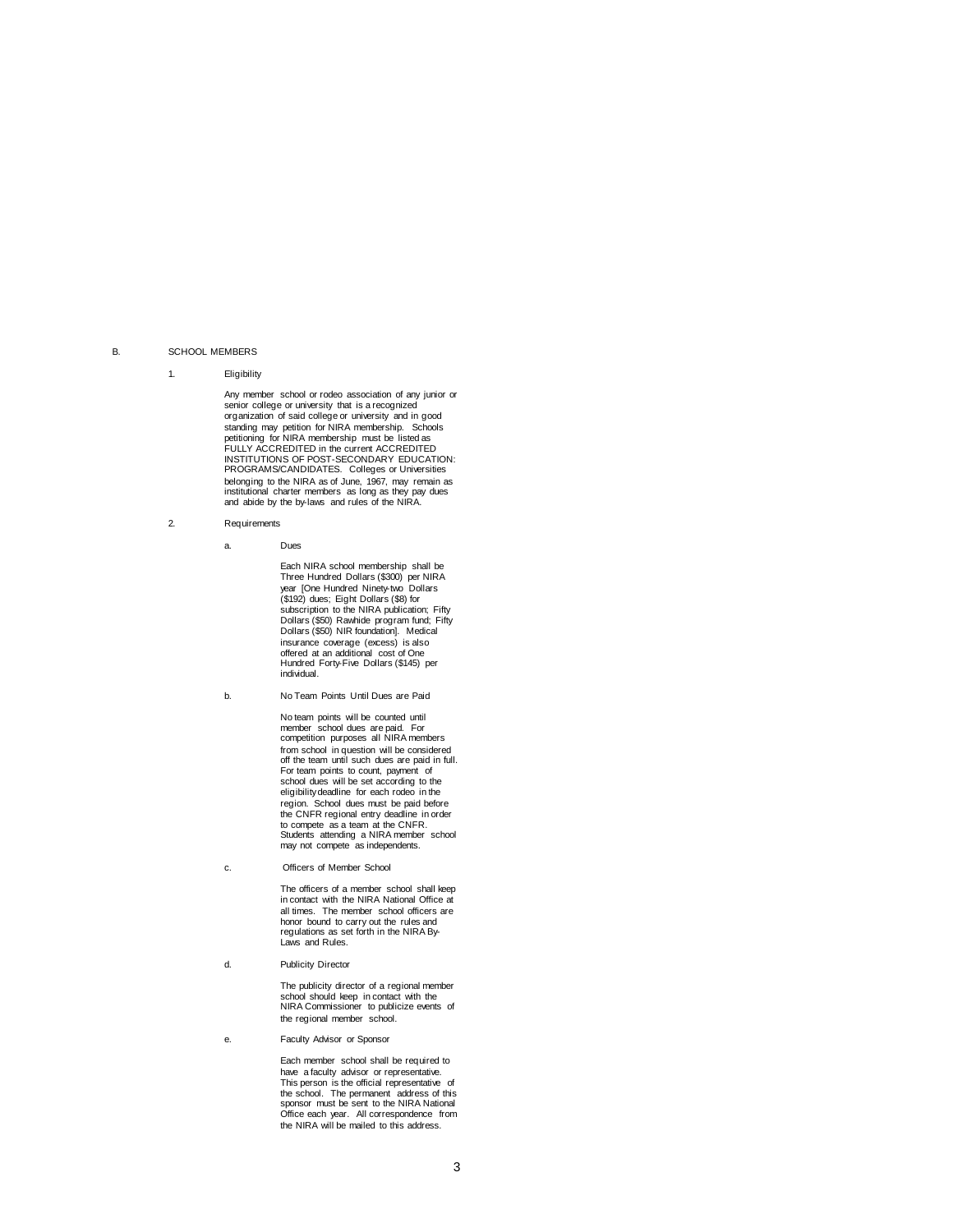f. No member school shall deny the right of a student who is in good standing with the NIRA and his/her college/university to become a member of the NIRA subject to the action of the NIRA Board of Directors.

g. Approval from the NIRA Commissioner must be obtained for institutions sponsoring two (2) separate NIRA teams on two (2) separate campuses.

#### C. STUDENT MEMBERS

# 1. Dues

a. Individual Member Dues

Each NIRA individual membership shall be Two Hundred Sixty Dollars (\$260) per NIRA year [Ninety Five Dollars (\$95) dues; One Hundred Twenty Dollars (\$120) mandatory medical insurance coverage (excess; all NIRA sanctioned practices and all NIRA sanctioned rodeos); Two Dollars (\$2) premium; Eight Dollars (\$8) NIRA Publication; Twenty Five Dollars (\$25) award assessment; Ten Dollars (\$10) NIR Foundation].

b. Student Director Dues

All student directors of the NIRA Board of Directors will be required to pay only the yearly insurance premium and NIR Foundation assessment.

- c. Students attending a non-member college or university will pay an additional \$5 to support the Rawhide program. (If college/university is not listed on the back of the current NIRA Individual Membership Application and/or a current member school.)
- d. Paid in Advance of First Rodeo

All individual dues must be paid in advance of the first (1<sup>st</sup>) rodeo of the respective region.

- 2. Students at Non-Member Schools
	- a. In order to encourage intercollegiate rodeo activity at non-member schools the following provisions will apply:
		- 1. No more than four (4) individuals who are students at a non-member school which did not have a NIRA membership the previous year may join the NIRA as individual members. They must meet all eligibility requirements as stated in this rulebook.
		- 2. The individual's school must sign the official NIRA Individual Membership Application which states that the student is in good standing and has been granted permission to represent the school at NIRA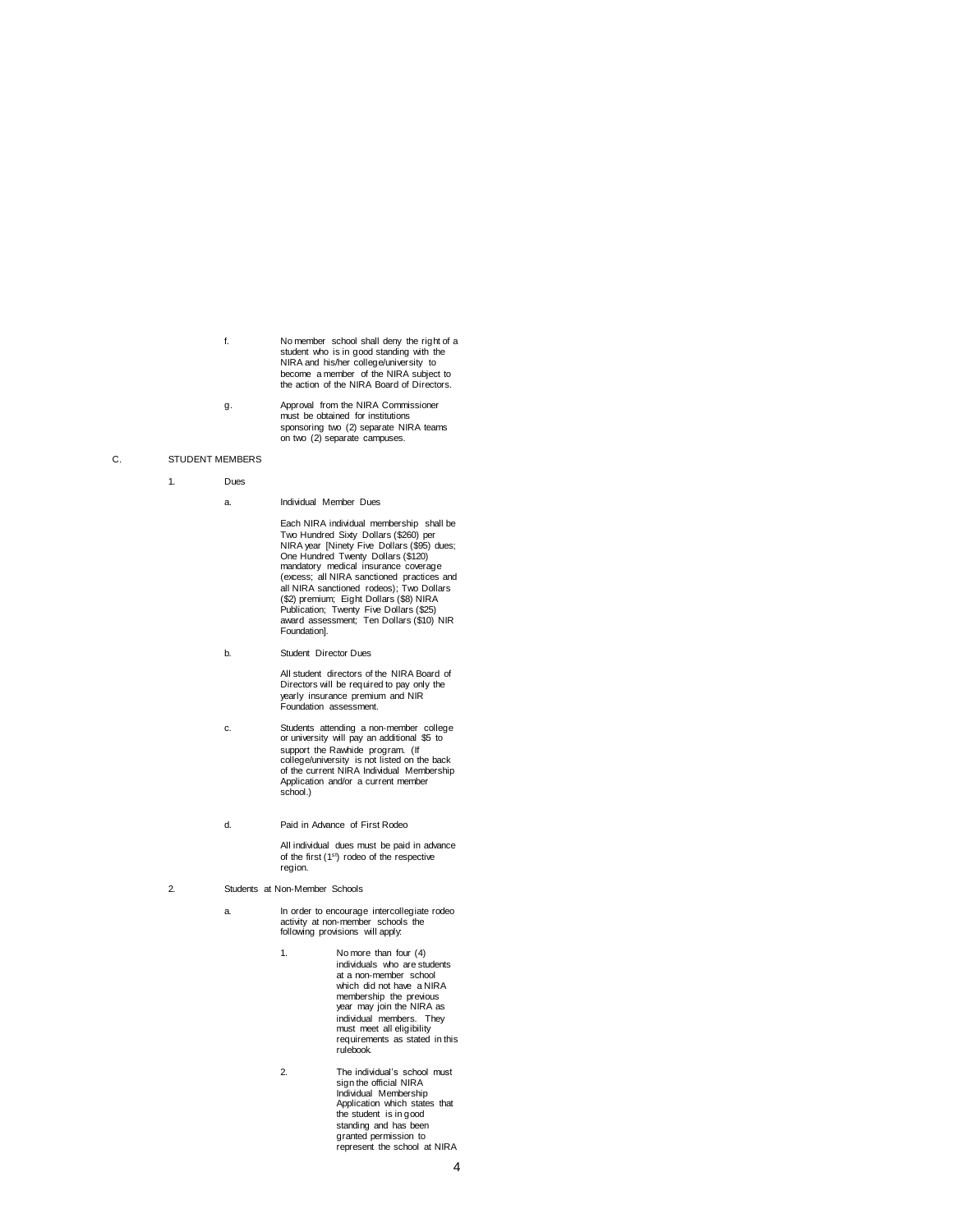sanctioned rodeos. Such members may compete as individuals only, and are not eligible to compete for team championships. If the individual's school does not sign, the individual will not be granted membership status and will not be allowed to compete in NIRA sanctioned rodeos.

3. The first four (4) individuals from a non-member school who petition the NIRA for membership will be allowed to join under the above stated rule. When the fifth (5th) individual applies for NIRA membership, the school will be notified and will have thirty (30) days from receipt of fifth (5th) individual application in the NIRA National Office to pay NIRA member school membership dues. Failure to pay member school dues will result in team membership privileges being denied (team points, recognition, and team scholarship benefits).

### D. VOIDING MEMBERSHIP

- 1. If a student is injured before completion of the first (1st) twenty-five percent (25%) of rodeos in his/her region during the year in question, he/she may request that his/her NIRA card be voided by petitioning NIRA Commissioner. The Petition must be submitted in writing to the NIRA National Office no later than May 31 of the year in question. The petition must contain the following:
	- a. Written recommendations of student's coach and/or regional faculty director;
	- b. Written verification of injury by a qualified physician on the physician's letterhead; and
	- c. Student's written explanation of injury and request to void the NIRA membership card.
- 2. If a student competes without personal injury, in one (1) or more NIRA rodeos in his/her region during the year, he/she may not void his/her NIRA card. "Compete", for purposes of this sub-paragraph, is defined as competing on all stock and all runs in the sequence of the rodeo.
- 3. No membership dues will be refunded under any circumstances.
- 4. DOES NOT COMPETE DURING CURRENT YEAR OF MEMBERSHIP. If a member does not compete during the year of his/her current membership, his/her card will be automatically voided. This will allow the student to retain one (1) year of eligibility. No membership dues will be refunded under any circumstances.

# E. OTHER MEMBERS

1. Stock Contractor Members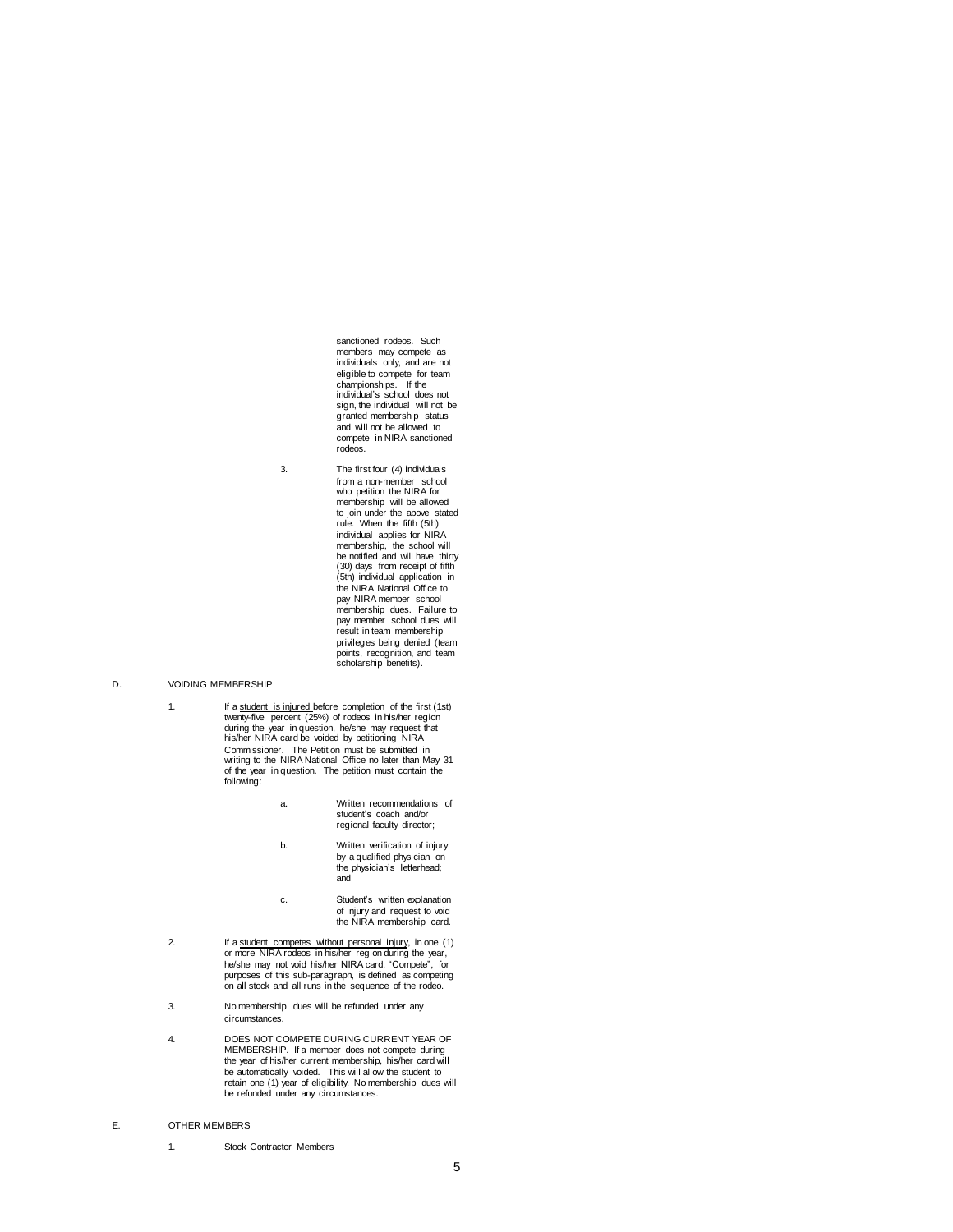#### a. Membership Required

All stock contractors who supply stock for a NIRA rodeo must be a member of the NIRA, unless specific approval is granted by the NIRA Board of Directors. Any person or company owning stock used at a NIRA rodeo will be deemed to be a Stock Contractor of Record or Timed Event Stock Contractor for that rodeo. Schools providing their own timed event stock for their rodeo must have a timed event stock contractor membership.

b. Membership Eligibility Requirements

All PRCA approved stock contractors are eligible to become NIRA members. Stock contractors who are not approved by the PRCA must obtain approval from the regional Faculty and/or Student Director, for the region in which they are located, in order to become eligible for NIRA membership.

c. Dues

The dues for Stock Contractor membership shall be One Hundred (\$100) per NIRA year. Dues must be received by the NIRA National Office at least thirty (30) days prior to the first (1st) performance of the stock contractor's first NIRA rodeo of the year. Stock Contractor dues will be increased by One Hundred Dollars (\$100) if not submitted within the time stated above. A stock contractor will not be allowed to provide stock at any NIRA rodeo until dues are paid.

#### 2. Regional Secretaries

Regional secretaries shall be NIRA secretarial members in good standing. The NIRA has no set price for salaries of regional secretaries.

- a. Regional Secretary membership dues shall be Thirty Dollars (\$30) per NIRA year. Dues must be paid in advance of the first (1st) rodeo of the respective region.
- b. Regional secretary will be responsible for errors made by the arena secretary or secretarial representative, and be responsible for correcting any errors.
- c. Rodeo secretaries shall furnish bond coverage if required by the respective region or the CNFR.
- d. Arena secretaries are responsible for submitting correct membership card numbers and all other entrance status on all forms being submitted to the NIRA office.

3. Judges

All judges and flagmen must be NIRA approved and in good standing. Judges who attend the officials seminar regularly will receive a preference on rodeo assignments.

a. The sponsoring school must pay a minimum of \$200.00 per performance to each judge. In addition, the school(s)/region must pay each judge \$1 for each run in slack. The school must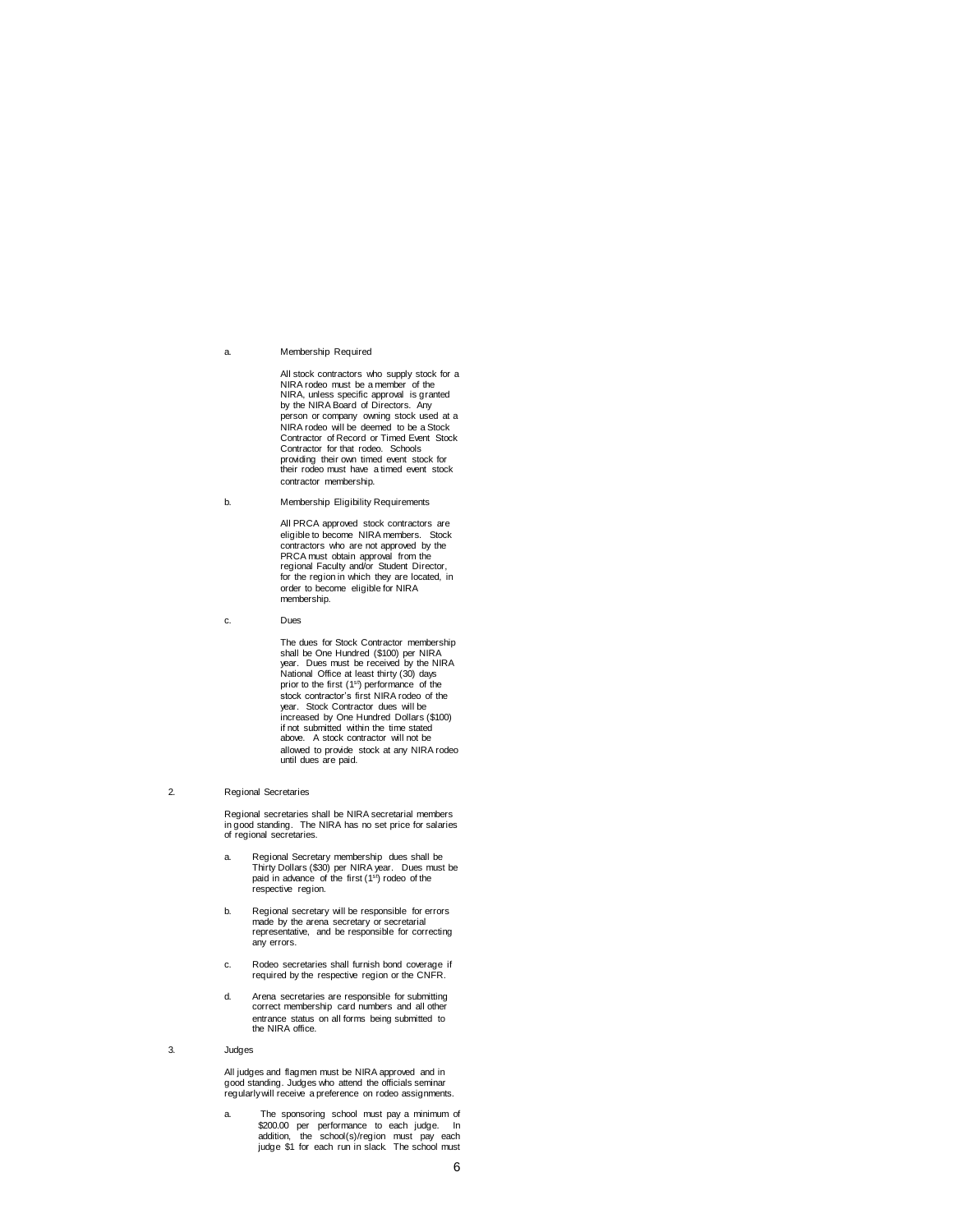also provide a complimentary hotel/motel room for each judge.

- b. All NIRA rodeos will be included in the scheduling of judges.
- c. Rodeos with 365 total contestant entries or less will use the two (2) judge system. It will be a regional option whether or not to use the three (3) judge system.
- 4. Contract Personnel

All contract personnel who serve as announcer, pickup men, judges, bullfighters, and barrel men must be listed on every rodeo approval form. Personnel listed on rodeo approval form will be subject to the rules set forth in this rulebook. The NIRA has no set price for salaries of contract performers, announcers, labor, etc., but the NIRA expects the rodeos to pay fair salaries in keeping with the size of the rodeo. The NIRA may require<br>rodeos and/or rodeo personnel handling money and<br>entry fees to be bonded. This would include both the<br>committee and the arena secretary.

- 5. Honorary Members
	- a. A Regional Governing Board may, by majority vote, nominate any person or organization for honorary membership in the NIRA. The nomination shall be sent to the NIRA Executive Committee, along with a written explanation of the reasons for the nomination and the results of the vote by the Regional Governing Board. The person nominated shall become an honorary member upon the approval of the NIRA Executive Committee.
	- b. The NIRA National Board of Directors may, by majority vote, confer honorary membership in the NIRA on any person or organization it deems proper for their support of the NIRA and the sport of rodeo.
	- c. Honorary members shall be exempt from fees and dues.
	- d. Honorary membership shall be for the life of the honorary member, unless terminated sooner by the majority vote of the Governing Board of the Region that nominated the honorary member and the approval by the NIRA Executive Committee, or upon the majority vote of the National Board of Directors.

# F. RESIGNATION OF MEMBERS

A member school or individual may resign from the NIRA by letter to the NIRA National Office. The resignation shall be effective on the date specified in the letter, or, if no such date is specified, upon receipt of the letter.

# **III. REGIONS**

# A. NIRA REGIONS

- 1. The member schools shall be divided into the following regions for purposes of competition and election of representatives for purposes of governance:
	- a. Big Sky Region Consisting of colleges and<br>universities in Montana and Northwest College, Powell, WY;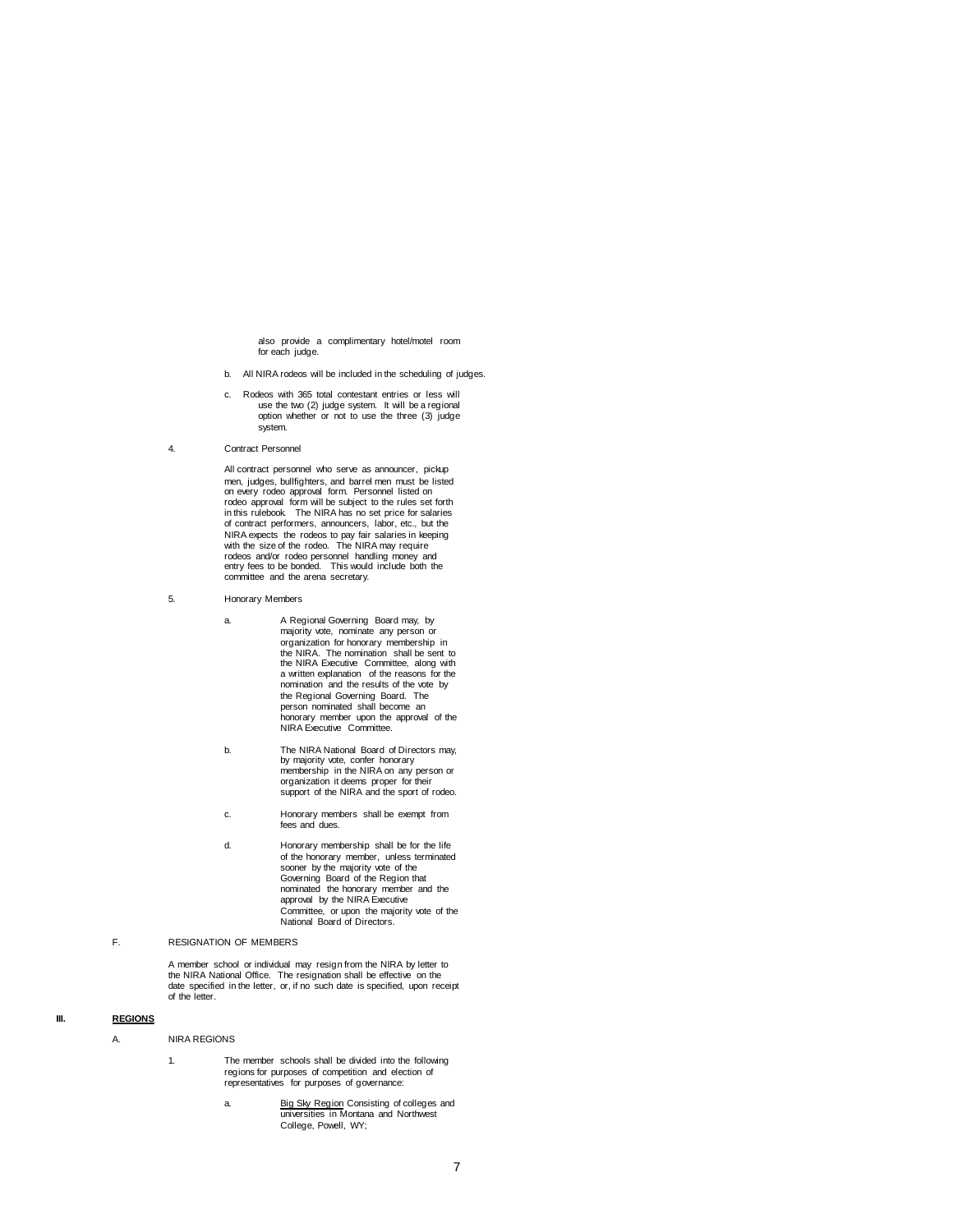- b. Central Plains Region Consisting of colleges and universities in Kansas, Oklahoma and the northwest corner of Missouri, west of I35;
- c. Central Rocky Mountain Region Consisting of colleges and universities in Wyoming, Colorado, and Chadron State College, Chadron, NE;
- d. Grand Canyon Region Consisting of<br>
colleges and universities in Arizona and<br>
New Mexico State University, Las Cruces, NM, Mesalands Community College, Tucumcari, NM, San Juan College, Farmington, NM, Navajo Technical College, Crownpoint, NM, New Mexico Highlands University, Las Vegas, New Mexico, and Western New Mexico University, Silver City, NM;
- e. **Great Plains Region Consisting of colleges**<br>
and universities in North Dakota, South Dakota, Nebraska, Iowa, Minnesota, and Wisconsin;
- f. Northwest Region Consisting of colleges and universities in Oregon, Washington, the northern panhandle of Idaho, bound by the Salmon River to the south, and that part of Southern Idaho within the boundaries of Canyon County and College of Idaho, Caldwell, ID;
- g. **Ozark Region Consisting of colleges and** universities of Arkansas, that part of Louisiana north of the Red River and the Mississippi River, Missouri, Tennessee, Kentucky, Mississippi, Alabama, Michigan, Georgia, Indiana, Eastern Louisiana, Ohio, and Illinois;
- h. Rocky Mountain Region Consisting of colleges and universities in Utah and Idaho, south of the Salmon River;
- i. Southern Region Consisting of colleges and universities in East Texas (all member schools east of I35, Denton, Fort Worth, Waco, Austin, Uvalde, and down Eagle Pass) and that part of Louisiana south of the Red River and the Mississippi River;
- j. Southwest Region Consisting of colleges and universities in New Mexico and West Texas (all member schools west of I35, Denton, Fort Worth, Waco, Austin, Uvalde, and down Eagle Pass);
- k. West Coast Region Consisting of colleges and universities in California and Nevada.
- 2. Colleges and universities not listed above shall be placed in the nearest region to them as determined by the national office.
- B. CHANGES IN COMPOSITION OF REGIONS
	- 1. The purpose of a proposal of this nature is to move a school from one (1) NIRA region to another because of hardship characteristics. The format for such a proposal must adhere to the following guidelines:
		- a. Be placed on the agenda at a regular scheduled Summer or Winter Board of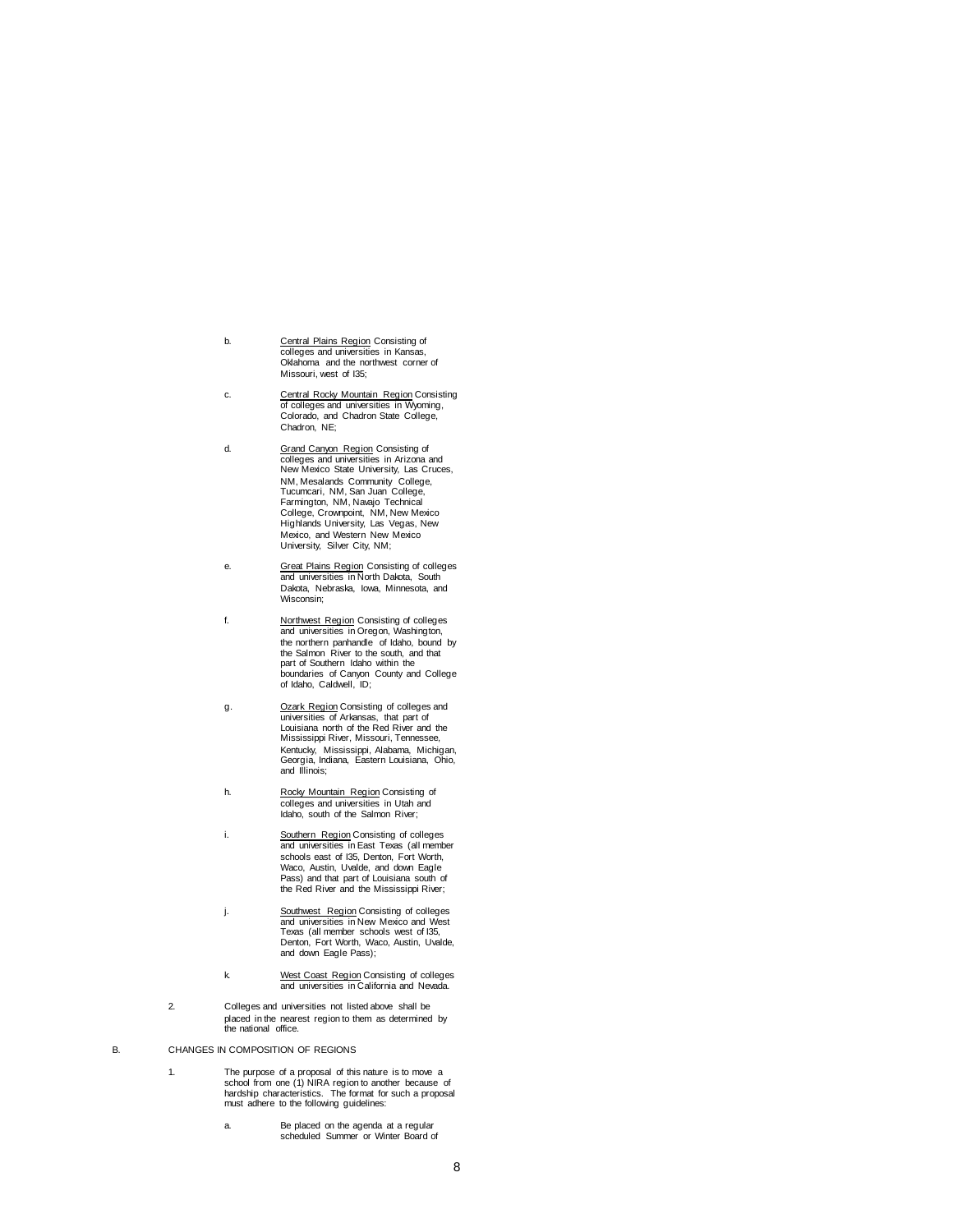Directors Meeting thirty (30) days prior to said meeting;

- b. Proposal must be submitted in typewritten form and passed out to each NIRA Board of Directors member;
- c. Written proposal must contain the following information and research:
	- (1) Name of school wanting to be moved from one (1) region to another, and the regions involved;
	- (2) Statement of reasons for the move;
	- (3) List of all approved NIRA rodeos in both regions in question and the mileage to each individual rodeo (calculate total mileage traveled from school in question to NIRA rodeos in present region and proposed region);
	- (4) A letter from each NIRA region in question stating full regional approval or disapproval of proposed move (letters should be signed by Faculty and Student Director);
	- (5) Indicate number of NIRA members at school proposing region change;
	- (6) Indicate if school in question sponsors an approved NIRA rodeo;
	- (7) List any additional facts and research indicating reasons for making the move from one (1) region to another.
- 2. The NIRA reserves the right to make any change in the future for the best interest of the NIRA.
- C. CREATION OF NEW REGIONS OR SPLITTING OF CURRENT **REGIONS** 
	- 1. Any proposal presented to the NIRA Board of Directors for the formation of new regions must adhere to the following format:
		- a. Be placed on the agenda at a regular scheduled Summer or Winter Board of Directors Meeting thirty (30) days prior to said meeting;
		- b. Proposal must be presented by faculty and student representative of proposed new region;
		- c. Proposal must be submitted in typewritten form and passed out to each NIRA Board of Directors member;
		- d. Written proposal for formation of non-established geographical regions must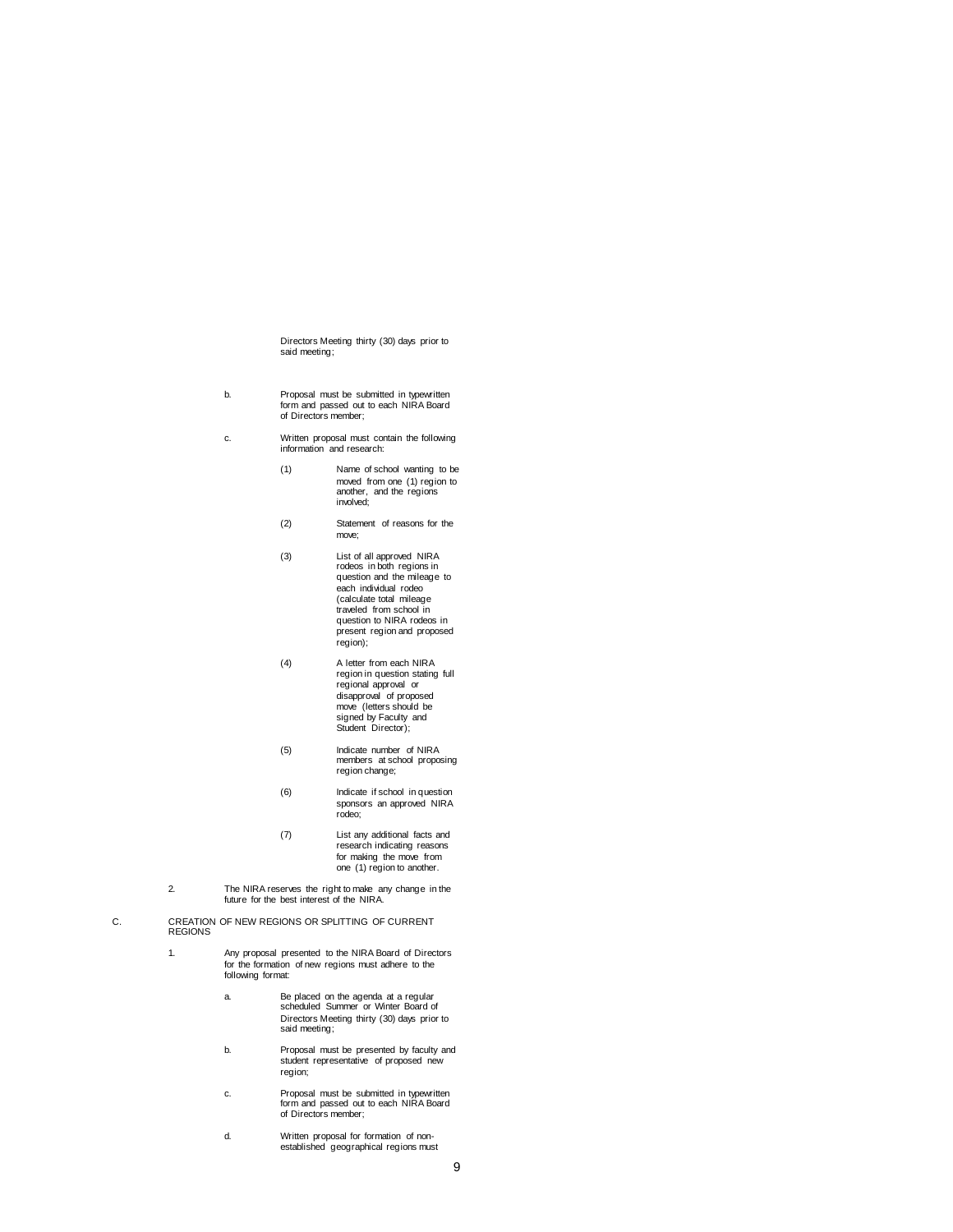contain the following information and research:

- (1) Proposed plan for new formation
- (2) A letter from at least six (6) schools stating their intention of joining the NIRA as member schools if a new region is formed
- (3) A petition with a least one hundred (100) signatures of currently enrolled students from proposed new region who intend to join the NIRA if a new region is formed
- (4) Statistics listing the number of accredited schools in proposed region
- (5) List any information that would show positive interest in the formation of the new region
- e. Written proposal for splitting currently established regions must contain the following information and research:
	- (1) Proposed plan for region split
	- (2) A letter from each NIRA member school within region to be split stating approval or disapproval of proposed split (letters should be signed by the member schools' faculty advisor and student officer)
	- (3) Indicate how many NIRA approved rodeos each region will have
	- (4) Indicate all facts and objectives for splitting region
- 2. Decision of Board of Directors

The NIRA Board of Directors will study all proposals at length before voting, and inform the representatives of their decision within sixty (60) days of presentation.

# **IV. GOVERNANCE AND MANAGEMENT OF THE NIRA**

A. NATIONAL BOARD OF DIRECTORS

- 1. Except for the business and affairs of the Regions<br>specifically reserved to the Regional Boards of Director,<br>the affairs and business of the NIRA shall be managed<br>and controlled by a National Board of Directors pursuant to this rulebook.
- 2. Composition

The National Board of Directors shall be composed of the following:

> National Faculty President National Student President Regional Faculty Directors Regional Student Directors NIRA Commissioner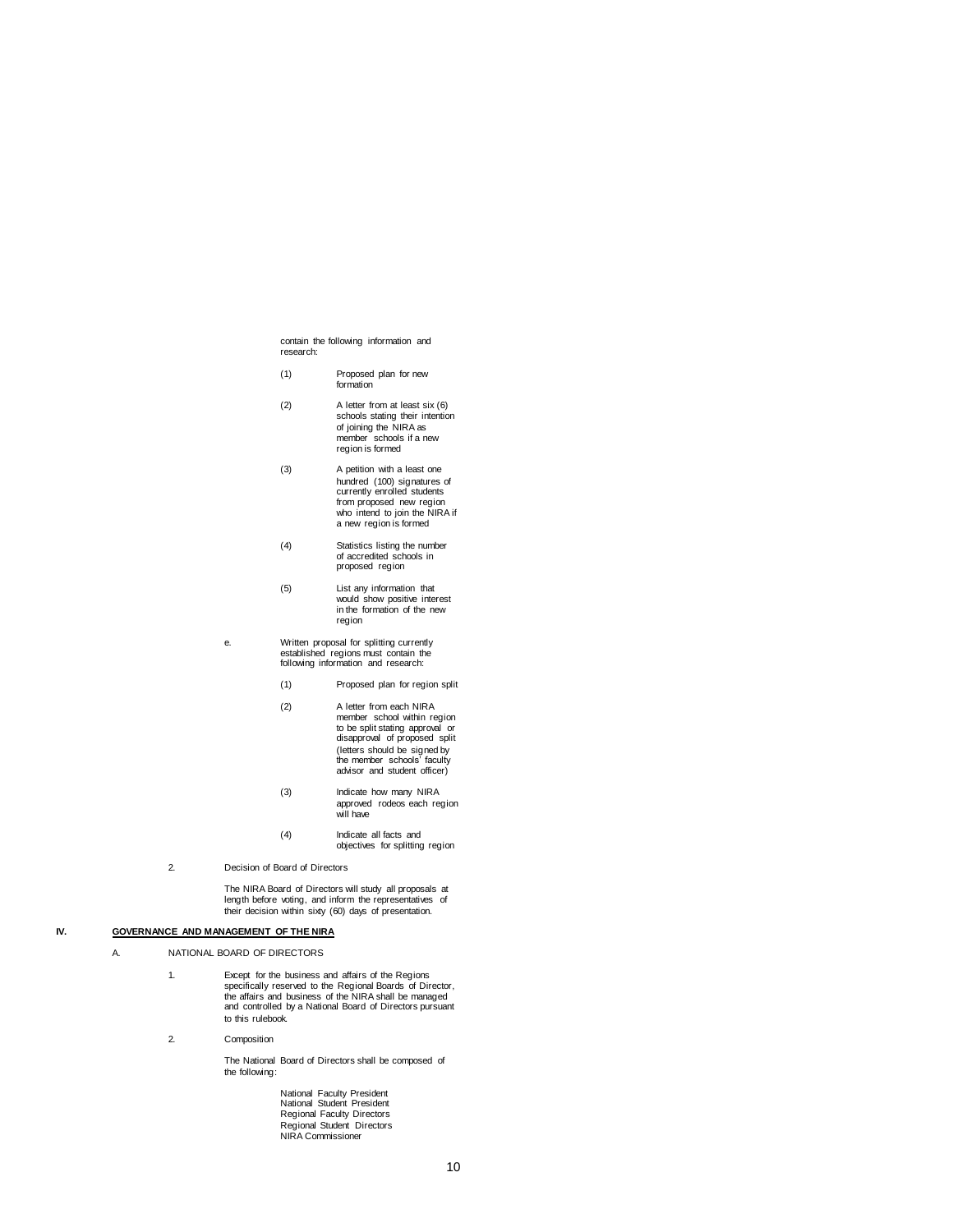a. **National Faculty President There shall be one (1) National Faculty President who**<br>shall serve as advisor to the NIRA Board of Directors and the National Student President. The National Faculty President shall be a faculty member of a member college or university. He/she shall be responsible for coordinating all NIRA administrative policies with member institutions through regional Faculty Directors and local member school advisors. He/she shall preside over all national meetings of Faculty Directors.

b. **National Student President There shall be computer**<br>
one (1) National Student President who shall be the presiding officer at the NIRA Board of Directors Meetings and enforce rigid observance of the NIRA By-Laws. He/she shall assist the NIRA Commissioner in preparing agenda and reports for NIRA Board of Directors meetings, appoint standing and ad hoc committees as needed, and see that all other officers understand and perform their official duties.

c. Regional Faculty Director There shall be one (1) regional Faculty Director from each region. The duties of the regional Faculty Director are to preside at meetings of faculty advisors of member institutions of their respective region; to coordinate the NIRA By-Laws and rules with university and college administration; to be responsible for official transcripts from each respective dean of students; to verify, at the beginning of each semester/quarter, that each member is enrolled in the minimum number of academic hours; and work with the regional Student Director in approving rodeo dates and judges. The regional Faculty Director shall act as advisor to the Regional Governing Board.

- (1) To be eligible to serve on the NIRA Board of Directors, the person elected must be legally associated full-time faculty or staff with his/her institution of higher learning. He/she must have a degree and institutional responsibilities at their institution.
- 

d. Regional Student Director There shall be one (1) regional Student Director for each region. It shall be the duty of the regional Student Director to direct the functions of the NIRA in his/her region and together with the Faculty Director, approve rodeo dates and judges; keep members in the region informed; work with event directors on complaints, disputes or controversial matters at regional rodeos; and to preside at Regional Governing Board meetings.

> (1) To be eligible to hold office on the NIRA Board of Directors, the student member must be eligible to compete in regional rodeos. A student must have at least one (1) year of eligibility left to run for the full term of that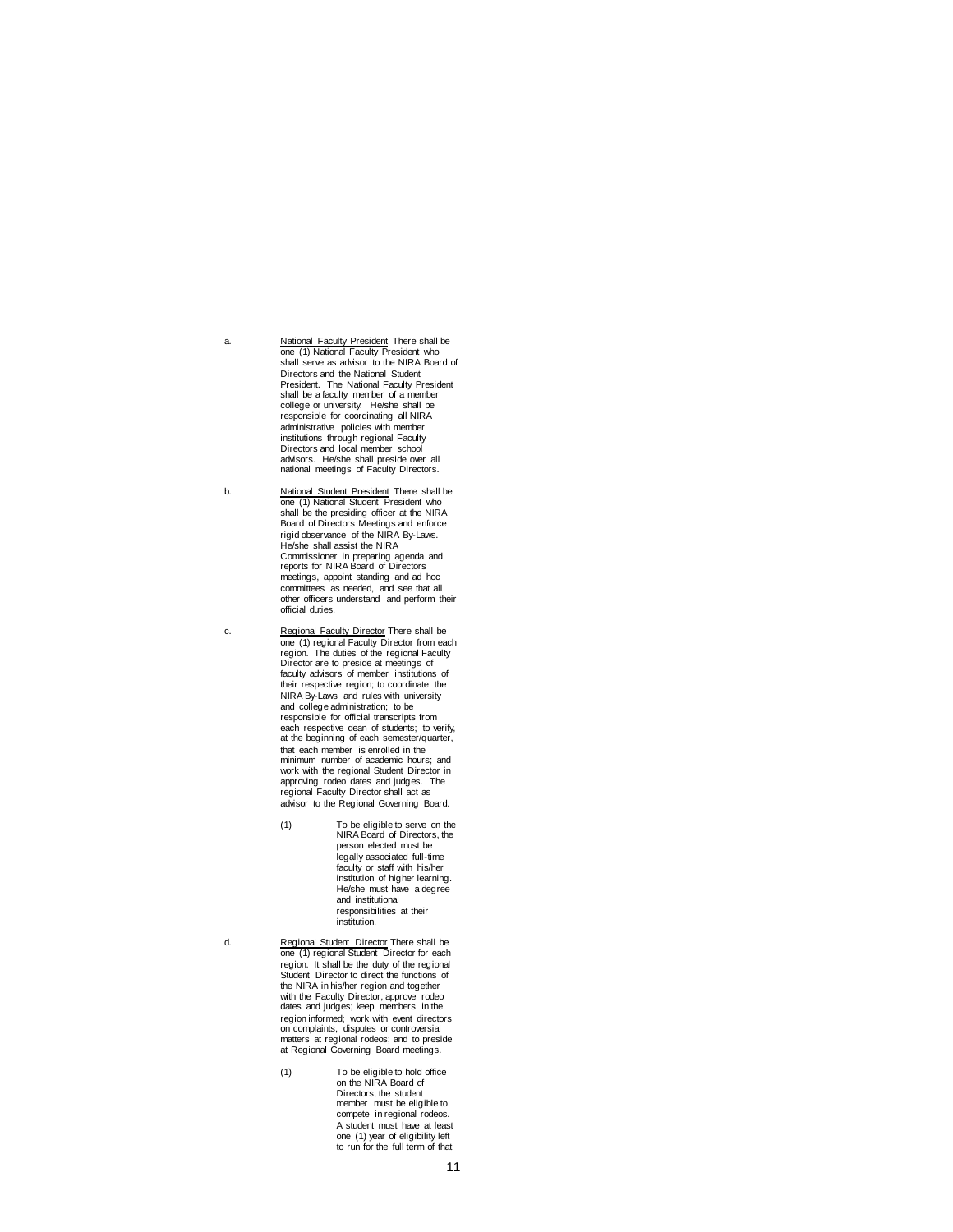office. [It is suggested that candidates who run for the directorship have completed at least one (1) year as a NIRA contestant.] The student must attend school and meet the above requirements for the length of time required to meet the obligations of office.

- 3. Election of Officers
	- a. When electing officers for the NIRA, both student and faculty members of the Board of Directors shall be eligible to vote for National Faculty President and for National Student President.
	- b. When electing Regional Faculty Director and Regional Student Director, each Regional Governing Board can elect to use either of the following procedures:
		- (1) Faculty shall vote for faculty and students for students; or
		- (2) Both student and faculty members of the Regional Governing Board shall be eligible to vote on all issues before the Board including election of Regional Student Director and Regional Faculty Director.
- 4. National Faculty President The National Faculty President will take office at the end of the summer board meeting and shall be elected from the board, after<br>having served one (1) year as a regional faculty director.<br>He/she is to be elected at the summer board meeting<br>and serve a one (1) year term. He/she will remain<br>faculty di elected term and must, therefore, have one (1) additional year remaining of board tenure.
- 5. National Student President The National Student President will take office at the end of the summer board meeting, and shall be elected in the same manner as the National Faculty President. He/she will remain student director of his/her respective region for the elected term.
	- a. The NIRA Student President will receive a fifth  $(5<sup>th</sup>)$  year of eligibility by completing at least one (1) year as a regional student director, and one (1) year as National Student President. Any National Student<br>President awarded a fifth (5<sup>th</sup>) year of eligibility must use that year of eligibility at a senior college or professional school and comply with the requirements of the six (6) year rule. The NIRA Student President may compete as an on-team member during his/her fifth (5<sup>th</sup>) year of eligibility.
- 6. Duties
	- a. The NIRA Board of Directors shall have supervision over the business and affairs of the NIRA, with the power to make, adopt, alter, or amend the By-Laws and rules of the NIRA. The NIRA Board of Directors may make all By-Laws and rules which it considers necessary to carry out the purposes of the organization.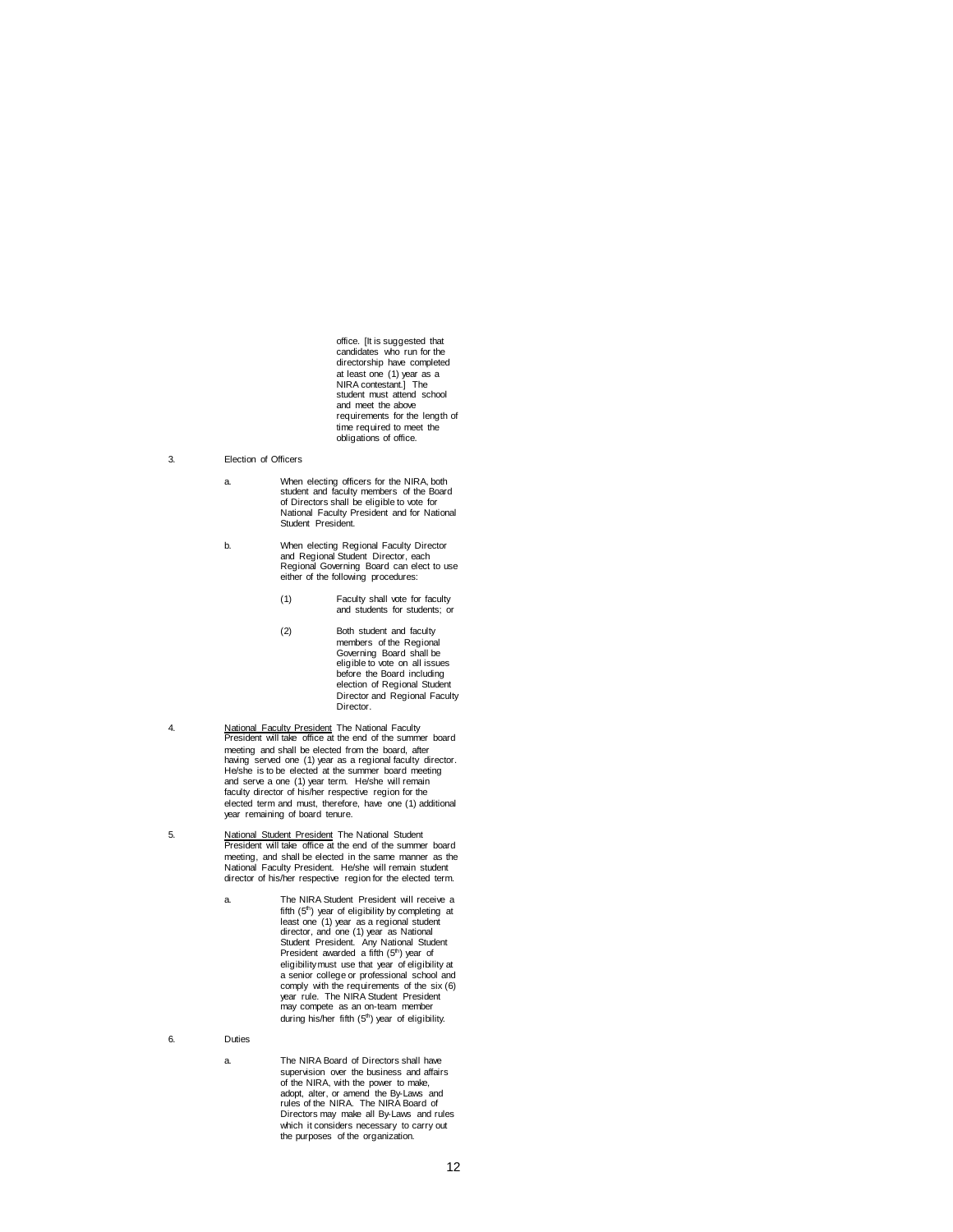b. The NIRA Board of Directors may change<br>the By-Laws in accordance with this<br>rulebook.

# 7. Committees

#### a. Executive Committee

- (1) Composition The NIRA Executive Committee shall be composed of:
- The National Student President; The National Faculty President; The Commissioner; The Chairman of the Rules Committee; The Chairman of the Budget Committee

(2) Duties

(a) In consultation

with the Commissioner, the Executive Committee shall function as an advisory committee with respect to the conduct of the affairs of the NIRA between semi-annual Board of Directors meetings.

(b) Ultimately, the Commissioner shall have

responsibility and authority to conduct the business of the NIRA between Board of Directors meetings consistent with his/her delegated responsibility.

(3) Meetings

The National Faculty President shall function as the chairman of the Executive Committee, and call such meetings, in person or by telephone, as he/she may deem appropriate to provide guidance and assistance in reaching executive decisions.

(4) Voting

Each member of the Executive Committee, including the Commissioner, shall have one (1) vote.

(a) The Chairman of the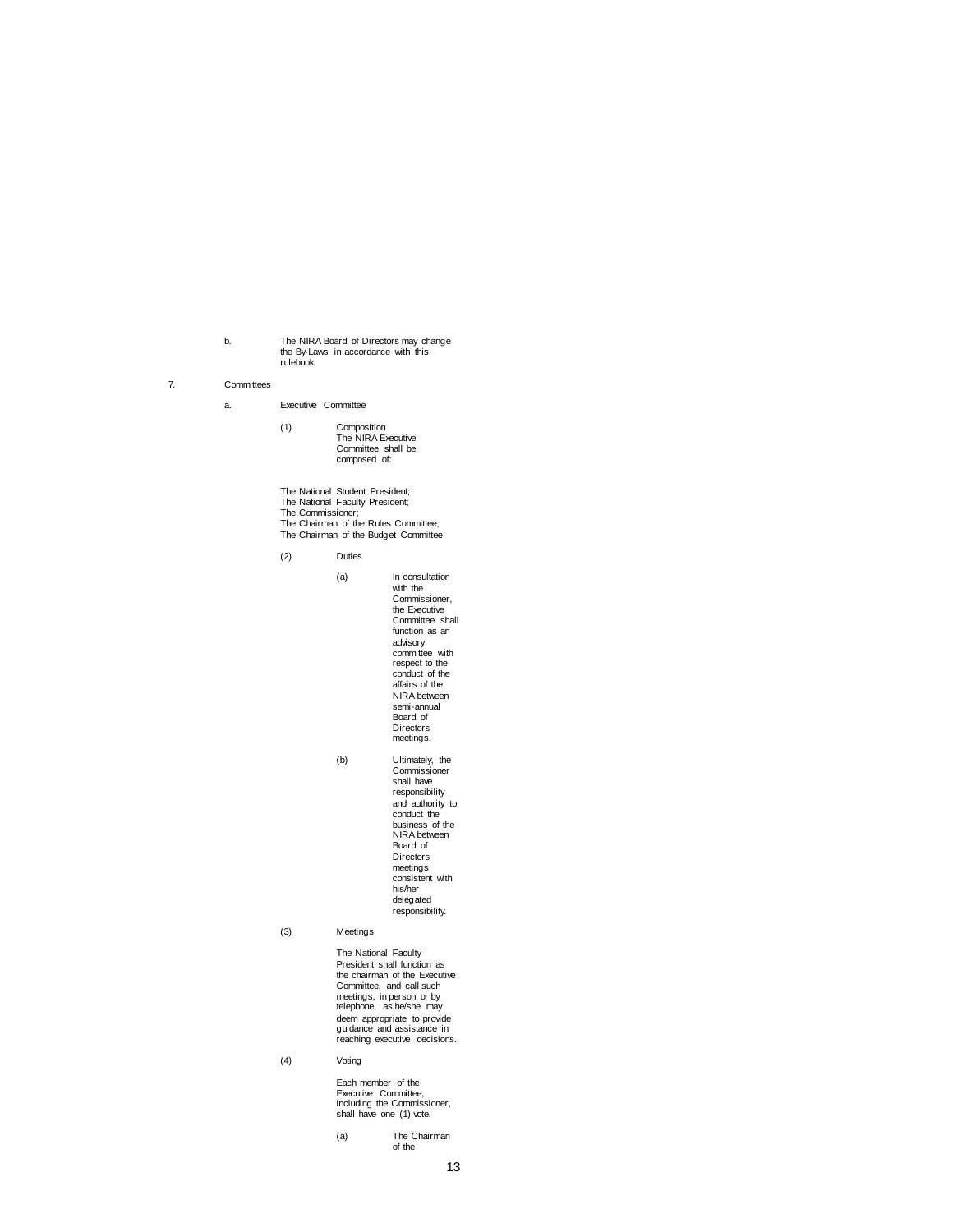Rules Committee shall have one (1) vote when sitting as a member of the Executive Committee, and in the event of a deadlock, when the issue concerns a rule, the tie will be broken by a Student Director member of the Rules Committee.

(b) The Chairman of the Budget Committee shall have one (1) vote when sitting as a member of the Executive Committee, and in the event of a deadlock, when the issue concerns a budgetary matter, the tie will be broken by a Student Director member of the Budget Committee.

#### b. Rules Committee

(1) Composition (a) The National Student President and National Faculty President shall appoint the members of the Rules Committee.

(2) Purpose and Duties

The NIRA Rules Committee shall study all proposed rule changes in depth and make its recommendations to the NIRA Board of Directors.

(a) Proposed rule changes can be submitted to the Rules Committee at any time, and can be implemented at the Summer or Winter Board meeting, subject to the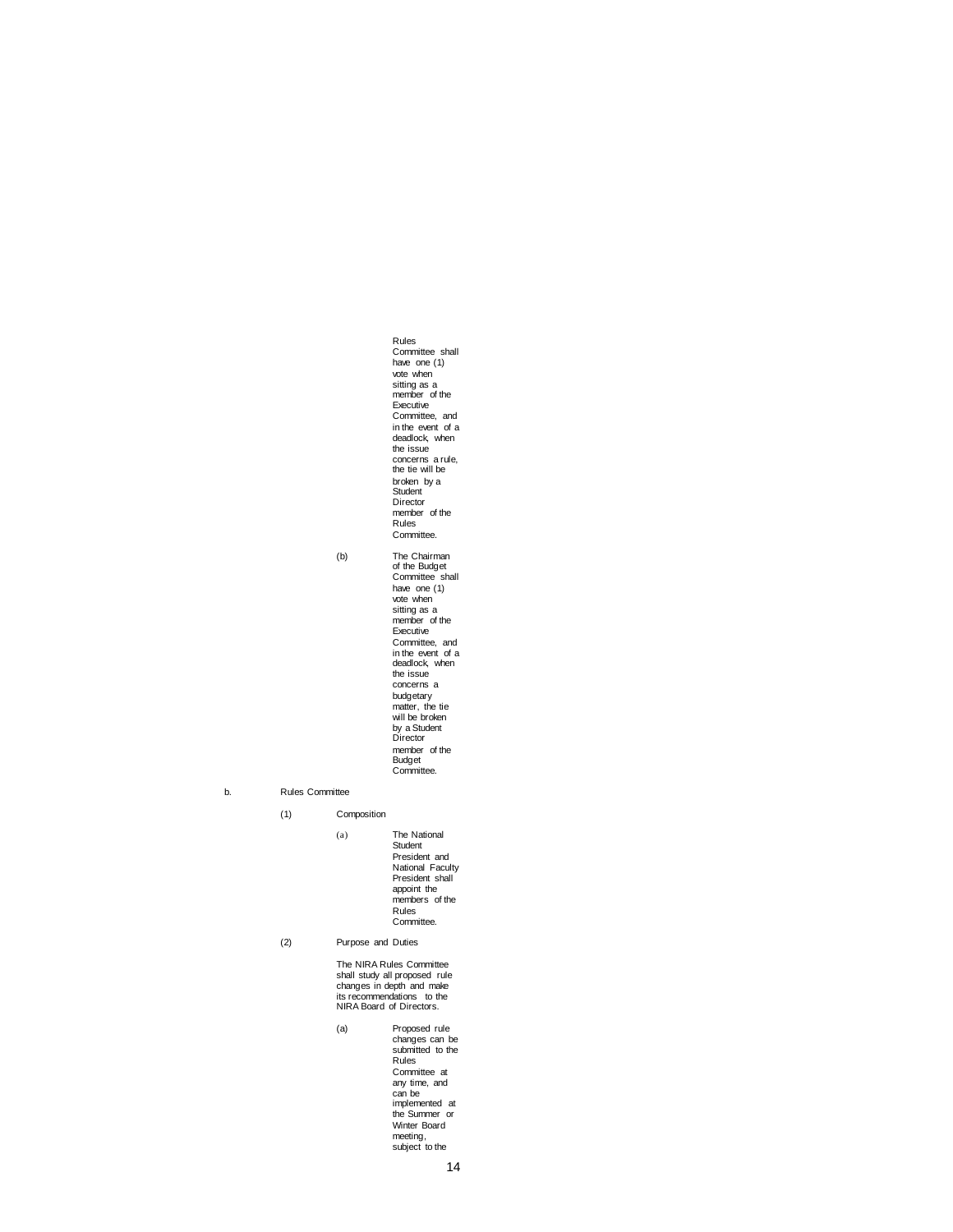following limitations:

(b) No rules may be passed or implemented at the Winter Board meeting that would be a detriment to the NIRA structure in effect that fiscal year; and (c) No rule changes may be made unless the Rules

**Committee** studied the proposed change and provided the NIRA Board of Directors with a recommendatio n on the change.

(3) Meetings

(a) The Rules Committee will meet during the Summer and Winter Board Meetings.

- (b) If necessary, a special meeting can be called at the discretion of the Chairman of the Rules Committee if approved by the NIRA Executive Committee.
- (c) The appointed Faculty Director shall function as the chairman of the Rules Committee.

c Budget Committee

(1) Composition

(a) The National Student President and National Faculty President shall appoint the members of the Budget Committee.

(2) Purpose and Duties

The NIRA shall study all financial statements and budget proposals in depth and make budgetary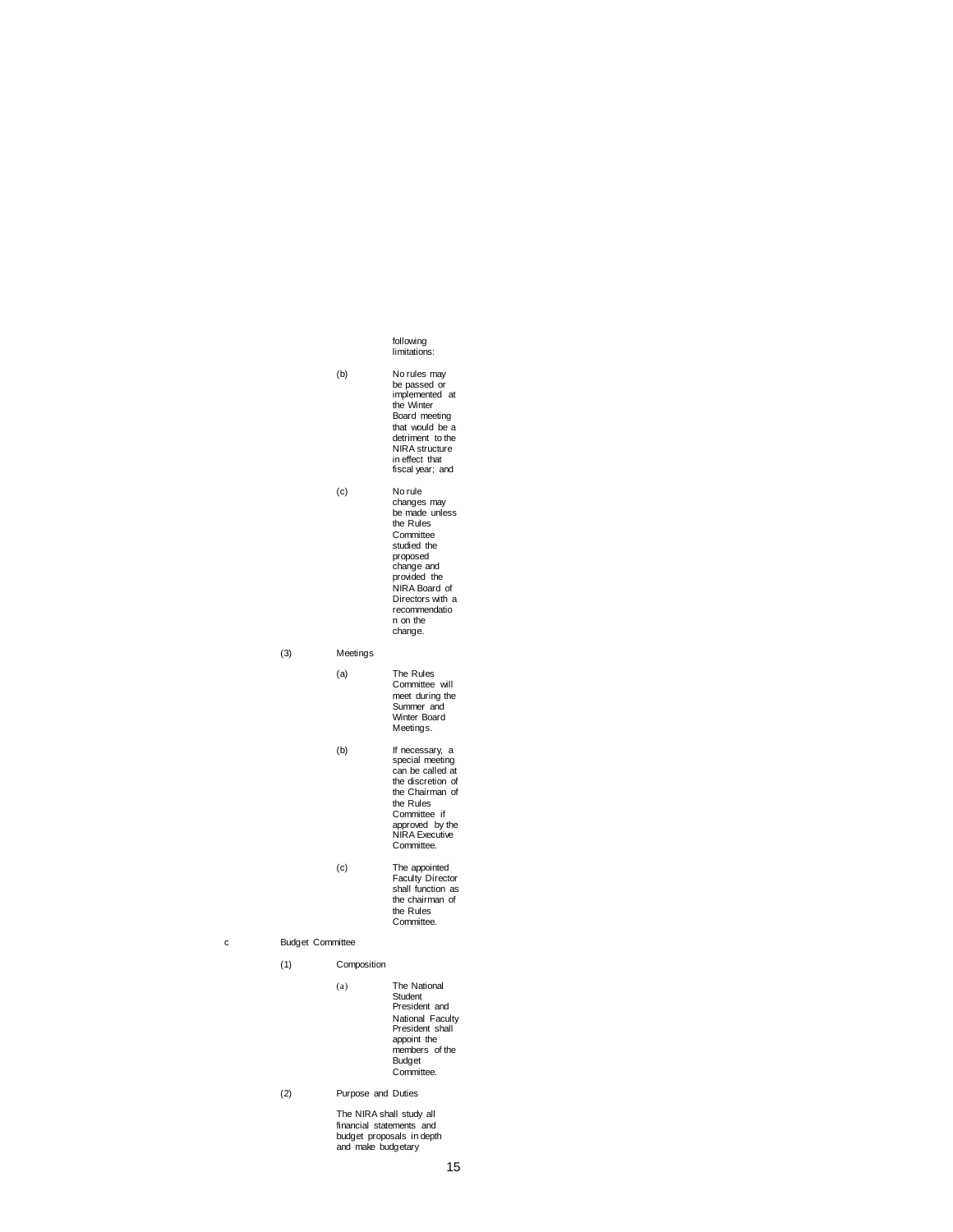recommendations to the NIRA Board of Directors.

(3) Meetings

- (a) The Budget Committee shall meet during the Summer and Winter Board Meetings.
- (b) If necessary, a special meeting can be called at the discretion of the Chairman of the Budget Committee if approved by the NIRA Executive Committee.
- (c) The appointed Faculty Director shall function as the Chairman of the Budget Committee.
- 8. Meetings
	- a. There shall be an NIRA Board of Directors meeting each year in conjunction with the College National Finals Rodeo.
		- (1) Any NIRA member in good standing may attend this meeting and take part in discussions and business of the meeting, but he/she shall not vote.
		- (2) A specific meeting time shall be scheduled for the purpose of appealing decisions of the NIRA Board of Directors and/or requesting a national referendum on a specific issue. National referendum voting rights are limited; each member school shall have two (2) votes, one (1) to represent the faculty and the other the students.
		- (3) Visitors may be placed on the agenda thirty (30) days prior to such meetings or as invited by the NIRA Executive Committee.
	- b. There shall be a second NIRA Board of Directors meeting to be held in December of each year, in conjunction with the National Finals Rodeo.
	- c. Each regional faculty and student director shall prepare a list of items of business to be included on the agenda of the meetings and submit it to the NIRA National Office at least thirty (30) days prior to each meeting of the NIRA Board of Directors. Copies of the Agenda will be provided to the NIRA Board of Directors, by the Commissioner, prior to the meeting.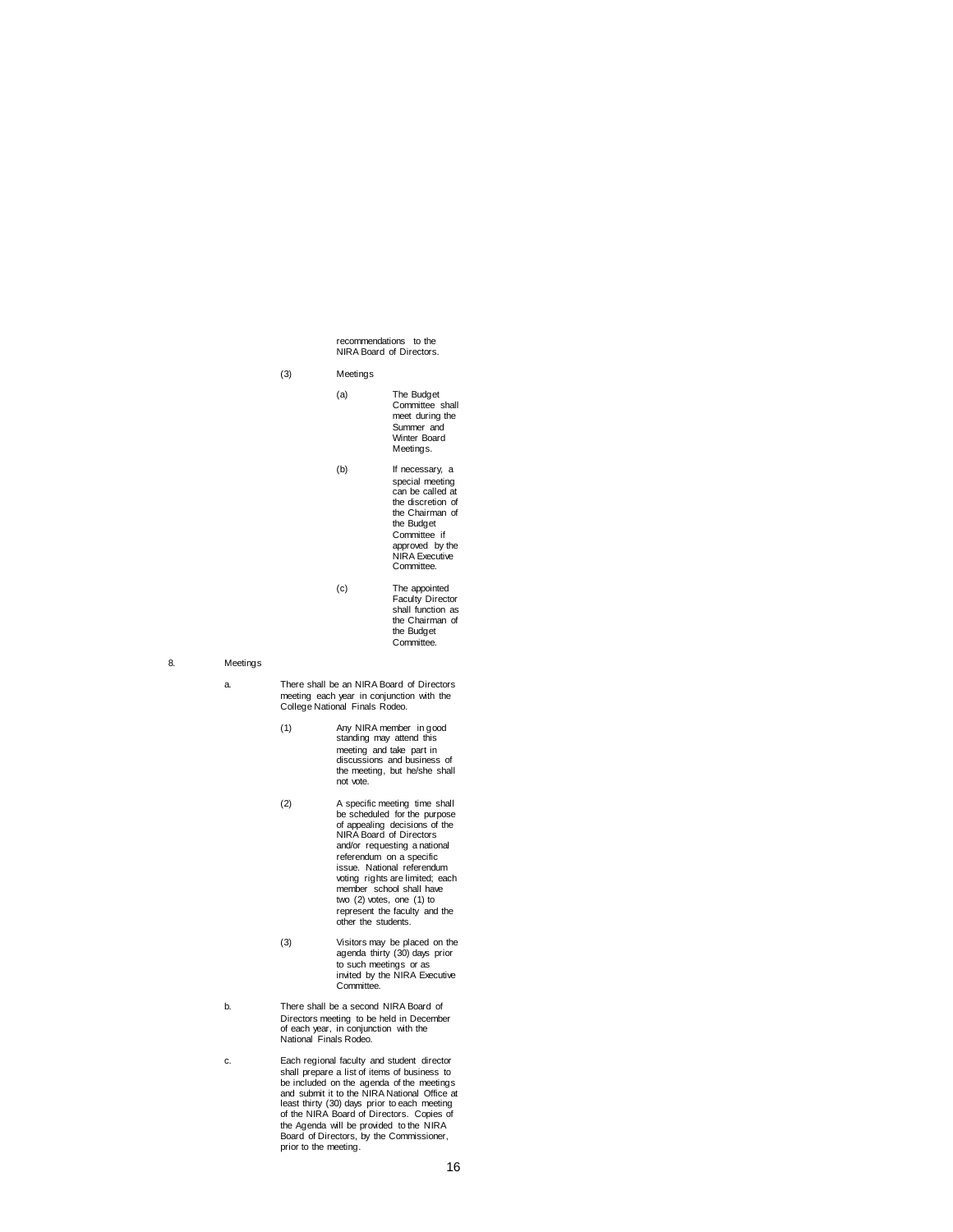- d. The National Student President shall preside at all meetings of the NIRA Board of Directors. In the absence of the national student president, a substitute shall be appointed by the NIRA Executive Committee.
- e. A majority of the duly elected NIRA Board of Directors shall constitute a quorum. Each member of the NIRA Board of Directors, with the exception of the Commissioner, shall have one (1) vote.
- f. Robert's Rules of Order or similar rules shall govern the procedure at all meetings.
- 9. Travel Expenses
	- a. Each board member shall be reimbursed for travel, when traveling on official NIRA business. Each board member may receive an amount equal to the price of an airline ticket at the lowest available rate or mileage at the maximum rate allowable by Internal Revenue Service regulations or at such a rate as the Board of Directors deems proper.
	- b. Lodging and meals will be reimbursed on a per diem basis beginning twelve (12) hours prior to and ending twelve (12) hours after the scheduled meeting. The rate of per diem is to be established by the NIRA Board of Directors.
	- c. Reimbursement for travel, lodging and meals while attending the summer and winter board meetings will be made upon receipt of reimbursement form and all receipts for travel. Lodging reimbursement will be based on stated lodging fees. Reimbursement will be conditioned on a director's attendance at the meeting.
- B. REGIONAL GOVERNING BOARDS
	- 1. Composition
		- a. The NIRA Regional Governing Boards shall be composed of the regional student and faculty directors for the region; faculty advisors of each member school within the region; two (2) students from each member school [one (1) man and one (1) woman]; and the elected event directors.
		- b. The Regional Student Director will be the presiding officer at all Regional Governing Board meetings.
	- 2. Powers and Jurisdiction

The NIRA Regional Governing Board shall supervise and direct the business and affairs of the region in compliance with the By-Laws and Rules of the NIRA. The regional governing board may bring matters of a controversial nature before the NIRA Executive Committee through elected or appointed representatives.

- 3. Election of Regional Directors
	- a. Regional Faculty Directors There shall be<br>
	one (1) regional faculty director from each<br>
	region. The regional faculty directors will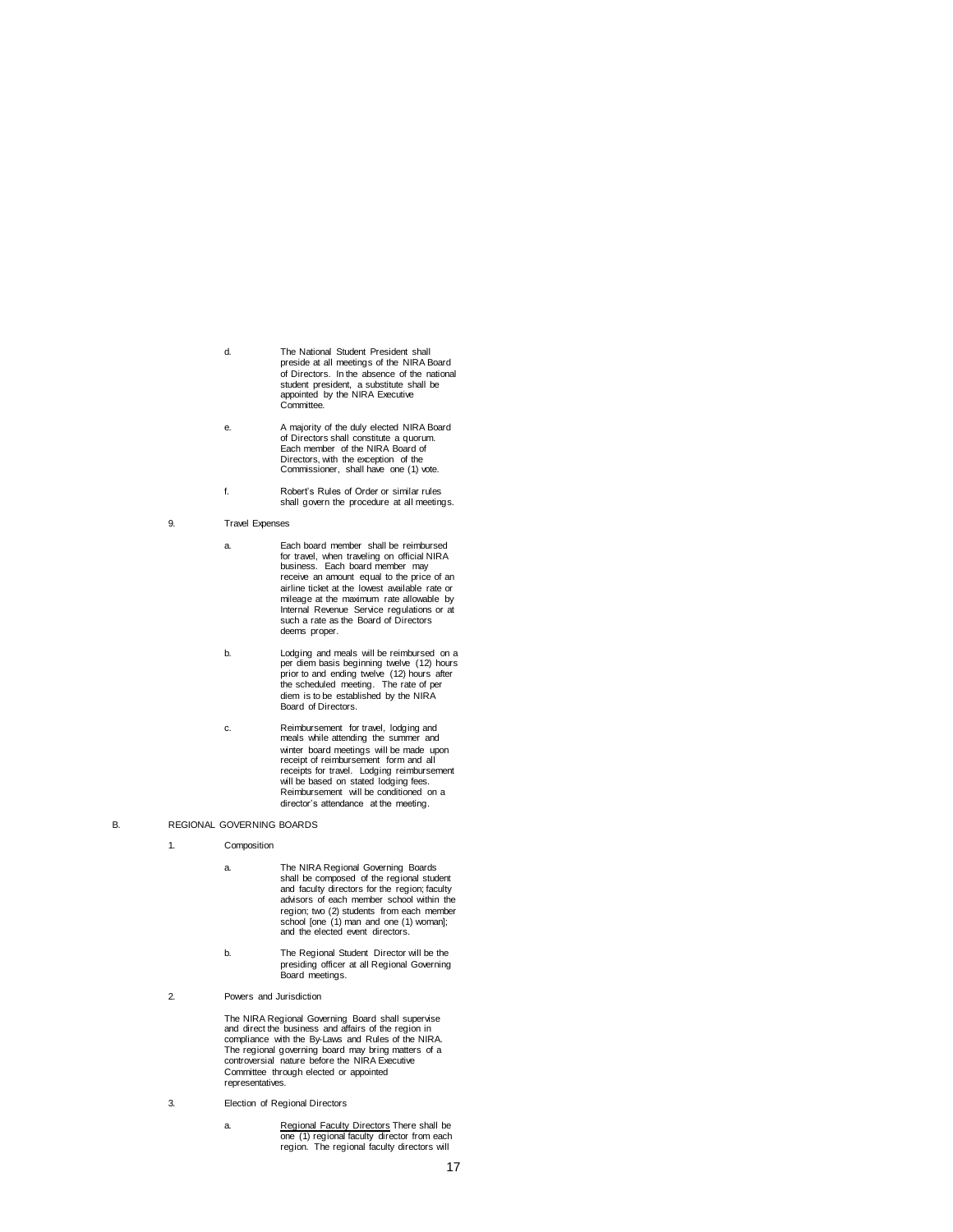be elected by and from the advisors of member schools. Faculty directors will be elected for a two (2) year term. The Central Plains, Grand Canyon, Ozark, Southern, Southwest, and West Coast Regions shall elect faculty directors on even calendar years. The Big Sky, Central Rocky, Great Plains, Northwest, and Rocky Mountain Regions shall elect faculty directors on odd calendar years.

- (1) The newly elected regional faculty director will work with the retiring faculty director and will officially assume office at the close of the Summer Board Meeting.
- b. Regional Student Directors There shall be one (1) regional student director from each region. The regional student director will be elected by the students in their respective region in the spring and will serve two (2) years. The Central Plains, Grand Canyon, Ozark, Southern, Southwest, and West Coast Regions shall elect student directors on odd calendar years. The Big Sky, Central Rocky, Great Plains, Northwest, and Rocky Mountain Regions shall elect student directors on even calendar years.
	- (1) The newly elected student directors will work with the retiring student directors and will officially assume office at the close of the summer board meeting. A NIRA Student Director may work any regional rodeo in his/her region if he/she is eligible regardless of team membership.
	- (2) Each newly elected student director will receive a fifth<br>(5<sup>th</sup>) year of eligibility providing he/she completes their entire two (2) year term. In the case of a director not being able to serve their full term, the newly elected director who completes the remainder of the term and fulfills all obligations connected with the position will be awarded the fifth  $(5<sup>th</sup>)$ year of eligibility. Any regional student director awarded a fifth (5<sup>th</sup>) year of<br>eligibility must use this year of eligibility at a senior college or professional school and comply with the requirements of the six (6) year rule. NIRA Regional Student Directors may compete as on-team members during their fifth (5<sup>th</sup>) year of eligibility. Upon<br>acceptance into a Master's program and competing for a fifth year of eligibility, a student must compete for the school from which they are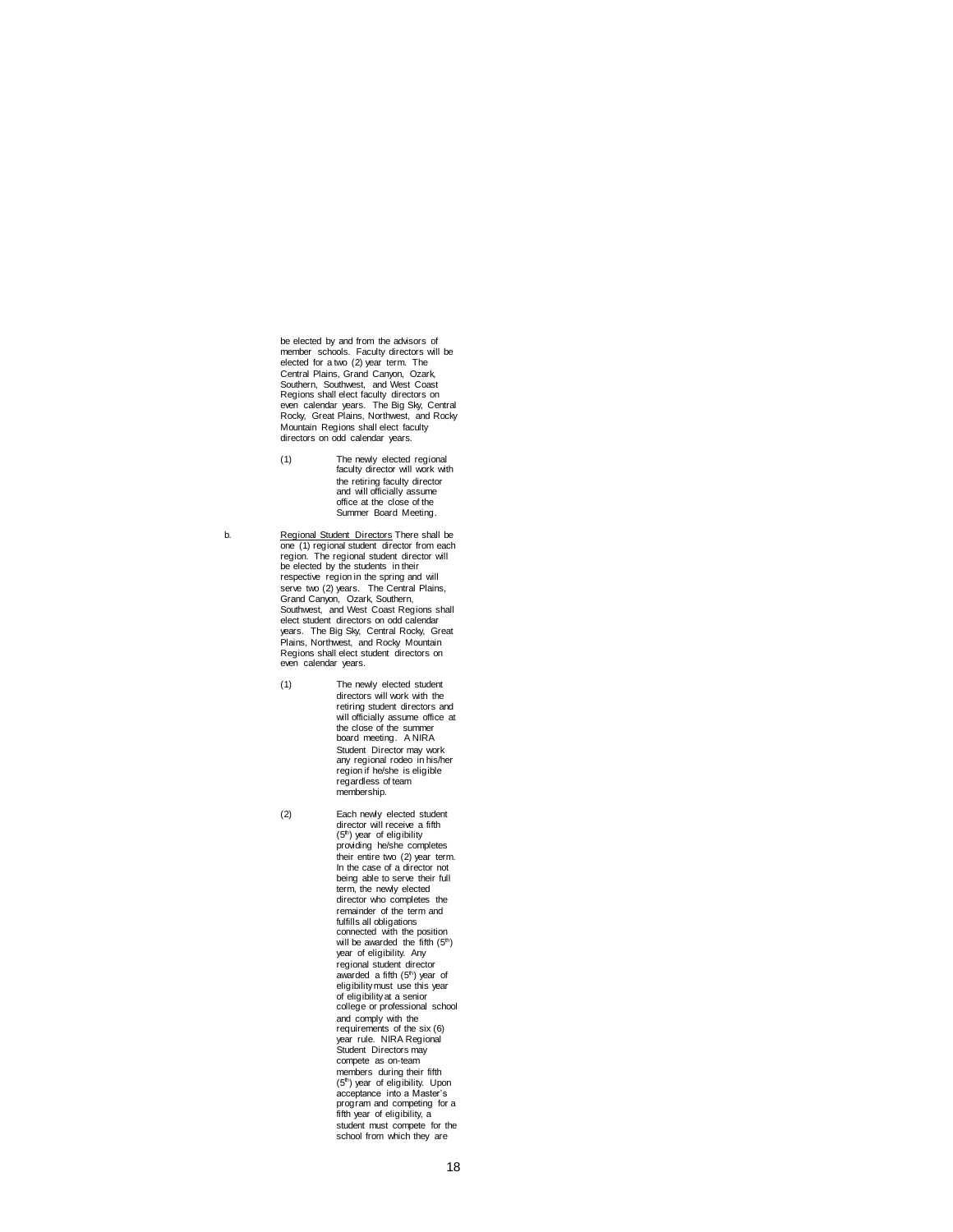#### receiving their Master's degree.

- c. If a Board member is to be replaced before the end of their term, the individual region will elect the replacement. The Commissioner, Student President, or Faculty President of the NIRA will initiate the process.
- d. Each Regional Governing Board shall have the authority to remove and replace the Regional Faculty and Student Director for their region for failure to perform the duties of his/her office. Removal of a student or faculty director must be by unanimous vote of the Regional Governing Board.
- 4. Voting
	- a. Each member school shall have two (2) votes; one (1) vote to be cast by the member school advisor, one (1) vote to be cast by the male student delegate, and/or the female student delegate.
	- b. The regional faculty director will vote only as a member school advisor.
	- c. The regional student director will vote only as one of the member school student representatives.
	- d. Elected event directors shall have voting power within their region.

# C. COMMISSIONER

The NIRA Board of Directors shall appoint a chief executive officer who shall carry the title of Commissioner. The Commissioner shall<br>serve for a term of four (4) years. The appointment of the<br>Commissioner shall be upon the recommendation of the Executive Committee, and subsequently approved by the entire Board of Directors. The Commissioner shall have such duties as may be assigned to him or her by the Board of Directors from time to time, including but not limited to the following:

- a. Direct and administer the day-to-day business of the National Intercollegiate Rodeo Association.
- b. Supervise and direct all NIRA employees.
- c. Serve as NIRA's primary liaison with other professional organizations such as the PRCA and NHSRA.
- d. May, at the discretion of the Board of Directors, serve as NIRA's enforcement officer and, as such, investigate any alleged violation of NIRA rules and regulations.
- e. Serve as a member, ex officio, on all standing NIRA committees, except as specified hereafter.
- f. Establish the agenda, in consultation with the Executive Committee, for all annual and special meeting of the NIRA Board of Directors.
- g. Serve as the Chairman of the College National Finals Rodeo Committee (CNFR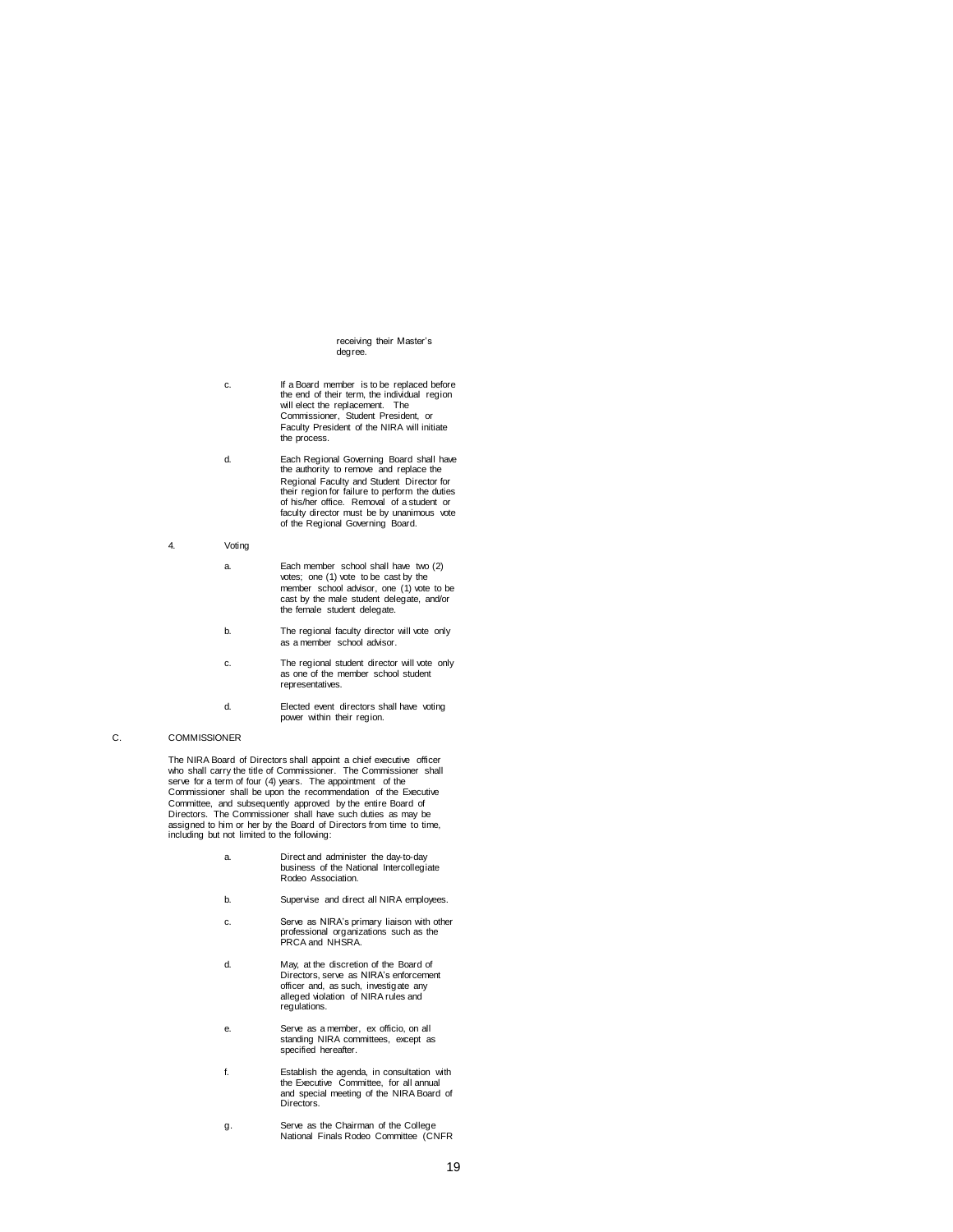Committee) and function as a voting member thereof

- h. Receive and disburse all NIRA monies and maintain financial records consistent with responsible accounting practices and IRS regulations. In this regard the Commissioner shall prepare or cause to be prepared an annual report and budget information for approval by the Board of Directors. The Commissioner shall work closely with NIRA accountants in the preparation of such materials.
- i. Keep NIRA funds in approved banking institutions and invest such monies for a maximum return on surplus funds, if any. An independent audit of NIRA financial activities shall be conducted by licensed and accredited accountants and a full report provided to the Board of Directors.
- j. Function as the corporate secretary of NIRA and shall cause to be prepared minutes of all meetings and distribution of such minutes to board members.
- k. Function as NIRA's scheduling coordinator, requesting data and site scheduling information from the membership. The Commissioner shall cause the full schedule of NIRA rodeos to be published.
- l. Interpret and implement NIRA By-Laws and legislative decisions regarding the conduct of NIRA rodeo programs. The Commissioner shall defer to the Executive Committee or to the full Board of Directors when interpretations of NIRA By-Laws or rules present particularly difficult issues.
- m. Supervise and direct the officiating programs of NIRA relating to all NIRAapproved events.
- n. Coordinate and direct all matters pertaining to public relations and media for NIRA. This includes but is not limited to television contracts, sponsorship contracts, promotion, and marketing of NIRA events and supervision of NIRA publications.
- o. The NIRA Commissioner shall generally have the responsibility of a chief executive officer of a corporation to perform all tasks necessary to conduct the business of NIRA consistent with the purposes and philosophies of the NIRA organization and the directives of its Board of Directors. The Commissioner shall have the legal authority to enter into contracts on behalf of NIRA in furtherance of these purposes.
- p. The NIRA Commissioner shall have the authority, (subject to ratification by the Board of Directors), to enter into contracts for sponsorship and contracts for recording and broadcast of NIRA events. The Board of Directors shall ratify all such contracts, unless the contract is not in the best interests of the NIRA.
- q. The Commissioner shall be required to furnish a performance bond in the amount of Fifty Thousand Dollars (\$50,000.00) upon taking office. Such bond is to be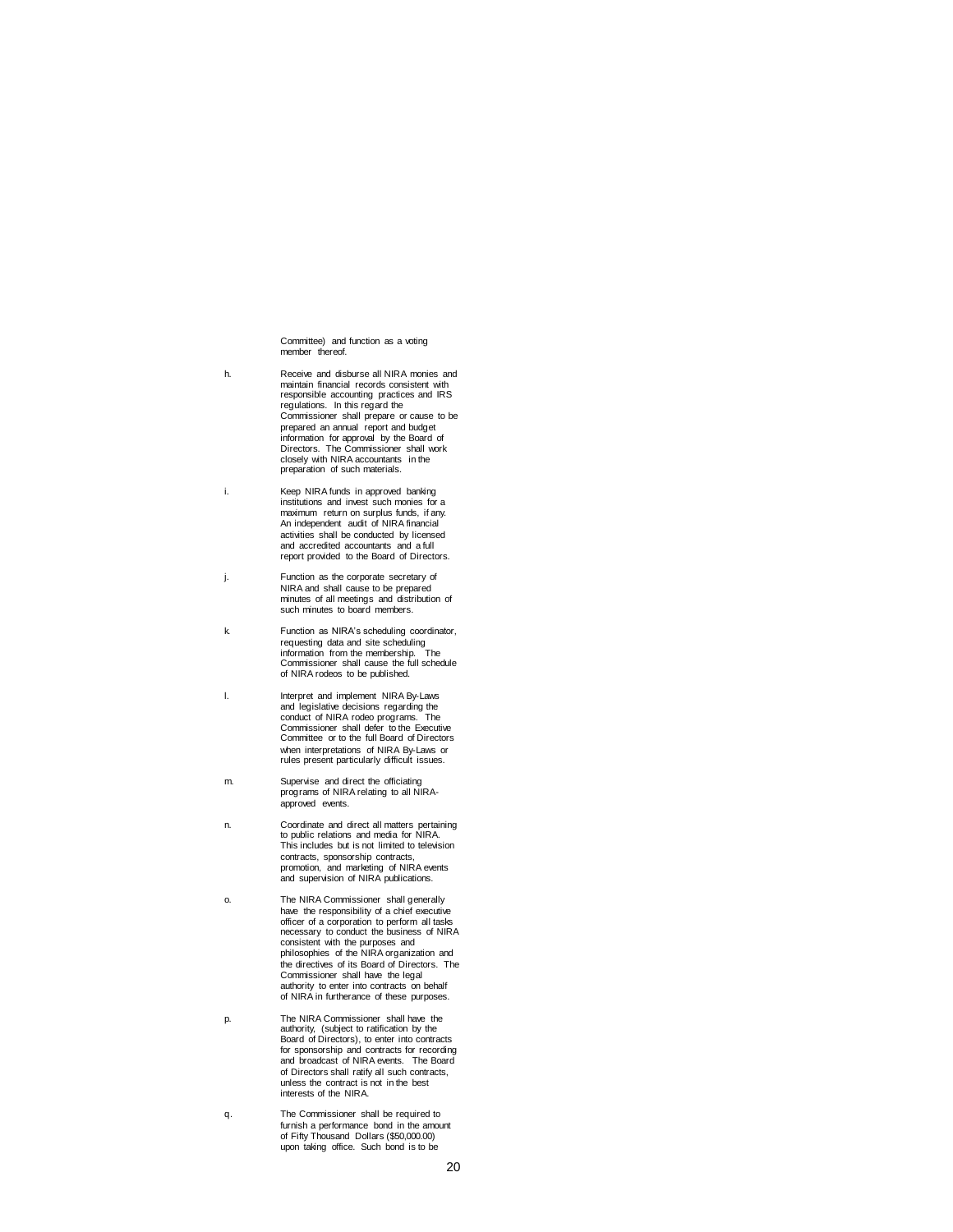#### purchased from a reliable bonding company and paid for by NIRA.

### D. INDEMNIFICATION

Any past or present member of the NIRA National Board of Directors or any national or regional officer of the NIRA who was a defendant in any proceeding because of his/her status as a director or officer of the NIRA, shall be indemnified by the NIRA for reasonable expenses actually incurred in connection with the proceeding, only if the NIRA National Board of Directors finds that indemnification is warranted.

# E. STANDARD OF CONDUCT

All members of the national and regional officers and directors shall discharge their duties as directors and officers:

- 1. In good faith;
- 2. With the care an ordinarily prudent person in a like position would exercise under similar circumstances; and
- 3. In a manner the director or officer reasonably believes to be in the best interests of the NIRA and its members**.**
- F. CONFLICTS OF INTEREST
	- 1. A conflict of interest transaction is a transaction with the NIRA in which a director of the NIRA has a direct or indirect interest.
	- 2 The director has an interest in the transaction if the director stands to benefit personally from the transaction,<br>either directly or indirectly, whether the gain is monetary<br>or otherwise. A director has an interest in the<br>transaction if the NIRA director is an officer, direct shareholder, partner, or member of the entity that proposed to transact business with the NIRA.
	- 3. A director who has a conflict of interest concerning a transaction to be discussed and voted on the Board of Directors must declare the conflict prior to the discussion of the proposed transaction at a meeting of the NIRA Board, or as soon thereafter as the director becomes aware that there is a conflict. The director may participate in discussions concerning the proposed transaction, but shall not be present for a vote on the transaction.
	- 4. If a director votes on a transaction in which he has a conflict of interest, the transaction is voidable unless the Board of Directors had knowledge of the material facts of the conflict and approved the transaction in good faith and with the reasonable belief that the transaction is fair and in the best interests of the NIRA.
- G. DOCUMENT RETENTION AND DESTRUCTION POLICY
	- 1. The NIRA Commissioner shall work with the NIRA staff, legal counsel, and accountant to develop a document retention and destruction policy that will comply with legal requirements and good business practices, taking into consideration the nature of the documents generated by the NIRA and the ability of the NIRA to retain and destroy those documents.

# **V. STUDENT MEMBER PROVISIONS**

A. ELIGIBILITY- GENERALLY

1. All contestants must meet all eligibility requirements and must be a member of the NIRA. Errors or mistakes by a coach or by regional or national officers, directors, or office personnel cannot confer eligibility.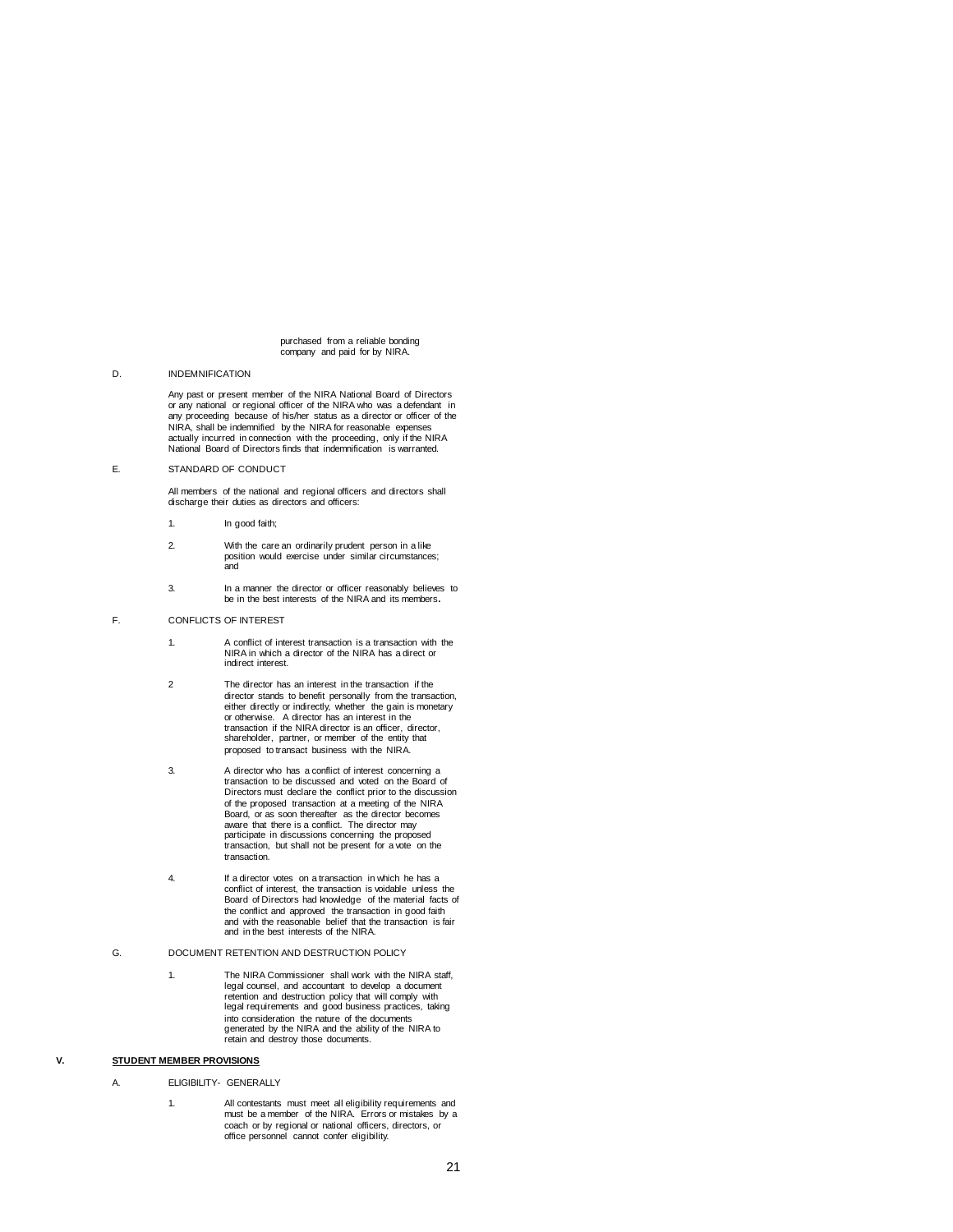- 2. To be eligible to compete, a student must be in good standing with his/her school and the NIRA.
- 3. Documentation Requirements
	- a. All member applications, all official transcripts from each institution attended (including the most recent transcripts), high school affidavit or official high school transcript, certificate of clearance, official document signatures, dues and other documents, as required, must be verified as being in the NIRA National Office by the NIRA Commissioner or his designee prior to any determination of eligibility, and before regional and CNFR deadlines.
	- b. Eligibility will be determined only by official transcripts. Official transcripts and high school affidavit will not be accepted by fax.
	- c. A condition of membership in the NIRA is to have a current official transcript of grades from all colleges/universities attended on file in the NIRA National Office when the membership card is purchased each year. To be eligible for succeeding terms of NIRA competition, an official transcript must be on file with the NIRA National Office, also. To be eligible for the College National Finals Rodeo, an official transcript, which includes all of the previous year's grades must be on file with the NIRA National Office.
	- d. A student who applies for a membership card and is placed on hold for academic ineligibility or a transfer penalty must resubmit a current official transcript to the NIRA National Office for re-evaluation when requirements are satisfied.
- 4. Students With Documented Learning Disabilities

A student with a documented learning disability may apply to the NIRA National Office to reduce the required academic hours pursued/completed and total hours required to purchase a second, third, and fourth card; as stated in this rulebook. These requests will be evaluated on a case-by-case basis, and must include supporting documentation, of the disability, from qualified (licensed/certified) individuals. This application must be made prior to the beginning of the fall semester/quarter. A student will also be required to submit a statement from the college being attended about their policy pertaining to reduced course load equivalency and a description from the disability office outlining accommodations being provided to the student for the current semester/quarter.

# B. TIME RESTRICTIONS

Six (6) Years To Complete Four (4) Years of NIRA Eligibility

Each prospective NIRA member will have six (6) consecutive NIRA years, from the date of his/her graduation from high school, to complete four (4) years of eligibility.

1. If a prospective NIRA member did not graduate from high school, but did obtain his/her general education degree, he/she will have six (6) consecutive NIRA years from the date of his/her eighteenth (18<sup>th</sup>) birthday to complete four (4) years of NIRA eligibility. The NIRA<br>fiscal year will be the formula used.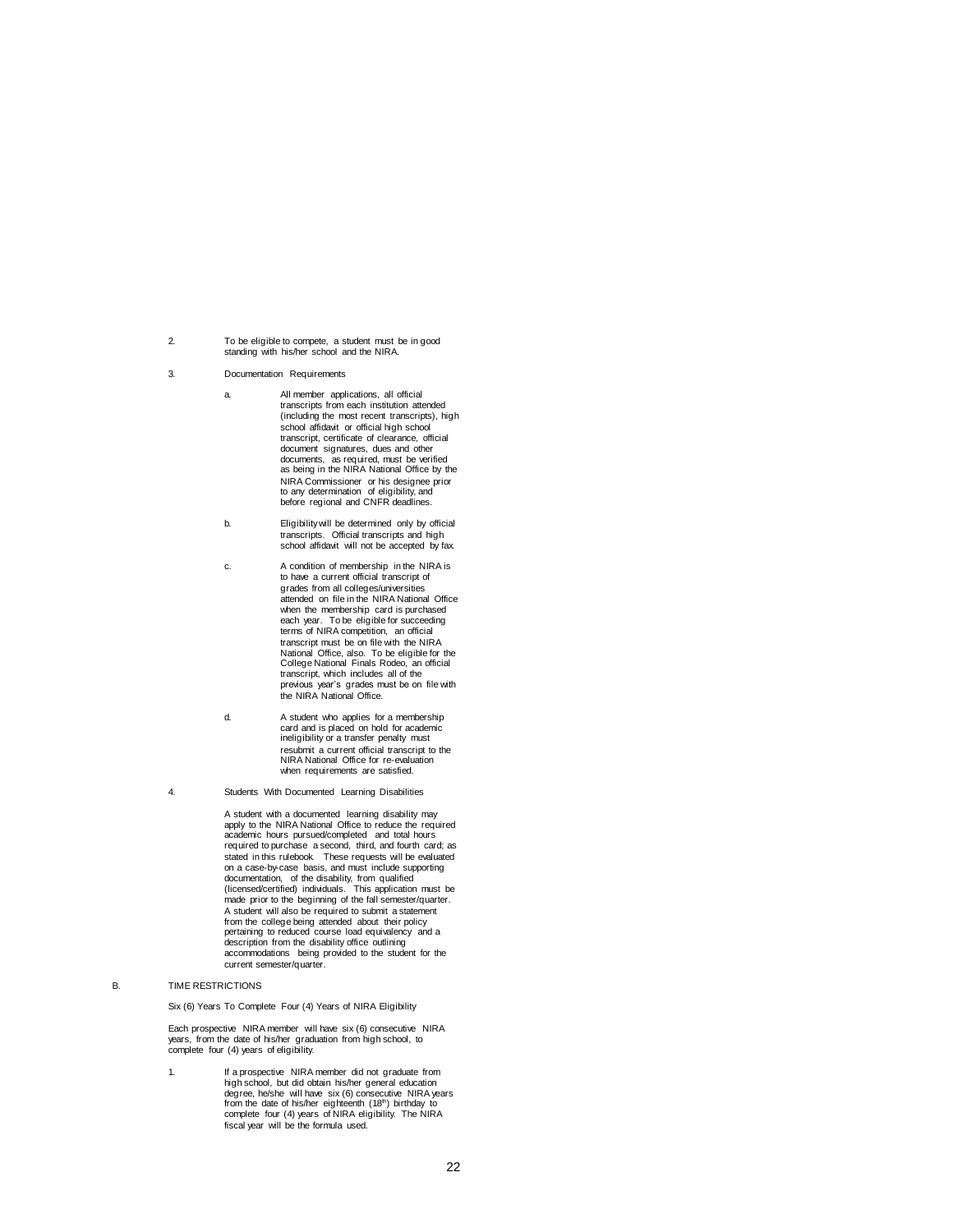a. Example- If a student attains his/her 18th birthday prior to July 1, 1992, the graduation date will be 1992; If attained after June 30, 1992, the graduation date will be 1993.

2. Extensions for NIRA participation:

- a. Active military duty. Any member that is called to active duty shall have the right to appeal for<br>additional eligibility. They are required to have<br>the proper documentation (DD 214) and must<br>submit a letter of petition to the NIRA National Office. If a contestant's unit is activated, causing him/her to leave school to fulfill his/her military obligation, their card will be voided and they will be able to retain that year of eligibility.
- b. Religious or humanitarian service. Any member that participates in religious or humanitarian<br>service shall have the right to appeal for<br>additional eligibility. They are required to submit<br>a letter of petition to the NIRA National Office and a letter from respective clergy or organization leader to verify the service performed.

#### C. ACADEMIC REQUIREMENTS

1. High School Graduate

All NIRA members must be a high school graduate or have obtained a general education degree.

2. Verification of Eligibility

The NIRA National Office will verify each student member's academic eligibility at the beginning of each new semester or quarter.

3. 4.0 Grading System

The grade point average requirements will be based on a 4.00 grading system with F=0, D=1, C=2, B=3, A=4.<br>This formula is to be used by any school on a different<br>grading system. Grade points may not be rounded off to<br>meet scholastic requirements; i.e., 1.99 is not acceptable as 2.00.

4. Required Grade Point Average

To be eligible to participate, a student must meet the minimum grade point average (GPA) requirement of a 2.00 GPA accumulation based on all college courses completed or a 2.00 GPA based upon the previous term (12 hours) of enrollment during which twelve (12) academic credit hours must be completed.

5. Twelve Hours of Credit

Twelve (12) hours academic credit must be COMPLETED each term that a student has competed in NIRA rodeos to be eligible for competition for the following term. A student must pass at least nine (9) academic hours each term. Rodeo (activity, production, judging or similar courses), work experience, and/or physical education activity courses do not count as academic credit hours. If a student is taking classes at two institutions, they must pass nine academic credits at the institution for which they are competing.

a. All courses to be used for COMPLETED numbers of credit hours must generate a course title and number, grade, and credit hours within the 4.00 grading system. The grades of P (Passing), S (Satisfactory),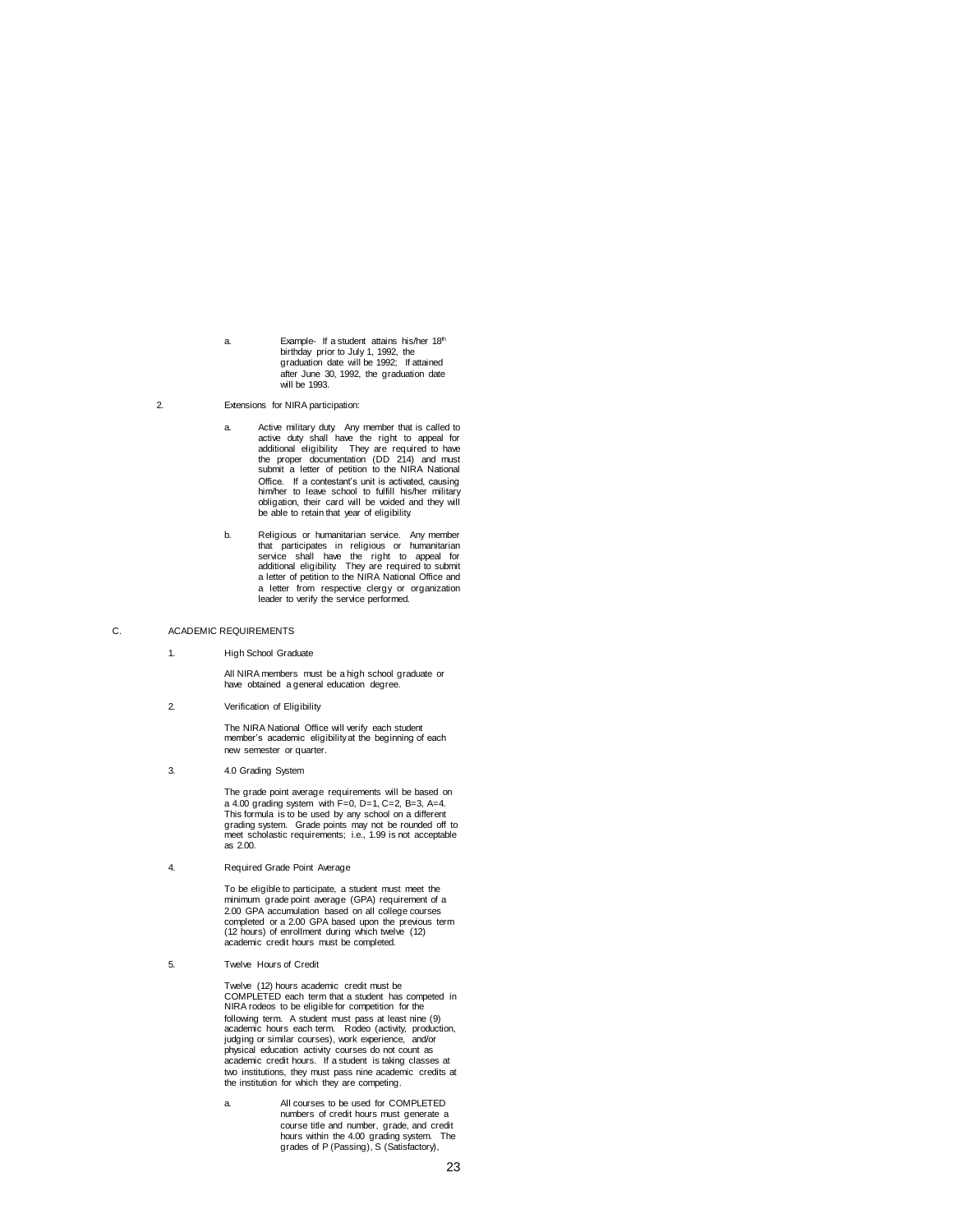and CR (Credit) may be used as passed hours of credit for both completed and passed hours and not generate grade points. Repeat courses must document hours of credit for at least one term the course was taken. Repeat classes will be counted every time they are taken. A grade is never dropped, no matter how many times the same class is taken.

- b. Passing means a "D" grade or better in a letter grade course and an "S", "P", or "CR" in a pass/fail course.
- 7. Nine Hours on Main Campus

A student must attend the main campus of the school for which they are competing and must take at least nine (9) hours of classes, of the twelve hours required on that campus. The student must be enrolled in at least twelve (12) hours of academic credit during the entire term that he/she is competing.

8. Regional Rodeo Between Terms

If a regional NIRA rodeo is scheduled between terms, the student must have COMPLETED twelve (12) academic credit hours during his/her previous term or previous term of competition and meet all other eligibility requirements. Anyone found to be ineligible will forfeit all money, awards, scholarships, and points. The NIRA reserves the right to investigate and levy appropriate penalties not to exceed a \$500 fine and loss of two (2) years eligibility.

9. Courses Counted to buy Next Card

All passed hours of credit will be counted. This applies to first (1<sup>st</sup>), second (2<sup>nd</sup>), third (3<sup>rd</sup>), and fourth (4<sup>th</sup>) year<br>eligibility. In order for a course to count it must be taken from a school that is listed as FULLY ACCREDITED in the current ACCREDITED INSTITUTIONS OF POST-SECONDARY EDUCATION: PROGRAMS/CANDIDATES, and be documented on an official transcript.

10. Courses Used for Completed Hours

All courses to be used for COMPLETED number of credit hours must generate a course title and number, grade, and credit hours within the 4.00 grading system. The grades of P (Passing), S (Satisfactory), and CR (Credit) may be used as passed hours of credit for both completed and passed hours and not generate grade points.

- a. Repeat courses must document hours of credit for at least one term the course was taken. Repeat classes will be counted every time they are taken. A grade is never dropped, regardless of the number of times the same class is taken.
- b. A grade of "U" on an official transcript will not be counted toward passed hours, but will be counted as completed hours. It will not be used when figuring a student's GPA.
- 11. Remedial Courses

For students that are required to complete remedial courses, and the institution grading policy differs from the 4.00 grading system, official transcripts are required to document the course title and number, grade, and credit hours.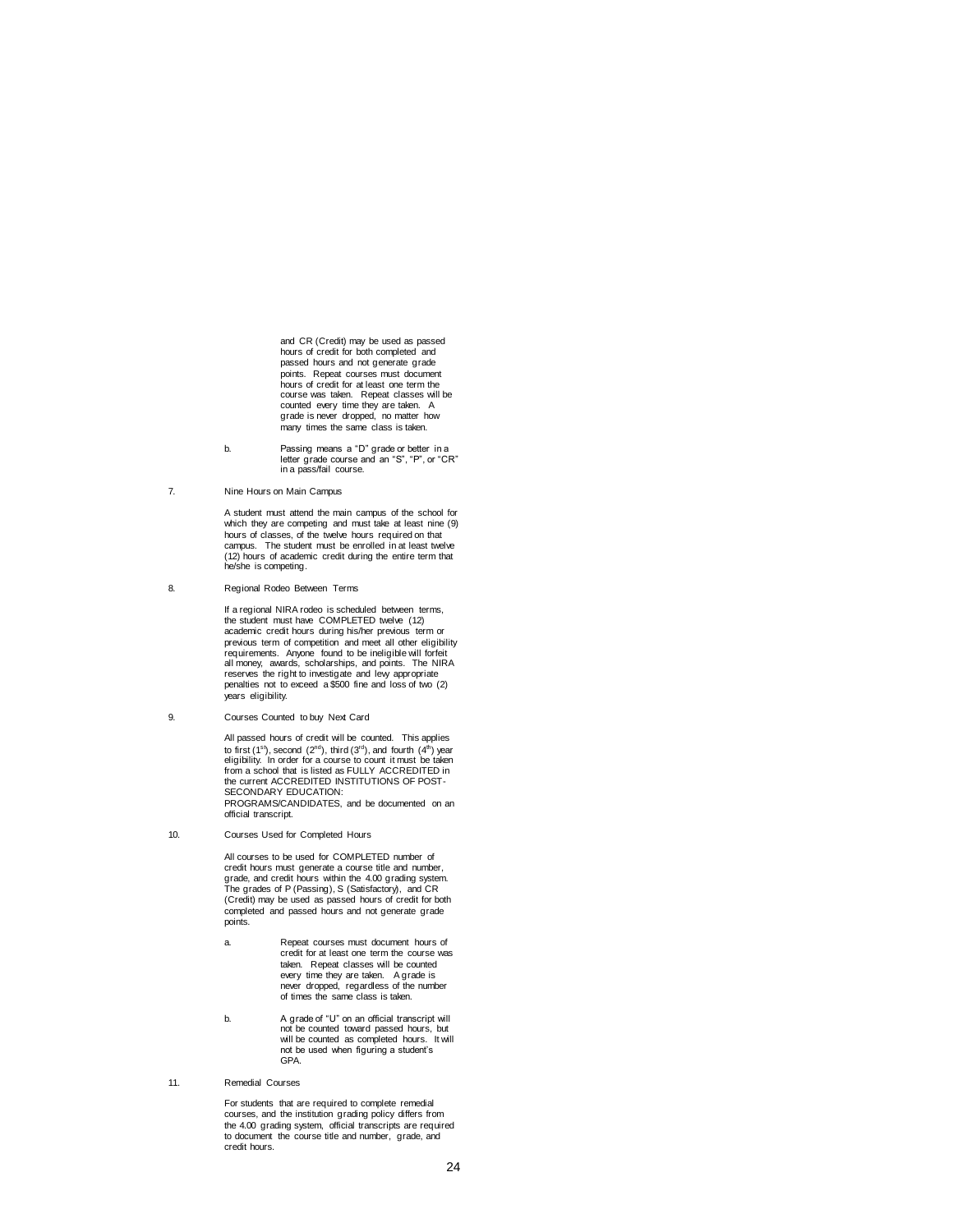12. Intersession, Short Courses, Interim, Summer Courses, Etc.

Courses taken during an intersession, interim, short

course, or under a similar time frame, or the summer, will only count toward accumulation of hours or to raise a grade point average. These credits cannot be used toward previous or current term hours.

13. Online Courses

Online courses will count for enrollment.

14. College Courses Taken While In High School

College courses taken while a student is still in high school will be included when calculating his/her overall GPA.

- 15. Proof of Academic Eligibility Within Each Region
	- a. Regional Faculty Director

Each Regional Faculty Director shall have discretion to decide if he/she will require an official transcript or a Work-In-Progress form.

- (1) The Work-In-Progress form must carry the signature of the Registrar, the advisor or coach, and official school seal.
- b. Faculty Director and Hardship Cases

It is recommended that the NIRA Regional Faculty Director work with the NIRA Regional Student Director and the NIRA Commissioner in determining eligibility problems that may arise within their region. The NIRA Commissioner will maintain final responsibility for determining the eligibility for all students, subject to the provisions of the "Hardship Case" section.

- D. ACADEMIC REQUIREMENTS BY YEAR
	- 1. Freshman And/Or First Year Eligibility
		- a. New Members

New members are defined as first time card holders. New members (including foreign students) will be immediately eligible provided that they have a 2.00 GPA on ALL college work "or" a 2.00 GPA based upon the previous term of enrollment.

- (1) For a student to use the previous terms' GPA to purchase their first NIRA card, twelve (12) credit hours must be completed, and student must be within six (6) years of their high school graduation date.
- b. Beginning Freshman

Beginning freshman are immediately eligible unless they have taken college courses while in high school. To establish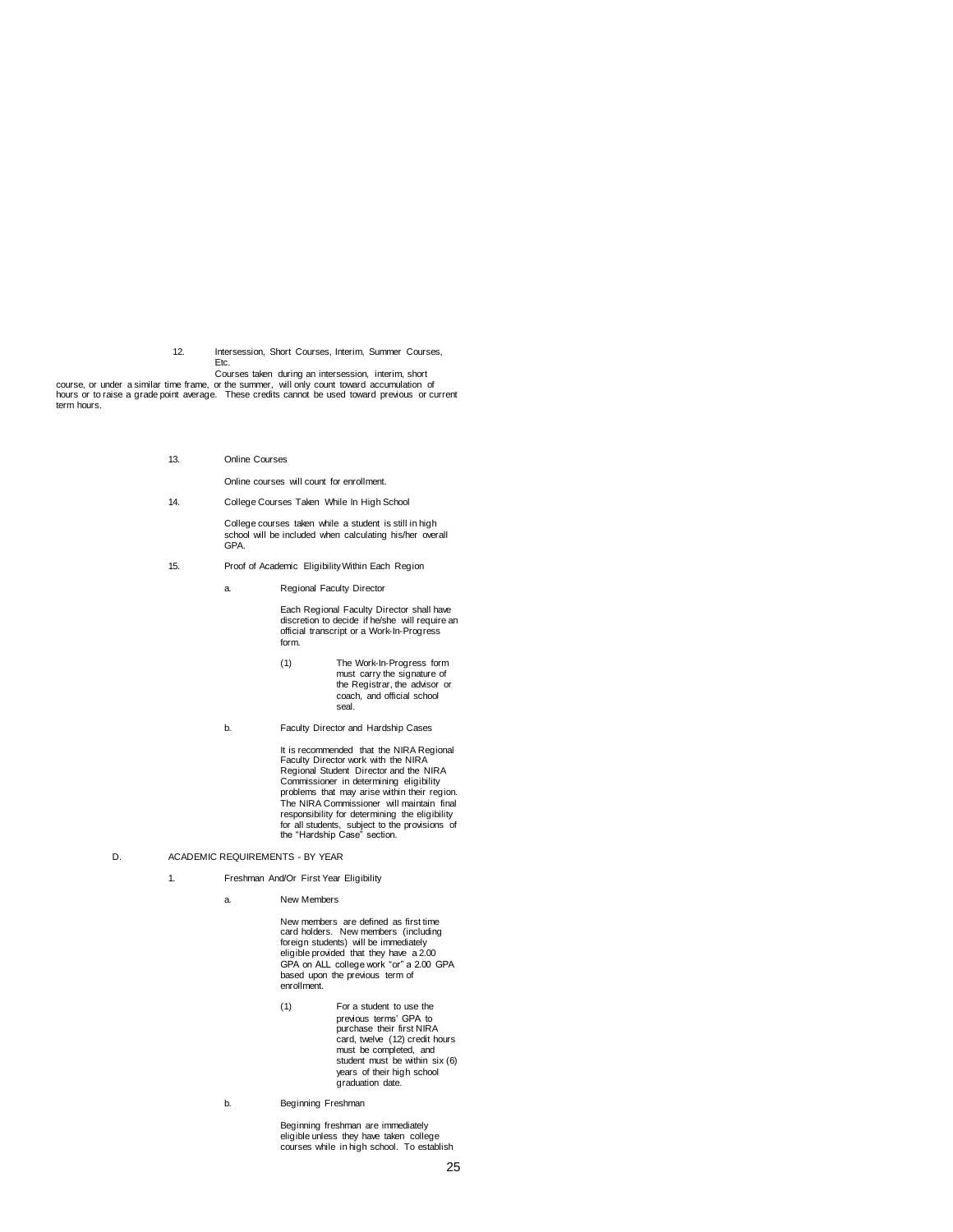eligibility, a student must provide an official transcript from each institution attended along with an official high school affidavit or official high school transcript, and current membership application with official document signatures to the NIRA National Office before membership is approved.

- 2. Second Year Eligibility
	- a. Hour and GPA Requirements

A student must have **PASSED** thirty-six (36) quarter hours of credit or twenty-four (24) semester hours of credit prior to the term of application.

- (1) Grades of F, incomplete, In Progress, and grades that are similar, are not included in the calculation of number of **PASSED** hours of credit.
- 3. Third Year Eligibility
	- a. Hour and GPA Requirements

A student must have **PASSED** seventy-two (72) quarter hours of credit or forty-eight (48) semester hours of credit prior to the term of application.

(1) Grades of F, Incomplete, In Progress, and grades that are similar, are not included in the calculation of number of **PASSED** hours of credit.

# 4. Fourth Year Eligibility

a. Hour and GPA Requirements

A student must have **PASSED** one hundred and eight (108) quarter hours of credit or seventy-two (72) semester hours of credit prior to the term of application.

- (1) Grades of F, Incomplete, In Progress, and grades that are similar, are not included in the calculation of number of **PASSED** hours of credit.
- b. Used at Four Year Institution

The fourth (4<sup>th</sup>) year of competition must be used while enrolled in an accredited four (4) year school.

- (1) A student may petition to<br>
attend a two-year institution<br>
during their fourth (4<sup>th</sup>) year of competition. The petition must be submitted, in writing, to the NIRA National Office before each rodeo season.
- (2) The following criteria will be used for the Board to make a determination:
	- (a) The student must have completed one AA, AS, AGS, or AAS or a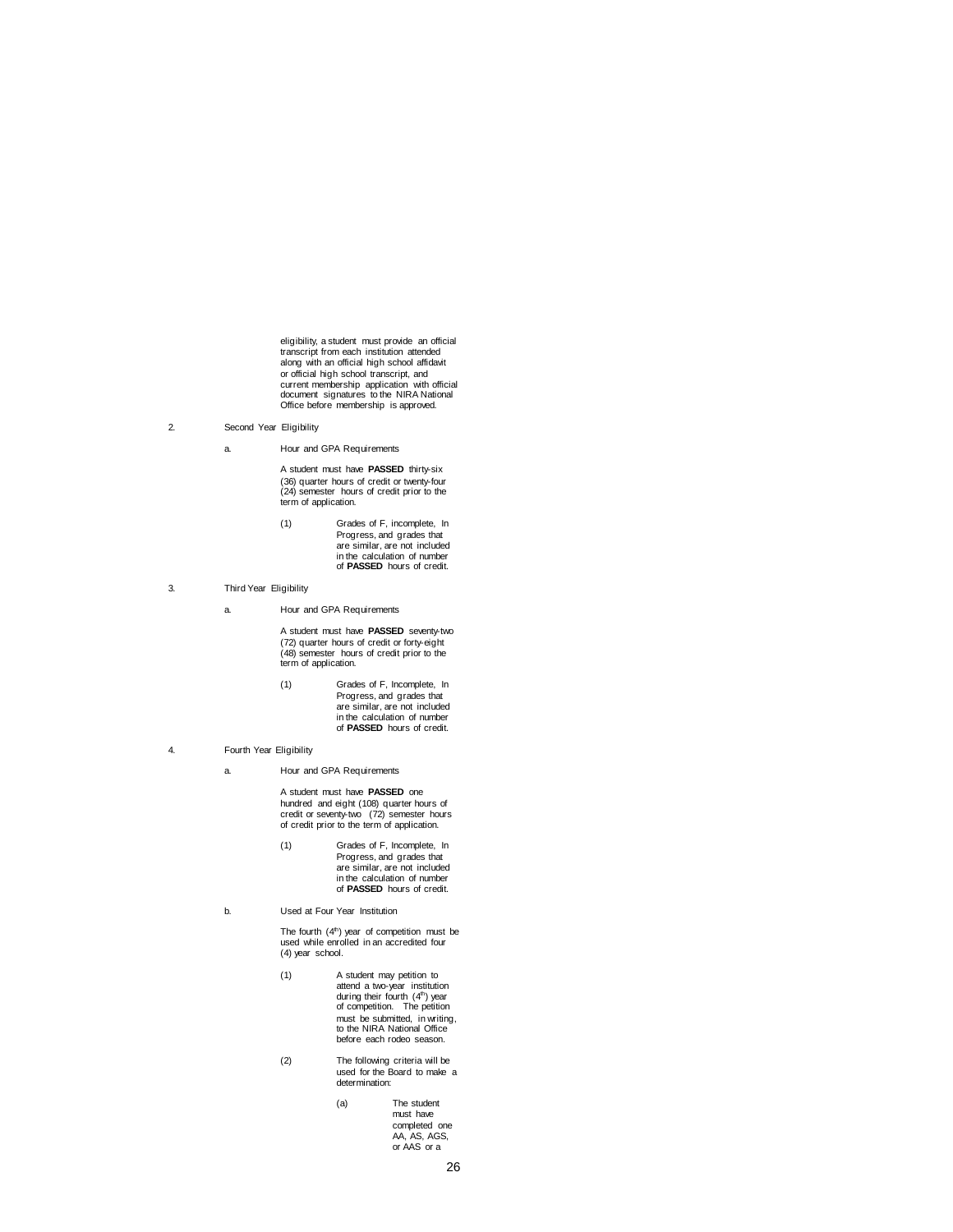```
two-year 
certificate 
                    during three
                    years of 
                    attendance at a 
                     junior college. 
Students will be 
                   required to 
                   provide that 
                     documentation
at the time of 
                   petition.
(b) Students that 
                     receive 
approval for a 
                     fourth year at a 
junior college 
                    will be required 
                     to enroll in ten 
(10) hours of 
                     degree courses, 
and maintain 
                    twelve (12) 
                     hours of credit 
each term. 
                     They must pass 
all ten hours of 
                   degree courses.
(c) Students will be 
required to 
                     provide the 
NIRA Board of 
                    Directors with a
                     letter declaring 
a degree or 
                    certificate 
                     program and a 
letter of 
                    acceptance into 
                     the program 
from the 
                     registrar. The 
degree the 
student is 
                     seeking must 
be different 
                     from the first 
Associate's 
                    earned.
(d) No repeat 
                    classes will be 
                    accepted for 
                    credit unless 
                     they are 
determined to 
                    be necessary to 
                     complete the 
student's major.
```
# 5. Graduate Student Eligibility

a. Graduate Enrollment

A student who is enrolled in the graduate or a professional school of an institution the student attended as an undergraduate, or who is enrolled and seeking a second<br>(2<sup>cm</sup>) baccalaureate or equivalent degree at<br>the same institution, may participate in<br>NIRA events provided the student has<br>eligibility remaining, and the student<br>satisfies the appli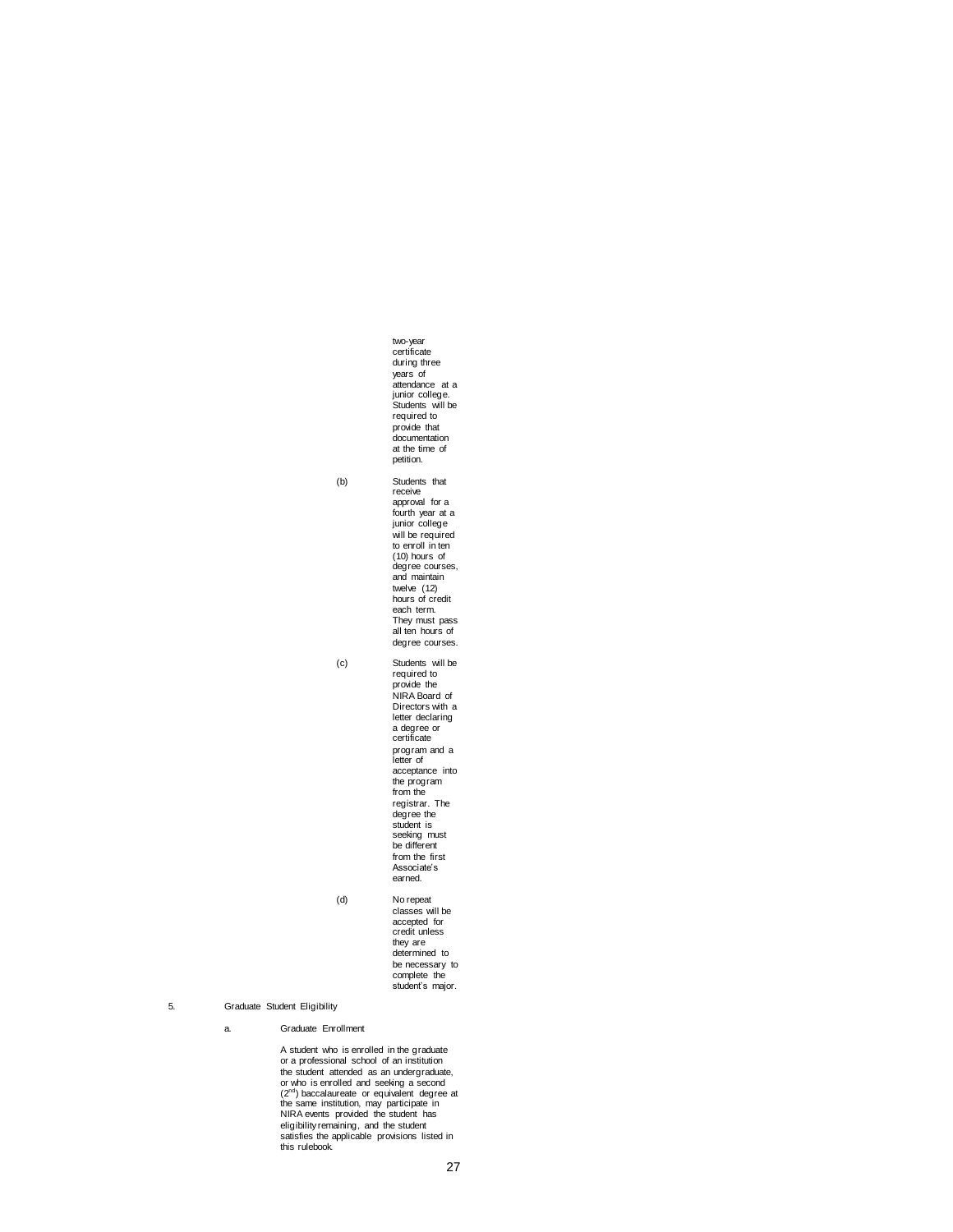b. Full Academic Load

A graduate student must be carrying a full academic load as defined by the graduate or professional school in which the student is enrolled. If fewer than twelve (12) hours are required for a minimum full time graduate program, the student's eligibility must be approved by the NIRA Commissioner. All graduate students must provide official documentation that provides satisfactory evidence that they have been accepted in to and have enrolled in the graduate program. All graduate students must be enrolled in at least nine academic credits and pass all nine to be eligible for the next term. Upon acceptance into a Master's program and competing for a fifth year of eligibility, a student must compete for the school from which they are receiving their Master's Degree.

c. Graduates Before CNFR

A graduate student may compete in the CNFR if the student graduated before and in the same calendar year as the CNFR in which the student wishes to compete and fulfills all other eligibility requirements.

d. Graduate School Transfer Exemption

A student who enrolls in a graduate or a professional school of an institution other than the one attended as an undergraduate shall not be treated as a transfer student, subject to compliance with this rulebook.

e. Fifth Year of Eligibility for Graduate Students

> A student will receive a fifth year of eligibility upon completing a bachelor's degree and having earned acceptance into a fully accredited graduate program. Students will be responsible for providing acceptance documentation to the NIRA National Office with all required membership documents. If a student is granted a fifth year of eligibility, they can compete as an "on" team contestant.

### E. TRANSFERS

- 1. Generally
	- a. Transfers Within And Outside Of Region-Points
		- (1) If a student transfers within the mid-year within the region, they take their individual points, but leave their team points with the previous institution.
		- (2) If the student transfers mid-year outside of the region, they leave both individual and team points with the previous region and school.

2. Transfer Eligibility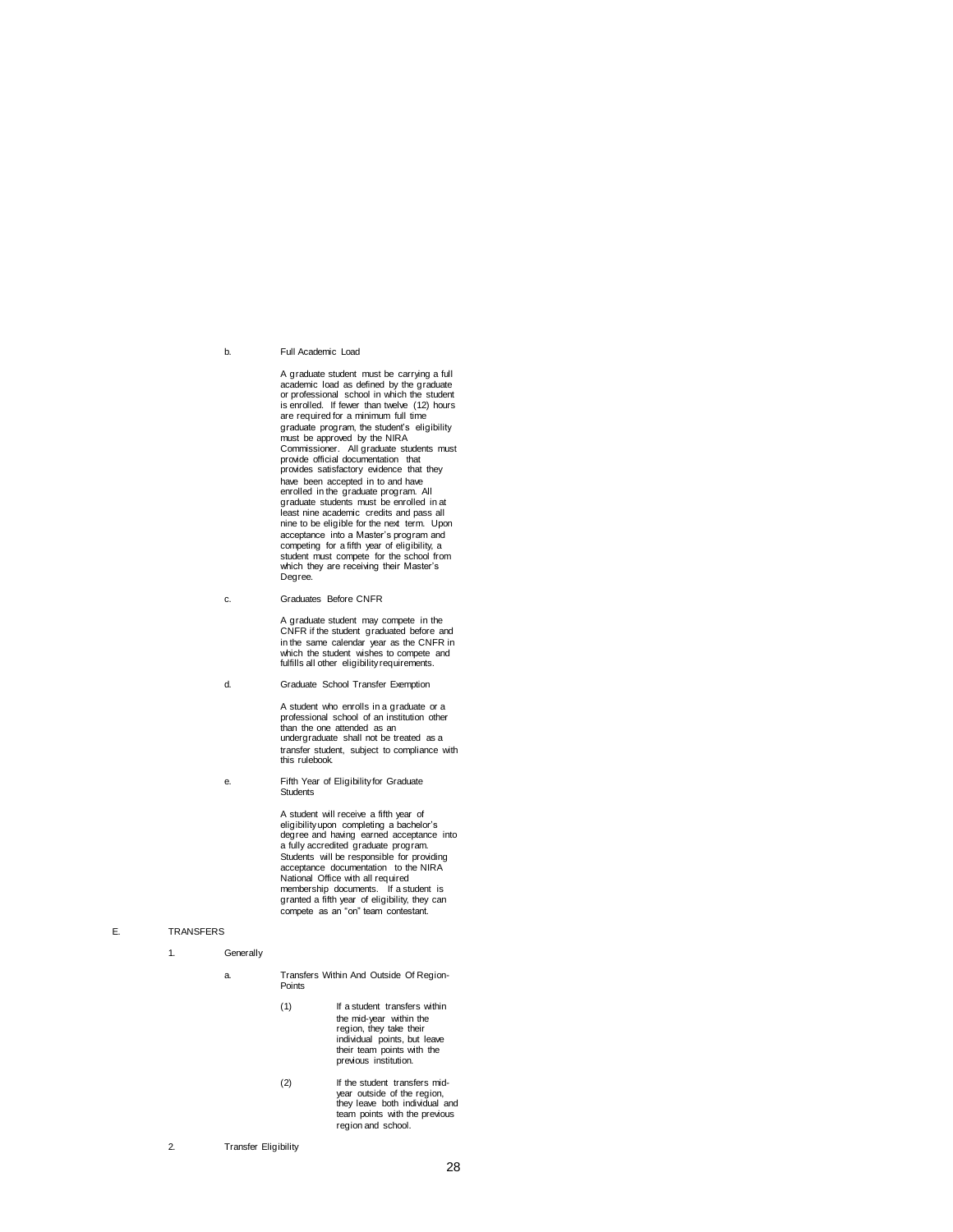#### a. Transfer Student Defined

A student shall be considered a transfer from an institution at which the student was officially registered and enrolled on the opening day of classes in the current term, or the student attended a class or classes in the current term, or the student was officially enrolled on the opening day of classes in the current term, or the student reported for regular rodeo team practice prior to the beginning of the current term.

b. Transfer Rule

A student who transfers from one (1) institution to another institution is subject to the requirements of this rulebook. The twenty-five percent (25%) rule shall not be applied until after a student has become academically eligible.

c. Twenty-Five Percent (25%) Transfer Rule

Except as provided below, a transfer student shall not be eligible until the student has missed twenty-five percent (25%) of the rodeos held within the region during the previous year.

(1) The following shall be used to determine the twenty-five percent (25%) transfer rule penalty:

> Rodeos Previous Year Number of Rodeos - 25%

| $1 - 5$ | 1 |
|---------|---|
| $6 - 9$ | 2 |
| 10      | 3 |
|         |   |

d. Number Of Rodeos To Be Missed

If a student transfers from one region to another, the number of rodeos to be missed will be based on the number of previous years' rodeos in the region to which the student has transferred.

e. Transfer Student Responsibility

It is the responsibility of the student that transfers to notify the faculty director of the region in which he/she plans to compete, and the NIRA National Office. Further, it is the student's responsibility to provide all information and documentation required for determining eligibility to the regional faculty director and the NIRA National Office.

- f. A Student Shall Not Be Considered A Transfer Student After
	- (1) Summer School, Night School, or Extension Course

Enrollment or attendance only at classes in a summer school, night school or extension course, as long as the student returns to his/her original school, will not be considered a transfer.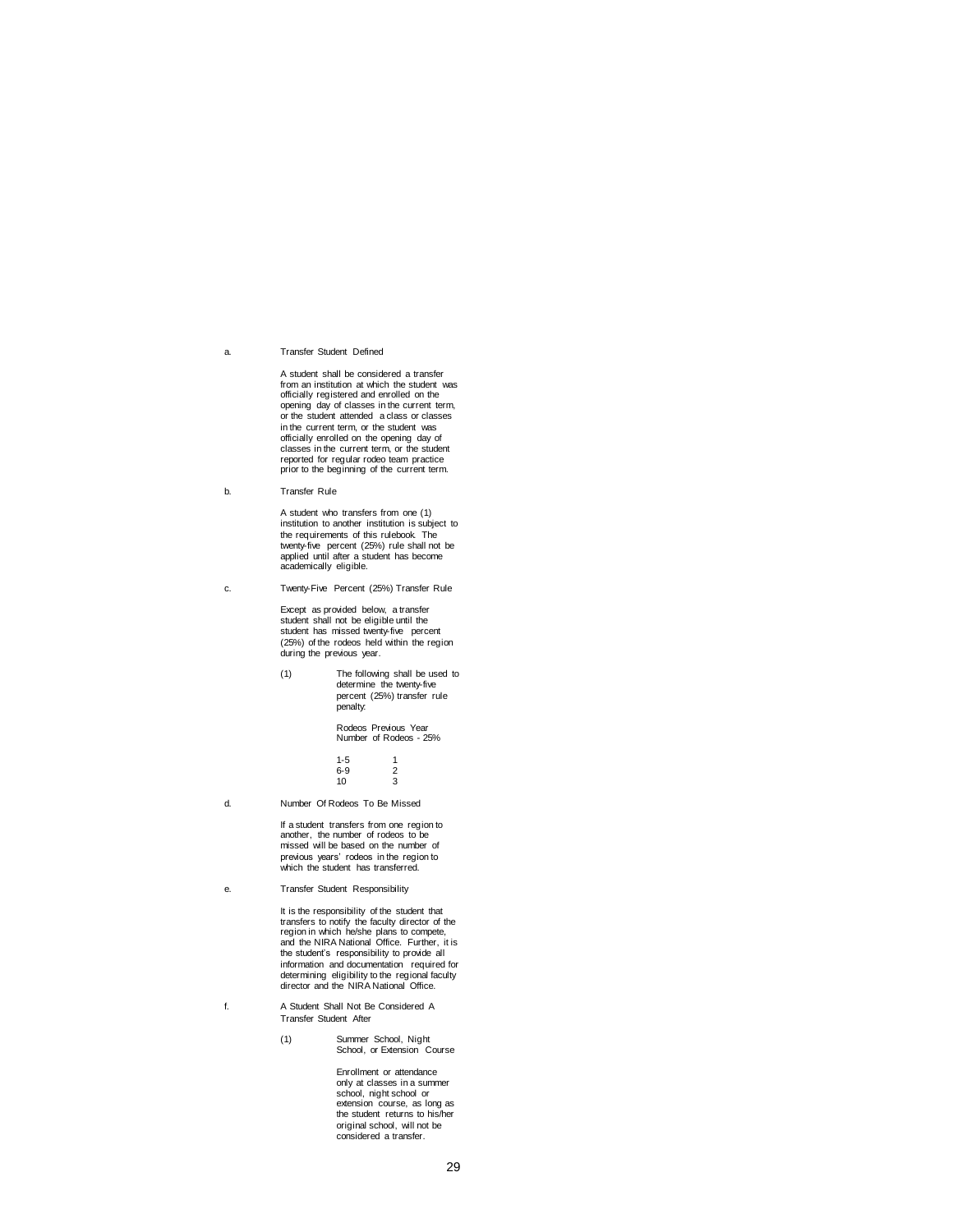(2) Institution Does Not Sponsor **Competition** 

> Enrollment or attendance at a non-member school, and the student did not compete in NIRA sanctioned events at that institution, will not be considered a transfer.

(3) Is Not A Member For Previous Fiscal Year

> A student shall not be considered a transfer student if the student was not a NIRA member the previous NIRA fiscal year.

- 3. Waiver of Transfer Penalty From a Junior College
	- a. Junior College Defined

For purposes of this rule, a junior college is defined as an institution, university branch, or extension center not having a regular four (4) year academic degree program and includes both one (1) and two (2) year post high school institutions.

b. Two Year College Which Offers A Four Year Degree

A student who graduates from a two (2)<br>year college which also gives a four (4)<br>year degree in his/her field is not subject to<br>the junior college transfer exemption rules,<br>but to the rules regarding transfer from one (1) four (4) year institution to another.

c. Penalty Waiver

A student who transfers from a junior college shall be immediately eligible under the following conditions:

(1) Hour and GPA Requirements

The student presents a minimum of forty-eight (48) semester or seventy-two (72) quarter hours of **passed** degree credits from previously attended junior colleges with a cumulative minimum grade point average of 2.00; or

(2) AA Degree

The student is a graduate with an **AA Degree** from the junior college, and the student meets the requirements of this rulebook. If a student receives an AA Degree in less than two (2) years, he/she may transfer without penalty.

- 4. Waiver of Transfer Penalty From A Four (4) Year Institution
	- a. A student who transfers from a four (4) year institution shall be immediately eligible under the following conditions: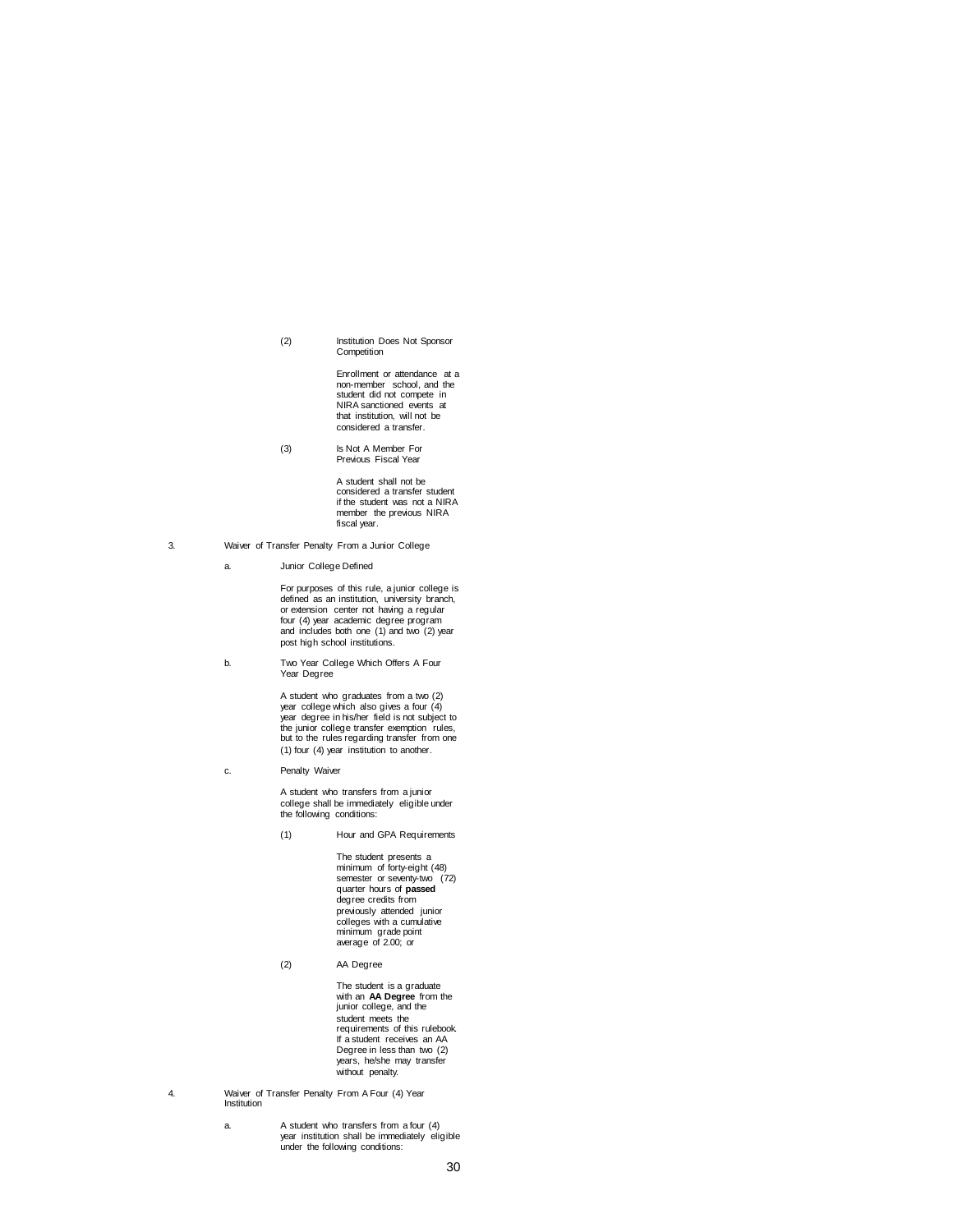# (1) Attendance At Another College And Did NoT Participate In NIRA

Upon return to his/her original college or university after attendance of one (1) academic year at another institution in a cooperative education exchange program in accordance with the program recommended by the appropriate academic officer at the original college or university, provided the student was in good standing at the time the student left the original college or university and did not purchase a NIRA card while attending the institution to which he/she transferred.

(2) Original Institution Discontinued The Academic Program

> If the NIRA Commissioner concludes that the student changed institutions in order to continue the student's major course of study because the original institution discontinued the academic program of the student's major.

(3) Transferring From A Four-Year Institution To A Two-Year Institution.

> A student must have a four year degree to transfer from a four-year institution to a two-year institution without a transfer penalty.

(4) Transferring from a four year institution to another four Year institution:

> A student who transfers from one four year institution to another will be given a waiver of the transfer penalty if they have received a four year degree from the four year school from which they are transferring,

b. Independent Students Transferring to Member School

Independent students competing for non-member schools who wish to transfer at the end of the semester/quarter, will receive a waiver of the transfer penalty if they are transferring to a NIRA member school. The NIRA member school must be a member school as of the date of the transfer.

c. Transferring Mid-Semester After Graduation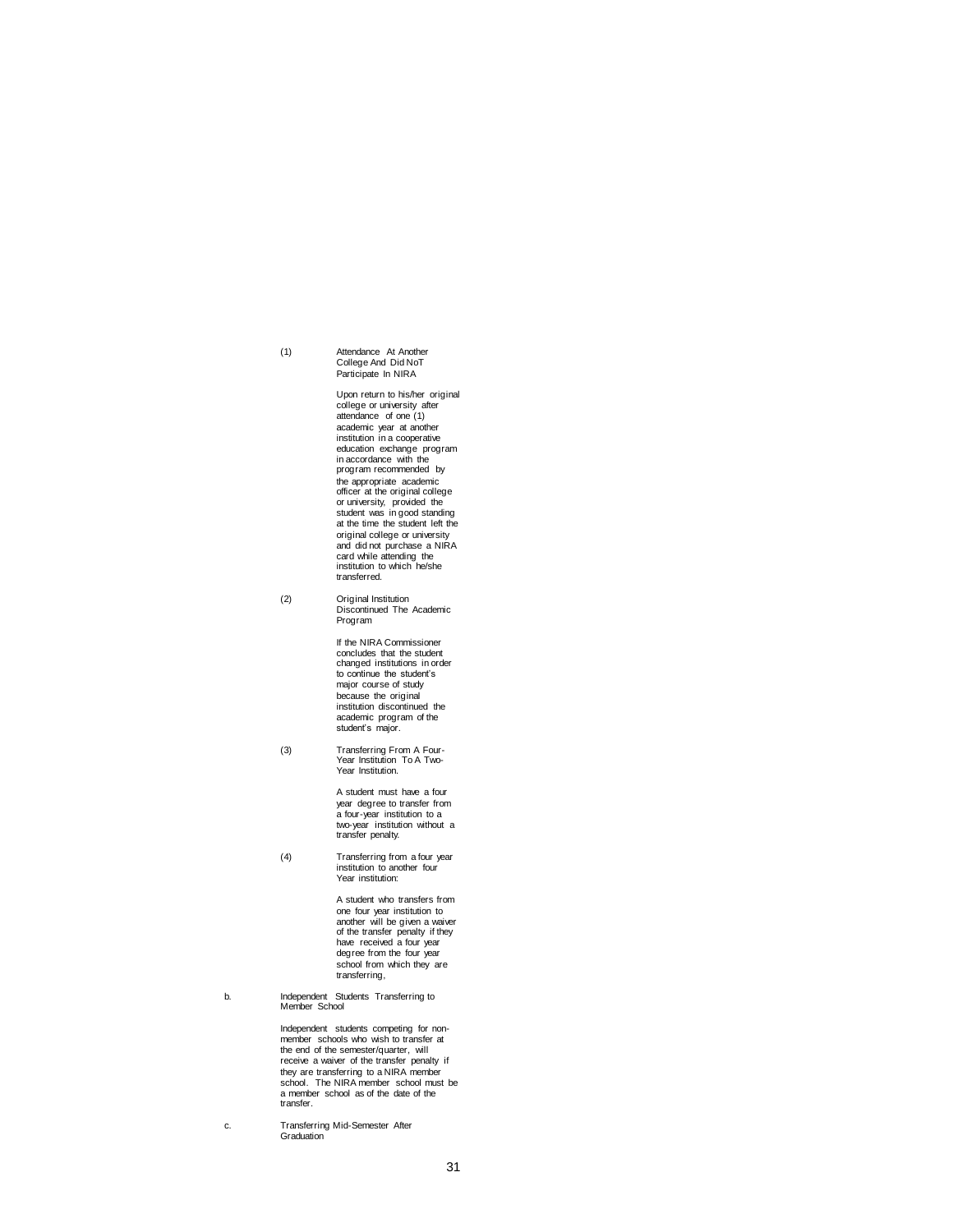If a student who has graduated from one institution requests to transfer midsemester to another institution, a written request must be submitted to the NIRA Commissioner for his determination.

# **VI. LETTER OF INTENT, SCHOLARSHIPS & FINANCIAL AW ARDS**

#### A. Letter of Intent

All students at NIRA member schools who receive financial aid from the rodeo program and participate in the NIRA are recommended to sign a *Letter of Intent* with the institution he/she is attending or plans to attend. If a *Letter of Intent* is signed, a copy may be filed with the NIRA National Office. A Letter of Intent is any document in which a prospective student expresses his/her intent to attend an NIRA member school and to participate in NIRA events, and which sets forth the name of the NIRA member school, sets forth the amount of financial aid the student is to receive, is signed by the coach of the member school, and is signed by the student and a parent or legal guardian of the student.

- 1. The NIRA Letter of Intent applies only to NIRA affiliated institutions.
- 2. By signing a Letter of Intent, the prospective student certifies that he/she has not signed another Letter of intent
- 3. The Letter of Intent may be terminated by the written consent of all parties herein.
- 4. The NIRA Letter of Intent must be signed and dated by the coach before submission to the prospective student and his/her parents/guardians for their signatures.
- 5. A NIRA Letter of Intent may not be signed prior to March 1 of the prospective student's senior year in high school.
- 6. The parent/guardian is required to sign the Letter of Intent if the prospective student is under twenty-one (21) years of age, since<br>the intent of the requirement is to prevent pressure or coercion on the prospective student to sign.
- 7. If a prospective student has knowledge that either his/her parent's/guardian's signature is forged, the student shall forfeit his/her first (1st) year of eligibility at the institution in which he/she enrolls.
- 8. The NIRA Letter of Intent must be returned to the coach or postmarked for return not later than fourteen (14) days after the date tendered by the coach.
- 9. It is presumed that a student is eligible for admission and financial aid at the institution for which he/she signed a NIRA Letter of Intent until information is submitted to the contrary. This means that, when requested, it is mandatory for the student to provide a transcript of his/her previous academic record and an application for admission to the institution where he/she signed a NIRA Letter of Intent.
- 10. In case a prospective student fails to meet the requirements for admission to the institution for which he/she has signed a NIRA Letter of Intent or its academic requirements for financial aid to athletes and the NIRA requirements, he/she shall be so notified immediately by the institution involved. The institution shall also immediately notify the NIRA Commissioner of the student's failure to meet either of these requirements, the date on which the notification of such failure was sent to the student, and a statement that the NIRA Letter of Intent signed by this individual has been rendered null and void.
- 11. After signing a NIRA Letter of Intent with one institution, should a prospective student elect to enroll at another institution which is a member of the NIRA, his/her athletic eligibility at the institution in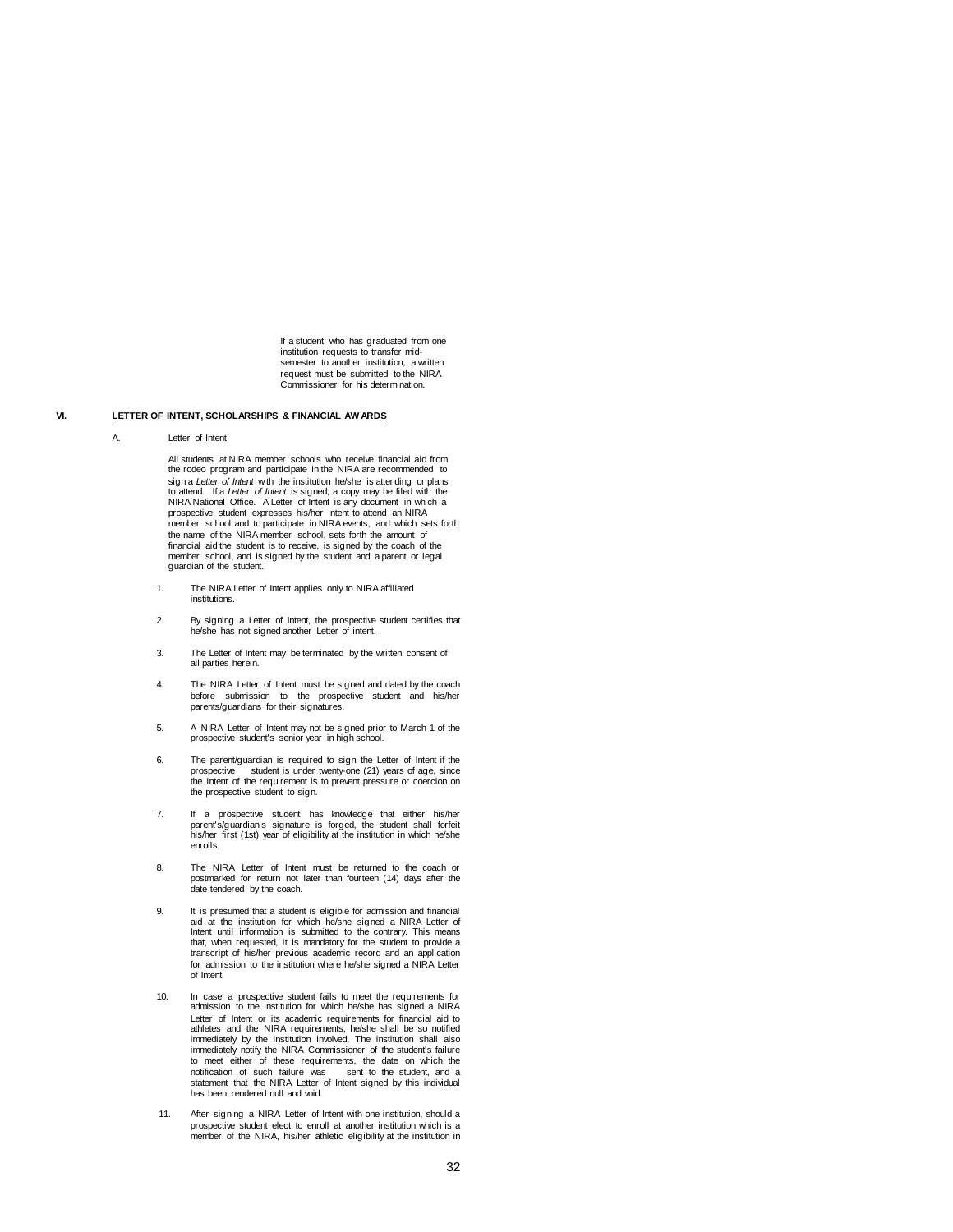which he/she enrolls will be limited in accordance with the regulations of the NIRA.

- 12. This agreement may be cancelled for failure of the student to comply with the rules and regulations of his/her institution, to cooperate fully with its officials and teachers, or voluntarily withdrawal from the sport of rodeo.
- 13. All first year students at NIRA member schools who receive financial aid from the rodeo program and participate in the NIRA are recommended to sign a Letter of Intent with the institution he/she is attending or plans to attend.
- 14. Failure to comply with provisions of the NIRA Letter of Intent will result in the loss one (1) year's eligibility.
- 15. Any school not fulfilling the commitment to the student as spelled out in the NIRA Letter of Intent will be subjected to a minimum penalty of the loss of good standing of (1) year with the NIRA.
- 16. The NIRA Letter of Intent is limited to a one year term.
- B. Scholarship Amounts

Scholarships and financial awards given to NIRA members by their respective college/university shall not exceed the total amount of money required for tuition, general fees, books, room and board as indicated in that college/university's current catalog. Board and room shall not exceed normal and prevailing costs in a given location.

C. Travel Expenses

Travel expenses paid by any college/university for NIRA members shall be restricted to travel specifically related to NIRA activities and shall not exceed real travel expenses as established by the school's travel policy or state and local governments. Entry fees shall not be considered as travel expenses.

D. No Cash Awards

No cash awards shall be given, or payments made to, or for, any<br>student member of the NIRA by his/her college/university or private<br>benefactor for any purpose other than for expenses listed in B and C of this Section including entry fees. Any payment for employment, work study or grants must be included in the Financial Aid Report. See E below.

E. Financial Aid Report

Colleges and universities awarding scholarships for financial aid of any type to NIRA members shall be required upon the request of the regional Faculty Director and/or investigating committee to file a financial aid accountability report with the regional Faculty Director and the NIRA Commissioner no later than twenty-one (21) days following the date of the request. Information requested shall not exceed the previous five (5) year period. This report shall contain the total amount spent on scholarships and financial aid for NIRA members and shall also show the exact amount awarded to each NIRA member. Travel expenses paid, in total and to each member, shall also be included. The scholarships accountability report shall be signed by the faculty advisor or coach, college or university president, and business manager, and shall be notarized. Any school submitting a false report may be suspended from team and/or individual competition for a maximum of five (5) years at the discretion of the NIRA Board of Directors. A college or university that fails to submit a report, as requested, shall not be allowed to compete in team or individual competition until the report is submitted.

#### **VII PROHIBITED CONDUCT AND DISCIPLINARY ACTION FOR SCHOOL AND STUDENT MEMBERS**

A. NIRA Members Subject to Disciplinary Action

Each NIRA individual member, NIRA member school, and NIRA member school representative agrees, as a condition of membership, to be subject to disciplinary action for violation of the by-laws in this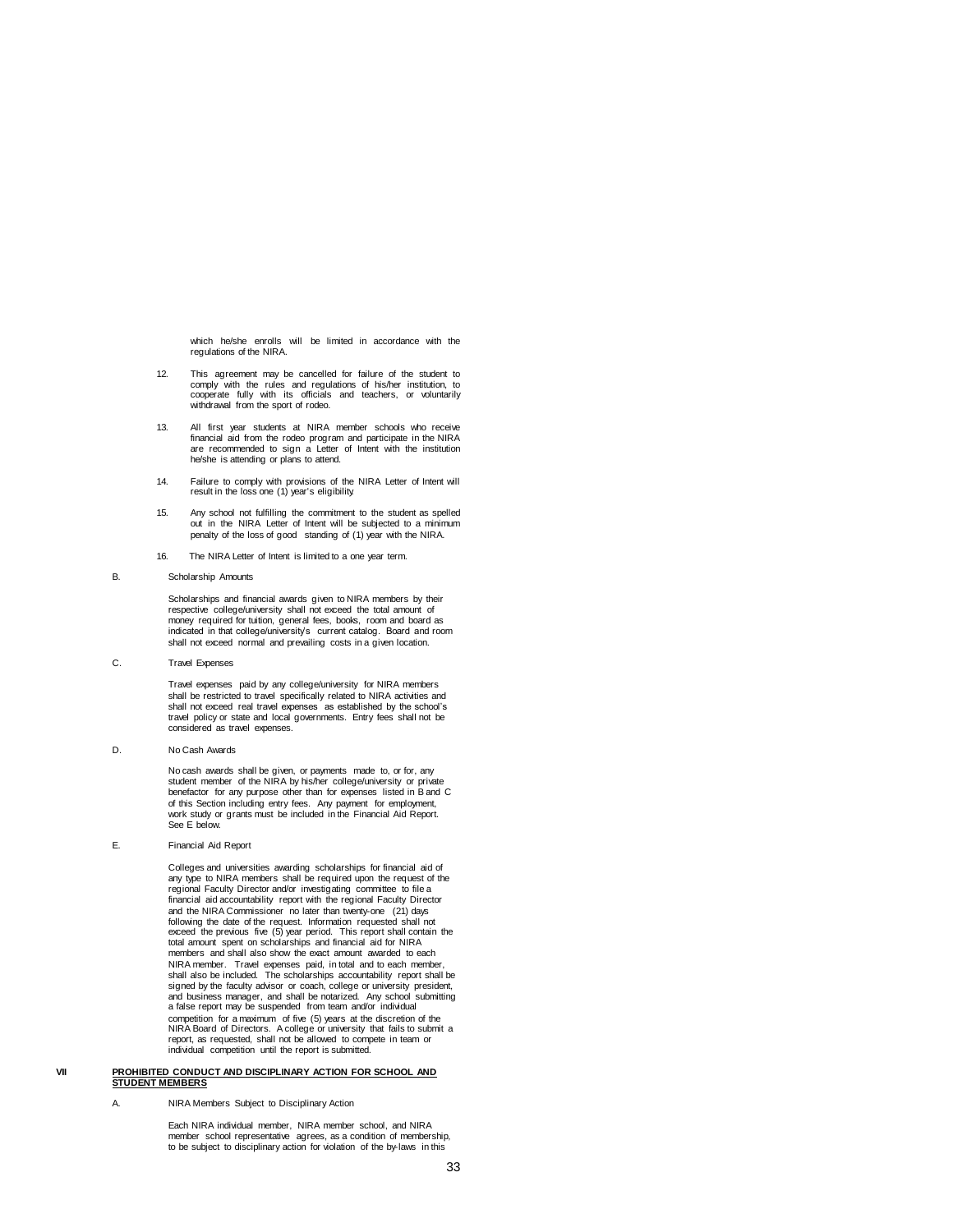Section which prohibit certain conduct. A member school or individual may be declared ineligible or dropped from membership in the NIRA in accordance with the provisions of these By-Laws pertaining to disciplinary action.

### B. Prohibited Conduct

Conduct which may subject NIRA members to disciplinary action includes the following:

- 1. Financial impropriety, including but not limited to failure to pay valid obligations, in dealings with the NIRA, an NIRA approved rodeo, and/or any business or vendor which the member deals with as a result of the member's competition at or participation in an NIRA approved rodeo.
- 2. Conduct, speech, or appearance detrimental to the public image, reputation, or well being of the NIRA or to college rodeo, including but not limited to fighting, quarreling, or rowdyism in the arena, use of profane language or gestures, conduct which constitutes a crime under the laws of the jurisdiction where the conduct occurs, being under the influence of alcohol or illicit drugs while participating in an NIRA event or while wearing any article of clothing that indicates a relationship with the member and the NIRA, mistreatment of livestock, and physical endangerment.
- 3. Conduct which is dishonest and which is intended to give an NIRA member an advantage not permitted by the NIRA By-Laws or Rules relating to competition, eligibility, and membership.
- 4. Any conduct that may subject the member or member school to disqualification, as listed.

### C. Potential Disciplinary Action

- 1. Specific disciplinary action for a violation of prohibited conduct will be determined by the NIRA Commissioner, NIRA Board of Directors, or by action of an officer or committee to whom the NIRA Board of Directors has delegated such authority, but may include reprimand, fine, suspension, expulsion, or any other reasonable disciplinary action deemed appropriate for the violation.
- 2. If the violation occurs during an NIRA approved rodeo, the member may be disqualified immediately for the remainder of the current rodeo, in addition to being subject to the disciplinary action set forth in the preceding paragraph 1, for the following conduct:
	- a. Non-payment of entry fees
	- b. Fighting, quarreling, or rowdyism in the arena
	- c. Attempting to threaten, bribe, influence, harass, or coerce the rodeo judges or officials at any time, in or out of the arena
	- d. Engaging in any conduct that is threatening, berating, harassing, intimidating. In addition to disqualification, the member may be subject to an additional fine of \$500.
	- e. The use of profane language, either audibly or through the use of gestures. In addition to potential disqualification, the member will be fined \$100, and the fine will doubled for each additional offense thereafter. Additionally, the member may be fined an additional \$500.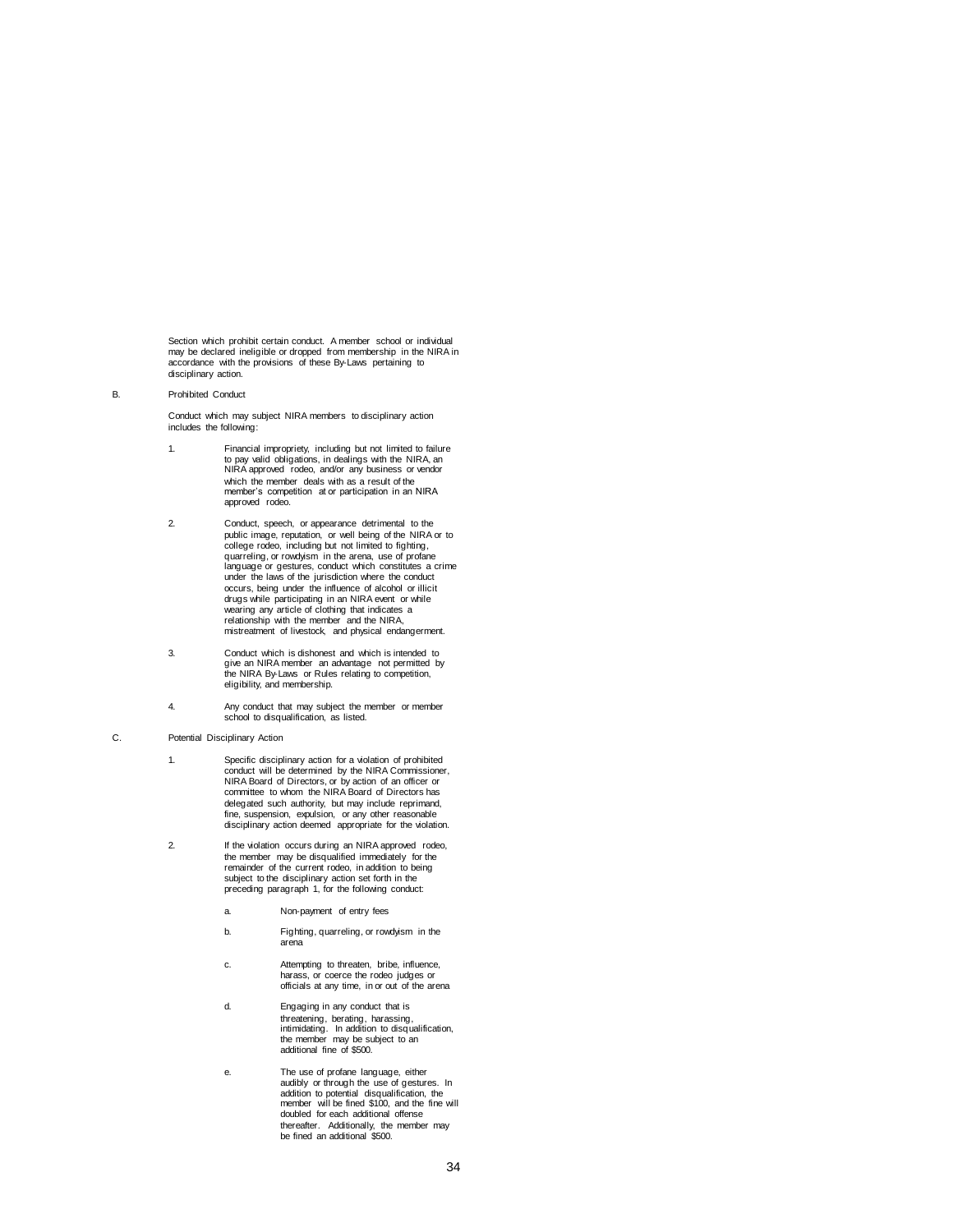- f. Striking or assaulting any other person, inside or outside of the arena.
- g. Being under the influence of alcohol or prohibited drugs, and/or consuming or possessing alcoholic beverages or prohibited drugs in the arena
- h. Mistreatment of stock
- i. Refusing to contest on an animal drawn for him/her
- j. Not being ready to compete when called upon
- k. Intentional violation of any rules of competition with the apparent intention of attempting to gain an advantage not permitted by the Rules
- 3. Member School Involvement
	- a. Any of the foregoing offenses that may have been committed by an individual member shall not affect the individual member's school unless it is proven that:
		- (1) The member school condoned such activities; or
		- (2) The member school took no action to remedy the situation.
	- b. When a school member appears to be involved or appears to condone the activity, the member school may be subject to:
		- (1) A warning; or
		- (2) When the infraction is serious, the member school may be disqualified from the rodeo in question
			- (a) This may only be done by a 2/3rd vote of the member schools present at the rodeo; and
			- (b) The action must be immediately reported to the NIRA National **Office**
- D. Procedures for Imposing Disciplinary Action
	- 1. The following disciplinary procedure shall be applied in the event that the member or member school's violation or misconduct occurs in the arena and may result in disqualification from an in-progress rodeo.
		- a. The infraction must be reported to the regional faculty member who represents the NIRA Board of Directors
		- b. The regional faculty director will then meet with the members of the regional board that are participating in the rodeo. The board may: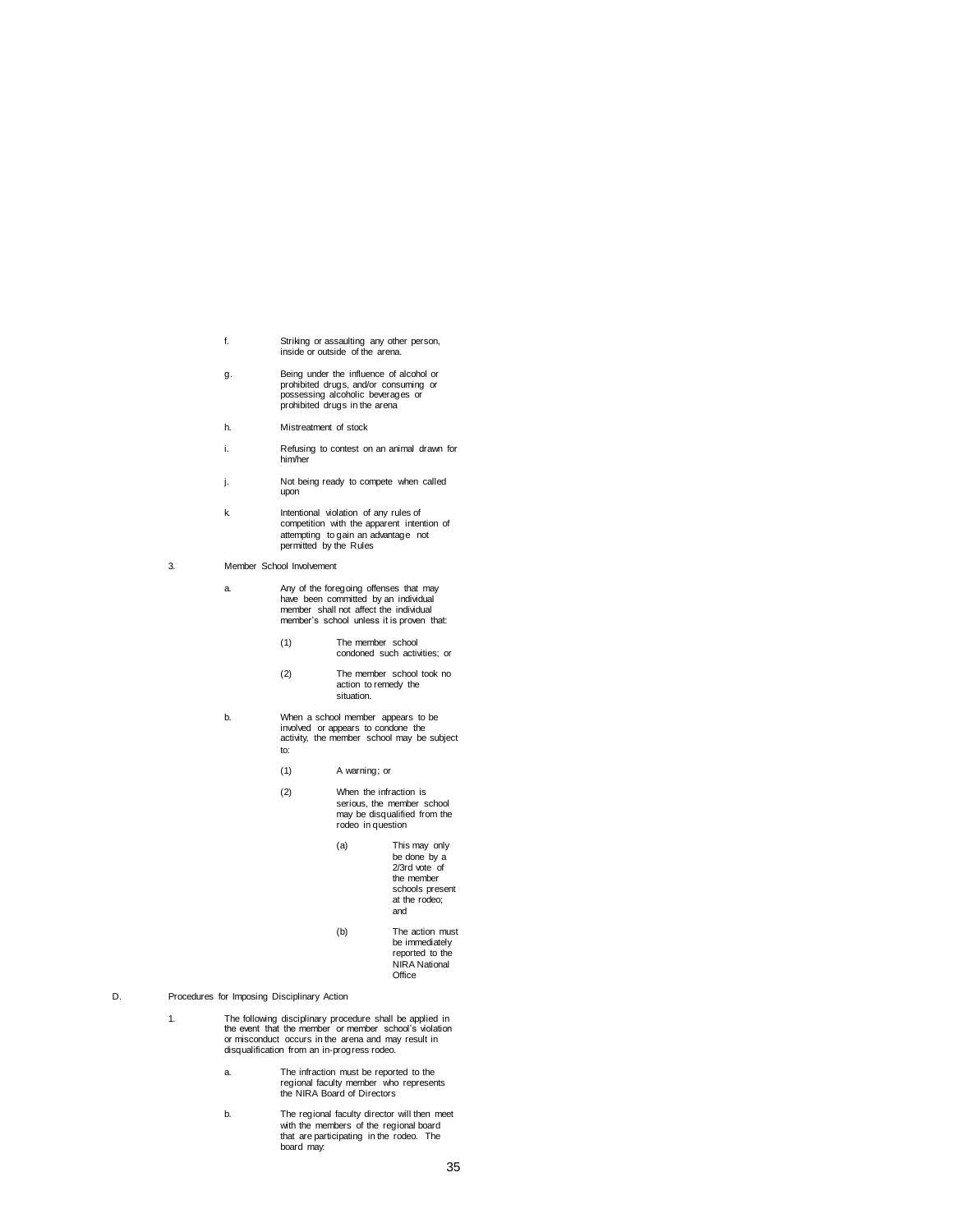(1) Vote to disqualify the member with a 2/3rds vote; or

(2) Determine that disqualification is not necessary.

- c. If the board votes to disqualify the member from the rodeo, the decision is final, with no opportunity to appeal
- d. Regardless of the boards decision, the NIRA Commissioner shall be immediately notified of the infraction and the board's decision so that it may be determined if further discipline is necessary.
- e. If it is determined that further discipline may be necessary, the proceeding shall commence as if it were not subject to disqualification, as set out below.
- 2. The following disciplinary procedure shall be applied in the event that the member or member school's violation or misconduct occurs inside or outside of the arena and will not result in disqualification.
	- a. The infraction must be reported to the NIRA Commissioner.
	- b. The member and member school shall be notified by mail, at the address that appears on the official books at the NIRA National Office, of:
		- (1) The nature of the charge against the member
		- (2) The potential disciplinary action
		- (3) The member's right to make an appearance in front of the NIRA Commissioner during the investigation, including the date and time of the appearance
	- c. After completing the investigation, the NIRA Commissioner shall notify the member, in writing, of the decision.
		- (1) The NIRA Commissioner's disciplinary authority shall be limited to imposing a reprimand, fine, declare a member ineligible for not more than three years, or any combination of the three
	- d. Within the decision, the member shall be also notified of his/her right to appeal the NIRA Commissioner's decision to the Chairman of the Grievance Committee, as set forth in Section 5. A.
		- (1) In the event of an appeal, the member shall bypass Step 1 of the Grievance Procedures and proceed immediately to Step 2.
		- (2) If a suspension or expulsion was imposed, the member may be permitted to contest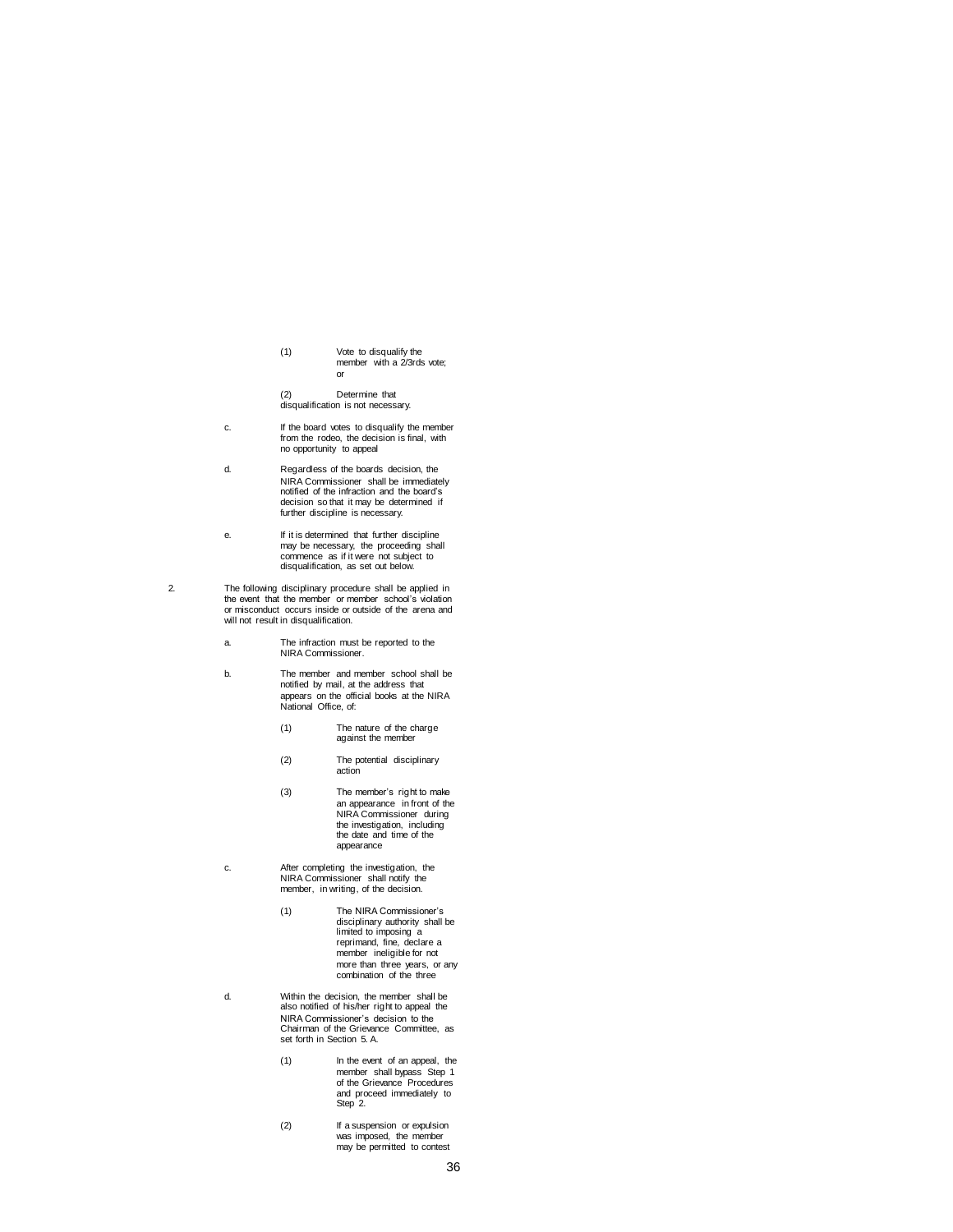or participate in NIRA events pending the outcome of his grievance if the member posts a cash bond in an amount determined by the NIRA Commissioner, but in no case less than \$250

(3) If the NIRA Commissioner believes expulsion is appropriate, the issue must be presented to the NIRA Board of Directors. The Board may expel a member by a unanimous vote.

## **VIII. HARDSHIP & GRIEVANCE PROCEDURES**

#### A. Hardship Cases

1. Right of Petition

In the event of exceptional circumstances that cause the application of any eligibility rule to result in an unintended hardship or injustice to a student, a petition may be submitted for waiver of the rule, provided that the waiver does not create an unfair advantage to the student or a disadvantage to other NIRA members not intended by the eligibility rules.

2. Procedure

The petition for waiver shall describe in detail the exceptional circumstances relied upon and the relief requested, shall be accompanied by appropriate documentation supporting the petition, and shall be sent to the NIRA Commissioner. The Commissioner shall<br>submit the petition and any accompanying<br>documentation to the NIRA Executive Committee for<br>review and action. The NIRA Executive Committee shall have complete discretion to grant the petition, to deny the petition, or to grant the petition in part.

3. Review of Executive Committee Decision

The student submitting any petition which is denied in whole or part by the NIRA Executive committee, may appeal the decision of the Executive Committee to the NIRA Grievance Committee in accordance with Rule VIII D. 3. and 4.

#### B. Grievance Procedures

1. The purpose of the grievance procedure is to provide a method of appealing and resolving disputes concerning disciplinary and the other action affecting the rights and privileges of NIRA members to participate in NIRA events and to exercise the rights of membership in the NIRA.

- 2. The grievance process will be conducted in a nonadversarial atmosphere with emphasis on discovery of the relevant facts and achieves a resolution consistent with the mission, goals, and purposes of the NIRA and the provisions contained in the NIRA rulebook.
- 3. The grievance process shall be the sole and exclusive remedy for all disputes and other actions described above.
- 4. The member may be represented by an attorney at any or all steps of the grievance process, provided that the member notifies the Commissioner at least ten (10) days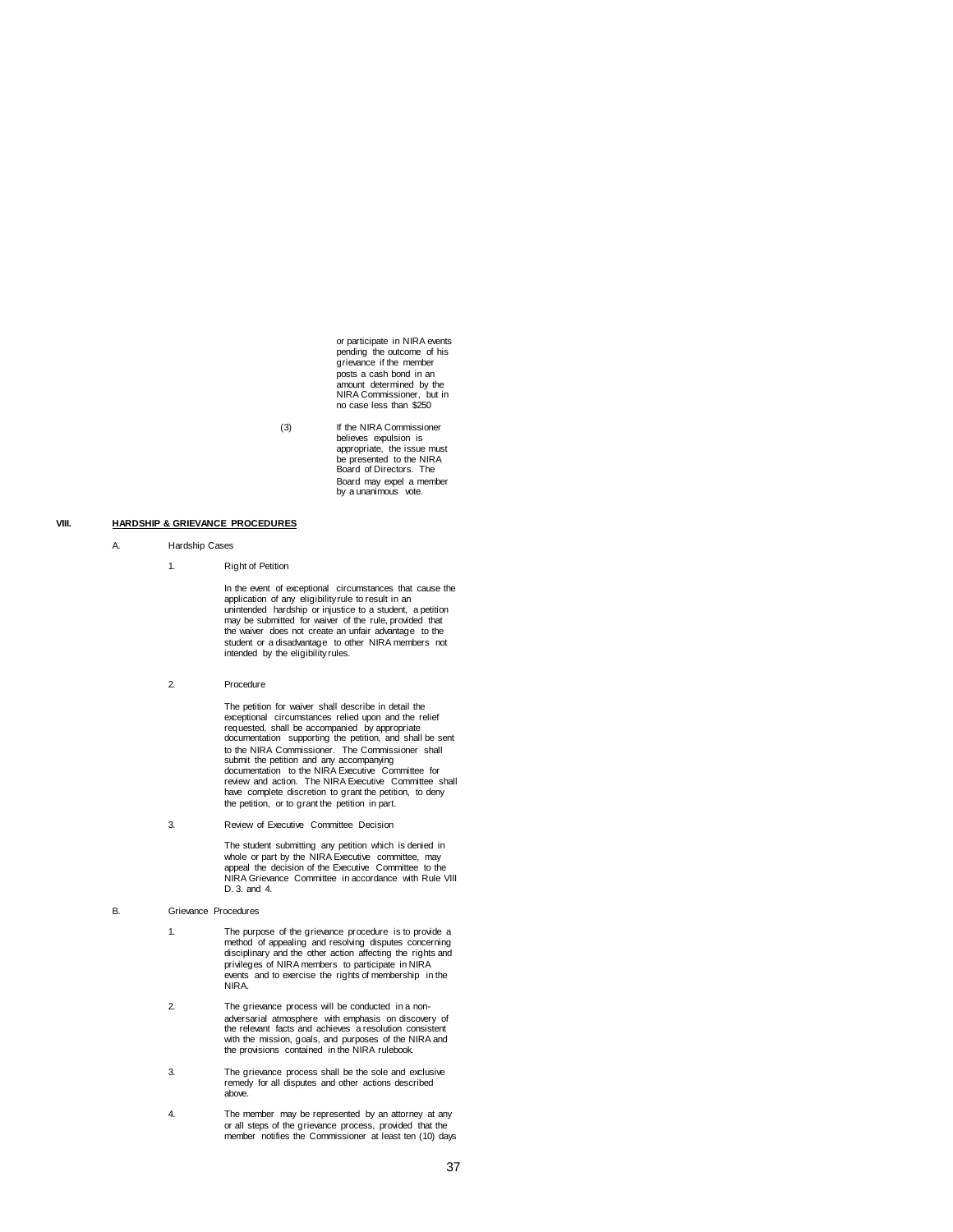prior to any hearing that the member will be represented by an attorney.

5. The Commissioner may require that any grievance hearing and/or deliberations may be conducted by telephone conference call.

## C. Grievance Committee

- 1. The Grievance Committee shall consist of five individuals selected by the NIRA Board of Directors at the annual Summer Board meeting. Each committee member shall serve a two year term
- 2. The Committee shall serve as a "court of review", thus, the Committee shall not have the authority to alter or revoke the By-Laws and Rules of the NIRA
- 3. A quorum for action by the Grievance Committee shall be three (3) members. A majority vote of the members participating shall be required to overturn the action appealed to the Grievance Committee.

## D. Procedure

1. Step 1

- a. The grieving member shall bring the subject matter of his/her grievance to the attention of the NIRA Commissioner in writing. The letter shall set forth:
	- (1) The subject matter of the dispute; and
	- (2) The proposed action requested by the grieving member
- b. Within ten days following receipt of the grievance letter, the NIRA shall reply in writing to the grieving member, setting forth his/her decision on the matter. The decision shall be final unless appealed by the grieving member to the Executive Committee in Step 2, below.
- 2. Step 2
	- a. Within ten days after receipt of the NIRA Commissioner's decision letter, the grieving member may appeal that decision by letter to the Chairman of the NIRA Executive Committee (which includes the Faculty President, Student President, Rules Chairman, Budget Chairman, and Commissioner). The letter shall:
		- (1) Briefly summarize the position of the grieving member; and
		- (2) The reasons for his/her belief that the NIRA Commissioner reached an improper decision in Step 1
	- b. Within ten days of the Step 2 letter, the Chairman of the Executive Committee, or NIRA representative, shall issue a letter notifying the grieving member of the decision.
- 3. Step 3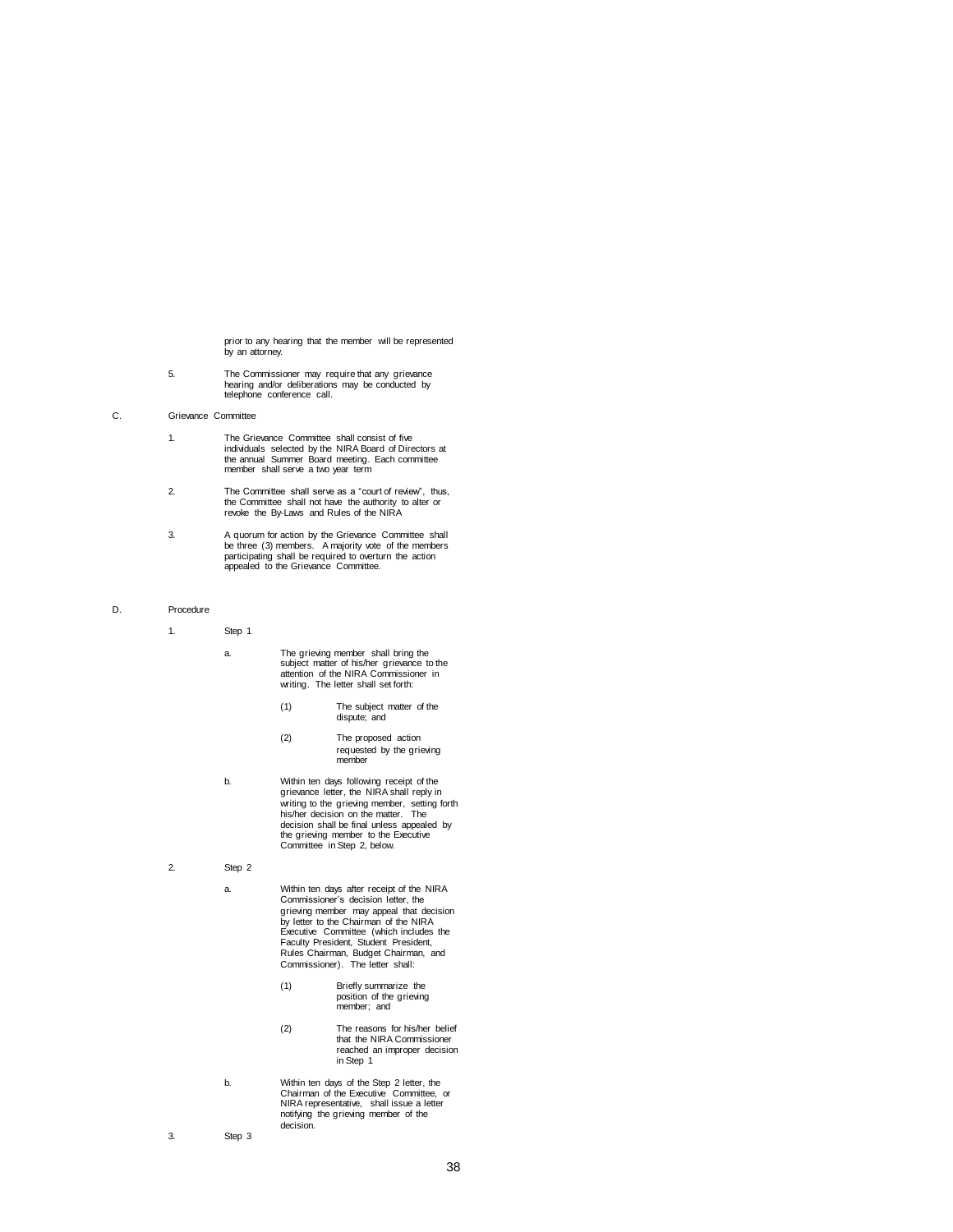- a. Upon receipt of the NIRA Executive Committee decision, the grieving member shall be allowed to present their appeal to the NIRA Grievance Committee.
- b. The NIRA designee will then forward all written correspondence and petition materials to the NIRA Grievance Committee for decision.
- c. Within ten days following receipt of a letter from the grieving member, the Grievance Committee shall issue a written decision on the matter. The decision shall be final unless appealed to the NIRA Board of Directors in Step 4, below.
- 4. Step 4
	- a. Within ten days after receipt of the written decision of the Grievance Committee, the grieving member must notify the NIRA Board of Directors, in writing, of his/her desire for an appeal hearing in the matter.
		- (1) The letter must be addressed to the NIRA Commissioner; and
		- (2) Briefly summarize the position of the grieving member
	- b. Within ten days of receipt of the Step 4 letter, the NIRA Commissioner shall, in writing, notify the grieving member of the next regularly scheduled NIRA Board meeting, at which time the grieving member shall be afforded an opportunity for a full hearing of his/her grievance.
	- c. Following the hearing, the Board shall notify the grieving member of its decision in writing. The decision shall also appear in the minutes of the NIRA Board meeting. The decision shall be final.

#### **IX. PROHIBITED CONDUCT AND DISCIPLINARY ACTION FOR STOCK CONTRACTORS**

- A. DISCIPLINE
	- 1. Stock Contractor Members Subject to Disciplinary Action

Each Stock Contractor of Record and Timed Event Stock Contractor agrees, as a condition of membership, agrees to be subject to disciplinary action, as provided for in the by-laws and rules of the NIRA.

2. Regional authority

A stock contractor may be declared ineligible upon the recommendation of three-fourths (3/4ths) of the NIRA Regional Governing Board for violating the by-laws and/or rules of the NIRA only if the rule violated does not provide for a violation penalty. Said stock contractor shall be placed on the ineligible list for a period of six (6) months enrolled school time, excluding summer semester/quarter. At the end of this suspension period, said stock contractor may be fined a minimum of Two Hundred Fifty Dollars (\$250) and may only be reinstated in the NIRA upon a three-fourths (3/4ths) vote of the Regional Governing Board. The decision to impose a fine and the amount imposed will be made by the Regional Faculty and Student Directors. The Regional Governing Board may impose the above procedure,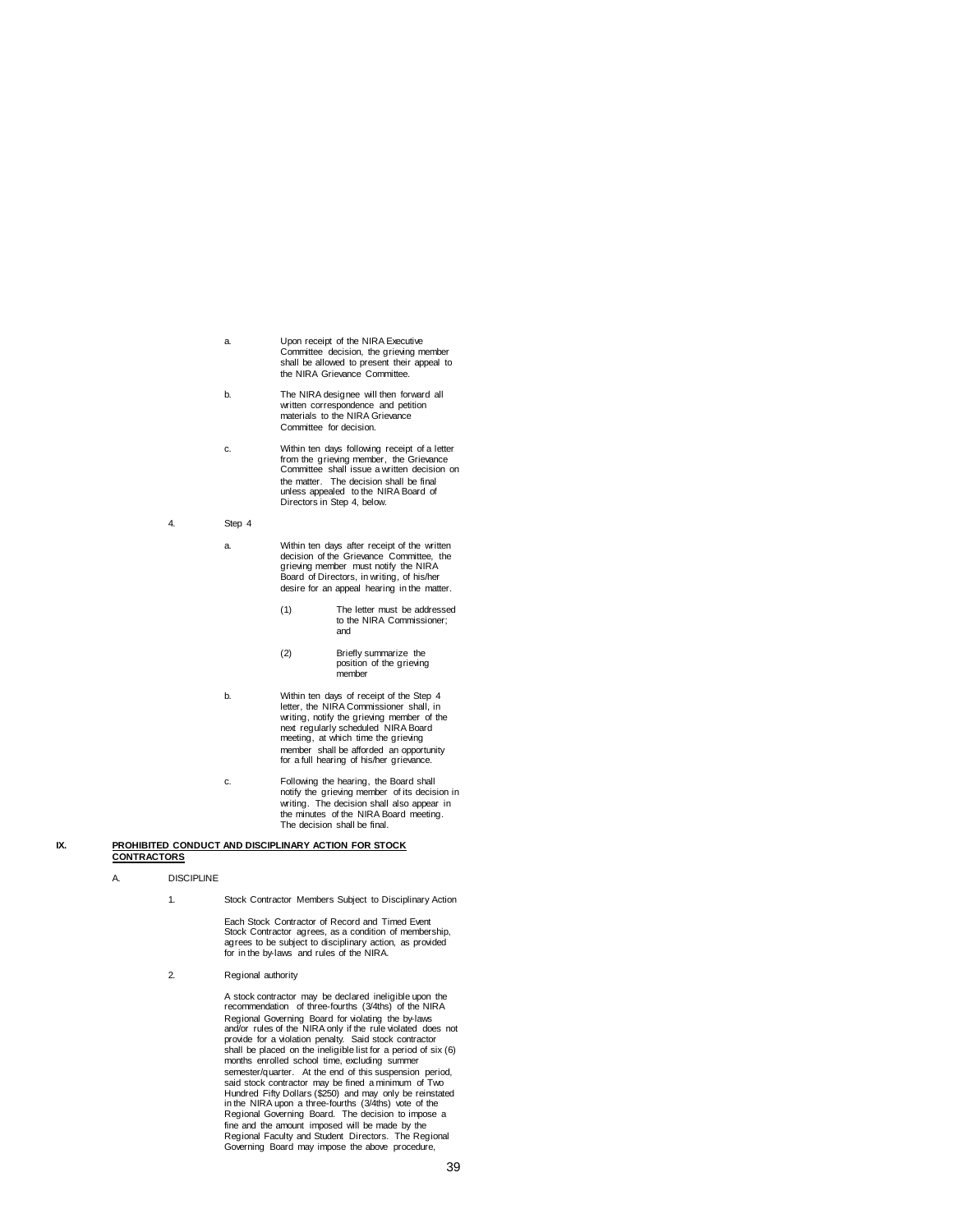regardless of the penalty provisions of the rule violated, in instances where the board, in its discretion, finds that the severity of the violation warrants the harsher penalty.

3. Commissioner's Authority

The Commissioner of the NIRA shall have discretionary authority to impose disciplinary measures, including but not limited to reprimand, fine, suspension, expulsion, other reasonable disciplinary action deemed appropriate for the violation, or any combination thereof, on a stock contractor for its actions or those of its agents or employees that violate this rulebook, or for conduct, speech or appearance that would be reasonably likely to reflect on the NIRA and that would be detrimental to the public image, reputation, or well-being of the NIRA or the sport of rodeo. The Commissioner shall have complete and sole authority in stock contractor disciplinary matters in connection with the CNFR.

4. Procedure

The disciplinary procedures set forth in this rulebook shall be followed in all cases where the disciplinary measures are being imposed by the Commissioner of the NIRA. In cases where the disciplinary measures are imposed by a Regional Board of Directors all regional rules shall be imposed.

5. Appeals of Disciplinary Decisions

Appeals of disciplinary decisions shall be made using the hardship and grievance procedures. If appeal of NIRA Commissioner and/or NIRA Executive Committee decision is sought, the affected stock contractor member shall bypass Step 1 of the Grievance Procedures and proceed immediately to Step 2.

# **X. COLLEGE NATIONAL FINALS RODEO (CNFR)**

A. OBJECTIVES OF THE CNFR

- 1. To provide an opportunity for teams and individuals who are leading the nation at the end of the school year to meet in a common arena under as fair and equal conditions as possible to decide the national champions.
- 2. To provide an opportunity for favorable national recognition of the NIRA and its champions through the press, radio, and television.

#### B. CONDITIONS FOR MEETING OBJECTIVES

To meet the objectives of the CNFR, the following must be considered:

- 1. There should be enough stock of championship caliber to give every contestant as equal an opportunity as possible and to provide the number of go-rounds as specified by the NIRA Board of Directors and a finals in each event. All stock should be carefully selected to insure that they are even. Bucking stock should be even and of sufficient quality to provide a meaningful challenge. Bucking stock from three (3) or more contractors should be used;
- 2. The procurement of awards will be the responsibility of the NIRA and the sponsoring organization;
- 3. The CNFR, event directors shall be appointed by the NIRA National Student President and Arena Director. The event director's duties prior to the first  $(1<sup>st</sup>)$ performance shall be: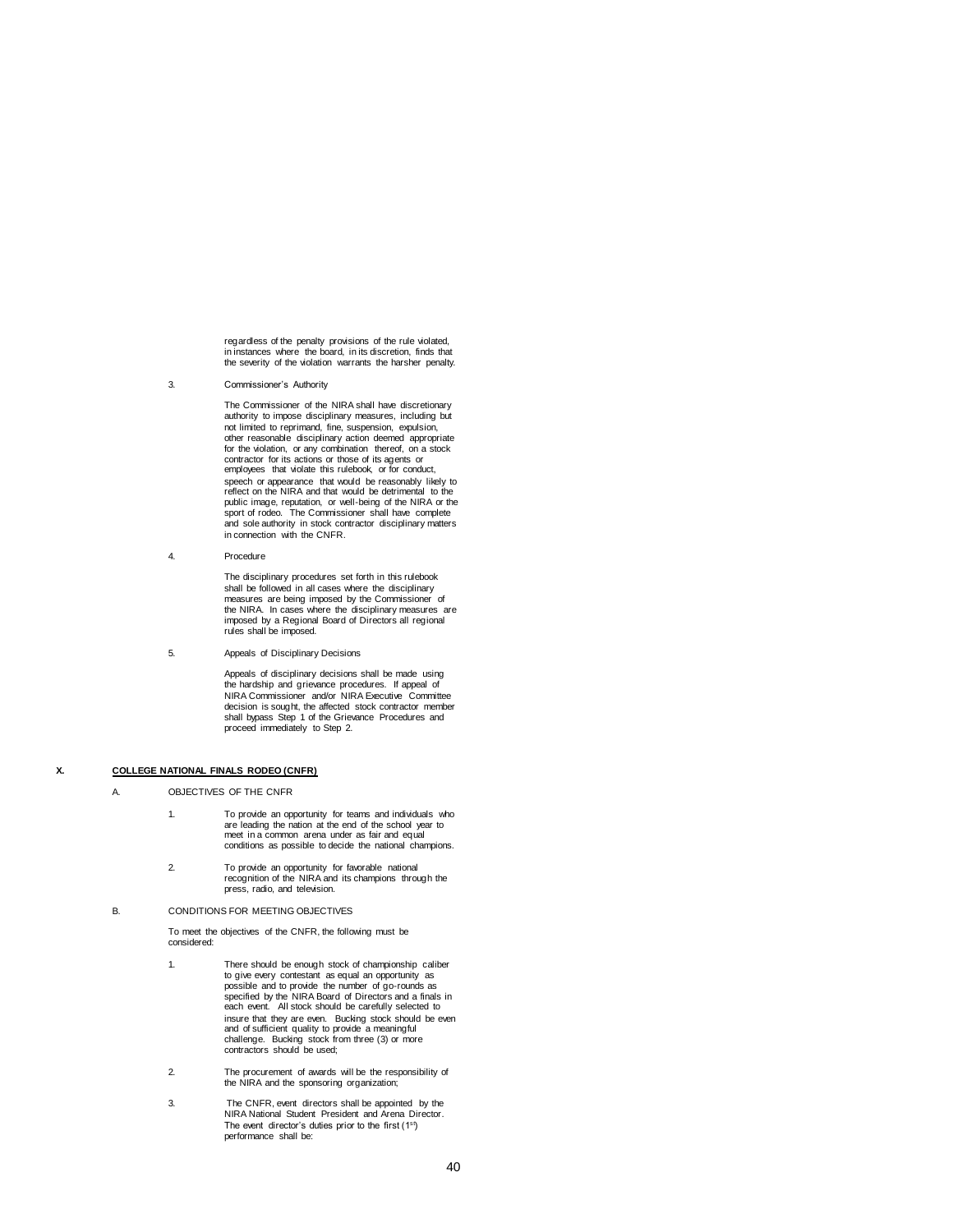- a. Careful inspection of chutes, chute gates, barriers, and boxes to insure that they are in perfect working condition;
- b. Discuss with the arena director and judges the ground rules, score lines, starting lines for girl's events, and exact location of barrels and goat stakes;
- c. Discuss in detail with the judges the rules for the girl's events;
- d. Check timed event stock for consistency, and be certain that fresh stock is properly prepared for the first (1<sup>st</sup>) performance;
- 4. The event director's duties after the rodeo begins will be to:
	- a. Mediate any complaints or disputes that arise involving their event. They should seek the advice of other NIRA Board members on controversial matters;
	- b. The event directors will be introduced at a contestant meeting just prior to the start of the rodeo. Arena rules will be announced at this time.

## C. GENERAL PROVISIONS

- 1. If a college or university has a non-Sunday competition policy that will not allow their team members or individuals to compete in a Sunday performance at the CNFR, the college or university shall annually file their written policy with the NIRA National Office prior to receiving their annual membership. If the NIRA Board of Directors is considering having a CNFR performance on a Sunday, they must notify the college/university, in writing, a minimum of 30 days prior to the scheduled meeting to inform them that this proposal will be considered. The college/university will have a representative appear before the NIRA Board to appeal the change. Their appeal will include a legitimate alternate proposal for competition. The NIRA Board of Directors will have discretion to accept or reject the alternative proposal.
- 2. All regional rodeos will end on the last full weekend of May, or earlier as approved by the Board of Directors, to allow sufficient time to compute national standings and develop advertising and information.
- 3. The Top 12 qualified contestants in each event (Top 12 teams in the team roping event) will compete in the CNFR finals. Should the rodeo be lacking qualified contestants in any event for the finals, the next highest ranked available contestant may take his/her place before stock is drawn. All ties will be allowed to compete in the short go at the CNFR.

### D. **ELIGIBILITY**

- 1. All contestants must meet all eligibility requirements outlined in this rulebook.
- 2. All CNFR eligibility will be checked by the NIRA National Office. No contestant will compete prior to eligibility approval.
- 3. All CNFR contestants must provide an official transcript after completion of the spring semester/quarter in question.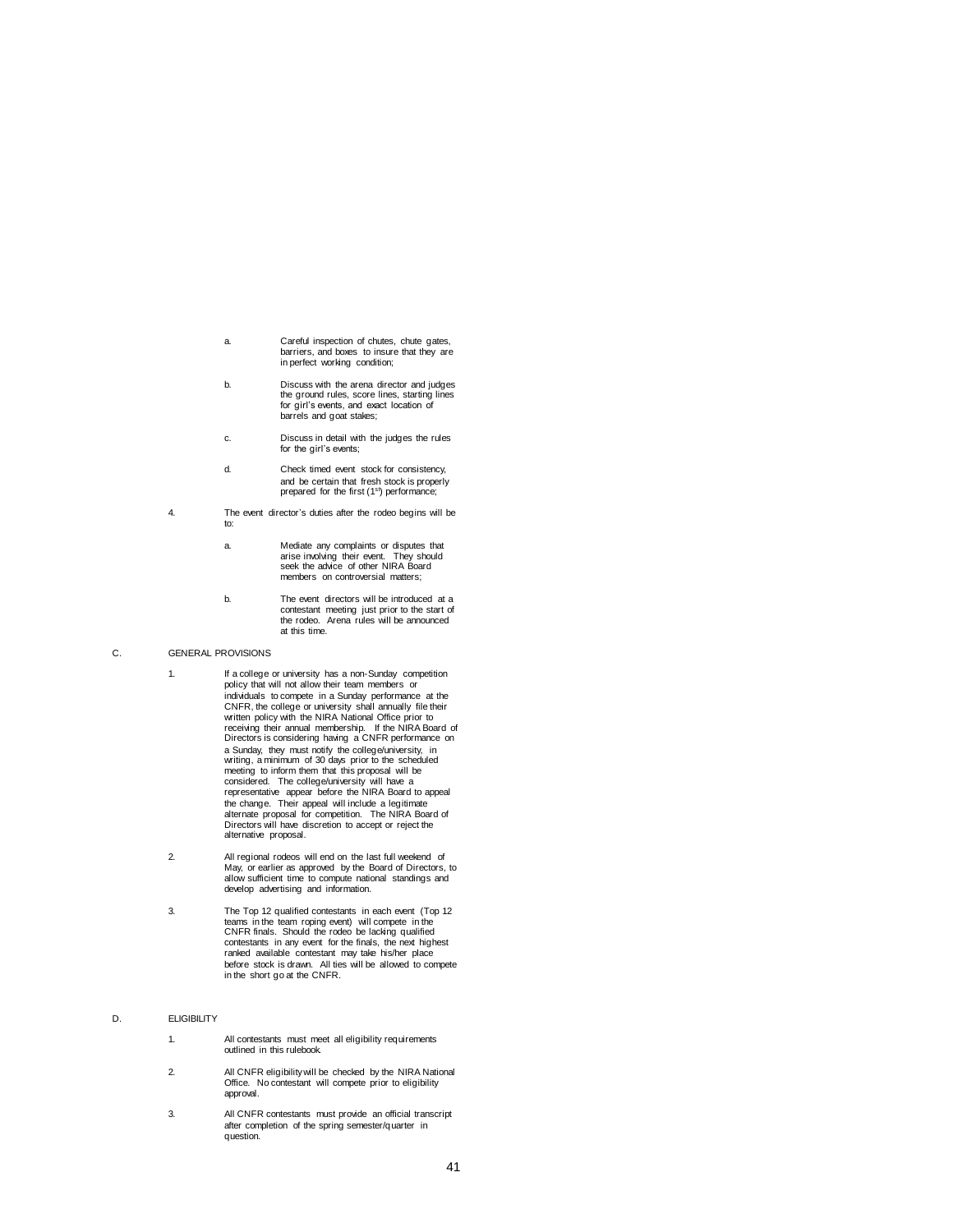- 4. Students from the Northwest and West Coast regions will be allowed to provide the following documentation prior to the availability of official transcripts:
	- a. An official *Proof Of Enrollment* form must be completed by the registrar, including the school seal, for the spring semester/quarter prior to the CNFR. (This form may not be completed prior to the final add/drop date.)
	- b. Attached to the *Proof Of Enrollment* form must be an official transcript reflecting all spring semester/quarter "In-Progress" course work.
- 5. No money, awards, scholarships, or points will be issued prior to receiving official transcripts.
- 6. Anyone found to be ineligible will forfeit all money, awards, scholarships, and points. The NIRA reserves the right to investigate and levy appropriate penalties not to exceed a \$500 fine and loss of two (2) years of eligibility.
- 7. For institutions who compete at the CNFR under Work-In-Progress status, official transcripts must be provided to the NIRA National Office two weeks after the conclusion of the CNFR. There is a fine of \$250 per incident to the student or school when official transcripts are not received in the NIRA National Office within this time frame. This fine is in addition to the \$500 fine instituted if a student is found to be ineligible for competition at the CNFR after they have already competed.
- E. TEAM QUALIFICATION
	- 1. To qualify for team competition at the CNFR, a school must have placed first or second at the regional level.
	- 2. In the CNFR, a team shall consist of members who placed in the top three in each event. If a student is moved into a bye position due to the ineligibility of<br>another student, the school may, but shall not be<br>required, to include the student moved into the bye<br>position on the team for the CNFR. In instances where there are not enough members, who placed in the top three, to fill a team, team members may also qualify by being in the top 5/30% in each event. The 30% is based on anyone in an individual event who has earned points in regional rodeos. A team at the CNFR shall consist of not more than six (6) men and four (4) women that count for team points at the CNFR. It is the team coach's prerogative to pick which event(s) he/she wishes to use to fill the remainder of their team once all byes have been used from the top 5 or 30%. The contestants in the top 5 or 30% do not need to be selected in the order of their standings in that chosen event. If there are remaining slots left to fill on the team after utilizing the byes and the top 5 or 30%, the remaining slots may be filled by dropping below the top 5 or 30%. These contestants do not need to be selected in the order of their standings in that chosen event.
		- a) If a contestant is used to fill one of the six positions on a team as a bye, and is used in another event in which they are in the top 30%, they will fill another position on the team, thereby, they will represent two of the six positions on the men's team (four on the women's team), and if more than one person is used in this scenario, they will take up that many positions of the teams.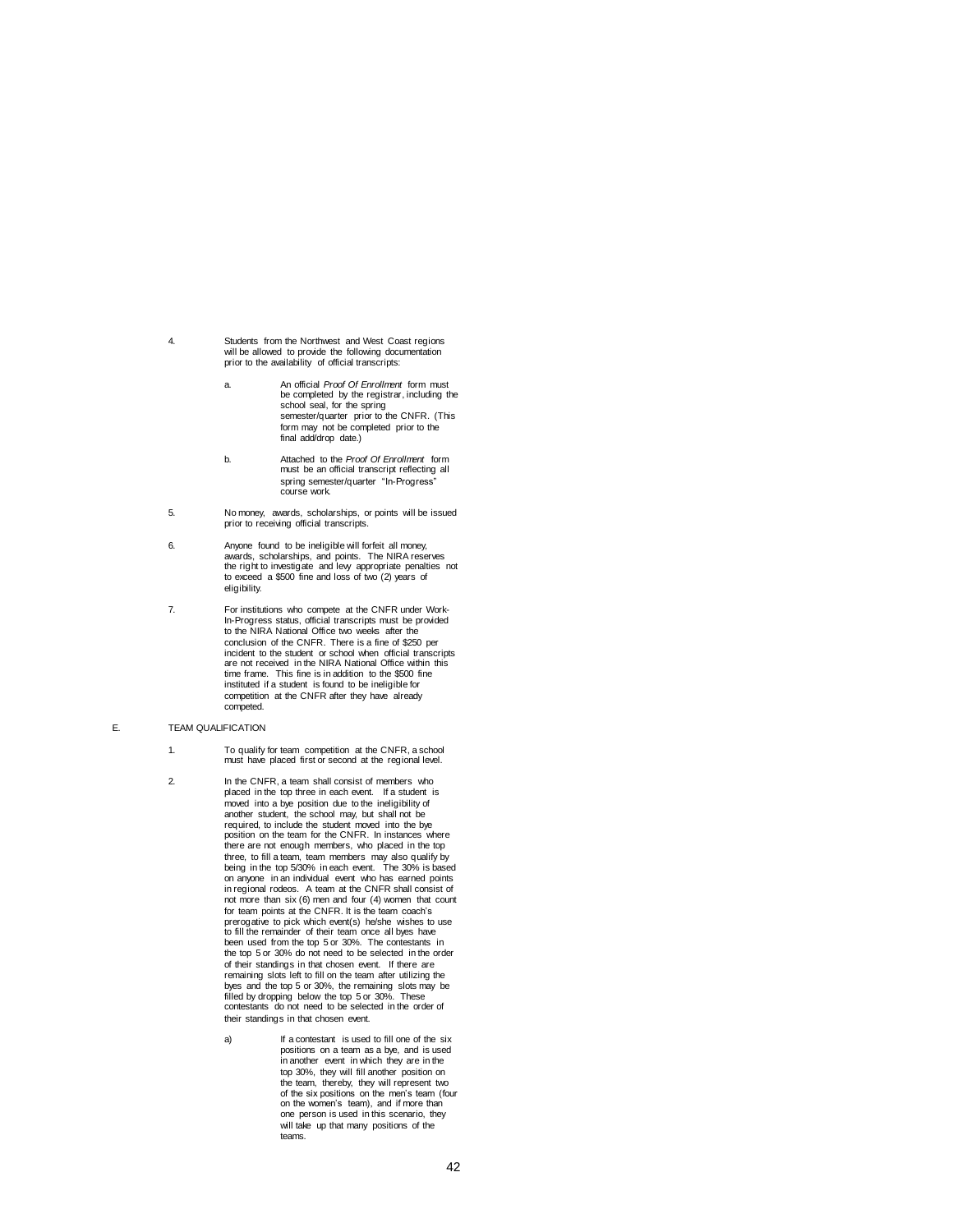- b) If a coach chooses to use an all-around contestant on the team in a third event, in which they are not in the top three, they must use another position on that team.
- 3. No qualified team member may be removed from the team to create an opening to be filled by an unqualified individual.
	- a) If a contestant has not competed in at least one (1) regularly scheduled regional rodeo and placed, that contestant cannot be used to fill a team and compete as a team member at the CNFR.
- 4. If a qualifying team from any region is not able to send a full team to the championship rodeo, it may still compete as a team.
- 5. In the event that any one of the top two (2) teams cannot attend the CNFR, the next ranking team by points may attend.
- 6. No substitutions of teams may occur after stock has been drawn.
- 7. The draw out date for qualifying teams for the CNFR will be ten (10) days prior to the first performance.
- 8. The team champions at the CNFR will be decided only on the basis of points won at the CNFR.

## F. INDIVIDUAL QUALIFICATION

- 1. To qualify to compete in the CNFR individuals must have placed in the top three in their event in the final regional standings counting all rodeos.
	- a. Current NIRA student directors that do not qualify under the top three or top 5 or 30% will be allowed to compete at the CNFR in the event in which they have the most points. If they are qualified in multiple events in the top 5/30%, they may select one event in which to compete.
	- b. All-Around and Reserve All-Around champions qualify in two events in which they are in the top 30%, if they do not have a bye in more than one event.
	- c. The top three headers must rope with the top three heelers (in the case of a split for 3/4 the top four heelers must rope with the top four heelers).
	- c. Non-bye student directors, all-around contestants needing a second event, and non-bye team members choosing team roping must select the next eligible team roper on the opposite side.
- 2. In the event that any one of the top three (3) individuals in any event cannot attend the CNFR, the next ranking individual by points may take his/her place. Individuals next in line to qualify (not to exceed the top 5 rule) will be notified and must be entered prior to the position draw. All CNFR requirements (eligibility, entry fees, etc.) must be satisfied. The only exception will be students with verified injuries who will be replaced before the stock draw by next eligible contestant subject to above rules.
	- a. In the CNFR, a team shall consist of members who placed in the top three in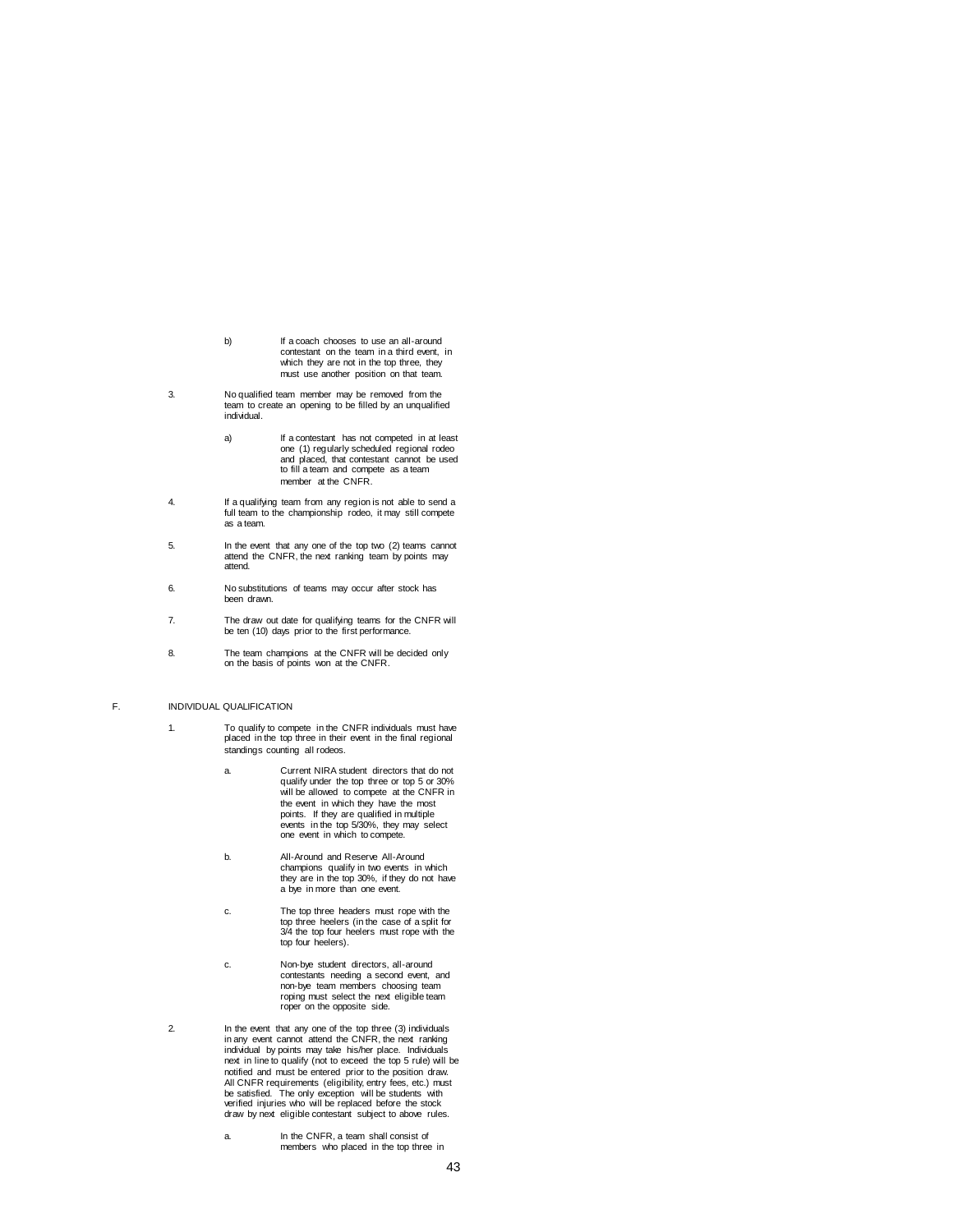each event. If a student is moved into a bye position due to the ineligibility of another student, the school may, but shall not be required, to include the student moved into the bye position on the team for the CNFR.

- 3. An individual who is entered in the CNFR and does not draw out will be fined One Hundred Dollars (\$100). If the individual fails to pay this fine, it will revert back to his/her member school, and the member school will be held liable.
- 4. Entry fees in each event at the CNFR will be Two Hundred Ten Dollars (\$210).
- 5. Veterinarian releases (for barrel racing horses only) will be treated in the same manner as regional rodeos as defined in this rulebook.
- 6. The individual champions for the year will be decided on the best time/score accumulated by a contestant at the CNFR.
- G. COLLEGE NATIONAL FINALS RODEO COMMITTEE (CNFR COMMITTEE)
	- 1. Purpose and Duties

The purpose of the CNFR Committee will be to study the entire operation of the CNFR. They will make recommendations to the NIRA Board of Directors concerning location, dates, stock contractors, judges, bullfighters, secretaries, announcers, contract acts, entry systems, timing systems, and all other business pertaining to the operation of the CNFR. These recommendations will then be presented at an appropriate NIRA Board meeting for a final decision by the NIRA Board.

2. Commissioner

The Commissioner of the NIRA may, at the discretion of the NIRA Board of Directors, also function as the manager of the CNFR, and shall be charged with the responsibility of implementing this Article. The Commissioner shall function as the Chairman of the CNFR Committee.

3. Membership

The CNFR Committee will consist of the NIRA National Student President, the NIRA National Faculty President, and the NIRA Commissioner. Other members may be appointed at the discretion of the NIRA Board of Directors.

- H. SCHOLARSHIPS
	- 1. To promote the image of NIRA rodeo and its place in education of young people, the NIRA and/or other sources may award scholarships to the winners of the ten (10) events, and also two (2) all-around winners.
	- 2. Scholarship awards may be delegated by the NIRA Board of Directors to corporate sponsors. The rules governing the scholarship will be determined by the sponsor and the NIRA.

## **XI. SPONSORSHIP/MEDIA RIGHTS**

A. In order that NIRA may obtain additional support for its activities in furtherance of the purposes of the organization, certain commercial entities may be invited to become sponsors of NIRA activities. On a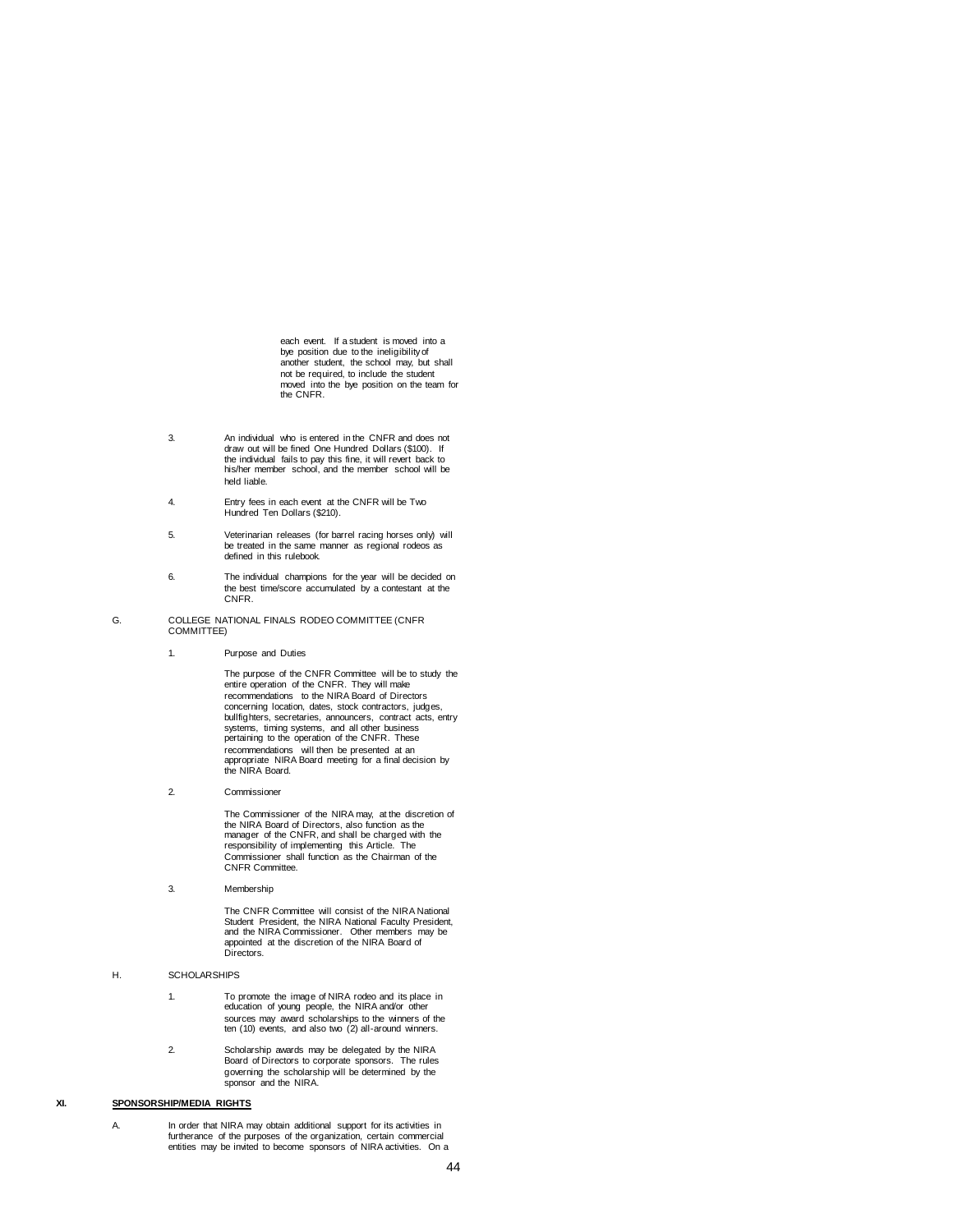limited basis, so as to preserve the integrity of the sport of collegiate rodeo, the Commissioner shall create sponsorship programs which provide a means by which commercial entities may become associated with NIRA and support its programs. As a condition of membership in NIRA, each member school and each contestant, coach, contractor, or participant, subject to the NIRA By-Laws and Rodeo Rules, must agree to honor NIRA national sponsorship contracts, and provide certain minimum signage and media exposure to sponsors as required by those contracts.

- B. The NIRA retains all rights in and to the filming, taping, radio, or television broadcasting or reproduction in any manner or form or any of its sanctioned events. All proposals for filming, taping, televising, or radio broadcasting of sanctioned events, including local, cable, or educational television and radio, must be cleared through the NIRA National Office thirty days prior to the commencement of the event. Legitimate news coverage is exempted from this requirement. Any organization or committee obtaining NIRA approval must comply with all rules established by NIRA with respect to such matters, and must not in any way cast a negative light on the NIRA, its members, events or the sport of rodeo. If NIRA obtains a right fee for television or radio broadcast or film/video reproduction of a NIRA approved regular season rodeo, said right fee (net of direct NIRA expenses) will be apportioned 60% to NIRA and 40% to the host school.
	- C. The NIRA name, logo, or marks may not used for any commercial purposes without the consent of the NIRA Commissioner.

## **XII. BY-LAW S CHANGES**

- A. The By-Laws may be changed by a two-thirds (2/3rds) majority vote of the duly elected members of the NIRA Board of Directors.
- B. The By-Laws may be changed by mailed ballot if requested by a majority of the membership of any one (1) region of the NIRA. When voting by mailed ballot, each member school shall have two (2) votes; one to represent the faculty and one to represent the students.

### **RODEO RULES**

### **I. RODEO AUTHORIZATION & DOCUMENTS**

- A. MUST BE A MEMBER SCHOOL TO SPONSOR SANCTIONED RODEO. Any school(s) that desires to sponsor a NIRA sanctioned rodeo must be a NIRA member school in good standing.
- B. RODEO DATES DEADLINESAny member school(s) that desires to produce or sponsor a NIRA rodeo must submit rodeo dates, in writing, through their regional student and/or faculty directors.
	- 1. FALL RODEO DATES All fall (September through December) rodeo dates must be submitted to the National Office no later than the last day of the NIRA Summer Board Meeting. These dates will be declared official on July
	- 1. 2. SPRING RODEO DATES All spring (January through May) rodeo dates must be submitted to the National Office no later than the last day of the NIRA Winter Board Meeting. These dates will be declared official on December 15.
	- 3. FAILURE TO SUBMIT INFORMATION BY DEADLINE Failure to submit rodeo dates or to make changes by the appointed deadline will result in that rodeo not being held.
	- 4. LAST REGIONAL RODEO OF THE SEASON All regional rodeos will end no later than directed by the NIRA Board of Directors
- C. ALL RODEO APPROVAL DOCUMENTS DEADLINE A completed and signed Application for Rodeo Approval, the purchase of liability insurance or a Certificate of Insurance verifying coverage, and a copy of established Ground Rules must be submitted to the NIRA National Office THIRTY (30) DAYS PRIOR TO THE FIRST (1st) PERFORMANCE OF A SCHEDULED FALL OR SPRING RODEO. Failure to submit the completed approval form, liability insurance coverage, and established ground rules within that thirty (30) day deadline will result in a Two Hundred Dollar (\$200) fine levied against the school(s) or region sponsoring the rodeo.
- D. CANCELLING RODEO A school(s) or region sponsoring a rodeo may be fined up to Five Hundred Dollars (\$500) if the school(s) or region cancels a rodeo. Members may compete only as individuals until such fine is satisfied.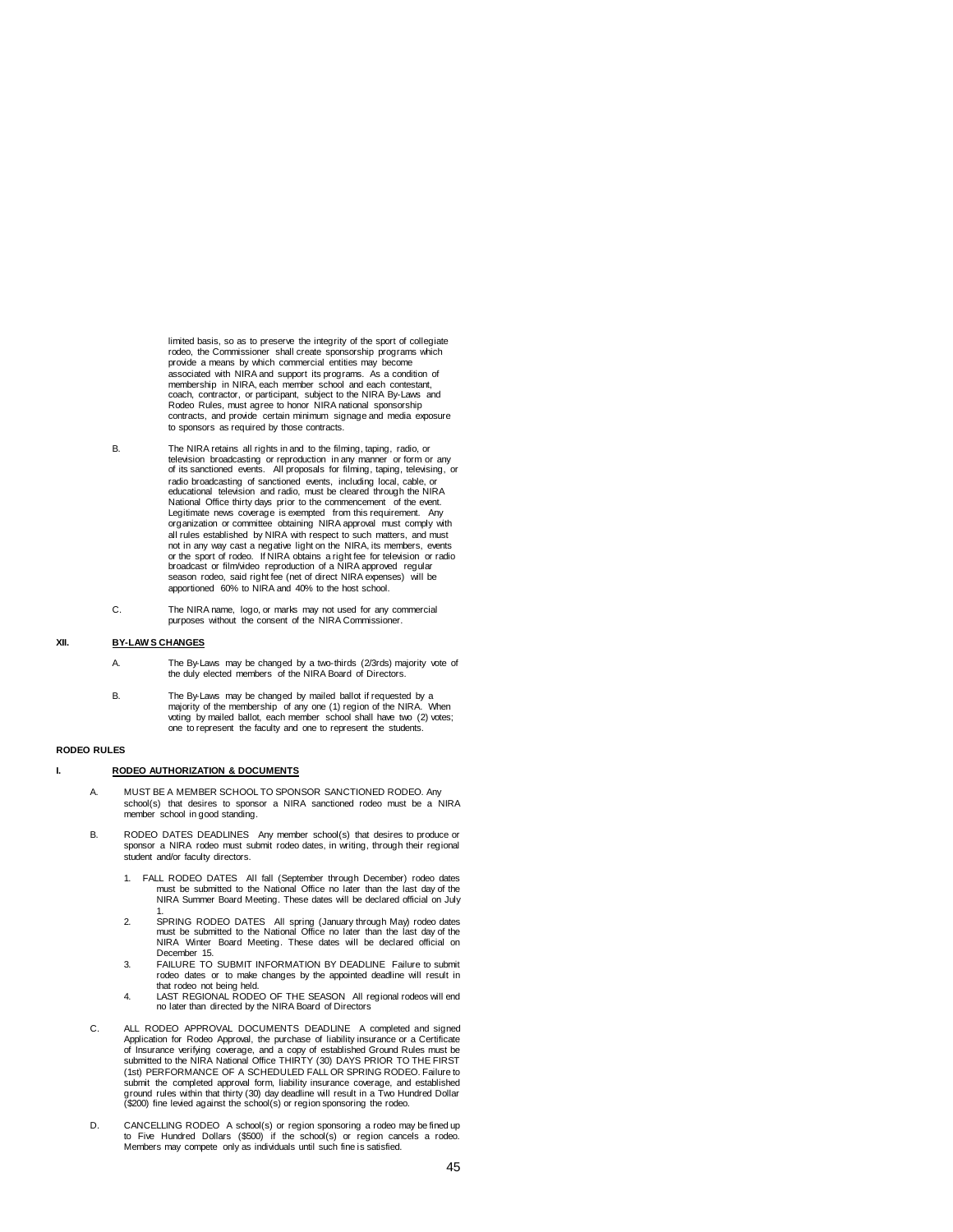- E. MATCHING EVENTS BETWEEN MEMBER SCHOOLS Any matching event between member schools must be cleared through the regional faculty directors and the NIRA Commissioner, and it will be approved only if it does not conflict with the best interest of the NIRA. Approval of any such contest would be for competition only and not for points in the point award system.
- F. SPONSORING RODEO OTHER THAN AN APPROVED REGIONAL RODEO A member school may sponsor a rodeo other than an approved rodeo if it is limited to contestants from its school and no more than one (1) other school.
- G. TEN RODEOS PER YEAR IN EACH REGION A maximum of ten (10) rodeos will be held each year in each region.
- H. NIRA NATIONAL SPONSORS TO EXHIBIT PRODUCTS AT NIRA RODEOS Unless prohibited by law or school policy the school(s)/region sponsoring the rodeo must allow the NIRA national sponsors to exhibit and sample their products. Tode Thust allow the NINA hallohal sponsors to exhibit and sample their products.<br>The sponsoring school(s) will be ineligible to receive team points and sponsorship money for the year in question if this rule is not followed.
	- 1. PRE-RODEO AUTHORIZATION FOR SERVICES OR SUPPORT OVER \$1500 Any entity, business or person providing services or support of any nature to a rodeo, with a value of One Thousand Five Hundred Dollars (\$1,500) or more, must receive pre-rodeo authorization from the NIRA National Office.
	- 2. NIRA NAME, LOGO, OR MARKS The NIRA name may not be used for any commercial purposes without the consent of the NIRA Commissioner. Any television production must be approved by the NIRA National Office prior to the televising.
- I. PR REPORT DEADLINE The PR Report must be submitted along with rodeo results and judges sheets within twenty-four (24) hours following the last performance of the given rodeo. Failure to submit the PR Report as directed will<br>result in loss of good standing for the responsible college/university. The faculty<br>and student directors of a region are responsible for sub rodeos sponsored by their region.
- J. NIRA POINTS AWARD SYSTEM There shall be fourteen (14) event categories in the NIRA point award system. Eight (8) men's events - bareback riding, saddle bronc riding, bull riding, steer wrestling, tie-down roping, team roping (header),<br>team roping (heeler) and men's all around. Six (6) women's events - barrel racing,<br>goat tying, breakaway roping, team roping (header), team women's all around.

## **II. ENTRY**

- A. CONTESTANT UNDER THE AGE OF 21 Every contestant will be required to sign a waiver of responsibility for injuries and/or damages. The waiver must be signed by both himself/herself and his/her parents or guardians, if the contestant is twenty (20) years of age or under.
- B. ENTRY FORMS Entry forms, if used, must be in the hands of the NIRA member schools within the region at least thirty (30) days before the rodeo date.
- C. REGIONAL ENTRY SYSTEM Entry systems for regional rodeos will be determined by the Regional Governing Board.
- D. ENTRY FEES Entry fees may be mandatory or optional. Before a team may take advantage of the optional entrance fee, they must have the written consent of the Regional Governing Board. The amount of the entry fee is to be set by the sponsoring member school(s). If the entry fee is optional, any contestant paying an entry fee in one (1) event must pay an entry fee in all events in which entered.
- E. INDIVIDUAL MEMBERSHIP NUMBERS MUST BE SHOWN ON ALL ENTRY FORMS, IF USED Each individual NIRA membership number must be shown on all entry blanks, if used.
- F. FINE OF \$50 IF WILLFULLY USING WRONG NIRA NUMBER OR INACTIVE NUMBER A fine of Fifty Dollars (\$50) will be assessed on the contestant for willfully giving a wrong NIRA number or inactive number. The region will collect the fine and determine its' use.
- G. PROOF OF NIRA MEMBERSHIP BEFORE COMPETING IN A RODEO No student will be allowed to compete in an NIRA rodeo if his/her name is not on the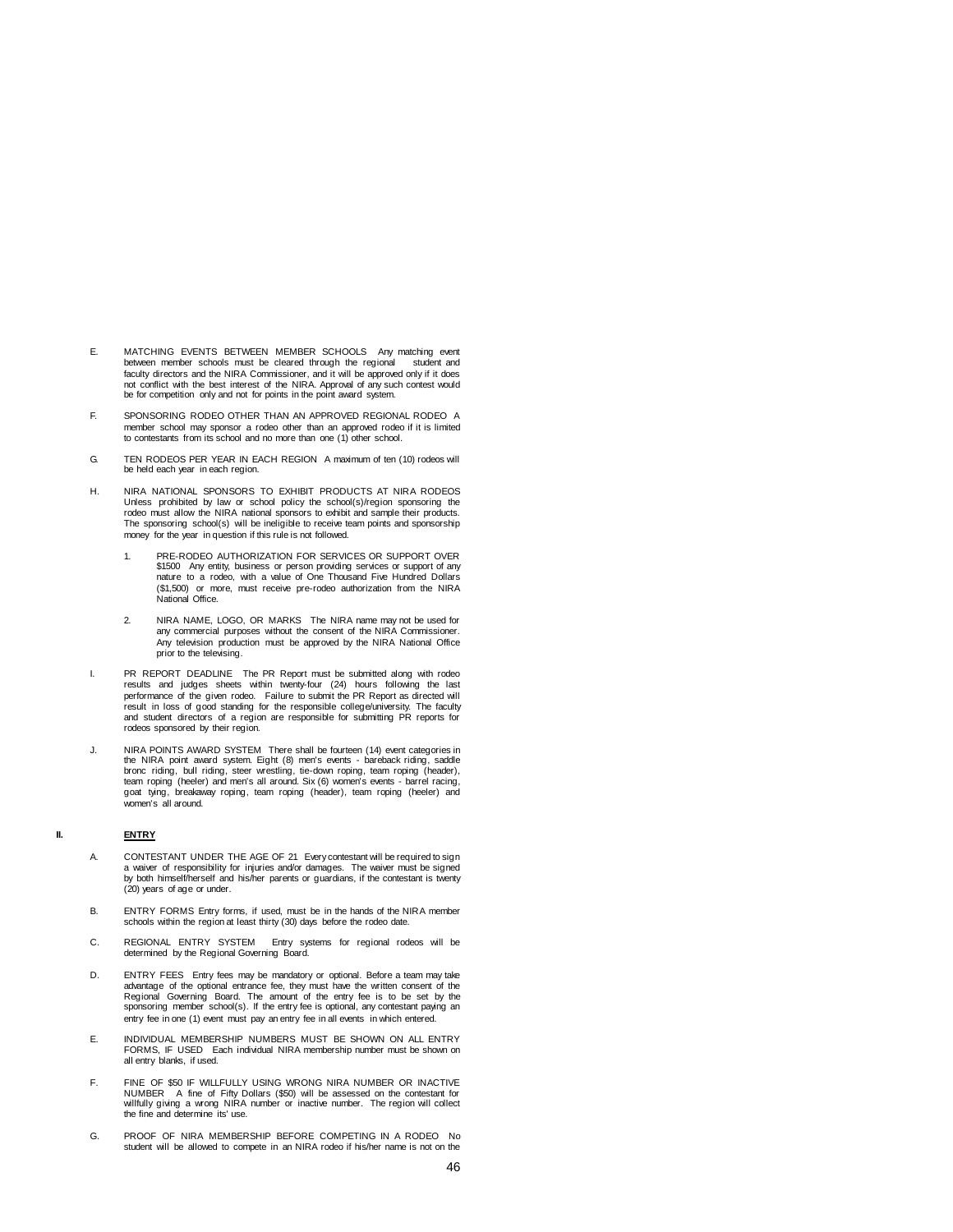Master Entry List prepared by the National NIRA Office and submitted to the rodeo and regional secretary prior to that rodeo. The listing of contestants on the Master Entry List verifies that each contestant is eligible to compete at that rodeo. The regional secretary is responsible for checking all entries at that rodeo against the Master Entry List and drawing out any contestant who is not on the Master Entry List. If the regional secretary allows a contestant to compete who is not on the<br>Master Entry List, he/she will be fined \$100 for the first offense and \$300 for<br>subsequent offenses. (If a name of a qualified contestant has the Master Entry List by mistake, a phone call must be made to the NIRA National Office by the regional secretary to verify the omission. This verification must be obtained prior to the stock draw for that rodeo. If this is done, the contestant in question will be allowed to compete.

- H. CANADIAN BANKS. No checks on Canadian banks will be accepted.
- I. ENTRY FEE PAID BEFORE COMPETITION TIME. All contestants are to pay entry fees to the arena secretary prior to competition time, or they shall be subject to a Twenty-five Dollar (\$25) fine.
- J. RECEIPTS TO CONTESTANTS. Arena secretaries are responsible for giving<br>receipts to every contestant whose fees are paid in a manner other than that<br>contestant's own personal check i.e., cash, money order, traveler's chec money check, or a check signed by another contestant.
- K. UNPAID FEES. All unpaid fees (for turn outs only) may be deducted from fees collected.
- L. POSTING OF ORDER OF EVENTS. Rodeos that have contest stock to run before or after scheduled performances shall post the order of events in the rodeo office.

#### **III. PERFORMANCES**

- A. GROUND RULES All ground rules must be approved by the NIRA Office and posted at a rodeo prior to the first (1st) performance of the rodeo, and the judges must be required to have read the current NIRA Rule Book prior to the first (1st) performance.
	- B. NO TEAM CHANGES ONCE STOCK HAS BEEN DRAWN No alternate can be substituted in the place of a team member after any stock has been drawn.
	- C. NUMBER OF PERFORMANCES AND NUMBER OF HEAD OF STOCK IN ANY EVENT At all regional rodeos with a long and a short go, a two head rodeo, or a three go rodeo, contestants must have a qualified ride or time on the first head to be eligible for average points. The contestants are still eligible for go-round points. Any NIRA approved rodeo of three (3) performances or more must give two (2)<br>head of stock in any event in which fifteen (15) or less contestants are<br>entered; except at one head rodeos or if there are two (2) NIRA approved rodeos scheduled the same weekend in the same region. Any NIRA approved rodeo of two (2) performances with fifteen (15) or less contestants may give two head or a long and a short go.
		- 1. EVENT WITH LESS THAN TWO CONTESTANTS An event which has less than two contestants paying entry fees and competing does not count in the point award system.
- D. AMATEUR OR PRCA STOCK CONTRACTORS The NIRA may use amateur or Professional Rodeo Cowboys Association (PRCA) approved stock contractors,<br>provided they are members of the NIRA. PRCA stock contractors must be used in<br>the CNFR as set forth in the NIRA Constitution. The stock contractor m sufficient reride stock.
	- 1. No ineligible PRCA stock may be used.<br>PRCA contract performers such as close
	- 2. PRCA contract performers such as clowns, announcers, trick riders, etc. may be used in any NIRA rodeo.

ALL NIRA EVENTS INCLUDED IN SCHEDULED PERFORMANCES. All nine (9) NIRA contesting events must be featured in a scheduled performance unless otherwise approved as a ground rule by the NIRA Commissioner at the time of rodeo approval.

F. MAXIMUM NUMBER OF CONTESTANTS IN AN EVENT IN A PERFORMANCE. There shall be no more than twelve contestants per event in a performance.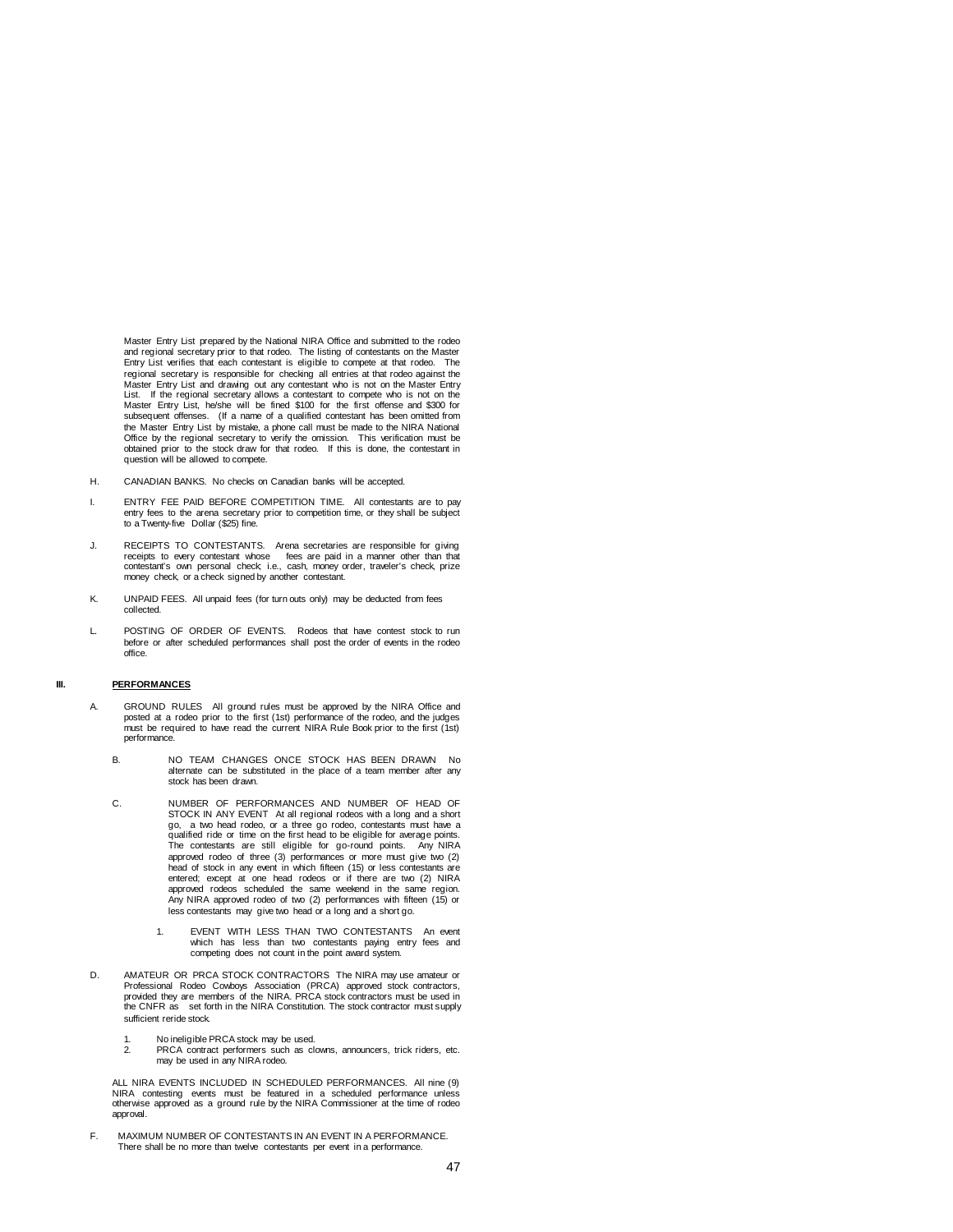## **IV. PRIZES**

- A. CHAMPIONSHIP TEAM TROPHY Each school(s) or region which sponsors a rodeo is encouraged to award a championship team trophy to the winning team. (If the home team is the winning team, it shall be awarded the trophy.)
- B. LIST OF PRIZES ON ENTRY FORM A list of prizes that are to be awarded at a NIRA approved rodeo must be on the entry blank for the rodeo or in the separate material that is mailed out with entry blanks. The NIRA member school that is sponsoring the rodeo is held fully and completely responsible for the awarding of these prizes to the winners of the rodeo.
- C. RODEO AWARDS AND TROPHIES Rodeo awards such as team trophies or national team trophies, if won, automatically become the property of the institution that sponsored the rodeo team. Rotating trophies shall follow the plan of the originator of the award and may be held by an institution for only a short period of time or may become the permanent property of the college/university.
- D. PRIZES. Prizes will be awarded to the regional and national men's & women's champions in all standard events and the all around. If a situation arises that is not covered by these rules, the regional Student Director or his/her designated student representatives shall refer to current PRCA Rule book as a guide, but shall not be bound by it.

#### **V. EXPLANATION OF POINT SYSTEM**

- A. NIRA APPROVED RODEOS INCLUDE TEN EVENTS There will be a minimum of ten (10) point award events represented in the program of events of an<br>approved NIRA rodeo, namely: 1) bareback riding; 2) saddle bronc riding; 3) bull<br>riding; 4) steer wrestling; 5) tie-down roping; 6) team roping, (h roping, (heeler); 8) women's barrel racing; 9) women's goat tying; 10) women's breakaway roping.
- B. 24 HOUR RESULTS RULE The person responsible for points in each region must fax or email the entire rodeo results packet (event sheets, participation reports, judges reports, PR report, and the final rodeo report) to the NIRA National Office within twenty-four (24) hours of the last performance of that rodeo, unless pranted an extension by the national office. Failure t (3rd) and subsequent offenses. The fine slate will be wiped clean at the end of the CNFR unless fines have not been satisfied.
- C. CORRECTIONS All rodeo result corrections must be handled in a timely manner, or the responsible person will be subject to a fine.
- D. POINTS FOR EACH NIRA APPROVED RODEO Each NIRA point award event shall be assigned 630 (six hundred thirty) points for each NIRA approved rodeo.
- E. ALL-AROUND POINTS. To qualify for regional all-around standings, a contestant must qualify by accumulating a minimum of 200 points in each of two events.<br>Subsequent to meeting the qualifying standard of 200 points in two separate<br>events, all points earned in all other events are added to arrive at t earned in the all-around. A contestant must be entered in two or more events to qualify for all-around points at a given NIRA rodeo.
- F. POINT SYSTEM. Six hundred thirty (630) points are assigned to each point award<br>event in each NIRA approved rodeo. (632 at a one-go rodeo). The correct<br>division of points is given below for an event with three (3) go-rou and divided by the number of contestants who split or tied.

| ONE G0-ROUND EVENT                  |            |
|-------------------------------------|------------|
| 1st - 23% of 630 points             | 145 points |
| 2nd - 20% of 630 points             | 126 points |
| 3rd - 17% of 630 points             | 107 points |
| 4th - 14% of 630 points             | 88 points  |
| 5th - 11% of 630 points             | 69 points  |
| 6th - 8% of 630 points              | 50 points  |
| $7th$ - 5% of 630 points            | 32 points  |
| 8 <sup>th</sup><br>2% of 630 points | 13 points  |
|                                     |            |

TWO GO-ROUND EVENT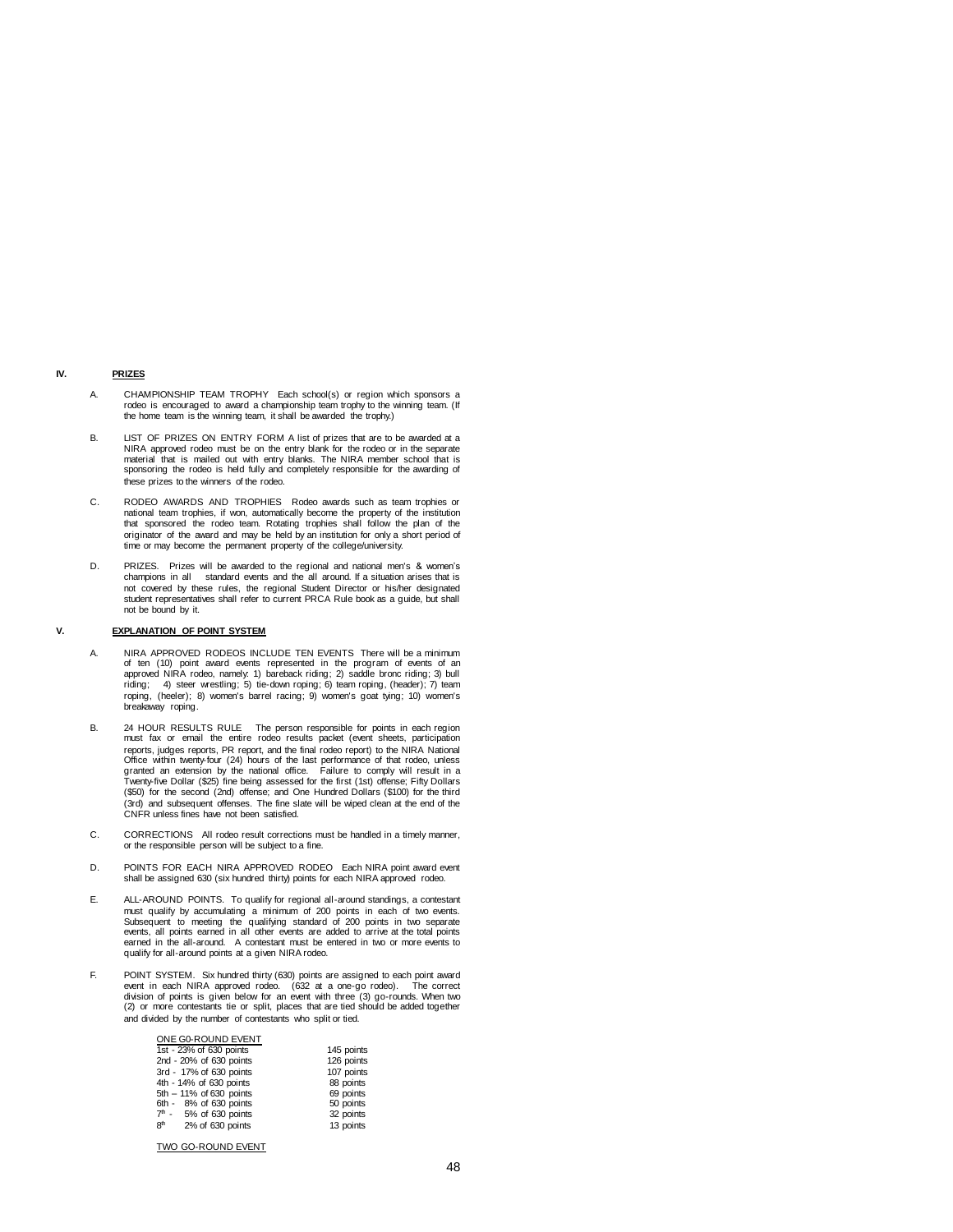| Six places in each go-round and average.                                                                                                                  |                                                                               |  |
|-----------------------------------------------------------------------------------------------------------------------------------------------------------|-------------------------------------------------------------------------------|--|
| First go-round - 210 points total:                                                                                                                        |                                                                               |  |
| 1st - 29% of 210 points                                                                                                                                   | 60 points                                                                     |  |
| 2nd - 24% of 210 points                                                                                                                                   | 50 points                                                                     |  |
| 3rd - 19% of 210 points                                                                                                                                   | 40 points                                                                     |  |
| 4th - 14% of 210 points                                                                                                                                   | 30 points                                                                     |  |
| 5 <sup>th</sup> - 9% of 210 points                                                                                                                        | 20 points                                                                     |  |
| $6th - 5%$ of 210 points                                                                                                                                  | 10 points                                                                     |  |
|                                                                                                                                                           |                                                                               |  |
| Second go-round - 210 points total:                                                                                                                       |                                                                               |  |
| 1st - 29% of 210 points                                                                                                                                   | 60 points                                                                     |  |
| 2nd -24% of 210 points                                                                                                                                    | 50 points                                                                     |  |
| 3rd - 19% of 210 points                                                                                                                                   | 40 points                                                                     |  |
|                                                                                                                                                           |                                                                               |  |
| 4th - 14% of 210 points                                                                                                                                   | 30 points                                                                     |  |
| 5 <sup>th</sup> - 9% of 210 points                                                                                                                        | 20 points                                                                     |  |
| $6th$ - 5% of 210 points                                                                                                                                  | 10 points                                                                     |  |
|                                                                                                                                                           |                                                                               |  |
| Average - 210 points total:                                                                                                                               |                                                                               |  |
| 1st - 29% of 210 points                                                                                                                                   | 60 points                                                                     |  |
| 2nd -24% of 210 points                                                                                                                                    | 50 points                                                                     |  |
| 3rd - 19% of 210 points                                                                                                                                   | 40 points                                                                     |  |
| 4th - 14% of 210 points                                                                                                                                   | 30 points                                                                     |  |
| 5 <sup>th</sup> - 9% of 210 points                                                                                                                        | 20 points                                                                     |  |
| $6th$ - 5% of 210 points                                                                                                                                  | 10 points                                                                     |  |
|                                                                                                                                                           |                                                                               |  |
| THREE GO-ROUND EVENT                                                                                                                                      |                                                                               |  |
|                                                                                                                                                           |                                                                               |  |
| Six places in each go-round and average.                                                                                                                  |                                                                               |  |
| First go-round - 158 points total:                                                                                                                        |                                                                               |  |
| 1st - 29% of 158 points                                                                                                                                   | 46 points                                                                     |  |
| 2nd -24% of 158 points                                                                                                                                    | 38 points                                                                     |  |
| 3rd - 19% of 158 points                                                                                                                                   | 30 points                                                                     |  |
| 4th - 14% of 158 points                                                                                                                                   | 22 points                                                                     |  |
| $5th$ - 9% of 158 points                                                                                                                                  | 14 points                                                                     |  |
| $6th - 5%$ of 158 points                                                                                                                                  | 8 points                                                                      |  |
|                                                                                                                                                           |                                                                               |  |
| Second go-round - 158 points total:                                                                                                                       |                                                                               |  |
| 1st - 29% of 158 points                                                                                                                                   | 46 points                                                                     |  |
| 2nd -24% of 158 points                                                                                                                                    | 38 points                                                                     |  |
| 3rd - 19% of 158 points                                                                                                                                   | 30 points                                                                     |  |
| 4th - 14% of 158 points                                                                                                                                   | 22 points                                                                     |  |
| 5 <sup>th</sup> - 9% of 158 points                                                                                                                        | 14 points                                                                     |  |
| $6th$ - 5% of 158 points                                                                                                                                  | 8 points                                                                      |  |
|                                                                                                                                                           |                                                                               |  |
|                                                                                                                                                           |                                                                               |  |
| Third go-round - 158 points total:                                                                                                                        |                                                                               |  |
| 1st - 29% of 158 points                                                                                                                                   | 46 points                                                                     |  |
| 2nd - 24% of 158 points                                                                                                                                   | 38 points                                                                     |  |
| 3rd - 19% of 158 points                                                                                                                                   | 30 points                                                                     |  |
| 4th - 14% of 158 points                                                                                                                                   | 22 points                                                                     |  |
| $5th$ - 9 % of 158 points                                                                                                                                 | 14 points                                                                     |  |
| $6th$ - 5% of 158 points                                                                                                                                  | 8 points                                                                      |  |
|                                                                                                                                                           |                                                                               |  |
| Average - 158 points total:                                                                                                                               |                                                                               |  |
| 1st - 29% of 158 points                                                                                                                                   | 46 points                                                                     |  |
| 2nd - 24% of 158 points                                                                                                                                   | 38 points                                                                     |  |
|                                                                                                                                                           |                                                                               |  |
|                                                                                                                                                           | 30 points                                                                     |  |
|                                                                                                                                                           | 22 points                                                                     |  |
| 2nd - 24% or 130 points<br>3rd - 19% of 158 points<br>4th - 14% of 158 points<br>$5^{\text{th}}$ - 9% of 158 points<br>$5^{\text{th}}$ - 9% of 158 points | 14 points                                                                     |  |
| $6th$ - 5% of 158 points                                                                                                                                  | 8 points                                                                      |  |
|                                                                                                                                                           |                                                                               |  |
| COLLEGE NATIONAL FINALS RODEO                                                                                                                             |                                                                               |  |
|                                                                                                                                                           | Eight places in first (1st), second (2nd) go-round, third (3rd) go-round, and |  |
| the average. Four places in short go-round.                                                                                                               |                                                                               |  |

First go-round: 1st -80 points 2nd - 70 points 3rd - 60 points 4th - 50 points 5th - 40 points 6th - 30 points 7th - 20 points 8th - 10 points Second go-round: 1st - 80 points 2nd - 70 points

49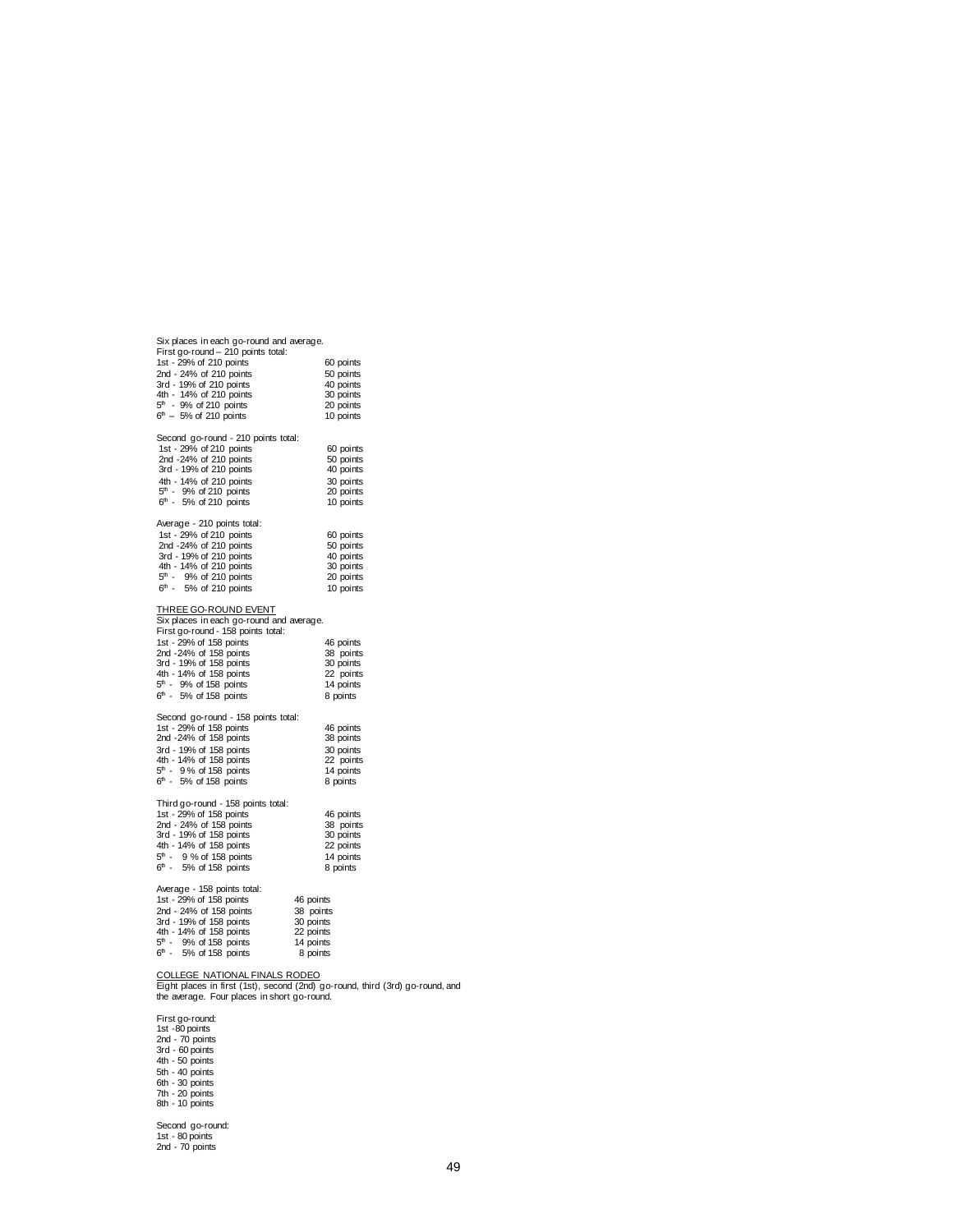3rd - 60 points 4th - 50 points 5th - 40 points 6th - 30 points 7th - 20 points 8th - 10 points Third go-round: 1st - 80 points 2nd - 70 points 3rd - 60 points 4th - 50 points 5th - 40 points 6th - 30 points 7th - 20 points 8th - 10 points Short go-round: 1st - 40 points 2nd - 30 points 3rd - 20 points 4th - 10 points Average: 1st - 120 points 2nd - 105 points 3rd - 90 points 4th - 75 points

- 5th 60 points 6th - 45 points 7th - 30 points 8th - 15 points
- G. TIE IN MEN'S/WOMEN'S ALL-AROUND OR MEN'S/WOMEN'S ROOKIE OF THE YEAR. In the event of a tie in the Men's All-Around, Women's All-Around, Men's Rookie of the Year, and Women's Rookie of the Year the following steps will be used to declare a champion:
	- 1. Number of events entered.
	- 2. Number of times placed in events. 3. Highest placing in each event.
	-
- H. NUMBER OF CONTESTANTS ON EACH MEN'S AND WOMEN'S TEAM. In all NIRA approved rodeos, a team shall consist of from one to six men. Individuals competing from non member schools are not eligible for team championships. There shall be a women's team consisting of from one to four members.
- I. TEAM DUES MUST BE PAID BEFORE POINTS WILL BE COUNTED. No team Points will be counted until member school dues are paid. All members will be considered off team until such dues are paid.

## **VI. DRESS CODE/VESTS/HELMETS**

- A. MUST WEAR WESTERN ATTIRE. All contestants and coaches must be properly dressed in western attire while in the arena, one hour before the performances and during the performances, or be subject to a fine at the discretion of the regional faculty and/or student directors.
- B. MUST WEAR VEST WITH LEGIBLE IDENTIFICATION OF SCHOOL. All contestants must wear a vest with legible identification of their school on the front and back. The contestant must have his/her vest on at all times during the rodeo including slack when they are in the arena. This applies to hazers and pushers. A vest is described as an open front sleeveless garment. If a contestant is not so identified, he/she will be fined Twenty-five Dollars (\$25). The fine must be paid before the conclusion of the rodeo in question. The fine must be imposed by a faculty, student, Event Director, or judge before official conclusion of the rodeo in question. If the fine is not paid at the rodeo in question, the contestant must be disqualified and considered suspended until the fine is paid.
	- 1. AESTHETIC DESIGN OF VESTS. It is mandatory that NIRA members give aesthetic consideration to the design of their vests.
	- 2. NO TAPE ON VESTS. Identification cannot be taped onto vest.
- C. PROTECTIVE VESTS & HELMETS IN RIDING EVENTS. Each student member shall wear a protective vest while competing and practicing in any of the rough stock events. Each student member shall also wear a helmet with a face mask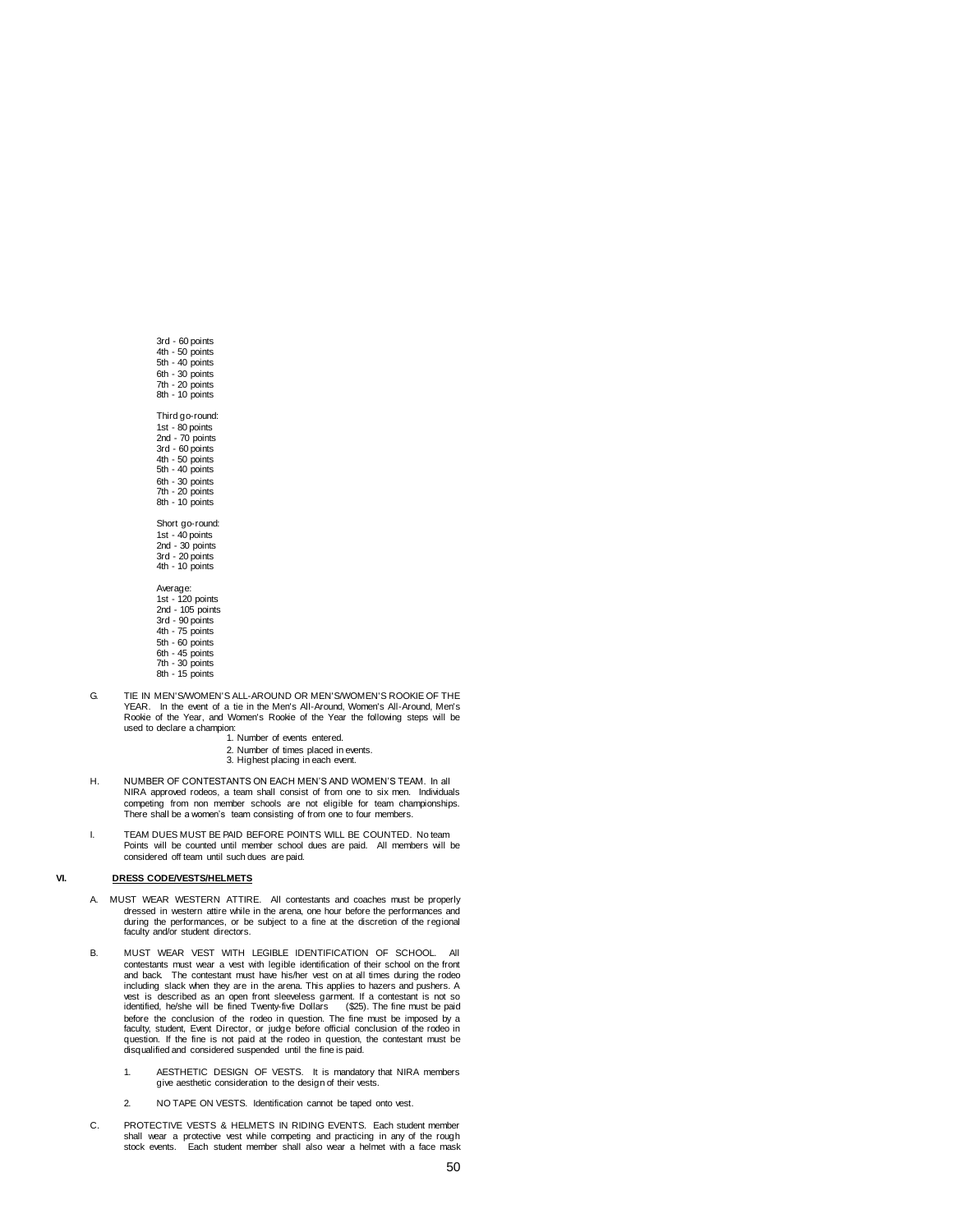while competing and practicing in bull riding. Selection of protective equipment shall be the responsibility of the student member and shall be of a design, construction, and condition reasonably likely to protect against risks of injury inherent in the event in which the student member is participating. The adequacy of protective equipment shall be subject to the approval of the faculty Director and his/her designated representative. As school vest shall be worn over the protective vest if the protective vest does not meet the requirements for a school vest. All student members are encouraged to wear protective equipment reasonably likely to protect against the risks of injury inherent in the event in which the member is competing or practicing.

- E.SPONSORSHIP OR ADVERTISEMENT IN ARENA.Contestants while competing may wear only sponsorship/advertisements from individual sponsors that have been cleared with the NIRA National Office through the Patch Program. Only individual contestant members of the NIRA who are in good standing are eligible to participate in the patch program. Schools, coaches-advisors, stock<br>contractors, contract personnel or others are not eligible to participate. The<br>terms and conditions of these rules and regulations shall be enforceable the competition arena of every regional rodeo or other NIRA sanctioned event, unless otherwise specified in these rules and regulations.
	- i. The patch program shall be in effect on an NIRA school year basis.
	- ii. Contestants may not display an individual sponsorship in the arena at any NIRA rodeo of that is in competition with, opposes or demeans any product or service of the national NIRA sponsors.
	- iii. Patches must represent legitimate businesses or individuals. Sponsorship patches cannot be worn or displayed on any part of the required school identification vests or protective vests worn in any event.
	- iv. Approved sponsorship patches can be worn or displayed at regional rodeos (where permitted), and at the CNFR.
	- v. Sponsorship patches cannot be worn or displayed at any televised rodeo, at any regional rodeo where signage is restricted or where such sponsorship patches are prohibited by the school producing the rodeo. Any school can prohibit the display of patches at a regional rodeo sponsored by them if this restriction is prominently stated in the announcement for the rodeo.
	- vi. Only national sponsor patches, no larger than 4 square inches, may be worn on headgear (e.g, patches on hats or protective helmets, sponsor hat bands, etc., in the competition arena, except that no headgear patches will be allowed at the CNFR.
	- Individual patch sponsors cannot be announced or acknowledged over the public address system at any NIRA sanctioned rodeo. Only national sponsors and approved sponsors of the individual rodeo may be so acknowledged.
	- viii. Patch sponsors cannot claim any NIRA endorsement nor can they use the NIRA trade name, logos, trademarks, service marks or sponsor identifications in any manner (except recognized national sponsors in accordance with their NIRA sponsorship agreements). A statement to this effect must be given to each commercial sponsor obtained by an individual.
	- ix. Each individual contestant is responsible for
	- obtaining her/her own sponsors. x. Patches may feature sponsor logo and/or lettering. Patches may not exceed the following size limitations: Sleeve patch – sixteen square inches, Collar patch – five square inches, Chap patch – sixteen square inches, Saddle blanket – sixteen square inches on each side, Breast Collar patch – ten square inches maximum, Headgear Patch – four square inches (only NIRA national sponsors).
	- xi. Patches may be worn or displayed only in the following areas and may not exceed the following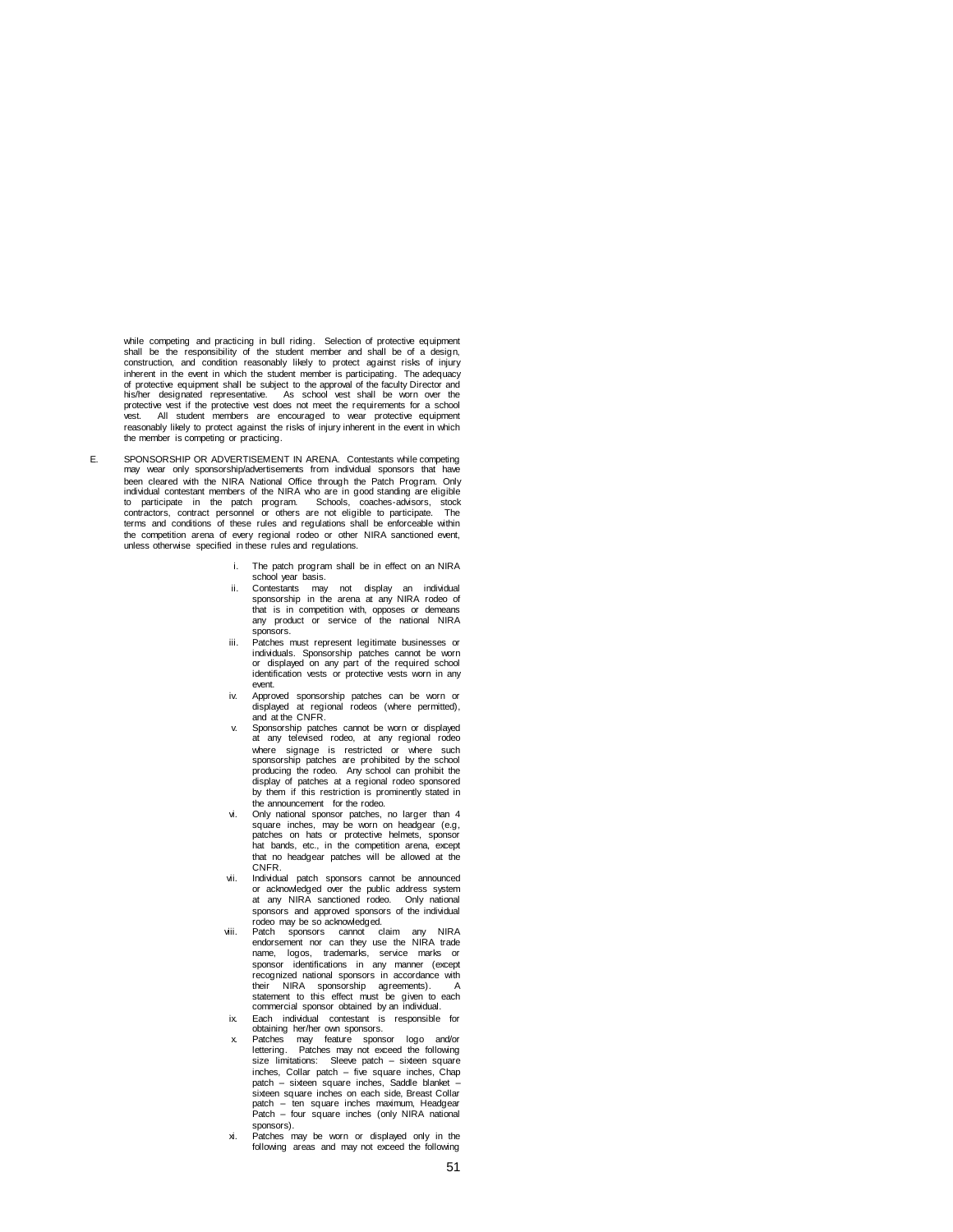numbers: Two sleeve patches (one per sleeve), Two shirt collar patches (one per side), Four chap patches (two per leg for the riding contestants), Two breast collar patches (one on either side of the horse for the timed event contestants).

- Patches must be firmly attached on clothing or equipment used for display – not attached with safety pins.
- xiii. JACKET PATCHES: If a student competes in a region where jackets are allowed in the arena, patches worn on the jackets must be approved
- through the patch program. xi v. These rules and regulations prohibit the wearing of shirts with brand or other name in large letters on the sleeve or collar except for the NIRA national sponsors. Wearing of such shirt is a vidence of the state of the state rules and will result in penalties.<br>
Nearing of such shirt is a violation of these rules and will result in penalties.
- xv. Coaches, advisors, or sponsors of rodeo programs at member schools are responsible for ensuring that their NIRA contestant members follow these rules and regulations. Any coach, advisor, sponsor, college or university, because of policy or other restrictions, may prohibit their contestant members from soliciting commercial sponsorships or wearing sponsorship patches. Such a decision is final and individual NIRA members may not appeal such a ruling to the NIRA under the grievance procedure.
- xvi. Rodeo judges will not be responsible for policing or enforcing the rules and regulations of the patch<br>program. The regional student and faculty The regional student and faculty director, assisted by the elected event directors, have full authority and responsibility to police and enforce these rules and regulations at all regional rodeos and to levy appropriate fines and/or other penalties as provided in these rules and regulations.
- xvii. Any contestant found in violation of these rules at a regional rodeo will be requested by the regional student or faculty director to remove or cover sponsorship patches before they compete, and the appropriate fine will be levied. If, after being warned, the contestant competes with, or appears again in the arena with a patch in violation of these rules and regulations, the subsequent fines and penalties outlined will be levied. First offense: Any contestant who violates any of these patch program rules will be assessed a \$50 fine. Subsequent offenses: The fine will double and disqualification from that rodeo may also be ordered. Disqualification from the rodeo, in addition to the doubled and re-doubled fine, is mandatory for the third and subsequent offenses. Violation of these rules by wearing sponsor patches that are not approved by the NIRA national sponsors will result in fines.

## **VII. DRAW ING POSITION**

- A. RANDOM DRAW. All NIRA rodeos will use a random draw in all events for 1<sup>st</sup> goround. If not drawn at a region's Central Entry Office, plastic poker chips must be used. Random computer draw may be utilized with prior approval of the National **Office**
- B. TWO HEAD OF STOCK IN THE SAME EVENT DURING THE SAME PERFORMANCE. No contestant will compete on two (2) head in the same event during the same performance, except for rerides in the riding events.
- C. MULTIPLE GO-ROUNDS. In the case of multiple go-rounds: For all events the positions are drawn for the first go-round, with the positions in the timed events of the second go-round being the reversal, with the exception of the barrel racing which will be random.

For second and subsequent go-rounds in the riding events as well as the third and subsequent go-rounds of all events, positions are drawn.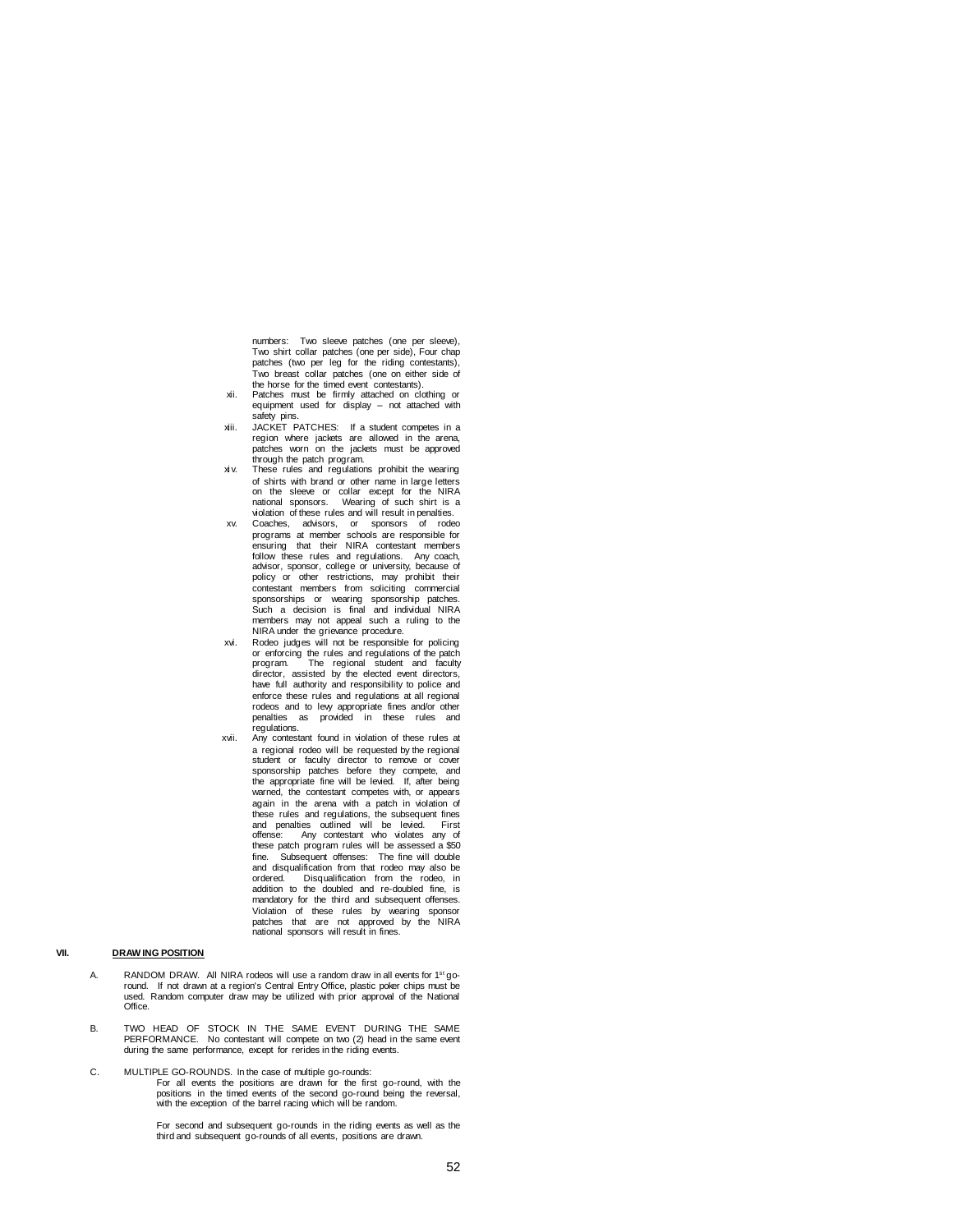- D. SUBSEQUENT GO-ROUND IS THE REVERSAL OF THE PREVIOUS GO-ROUND. In those events where a subsequent go-round is the reversal of the previous go-round: if a go-round ends and the next one starts during the same performance, contestants finishing the go-round will be dropped off and start the next performance for their next head of stock. This same procedure will be followed if drawing of positions results in a contestant drawn twice for the same performance.
- E. TRADING POSITIONS. Positions shall remain as drawn for all go-rounds at<br>non-preference rodeos. Contestants may trade positions in the second and<br>subsequent go-rounds of a performance-preference rodeo, if and only if suc trading is in accordance with the procedures defined in the NIRA Rule Book.
- F. A go-round must be finished before the next go-round starts, with the following exceptions:
	- 1. Rerides in the riding events.<br>2. Riding events with a go-ro
		- Riding events with a go-round finishing and the next one starting during the same performance.

## **VIII. DRAW ING STOCK**

- A. DRAWING STOCK. If not drawn at region's Central Entry Office, plastic poker chips must be used.
- B. TIME OF THE DRAW. A complete go-round of riding events must be drawn in it's entirety not less than one and one half hours prior to the start of the first go-round,<br>at a well publicized time and place. The time, place, and supervision of the draw<br>must be approved by the Regional Faculty and/or Stud more judges must be present at the drawing, or with approval of regional directors, an alternative person may be designated to draw.
- C. STOCK DRAWN BY NUMBER. All stock in contest events must be drawn by number by a judge, including team roping cattle. Any arrangements to the contrary for team roping must be approved by the team roping director prior to the first performance of the rodeo. There must always be at least four exact copies made of the draw: one to be posted, one copy for each judge, and one or more copies for the arena secretary's records. The draw at all rodeos shall be posted where contestants can examine it. Receptacle containing numbers to be drawn must be held above the drawing judge's head and numbers shaken between each number drawn. Drawing must be conducted so that any entrant may witness the draw.
- D. STOCK DRAW FOR CONTESTANT THAT HAS BEEN DISQUALIFIED OR IS TURNING OUT. In all events, stock shall not be drawn for a contestant if he has notified that he is turning out in that go-round, or has been disqualified. If additional timed-event cattle are needed, cattle to be run will be drawn from those remaining in that performance's pen, with a record of the times and names of persons running these cattle posted for reference.
- E. SAME STOCK TWICE AT ANY ONE RODEO IN THE SAME EVENT. No contestant may compete on the same head of stock twice at any one rodeo in the same event, except in the case of a reride in the riding events.
- F. COMPETING ON STOCK DRAWN. A contestant must compete on the stock drawn for him/her unless he/she has been awarded a reride or rerun by the judges. In the riding events, competing on an animal not drawn for that contestant<br>will result in a disqualification. There will be an exception granted in the goat tying.<br>The goat tying contestant will be awarded a rerun
- G. BAREBACK AND SADDLE BRONC RIDING STOCK CANNOT BE USED TWICE IN ONE DAY. In bareback and saddle bronc riding events, stock cannot be out twice in the same day with the exception of rerides. The designated reride must be different from those animals out that given day.
- H. NO DOUBLE-BACK BULLS IN SLACK AT TWO (2) PERFORMANCE RODEO. In the bull riding, there will be no double-back bulls in slack at two (2) go-round rodeos, progressive rodeos or rodeos with finals or short go, unless otherwise approved by the bull riding director.
	- 1. In the bull riding, the designated reride must be different from those animals out that given performance. 2. For every time a riding event animal is in the slack twice at a given rodeo,
	- that same animal must be included in the performance draw at least once.
	- 3. At certain specified rodeos, whenever deemed necessary, the NIRA Board of Directors may implement a ground rule requiring that any riding event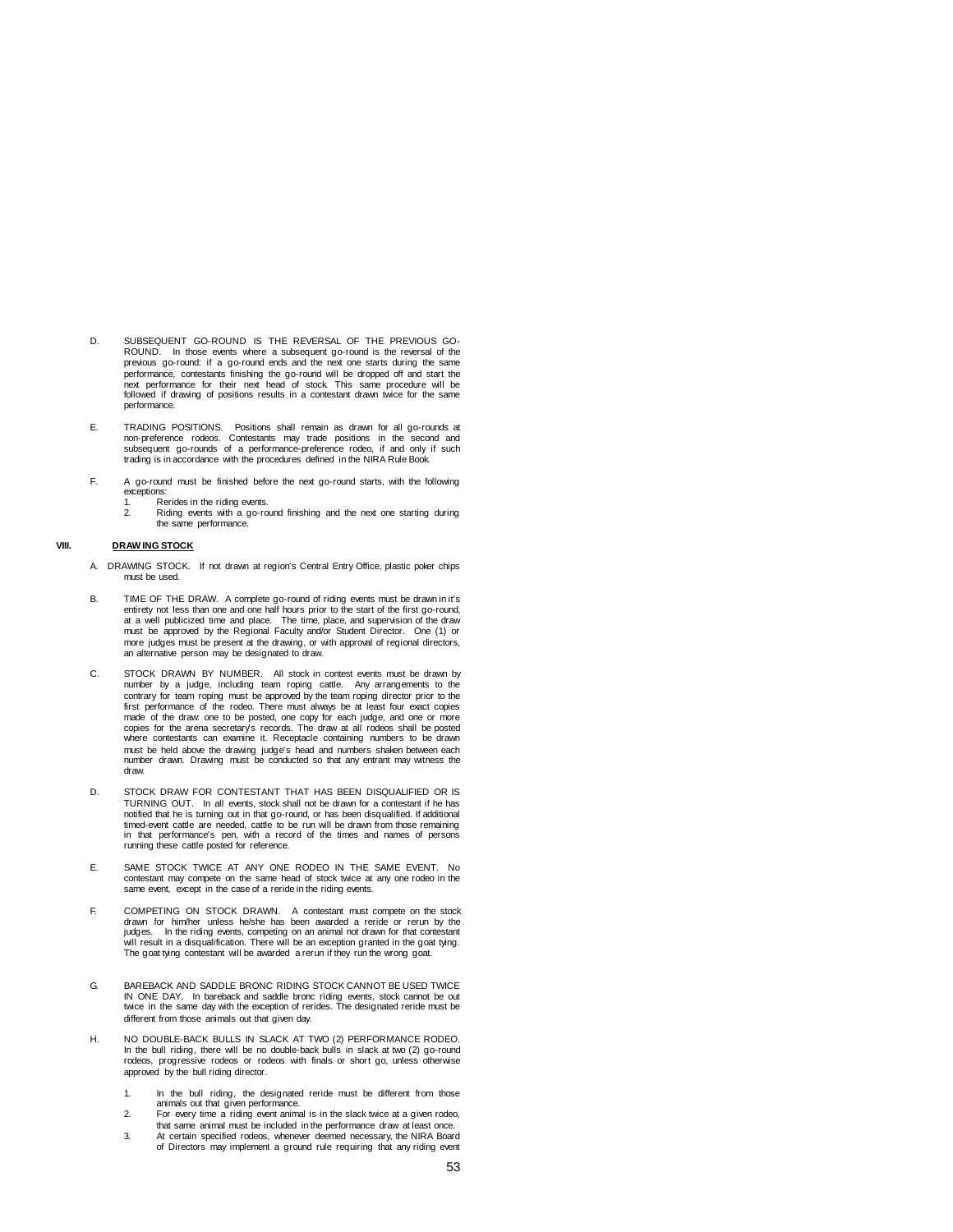stock used in slack competition must also be used in the performance competition at that rodeo.

- I. PROCEDURE FOR DRAWING BUCKING STOCK
	- 1. Pens set by stock contractor: Stock contractor shall set one more animal per performance than the number needed for competition. A single animal will be drawn from each pen and will be considered the designated reride for that performance. Two-thirds of the animals per performance may be featured, but must be so indicated prior to reride draw, and thus held out of the reride draw. (EXAMPLE: two-thirds of 9=6; two-thirds of 12=8.) After the reride for a given performance has been drawn, all feature animals for that performance are to be returned to the draw.
	- 2. Pens drawn, not set: The stock contractor may feature a maximum of three animals per performance. These animals may be set and are held out of the reride draw. Enough animals are drawn to allow one more animal per performance than the number needed for competition. A single animal will be drawn from each pen and will be considered the designated reride for that performance. After the reride for a given performance has been drawn, the feature animals for that performance are to be returned to the draw.
- J. DESIGNATED RERIDE. In the case of riding event stock injuries or animals not shipped after the draw has been made, replacement stock should be the designated reride for the performance for which the injured animal was scheduled for competition. Any reride thereafter will be drawn from doctor releases and turn outs<br>for that performance, provided those animals have not been mounted. A<br>replacement designated reride should be drawn immediately from the n outs for that performance. If there are not any turn outs, use the procedure set forth in this rulebook.
- K. DRAW OF RERIDE ORDER. Prior to each performance or section of slack, judges will draw a reride order, using the designated reride (if not already awarded because of an injured animal or an animal that had not been shipped) as the first reride. All notified turned out or doctor released animals will constitute the balance of the reride pen from which the order is drawn. Contestants given a reride will receive the animal that directly correlates with the order rerides were accepted. Animals mounted out shall be used in the reverse order of the reride position draw with the first two animals in the reride order remaining available for rerides until after the last contestant who is entered has competed. Failure of the stock contractor to abide by this mount -out order shall subject the stock contractor to a fine of \$100 per offense. Up to five hours prior to each performance, judges may draw a reride order using available turn out/doctor release notifications. At least two animals must be brought to the arena for rerides (including the designated reride), provided there is one or more turn out/doctor release notification. When final turn out notifications are received for that performance, all animals then at the arena who have been turned out/doctor released will be drawn for a reride order, with the designated reride always being the first reride if not already used for an animal that is injured or that has already been shipped
	- ANIMALS DRAWN FOR A RERIDE. Any riding event animal drawn for a reride, but not used in that go-round, may be held out of the draw fro rerides in the following go-round along with the feature animals, then will be returned for the go-round draw after the rerides have been drawn. An animal can be drawn for a reride only one time in a go-round.
	- 2. PROCEDURE WHERE MORE RERIDES ARE AWARDED THAN THERE ARE ANIMALS AVAILABLE. If more rerides are awarded than there are animals in that performance or slack reride draw, the remaining contestants who have not received a reride animal will be drawn rerides from the performance immediately following that performance or section of slack when the contestant originally competed in, using the same procedure as outlined in R 9.10 and R 9.10.1. This procedure will be repeated until all contestants awarded rerides have been drawn rerides. These rerides will be competed on during the performance or section of slack the animals were designated to be bucked, or at a time mutually
	- agreeable to both stock contractor and contestant. 3. LAST GO-ROUND. In the case of the last performance of a go-round, if there are more rerides awarded than there are animals in reride draw, then all animals bucked the last day of the rodeo shall be declared exempt and the rerides will be comprised of all unused rerides (both designated rerides and turned-out stock) from prior performances and slacks in that
	- go-round. 4. LIST OF AVAILABLE RERIDES FOR LAST PERFORMANCE**.** In the last performance of a go-round, when all rerides from previous performances have been used, the stock contractor must provide the judges with a list of available animals from which reride animals can be drawn. These animals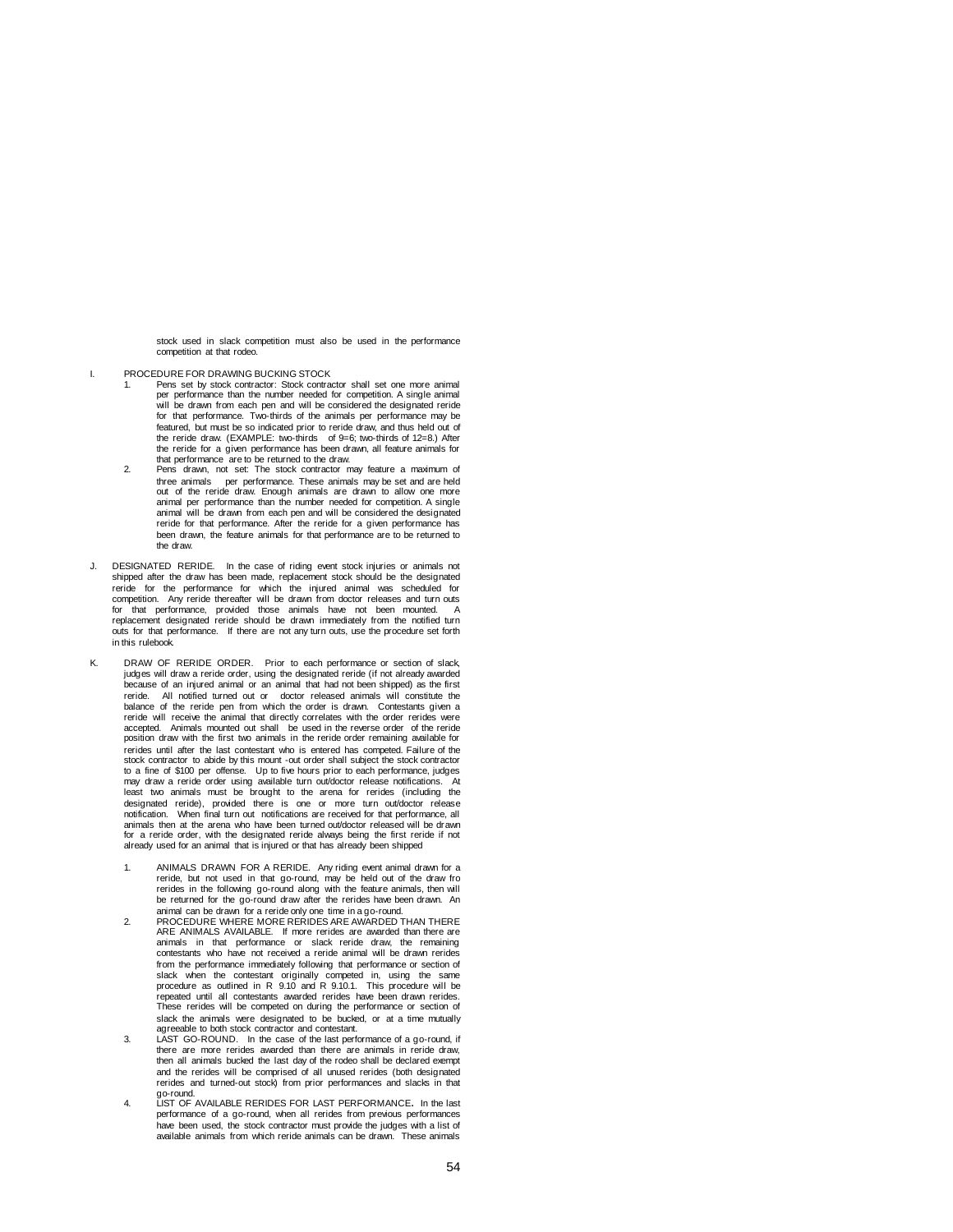must have been in the original draw of this rodeo in this event. The stock

- contractor can exempt 1/3 of available animals prior to the reride draw. 5. FINALS. In a finals, should more rerides be needed than those available, 1/3 of the animals from the short go-round pen can be featured, and
- additional rerides necessary will be drawn from that finals pen. 6. STOCK INJURED AFTER DRAW HAS BEEN COMPLETED. In the case of stock injuries after the draw has been made, replacement stock will be the designated reride for the performance the injured animal was scheduled for competition. A replacement designated reride should be drawn immediately from the notified turn outs for that performance. If there are not any turn outs, a reride should be drawn from all available animals.
- L. TIMED EVENT STOCK WILL BE DRAWN NOT MORE THAN ONE-AND-ONE-HALF HOURS BEFORE PERFORMANCE. Stock in timed events shall be drawn by either judge of that event not more than one-and-one-half hours before the performance or section of slack.
- M. NO DRAWN STOCK CAN BE HELD OVER. In timed events, no drawn stock can be held over from one performance to the next or overnight.
- N. NO TIMED EVENT PENS DRAWN MORE THAN ONE DAY IN ADVANCE. No pens of stock in the timed events may be drawn for more than one day in advance. Pens of stock shall be drawn by the judge, and arena secretary shall provide each judge with an exact copy of the draw.
	- 1. If a judge is not available at the time it is necessary for a pen of cattle to be drawn for the first section of competition, the stock contractor and secretary may draw that pen providing a timed event contestant witnesses the draw.
- O. TIMED EVENT STOCK DRAWN BUT NOT USED. In timed events, stock already drawn in a pen, but not used, shall be placed with those animals not already included in competition draw or a pen draw.
- P. IN ALL EVENTS, STOCK WILL NOT BE DRAWN EXCEPT ONE RUN AND ONE GO-ROUND AT A TIME. All stock in the draw will be used one time before any stock will be run twice. When this procedure becomes impossible due to a split performance, the draw will include remaining cattle that have been run the least number of times. Any animal drawn and not competed on or exhibitioned on will be considered used. Extras may be added only if run an equal number of times at that rodeo.
- Q. DRAW FOR FINAL OR SHORT GO-ROUND. In a final or short go-round, draw will be made from last position to first position.
- R. TEN HEAD OF STOCK WILL BE USED IN ALL TELEVISED RODEOS. At least ten (10) head of stock will be used in the finals at all televised rodeos, unless otherwise specified at time of rodeo's approval. In any final or short go-round, contestants in riding events may draw their own animals in presence of judges if approved at time of rodeo approval.
- S. BUCKING STOCK FOR FINAL GO-ROUND. Selection of individual bucking stock for a final go-round of the rodeo will be accomplished by a mutual agreement between a Riding Event Director or his duly designated appointee, the rodeo stock contractor, and judges. At least two (2) head of additional stock will be available for rerides. Rerides for the short go-round may be designated by the Event Director or his appointed representative, and the stock contractor.
- T. TIMED EVENT CATTLE FOR FINAL GO-ROUND. All timed-event cattle competed on at a rodeo by finalists will be used when drawing for the final round. The number of head of animals with the fastest times (plus an extra) will be used in the draw for the finals.
- U. SHORTAGE OF CATTLE FOR SHORT GO-ROUND. If not enough cattle are available for a short go-round after using all the cattle brought in by the finalists, those remaining in the herd with the fastest times will be used.

## **IX. MISDRAW S**

- A. MORE THAN THREE HEAD OF MISDRAWS. If more than three head are misdraws, all stock shall be put back in the draw box and all redrawn.
	- 1. Timed-Event Misdraw Definitions
		- a. Definition of misdraws: Any animal that must be replaced will be considered one misdraw.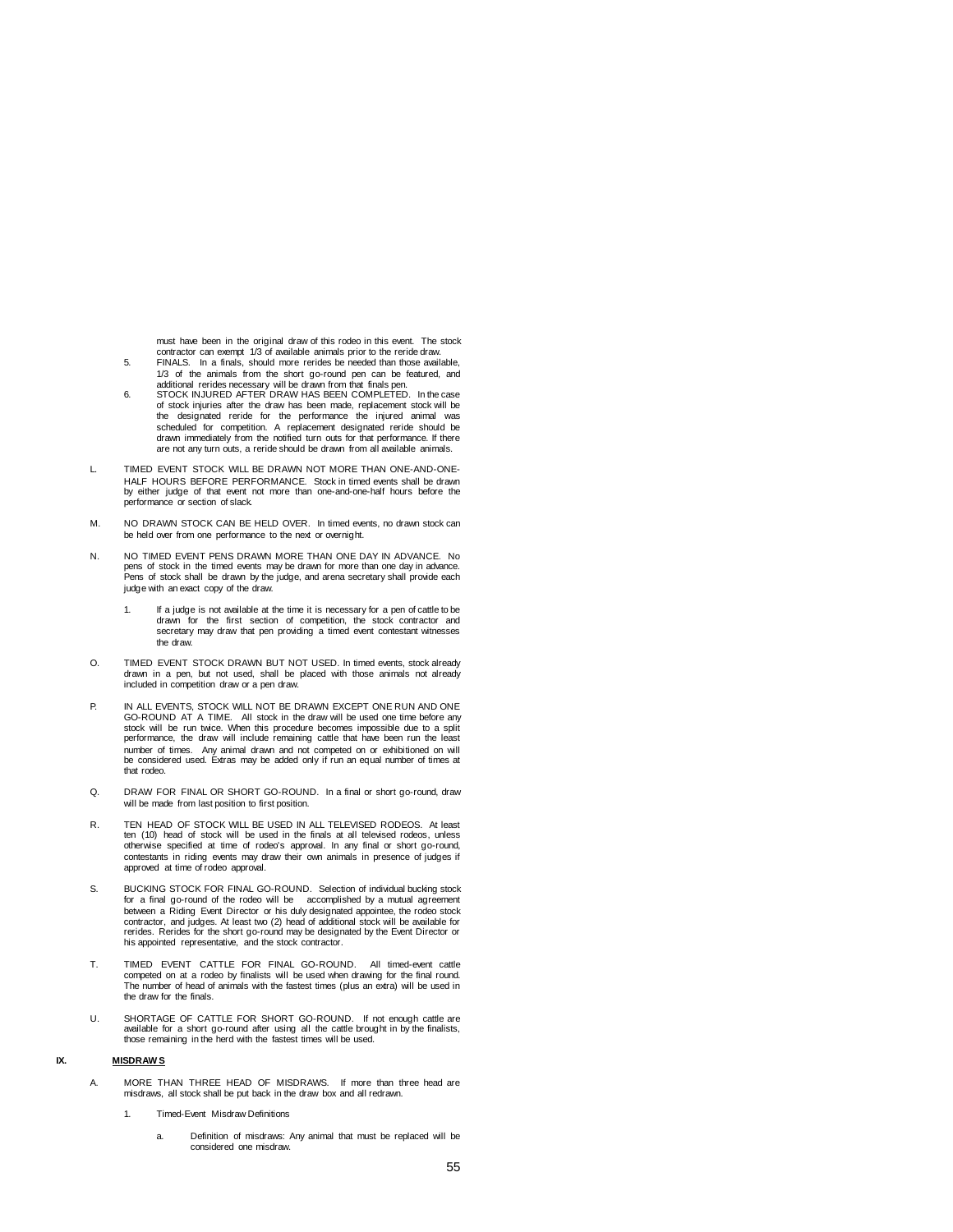- b. Definition of herd: Herd shall be defined as those animals designated prior to the start of the first go-round to be used in a given event. No animals other than these predesignated animals shall be considered qualified stock for said rodeo.
- c. Definition of extra: If pens are drawn from the pre-designated herd (according to Rulebook), at least one more animal than the diam from the pro-designated here least one more animal than the number of contestants should be drawn to be used in the case of a misdraw. Following the cattle draw, that animal (or animals) remaining shall be considered the extra(s). In case the extra(s) are not used for that given performance or section of slack, said extra shall be placed with those animals not already included in competition draw or a pen draw.
- 2. In case of a misdraw discovered prior to a performance, or any time during the slack:
	- a. If an extra (s) is available, all animals below the misdraw up to the end of the run on the cattle are used. One animal is drawn, that being the animal assigned to the contestant who originally had
	- that animal will be assigned an extra. b. If no extra(s) is available, all animals below the misdraw up to the end of the run on the cattle are used, with the last animal drawn in that run designated the extra. In this instance, the last man to have originally drawn an animal in that run requires a repeat of the misdraw procedure that applies, but will not be considered an additional misdraw.
- 3. In case a misdraw is discovered after the start of a paid performance:
	- a. If an extra(s) is available, the contestant involved will automatically be assigned the extra, regardless of a possible difference in runs on the cattle.
	- b. If no extra is available, the contestant involved will not compete as scheduled, but later in the performance or immediately after. A replacement animal will be drawn from all animals left in the run.

## **X. JUDGES**

- A. CHANGES DURING THE COURSE OF THE RODEO. Neither timers, barrier judge, field flag judge nor riding judge may be changed during the course of the rodeo, except in the case of sickness or by request of a NIRA official in agreement with stock contractor and rodeo committee.
- B. TALKING TO JUDGE DURING AN EVENT. No contestant or coach may approach any rodeo official about a call without being accompanied by a<br>student director or faculty director. Any question must be raised by the<br>end of that event for that performance. Any contestant or coach violating this regulation will be reported to the regional secretary and is subject to a fine.
- C. TIMER DURING ROUGH STOCK EVENTS. Both judges will use a stop watch in the bull riding. Regions may require both judges to use a stop watch in the bareback and saddle bronc riding. The latch side watch shall be the official time.
- D. JUDGES DOCUMENTATION. Judges are required to mark on their books anyone turning out stock, and which animals were mounted out or run in the timed events. Judges shall report same, in full, to arena secretary. The secretary is required to report such infractions to the NIRA office along with the results of that rodeo.
- E. MARKINGS IN RIDING EVENTS. Markings in the riding events shall be totaled by both judges and the arena secretary, and posted after each performance.
- F. BARRIER JUDGES. Barrier judges shall keep a record of all barrier fines. They will be furnished a complete list of contestants by the arena secretary, and their records and the arena secretaries must correspond.
- G. JUDGES DECISION IS FINAL. The decision of the judges will be final and may not subsequently be overturned by action of the NIRA, its officers or directors, or any other party. Any judge, however, who does not perform his duties in compliance with these rules, or who otherwise abuses his position, will be subject to disciplinary action by the NIRA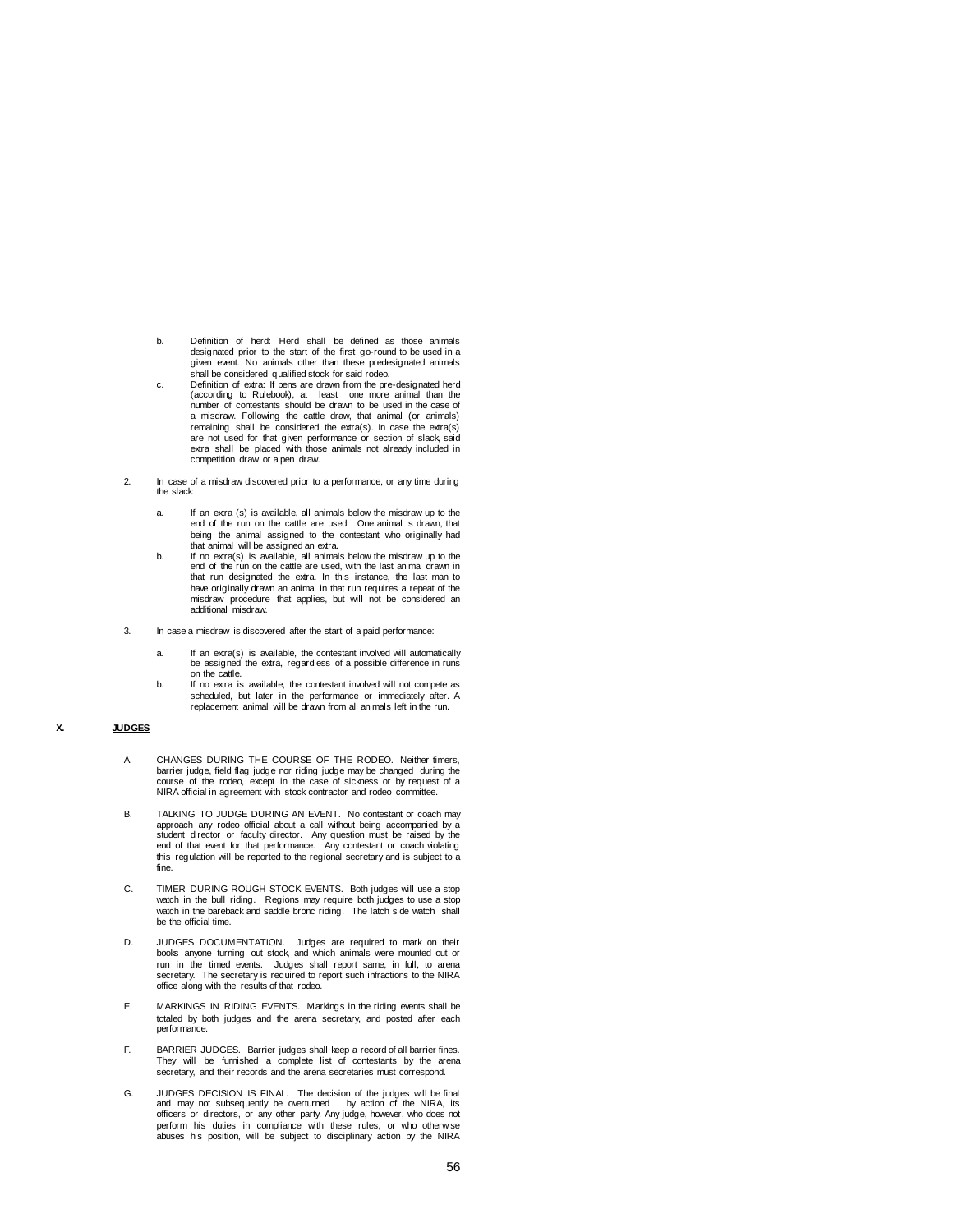Board. Penalty for such improper conduct shall be a minimum fine equal to one performance judge's pay for that rodeo and/or ineligibility to judge.

- H. AUTHORITY TO REQUEST PERSON EXCUSED FROM ARENA. A judge has the authority to request that any person be excused from the arena if that person, in the judge's opinion, is interfering with the contest event.
- I. INJURED ANIMALS. Judges must check and determine that a satisfactory injured animal conveyance exists prior to the beginning of all NIRA rodeos.

## **XI. POSTPONEMENT AND CANCELLATIONS**

- A. POSTPONED OR CANCELLED RODEO. A rodeo performance may not be postponed or cancelled unless agreed to by the committee chairman, stock contractor and NIRA official that it be a physical impossibility to hold the performance. In the event no NIRA official is present, a NIRA contestant member should represent the contestants.
- B. PERFORMANCE OR SECTION OF SLACK POSTPONED. Only that performance or section of slack that had to be postponed will be rescheduled.
- C. RESCHEDULED POSTPONED PERFORMANCE. That postponed performance must be rescheduled within forty-eight (48) hours or prior to the start of the subsequent go-round, whichever comes first.
- D. NO DRAW OUTS BECAUSE OF POSTPONED PERFORMANCE. Contestants will not be permitted to draw out because of a postponed performance.
- E. ORDER OF COMPETITION. In case of postponement, the order of competition for that postponed performance will be maintained exactly as drawn.

- **XII. GENERAL RODEO ACTIVITY** A. AMBULANCE AND CERTIFIED MEDICAL PERSONNEL. The sponsoring school of each NIRA approved rodeo shall be required to provide a transport ambulance and licensed EMT/Paramedic personnel to be on site for all performances and supplementary contesting time to the performances.
	- B. RESPONSIBILITY OR LIABILITY. The sponsoring school assumes no responsibility or liability for injury or damage to the person, property or stock of any owner, contestant, or assistant or participant. By the act of his/her entry the contestant waives all claims against the sponsoring school for injuries he/she or his/her property may sustain.
	- C. RECEIVING STOCK BEFORE OR AFTER EVENT. No stock in any event, except for rerides, may be taken before the first section of that event on the program, and no stock in that event can be held beyond the end of the event on the program for the performance. Any deviation from this that may be deemed necessary to prevent production delay (chute fighting or stalling animal, escaped timed event cattle, etc.) may only be authorized by the judge.
	- D. RECEIVING STOCK IN SLACK. In slack, no stock in any event may be taken before that event is scheduled. All animals drawn for that event must be run as scheduled prior to the start of the next event, where facilities permit. Likewise, no stock may be held beyond the end of the draw (or run) in that event.
	- E. CONTESTANT ILLNESS OR INJURY. If a contestant is unable to compete at a rodeo due to sickness or injury, he may be held until later in the go-round with the consent of both judges and stock contractor.
		- 1. If held back, contestant may not compete at any other rodeo until he has competed in the performance to which he was held.
	- F. CONTESTANTS IN TIMED EVENTS WHICH ARE SICK OR INJURED. In the timed events, sick or injured contestants shall not be held back past the end of the run on the cattle.
		- 1. The end of the run on the cattle cannot be rescheduled because of a held-back contestant. The "designated end of the run" will be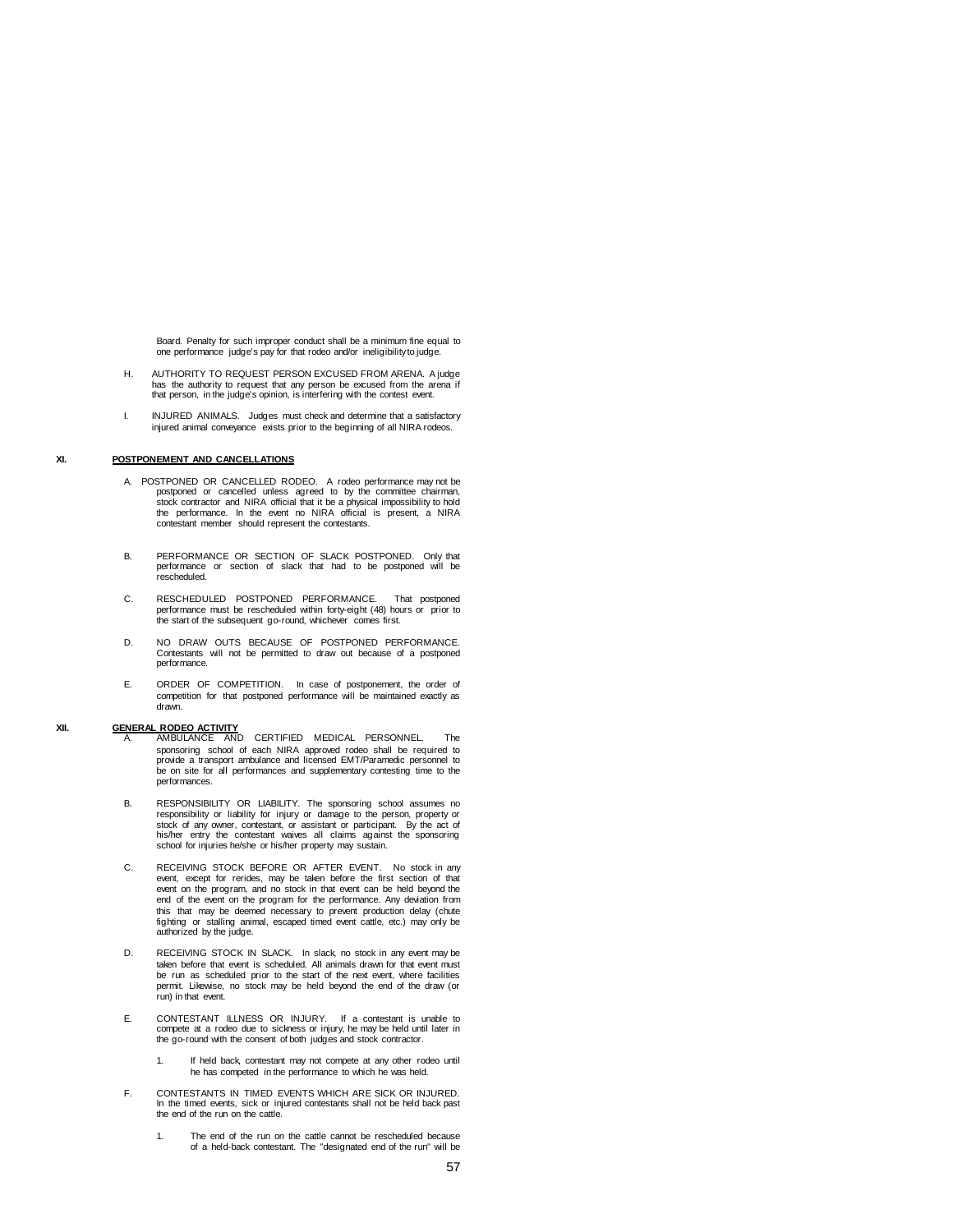determined by the original number of contestants and the original number of cattle. No contestant will be held back beyond that "designated end of the run."

- G. QUALIFIED CONTESTANTS FOR FINAL GO-ROUND. Only the contestant in the qualifying positions including ties, specified prior to the first performance, for a short or final go-round will be eligible to receive the final head.
- H. ALL TIMES WILL BE ANNOUNCED. All times shall be announced in the timed events during a performance or slack.
- I. ANNOUNCEMENT OF MARKINGS IN RIDING EVENTS. Markings shall be announced in the riding events at all times during the contest whether before, during or after the paid performance.
- J. CONTESTANTS OUT OF ARENA. If the management provides satisfactory seats for the contestants, the NIRA will urge contestants to stay out of the arena when they are not scheduled to compete.
- K. SUPPLEMENTARY CONTESTING TIMES CONDITIONS THE SAME AS PAID PERFORMANCES. Supplementary contesting times will be run under the same conditions as a paid performance. Stock contractor may be reported for violation of this rule at the discretion of the judge(s). First offense will constitute a warning; 2nd and subsequent offenses will constitute a \$250 fine for each offense.
- L. CONTESTANTS ON THE BACK OF THE BOX OR ARENA. At the discretion of the arena director, contestants on the back of the box or arena fences may be requested to move if they are obstructing the view of paying spectators
- M. ANY OFFICER OR DIRECTOR SHALL HAVE ACCESS TO ANY PART OF THE RODEO ENCLOSURE OR ARENA. Any officer or director of the NIRA shall have access to any part of the rodeo enclosure or arena when representing the NIRA on official business, if official identification card is presented.
- N. CONTRACT ACTS. Contract acts not pertinent to rodeo will be excluded from the arena.
- O. ADVERTISING IN ARENA. Any advertising in the arena shall be subject to NIRA approval.
- P. CONTRACT PERSONNEL SHALL NOT INTERFERE WITH COMPETITION. Contract personnel shall not interfere with competition. Failure to comply will result in disciplinary action at the Board of Directors' discretion.
- Q. CONTESTANTS SHALL NOT INTERFERE WITH BONAFIDE PRESS OR PROFESSIONAL PHOTOGRAPHERS. Contestants in the arena must not interfere with the work of bonafide press and professional photographers, or within the view of the spectators.
- R. PHOTOGRAPHERS NOT REQUIRED TO WEAR HATS. Photographers will not be required to wear a hat while working in the arena.
- S. REQUIREMENT OF TWO BULLFIGHTERS AND TWO PICK-UP MEN. A NIRA-approved rodeo is required to have two (2) bullfighters and two (2) pick-up men.
- T. UNSAFE ARENA CONDITIONS. If the arena conditions are deemed by a majority of the event representatives present, judges and a stock contractor to be unsafe, competition can be stopped until such time as the arena condition is deemed satisfactory.
- U. CONTESTANT NOT READY TO COMPETE. In any event, a contestant not ready when called during a performance or section of slack will be fined \$25 for the first offense, \$50 for the second offense, and \$100 for the third and subsequent offenses, and/or may be disqualified from the rodeo where the offense is committed. The judges are the final authority.
- V. PERSONS ALLOWED IN ARENA. The only people allowed in the arena during performances and slack should be NIRA members, coaches and rodeo production personnel. This includes boxes, working pens and behind the chutes. Parents and all others should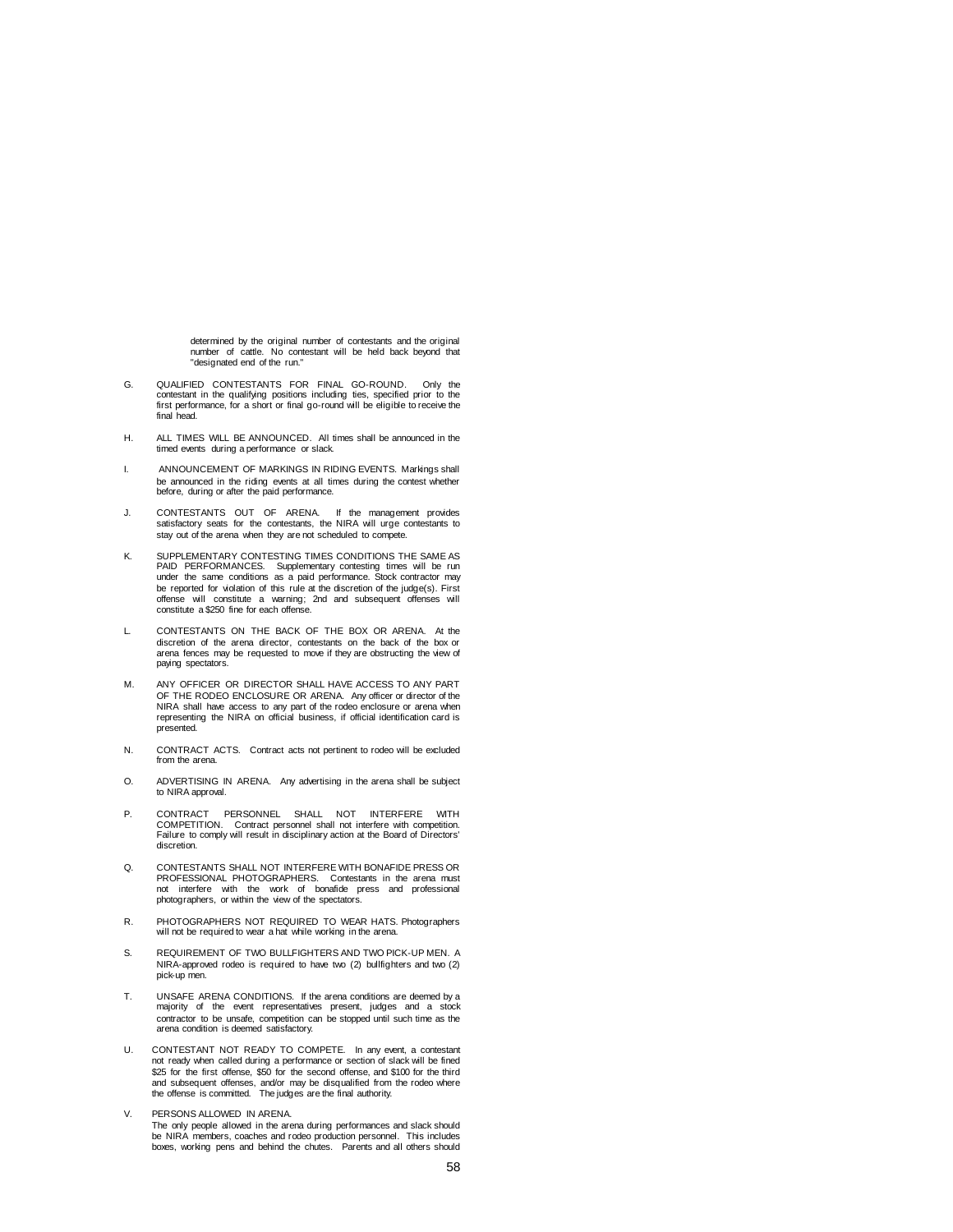not be in the arena unless they meet the aforementioned status. Contestants who are deemed responsible for such individuals will be fined \$100 for the first offense, \$200 for the second offense, progressively doubling for any offense thereafter, and/or may be disqualified from said rodeo.

#### **XIII. TURN OUT AND DOCTOR RELEASE PROCEDURES**

- TURN OUT TIME REQUIREMENTS. The rodeo entry office shall be notified by contestants no later than three (3) hours prior to the performance that he/she is turning out. Should circumstances change that make it possible for a contestant to compete after a turn out notification has been made, it will be his/her responsibility to notify that rodeo individually. If his/her stock is available, the contestant may be allowed to compete. If timed event stock has already been drawn excluding this contestant, it shall not be redrawn. A contestant who notifies the rodeo secretary no later than three hours prior to the performance and turns out will not be fined for a turn out penalty; however, will still be responsible for his/her entry fees and any other regional fees and stock charge. If the contestant is unable to contact the rodeo secretary for what ever reason, he/she will be fined accordingly. A contestant who does not notify the rodeo secretary will be responsible for his/her entry fees as well as a \$25 fine. Fines will be established by the individual regions.
- B. TURN OUT DUE TO VISIBLE ILLNESS OR INJURY. A contestant may turn out due to a visible injury or illness, providing notification of such a turn out is authorized by a judge at the given rodeo, or the rodeo secretary is notified by the contestant no later than three (3) hours prior to the performance that he/she is turning out. In this instance, the contestant shall remain eligible to enter or compete in any NIRA rodeo following the performance in which he/she has turned out because of a visible injury or illness. Entry fees will remain in the payoff, but all turn out fines and mount monies will be waived providing:
- C. REQUIRED DOCUMENTATION. A doctor verification form, or NIRA visible injury or illness form signed by the judge of a given rodeo, is received by the rodeo secretary no later than seven (7) days following the last performance of the given rodeo.
- D. DOCTOR RELEASE. A contestant may doctor release, thus waiving all obligations for entry fees, turn out fines and mount monies, providing:
- E. DOCTOR RELEASE TIME REQUIREMENTS. The rodeo secretary is notified of the intended doctor release no later than three (3) hours prior to the performance for which the contestant's first (1st) go-round competition is scheduled; or the doctor release is authorized by the judge of a given rodeo.
- F. DOCTOR RELEASE REQUIRED DOCUMENTATION. A doctor verification is received by the rodeo secretary within seven (7) days of the date of the last performance of the first (1st) rodeo for which the doctor release is intended.
- G. ELIGIBILITY AFTER DOCTOR RELEASE. A contestant who is doctor released shall not be eligible to participate or compete in that event in another rodeo for five (5) days after the performance for which the release was turned in. It will be that contestant's responsibility to notify the rodeo secretary of rodeos already entered so that he/she will be drawn out. (EXAMPLE: If release is used for competition scheduled for the fifth (5th) of the month, the first (1st) day the released contestant is eligible to participate or compete will be the tenth (10<sup>th</sup>) of the month.)
- H. DOCTOR RELEASE ONE EVENT. A contestant who is doctor released in one (1) event may compete in another.
- I. CONTESTANT TURN OUT AT ANY TIME. A contestant turning out at any time will receive no time or marking for that go-round and will not be eligible for any average payoff. To receive average points a contestant must have competed in all go-rounds of the event in question.
- J. ELIGIBLE TO COMPETE ON OTHER STOCK AT RODEO. A contestant will be eligible to compete on all other stock at the rodeo in question.
- K. TURNED OUT STOCK. Stock so turned out will not be brought back.

## **XIV. VETERINARIAN RELEASE PROCEDURES**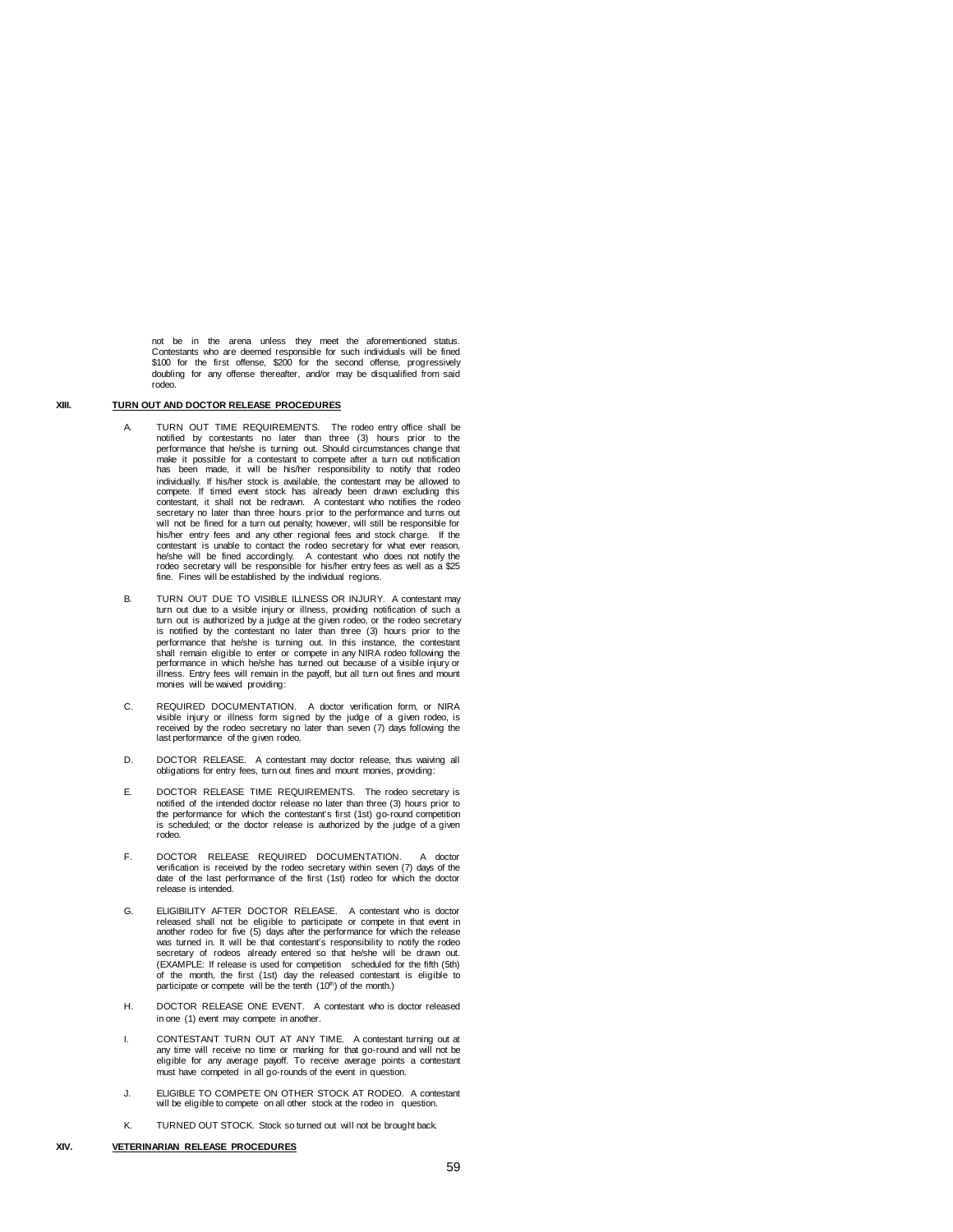- A. TIME REQUIREMENTS FOR VET RELEASES. If a contestant is vet releasing out of a NIRA rodeo he/she must notify the rodeo secretary no later than (3) hours prior to the performance he/she is up, that he/she is sending a bonafide vet release to the designated recipient.
- B. VET RELEASES CAN BE USED ONLY IN THE BARREL RACING. Vet releases can be used only in the barrel racing.
- C. LIMITATIONS OF VET RELEASES. Vet releases are limited to two (2) a year. Additional vet releases will result in rule violation. Competing following 5 day period voids release.
- D. DOCUMENTATION OF VET RELEASES. To be valid, a vet release must be written on the veterinarian's stationary and sent to the designated recipient office within five (5) days of the turn out. The letter must be postmarked no later than five (5) days from the performance the contestant is releasing. A contestant may not compete in any NIRA barrel races held during the entire period of the event for which she is using the vet or doctor release.
- E. ELIGIBILITY AFTER A VET RELEASE. A contestant who vet releases shall not be eligible to participate or compete in another NIRA event for five (5) days beginning with the first performance the release is used. A contestant is allowed two (2) vet releases per year, which have to be rodeo specific.
- F. ONCE VET RELEASE IS USED CONTESTANT IS OUT OF THE ENTIRE RODEO. Once a contestant vet releases out of the barrel racing in a rodeo, she is out of the barrel racing for the entire rodeo. Vet release may not be used by go-rounds only.
- G. JUDGE CAN AUTHORIZE A TURN OUT OR DRAW OUT ON VET RELEASE. A judge can authorize a turn out or draw out on a vet release. Seven day time period to begin on first day release is used.
- H. ENTRY FEE REFUND:
	- 1. IF NOTIFIED BEFORE COMPETING IN AN EVENT BECAUSE OF INJURY TO CONTESTANT. If a secretary is notified of withdrawal because of injury to contestant prior to her competing in an event, her entry fee is not to be included in payoff.
	- 2. IF NOTIFIED BEFORE COMPETING IN AN EVENT BECAUSE OF VET RELEASE. If secretary is notified of withdrawal because of vet release prior to her competing in an event, her entry fee is not to be included in payoff.
- I. VISIBLE INJURY:
	- 1. ENTRY FEES. Entry fees will remain in the payoff, but all turnout fines will be waived. 2. DOCUMENTATION OF VISIBLE INJURY FORM. A vet
	- verification form, NIRA visible injury form signed by the judge of a given rodeo, must be received by the designated authority no later than five (5) days following the last performance of the given rodeo.
	- 3 TIME LIMITATIONS FOR VISIBLE INJURY TURN OUT. If a contestant turns out of a performance or section of slack of a given rodeo with a visible injury, she may not compete in that event at another rodeo during the same time period.

#### **XV. TRADE OUT/GROUND MONEY/DRAW ING OUT/ENTRY FEE REFUND**

- A. TRADE OUT RULE. The trade out rule will be allowed only to prevent a hardship upon a student or upon an institution. A petition to trade out must be submitted to the rodeo secretary of the sponsoring rodeo before the stock is drawn. Such a petition must be made by an official of the school desiring the trade out. Trade out ruling is a regional problem which shall be governed by the regional directors and the Regional Governing Board.
- B. POINTS WILL BE DROPPED WHEN GROUND MONEY IS PAID. When ground money is paid in any event, the points for these places will be dropped and no contestant or team may receive them. A note of any points dropped must be reported to the regional Student Director along with the results. In the event of a two (2) or three (3) go-round rodeo, the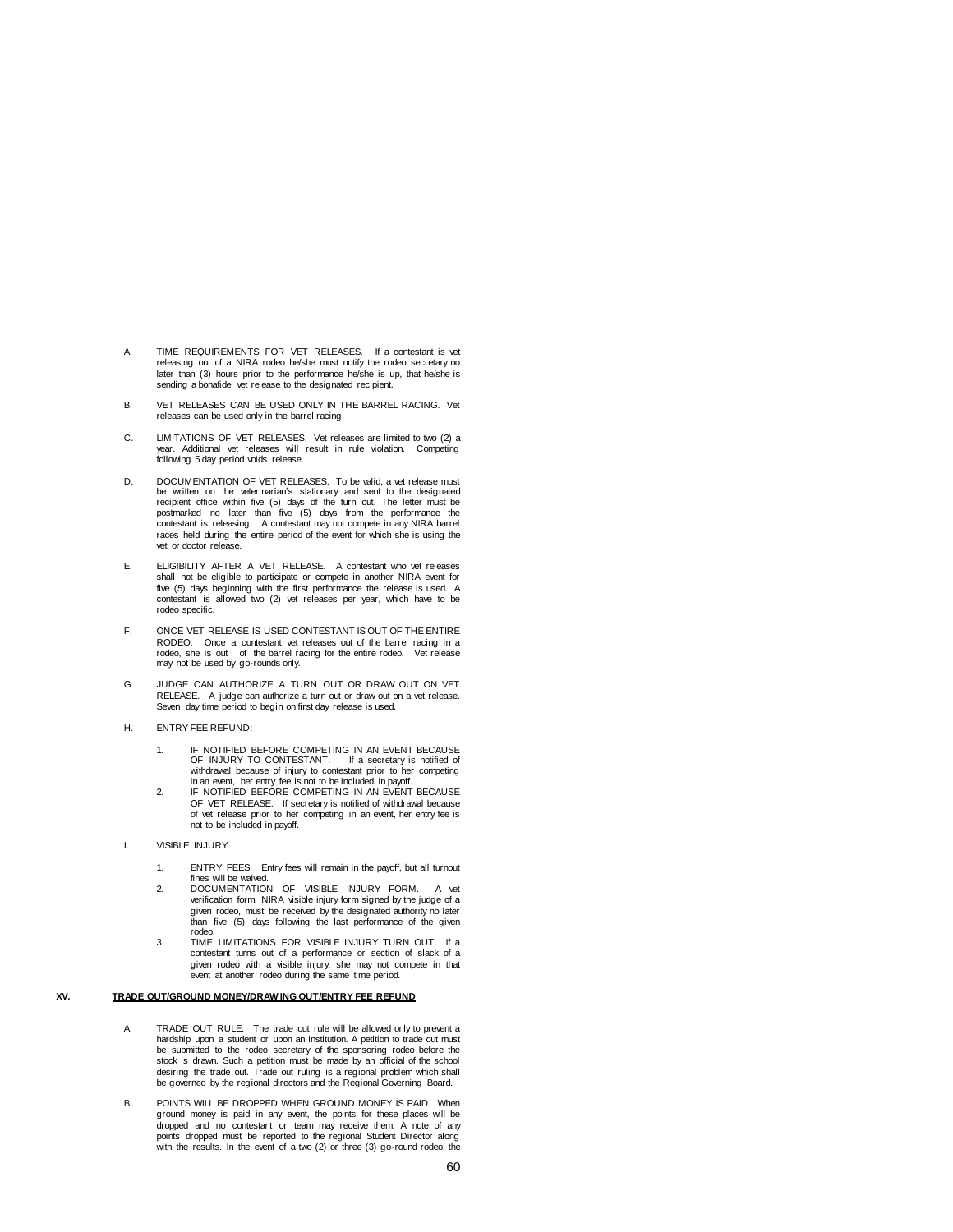average points will be awarded on a one (1) or two (2) head basis. To receive average points a contestant must have competed in all go-rounds of the event in question.

- C. TEAM ROPERS MUST HAVE PARTNERS AT ENTRY CLOSING TIME. Team ropers who are entered but do not have partners at entry closing time will have their names removed from the list. No position will be drawn for a single name.
- D. TEAM ROPER THAT TURNS OUT PRIOR TO THE FIRST GO-ROUND OF COMPETITION. If a team roper notifies of a turn out prior to first go-round competition, in accordance with the NIRA turn-out procedures, the person entered with him/her may either get another partner from among any of the contestants already entered at the rodeo, except those scheduled to compete the maximum number of times in the event; or he/she may draw out, if and only if, he/she is present at the rodeo and personally notifies the rodeo secretary prior to the cattle draw of first go-round competition.
- E. FAILURE TO NOTIFY OF TURN OUT. If a team roper's partner fails to notify of a turn out, but does not appear prior to first go-round competition, the person entered with him/her may get another partner from among any of the contestants entered at the rodeo, except team ropers already scheduled to compete the maximum number of times in the event; or he/she may draw out providing he/she is present at the rodeo and the draw out is approved by the judges of that rodeo.
- F. ALTERNATE TEAM ROPING CONTESTANTS ENTRY FEES. If an alternate team roping contestant is replacing a partner who has turned out (either notified or non-notified, that replacement will not be required to pay entry fees. If an alternate team roping contestant is replacing a partner who has doctor released or been officially drawn out, that replacement will be required to pay entry fees.
- G. NON APPEARANCE AFTER POSITIONS ARE DRAWN. In the instance that a member of each of two (2) teams does not appear after positions are drawn, the remaining two (2) team members may compete as a team.
- H. NOTIFICATION TO THE SECRETARY PRIOR TO CATTLE DRAW OF FIRST GO-ROUND COMPETITION. If the arena secretary has been notified of a team roper's turn out, doctor release, or draw out, the secretary must be notified prior to cattle draw of first go-round competition if the partner is drawing out, or who his/her replacement partner will be. If the secretary is not notified, the contestant will be subject to entry fee payment, will be disqualified from the team roping for that rodeo, and no cattle will be drawn.
- I. REPLACEMENT PARTNER IN TEAM ROPING. If a team roper's partner is unable to compete in the second or subsequent go-round due to a visible injury or doctor release, the remaining partner may obtain a replacement partner from among those contestants entered in that rodeo who are not already entered in the team roping; providing that the originally entered team competed in the first go-round. The originally entered contestant wins only short round points, but no average points. The replacement partner earns no points. The replacement partner shall not be responsible for entry fees.
- J. REFUND OF ENTRY FEES. No rodeo that completes its contract shall be responsible for the returning of a contestant's entry fees if he/she has<br>contested in an event once during the rodeo. If he/she is entered in other<br>events in which he/she is unable to contest, the entry fees for those even must be returned.
- REFUND OF ENTRY FEES DUE TO INJURY TO CONTESTANT. If a contestant is injured while competing in the first go-round and has not been disqualified up to the point of injury, his/her entry will be refunded if a reride or rerun is due.
- L. POSTPONED PERFORMANCE. Contestants will not be permitted to draw out because of a postponed performance.
- M. DRAW OUT DEADLINE Draw out deadlines are a regional issue, which shall be governed by the Regional Directors and the Regional Governing Board.
- **XVI. RODEO LIVESTOCK**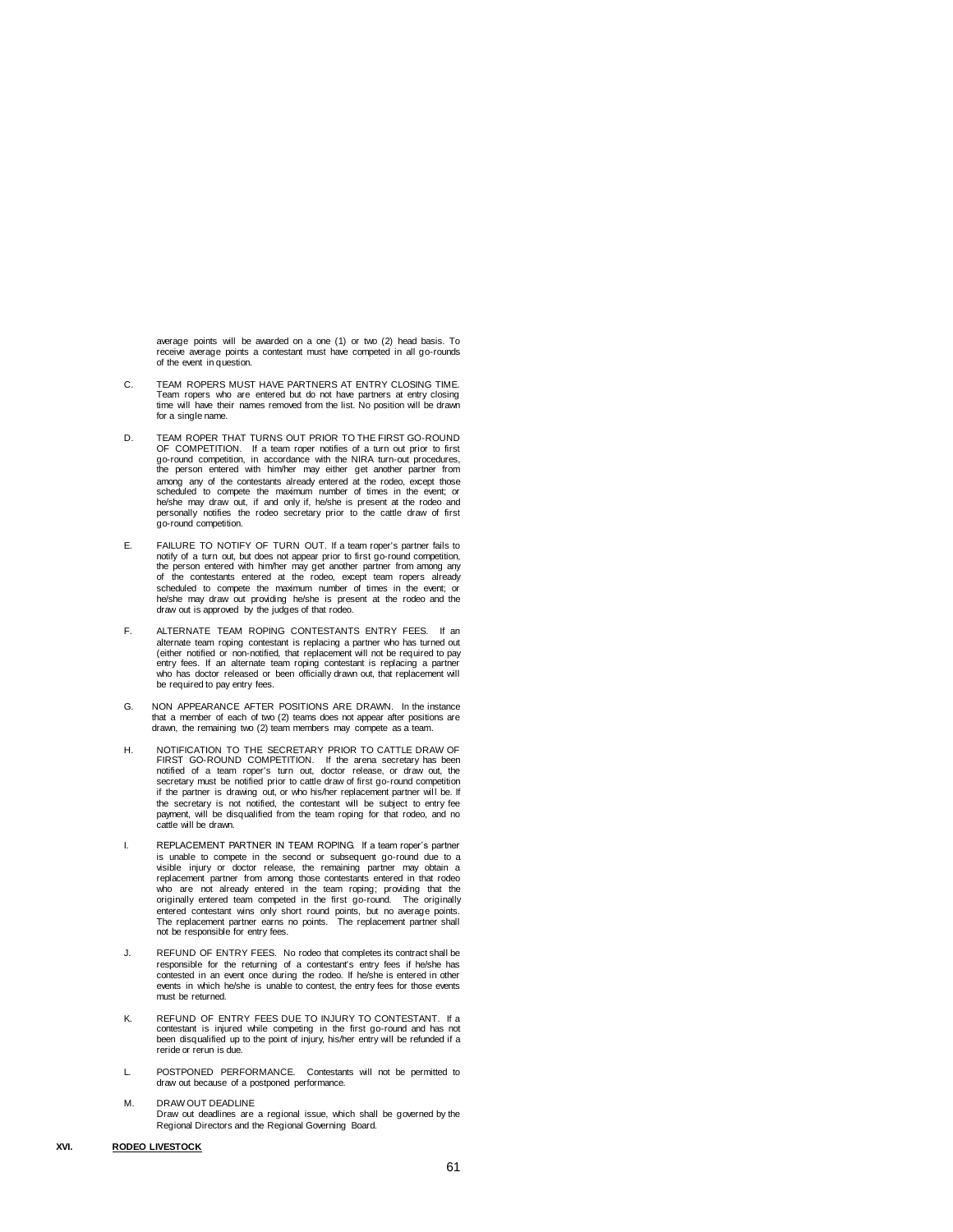- A. LEASING OF RIDING-EVENT STOCK. Stock contractors will not be allowed to lease riding-event stock from non-NIRA stock contractors at NIRA rodeos. In the event of hardship, there may be consideration only by contacting the National Office and Event Representative for the event in question no less than ten (10) days prior to the particular rodeo. The guestion no less than ten (10) days prior to the particular rodeo. penalty for violation will be Two Hundred Fifty Dollars (\$250) per head times the amount of animals in the draw.
- B. NUMBERING OF LIVESTOCK. All livestock must be numbered by hot iron (except calves), and no duplicate numbers shall be permitted. Duplicate numbers shall result in a One Hundred Dollar (\$100) fine per duplication. Any exceptions must be approved by specific Event Representatives. If numbers are blurred or haired-over, they must be clipped or renumbered so as to be readable at all times.
- C. TIMED EVENT CATTLE NUMBERING. All timed event cattle must be identified with numbers. No duplicate numbers will be permitted.
- D. RIDING EVENTS IDENTIFICATION. In riding events, paint numbers may be used at a maximum of three (3) rodeos, unless otherwise approved by the Director. The description of the animal and the paint number to be used must be submitted at the time stock is submitted for a given rodeo. Any stock contractor that uses an animal that does not have a readable hot-iron brand at more than three (3) rodeos, without approval of the Director will be fined One Hundred Dollars (\$100) per animal per rodeo.
- E. ALL TIMED-EVENT STOCK SHALL BE RUN THROUGH EVENT CHUTES. All timed-event stock shall be run through event chutes, and through arena, prior to start of contests, where conditions permit.
- F. FRESH CALVES. At all rodeos, fresh calves shall be tied down, with such tying down to be completed no later than two (2) hours prior to the beginning of the performance or section of slack in which they are scheduled to be used, unless there is one (1) calf for each entry. This should be overseen by the judge of that rodeo, and shall be the<br>responsibility of the contestants scheduled to compete in that performance<br>or section of slack. If after this procedure is used, a calf appears objectionable, it may be eliminated from competition.
- G. MISSED TIMED-EVENT STOCK. If a stock contractor is to require contestants to throw down or rope missed timed-event stock, it will have to be previously specified in the ground rules at time of rodeo approval.
- H. NUMBER REQUIREMENTS OF TIMED EVENT STOCK FOR ALL RODEOS. At all NIRA approved rodeos, the minimum number of cattle will be one-third of the number of entries rounded up to the nearest whole number; with a minimum of 15 head of usable and desirable cattle, unless that number causes livestock to be run more than two times in 24 hours with the exception of the short-go. The number needed will be according to the daily number of runs. Should there be fewer than 15 entries, there must be no less than one animal for each entry plus one extra. No stock in the timed events may be used more than twice in any given day, excluding the short round. Any less numbers will need to be approved by the directors.
- I. STOCK SHORTAGE FINES. In the event of stock shortage, the contractor will be fined as follows:

| Offense | Fine                         |
|---------|------------------------------|
| First   | \$25 for each animal short:  |
| Second  | \$50 for each animal short:  |
| Third   | \$100 for each animal short. |

- J. NUMBER REQUIREMENTS FOR PAID PERFORMANCE. There shall be a minimum of ten (10) head in the riding events and ten (10) head in the timed events at each paid performance in all events where slack is run, unless approved otherwise by the Directors.
- K. UNSATISFACTORY ANIMALS. An Event Director may declare particular<br>animals unsatisfactory. Upon notification, either written or verbal (verbal<br>notification supported with documentation), stock contractor shall eliminate such animal from competition draw. Continued use of said animal(s) after notification will result in a One Hundred Dollar (\$100) fine per competition.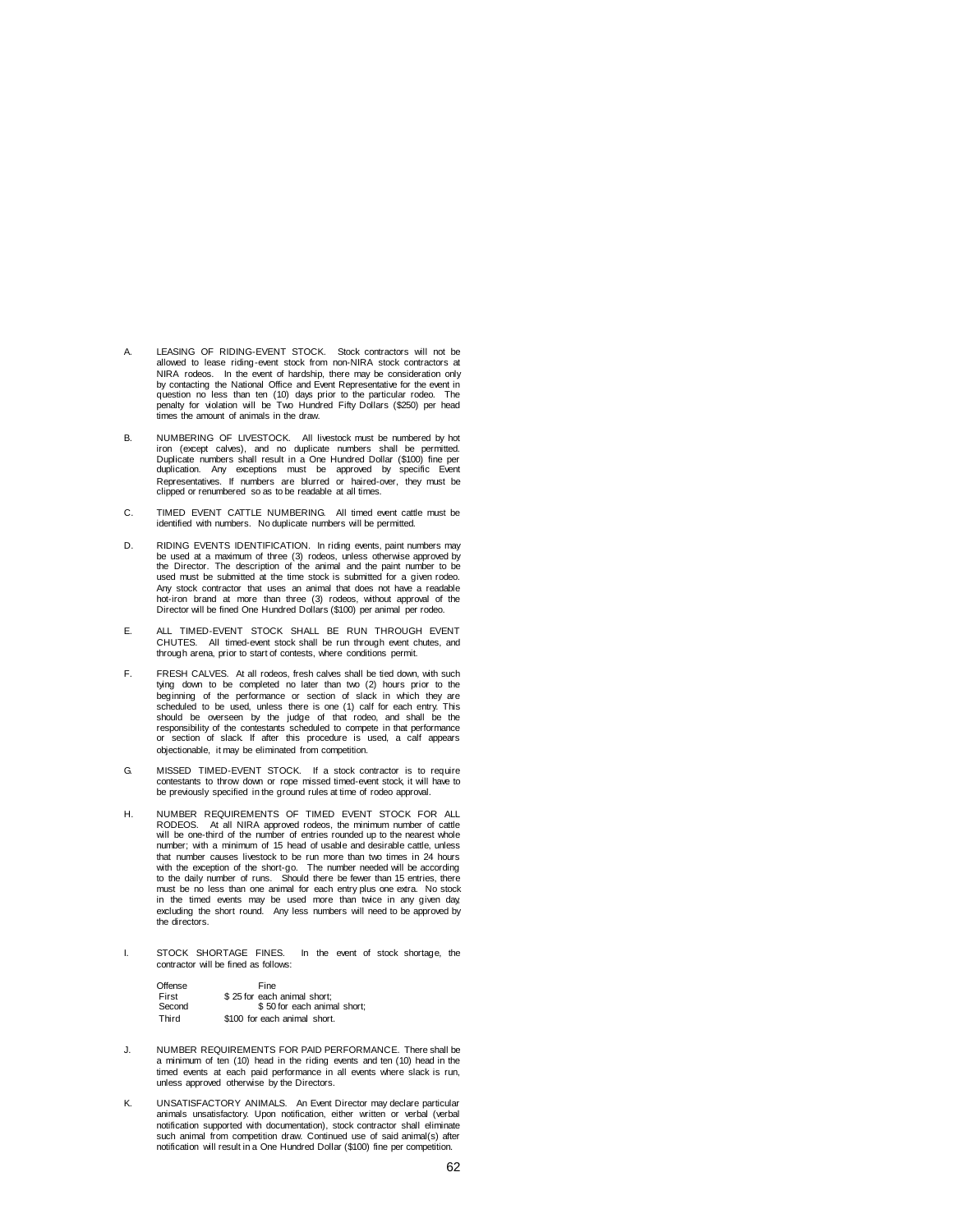- L. TRIMMING THE HORNS OF STEERS. Stock contractors will be expected to cooperate in trimming the horns of steers that are not able to pass through the steer wrestling chute.
- M. USE OF ANIMALS USED IN CONTEST EVENTS. An animal used in the contest events of a NIRA rodeo may not be used in any way, other than in the contest events of that rodeo, until the last time that animal has been used in the contest events at that rodeo.
- N. COMPETING ON TIMED EVENT CATTLE. Timed event cattle cannot be competed on 36 hours prior to the first performance or slack, excluding NIRA sanctioned rodeos.
- O. ANIMAL FAILS TO APPEAR AT RODEO. If an animal fails to appear at a rodeo by the scheduled time for the competition stock draw in the event for which the animal is to be used, or is shipped from a rodeo after it has been drawn, but before it has been competed on, the stock contractor shall be fined One Hundred and fifty dollars (\$150) per animal, or One hundred and fifty dollars (\$150) per out drawn.
- P. LEASING OF RIDING-EVENT STOCK. Stock contractors will not be allowed to lease riding-event stock from non-NIRA stock contractors at NIRA rodeos. In the event of hardship, there may be consideration only by contacting the National Office and Event Representative for the event in question no less than ten (10) days prior to the particular rodeo. The penalty for violation will be Two Hundred Fifty Dollars (\$250) per head per times animal is in the draw.
- Q. LIGHTING OVER THE TIMED-EVENT CHUTES. The sponsoring school is responsible for checking that there is an adequate light over the timed-event chutes at all indoor and night rodeos. The judge(s) will notify the school of any lighting deficiency.
- R. PERSON OR COMPANY WITH STOCK AT ANY RODEO. The person or company who owns stock will be listed as the Stock Contractor of Record or Timed-Event Stock Contractor on the official rodeo approval at any rodeo where his stock is used.
- S. ALL RIDING EVENT ANIMALS MUST BE TRIED AT LEAST ONCE. All animals in riding events must have been tried at least once as a bucking<br>animal before being put into the draw. Failure to abide by this will subject<br>stock contractor to a Two Hundred Fifty Dollar (\$250) fine per animal.
- T. ANIMALS IN ARENA. No electric prods or whips may be used on an animal while competed on in the rodeo arena.

### **XVII. RULES TO INSURE HUMANE TREATMENT OF LIVESTOCK**

- A. INJURED LIVESTOCK. All injured livestock must be removed from the arena before continuing the rodeo contest or performance.
- B. SPURS AND ROWELS. No locked rowels, or rowels that will lock on spurs, or sharpened spurs, may be used on bareback horses or saddle broncs. Spurs must be dulled. Violation of this rule shall receive a fine in the amount of Fifty Dollar (\$50).
- C. WOODEN PADDLES. No wooden paddles. Straps are permissible.
- D. SWITCH. An intentional or unintentional switch will result in a minimum \$50 fine imposed by the region. The contestant will be fined, but no loss of points or forfeiture of money will occur due to this offense.
- E. STEER WRESTLING. The placing of fingers in eyes, lips or nose of steers while wrestling same is forbidden.
- F. ANIMAL INSPECTION. Animals for all events will be inspected before the draw, and no sore, lame, sick or injured animal, or animal with defective eyesight, shall be permitted in the draw at any time. Should an animal become sick or be injured between the time it is drawn and the time it is scheduled to be used in competition, that animal shall not be used in competition and another animal drawn for the contestant as provided in the NIRA Rule book. A veterinarian shall be present or on call for every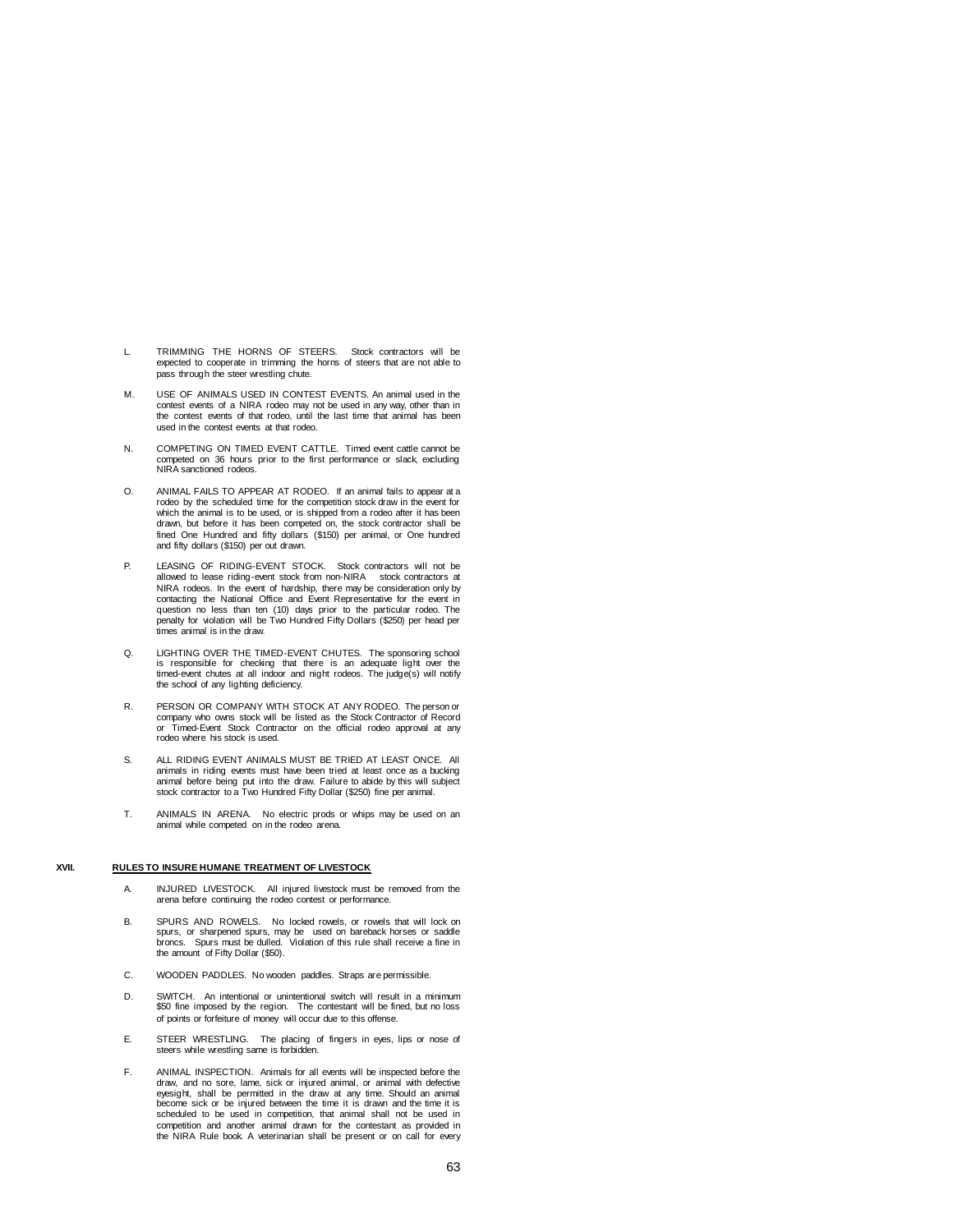performance and/or section of slack. Failure to do so shall result in a fine to the school of One Hundred Dollars (\$100) per performance.

- G. USE OF PRODS AND SIMILAR DEVICES. In all events the use of prods and similar devices is prohibited. The only exceptions are: (1) a known<br>chute-stalling animal (horse events only), only with contestants,<br>contractors and judges approval, and should be administered by a<br>qualified member, a and alleys, with prod use ceasing completely when the animal enters the competition chute. In this instance, the prod shall not exceed twelve inches (12") in length. The fine for violation will be a minimum of \$250 per infraction.
- H. USE OF A CONVEYANCE. A conveyance must be available and shall be used, where practicable, to remove animals from the arena in case of injury. Conveyance must be large enough to remove a horse or bull. Injured calves shall be removed from the arena in a pickup truck, calf stretcher, or conveyance. Animals removed from the arena shall be placed in a situation as isolated and comfortable as possible to reduce stress.
- I. NO SHARP OR CUTTING OBJECTS. No sharp or cutting objects in cinch, saddle girth, or flank straps shall be permitted. Only sheepskin-lined flank straps shall be used on bucking stock and shall be of the quick-release type. Sheepskin-lined flank straps shall be placed on the animal so the sheepskin-covered portion is over both flanks and the belly of the animal. No bull tails will be allowed under flank straps.
- J. BAREBACK RIDING. No "loose ropes" allowed in bareback bronc riding.
- NO STIMULANTS OR HYPNOTICS. No stimulants or hypnotics are to be given to any animal used for contest purposes.
- L. CHUTE CONSTRUCTION. Chutes must be constructed as to prevent injury to stock. Maintenance men and equipment shall be stationed at chutes to assist in removal of any animal should it become caught. The arena shall be reasonably free of rocks, holes and obstacles.
- M. BULLFIGHTERS. Bullfighters are not to abuse stock in any fashion.
- N. NO SMALL ANIMALS OR PETS IN ARENA. No small animals or pets allowed in arena where restraint is necessary, or where subject to injury or attack by another animal.
- O. REMOVAL OF LIVESTOCK AFTER COMPETITION. Livestock is to be removed from arena after the completion of each run.
- P. FIREWORKS. Use of fireworks to frighten animals is prohibited.
- Q. ABUSE OF ANIMAL BY NIRA MEMBER. If a NIRA member abuses an animal by any unnecessary non-competitive or competitive action, anywhere on the rodeo grounds, he/she may be disqualified and fined up to \$250 for the first offense, with that fine progressively doubling with each offense thereafter. Officials will immediately inform the announcer that the contestant has been disqualified and the spectators will be informed of the disqualification due to unnecessary roughness to livestock.
- R. CONFINEMENT OF STOCK. No stock shall be confined or transported in vehicles beyond a period of twenty-four (24) hours without being unloaded, and properly fed and watered. Failure to abide by this shall subject the stock contractor or contestant involved to a Five Hundred Dollar (\$500) fine for the first offense and a progressively doubling fine for every offense thereafter.
- S. EXCESSIVELY EXCITED STOCK WHILE IN CHUTE. Any animal that becomes excessively excited so that it gets down in the chute repeatedly, or tries to repeatedly jump out of the chute, or in any way appears to be in danger of injuring itself, should be released immediately.
- T. MISTREATMENT OF ANIMAL ON RODEO GROUNDS. Any NIRA member, including stock contractor, guilty of mistreatment of livestock, anywhere on the rodeo grounds, may be fined up to \$250 for first offense, with that fine progressively doubling with each offense thereafter.
- U. VETERINARIAN REQUIREMENTS. All NIRA rodeos must have a veterinarian on call. The veterinarian's name and telephone number must be posted in the rodeo office.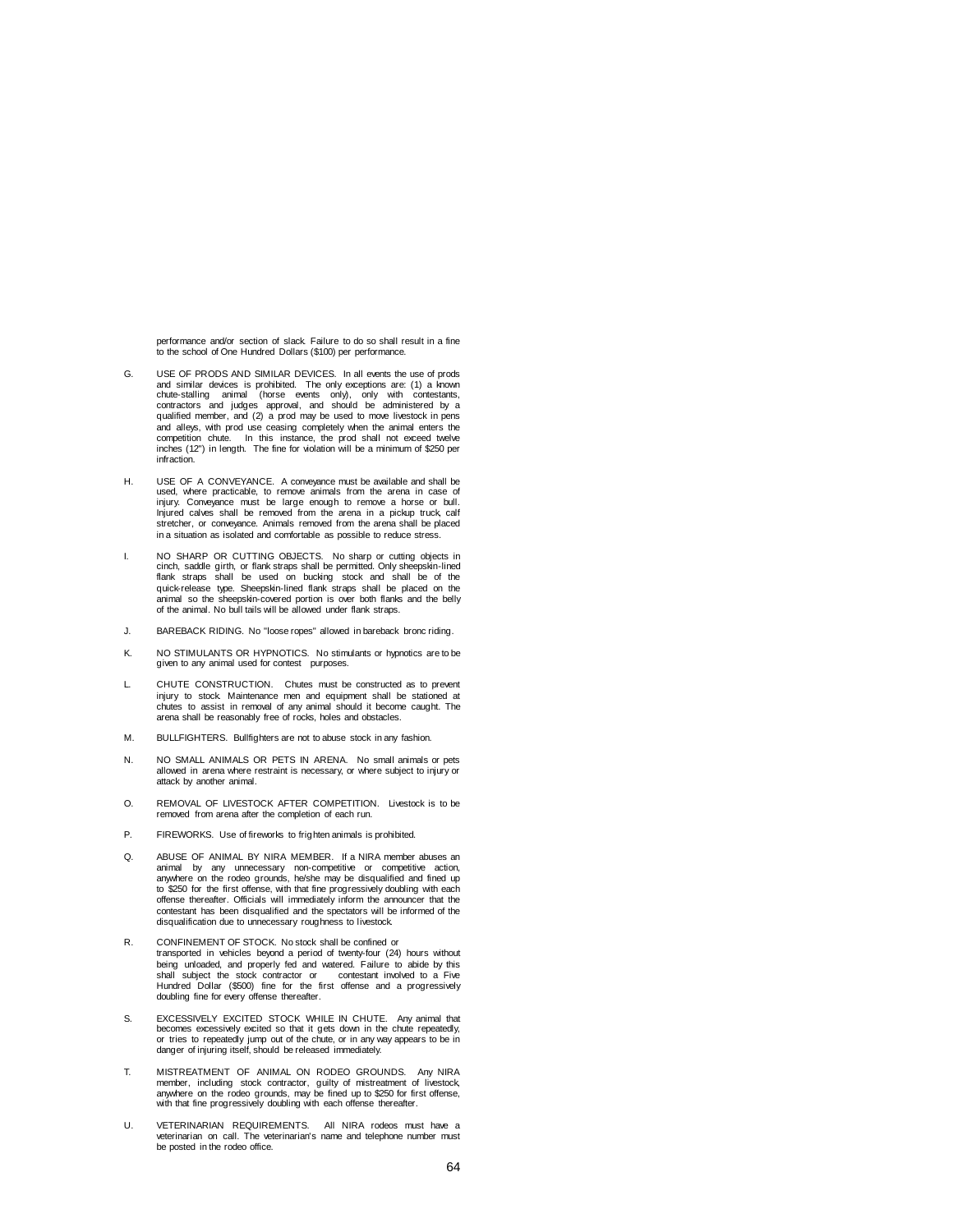V. HORN WRAPS ON TEAM ROPING STEERS. All team roping steers must have horn wraps that extend four inches down the jaw from the base of the horns.

## **XVIII. RULES GOVERNING NIRA TIMED EVENTS**

- A. MEASUREMENTS OF BARRIER. A ten (10) foot tape must be on hand for the barrier judge. Height of barrier in timed events shall be from thirty-two (32) to thirty-six (36) inches, measured at the center of the box. In timed events where automatic barriers are used, automatic slack catchers are to be eliminated. Knot behind pulley is required on all barriers.
- B. COMPETITION MUST BE FROM SAME BOX. All timed-event contestants must compete from the same box designated for their event.
- C. AUTOMATIC TRIP GATE. All timed event chutes shall be an automatic trip gate with horizontal bars, unless otherwise approved by the NIRA Commissioner.
- D. TIMED EVENT CHUTE. The timed event chute must have at least 28 inches clearance inside the chute, and at the gate when in an open position.
- E. HORSES USED DURING EVENT. Only the horses needed during actual competition in the event will be allowed in the boxes during any timed event and/or non-competitive runs. Offender is subject to a \$25 fine for the first offense, with that offense progressively doubling thereafter.
- F. BARRIER STRING CHANGES. Barrier judge is responsible for changing barrier string whenever it may have been weakened, or on request of next contestant.
- G. BARRIER LENGTH DOCUMENTATION. Barrier judge shall keep a record of the length of the barrier trip rope each performance, to assure the same start for contestants each performance. Adjusting length of barrier trip rope will be accomplished only by tying knots in the rope on either end.
- H. BREAKING THE BARRIER. A ten (10) second penalty will be added for breaking or beating the barrier.
- I. INSPECTION OF BARRIER. Barrier equipment must be inspected by the judge before each timed event. If equipment is faulty, it must be replaced. Judge shall adjust barrier equipment at any point in the contest when it has changed from the original position. Should barrier break at any point other than designated breaking point, decision is up to barrier judge. If contestant obviously beats barrier, but the staples are pulled, or barrier rope is broken and string unbroken, barrier judge may assess a ten (10) second fine. Otherwise, this will not be considered a broken barrier.
- J. BARRIER FLAGMAN. If barrier flagman is used, animal is to be flagged when animal's nose crosses the starting line, or deadline in front of flagman.
- K. TAMPERING WITH BARRIER EQUIPMENT. Barrier judge shall be sure that nobody can stand close enough to barrier or barrier equipment to tamper with same.
- L. LENGTH OF BOX. Unless otherwise approved by the regional faculty director and NIRA Commissioner, the box for each timed event is suggested to be at least sixteen (16) feet in length, and the width and length of both boxes must be the same.
- M. CHANGE OF SCORE LINE. Once score has been set in timed events, it will not be changed at that rodeo, nor can length of box be changed.
- N. BARRIER FLAG. In order for time to be considered official, barrier flag must operate. The barrier flag should be on the barrier pole or barrier instead of on the neck rope of the timed event cattle whenever possible.
- O. AUTOMATIC BARRIER DOES NOT WORK BUT TIME IS RECORDED. If automatic barrier does not work but time is recorded, contestant or team will get time, but there will be no penalty for broken barrier, providing judge rules barrier was not beaten.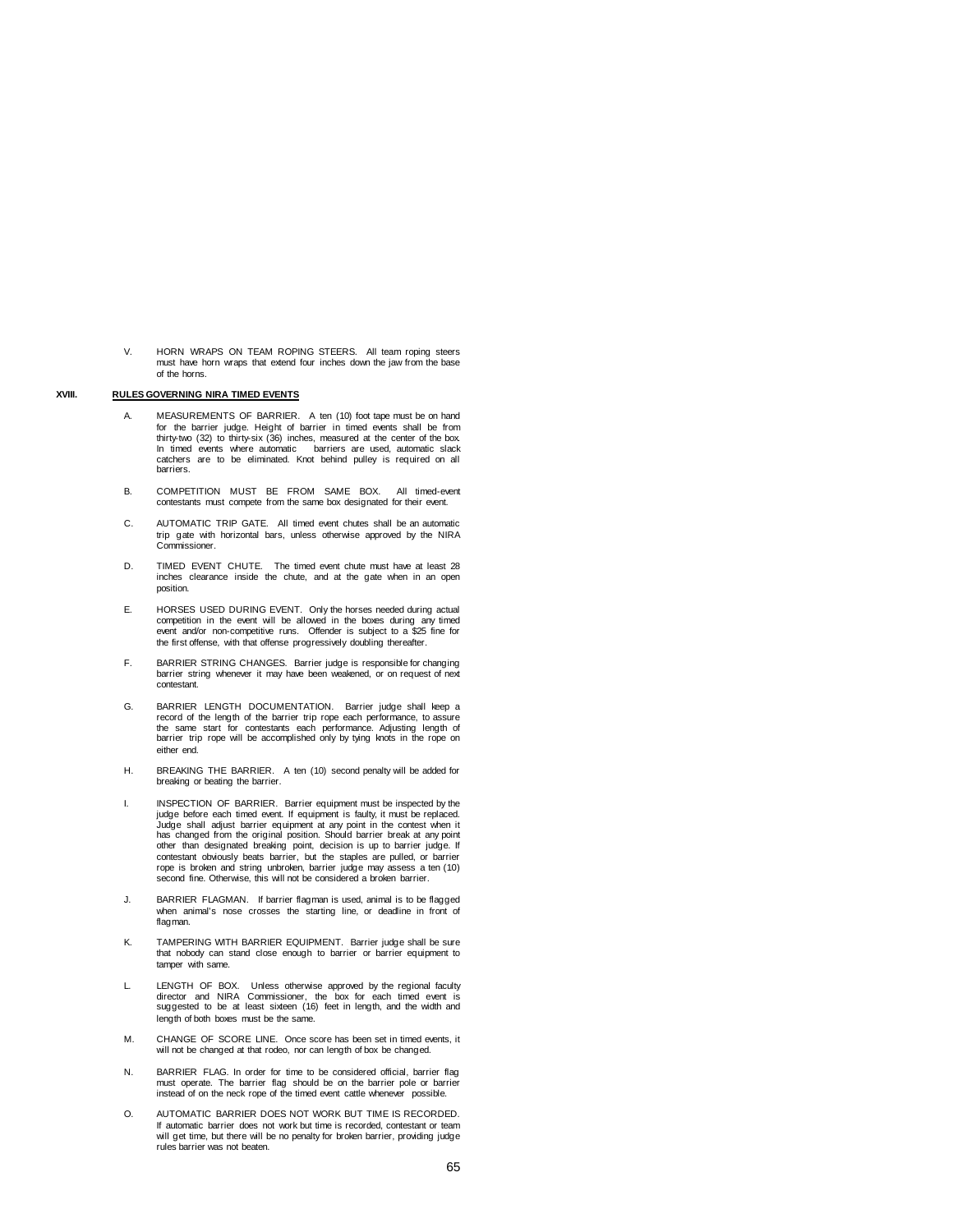- P. AUTOMATIC BARRIER DOES NOT WORK WITH TIME NOT STARTED. If automatic barrier fails to work and official time has not started, contestant or team will get stock back if stock is qualified on in field.
- Q. CONTESTANT FOULED BY BARRIER. If, in opinion of the line judge, contestant is fouled by barrier, contestant shall get their calf or steer back providing contestant declares himself by pulling up immediately.
- R. TIMED EVENT STOCK ESCAPES FROM THE ARENA. In any timed event, if an animal escapes from the arena, flag will be dropped and watches stopped. Contestant will get animal back with lap-and-tap start, and time already spent will be added to time used in qualifying.
- S. FLAG JUDGE. The decision of the flag judge shall be final.
- T. LAP-AND-TAP WITH ROPE ON. If rope is on animal, roper will get animal lap-and-tap, with rope on it in chute.
- U. ANIMAL ESCAPES BEFORE CONTESTANT CALLED FOR ANIMAL.  $D$ uring any performance, if an animal in timed events escapes the chutes or pens before it is called for by contestant, or if the automatic barrier fails before it is called for by contestant, or if the automatic barrier fails to work and stock is brought back, contestant must take same animal over, during, or immediately after, the same performance; and that animal will be returned by the arena director and the labor crew during, or at the end of, that performance in the same manner he was originally worked or brought to the pens for contesting. At least several head of animals will be brought back together. No animal may be penned by itself. Decision will be made by arena director about when stock is penned.
- V. POSITION OF FLAG JUDGE. Flag judge shall position himself for tie-down roping at the end of the arena allowing him to come towards the roper. In steer wrestling and team roping, field flagger shall place himself against the wall on the left-hand side of the timed-event box. Arena conditions must be taken into consideration.
- W. SICK OR CRIPPLED TIMED EVENT CATTLE. If an animal that is drawn in a pen in the timed events becomes sick or crippled before it is out that time, a judge must pass on the animal's inability to be used before it can be shipped or replaced in the draw.
- X. PERFORMANCE COMPETITION CHANGES. All performance competition order changes must be made with arena secretary or timed-event chute boss if splitting of horses is necessary. Contestants can only be moved far enough to accommodate the split on a horse. All splits must be confirmed by a judge.
- Y. CONFINES OF TIMED-EVENT BOX. Within the confines of the timed-event box, it is the privilege of a contestant to dismiss someone from the box or have up to three  $(3)$  persons in the box for assistance, which shall cease at the nod by the contestant.. He/She may instruct the judge to either remove or allow other people in the box. A timed event contestant cannot have assistance holding their horse back during the scoring process: i.e. coach or another contestant pulling back on a horse so the entered contestant doesn't break the barrier. The person holding the breast collar will be fined \$50 for the first offense, \$100 for the second offense and the third offense will be a possible disqualification. The third offense will be at the judges' discretion as to whether a disqualification applies. If a disqualification is not applied, the person holding the breast collar will be fined \$200.
- Z. PUSHING CATTLE. The person pushing cattle in the timed events cannot leave the mouth of the box until the animal has crossed the score line. Penalty for failure to abide by this rule will be a (\$25) fine charged to the contestant.
- AA. ELIGIBLE PUSHERS. Pushers shall only be NIRA student members in good standing.
- BB. RATTLING OF CHUTE. A timed event contestant may not have someone rattle the chute for him/her. This applies in both the performance and the shattling of the chute will result in a Twenty-Five Dollar (\$25) fine to the rattler and/or the contestant.
- CC. NUMBER OF STOCK TO THE CHUTE. Stock contractors shall bring at least three (3) head of stock in the timed events in to the chute, according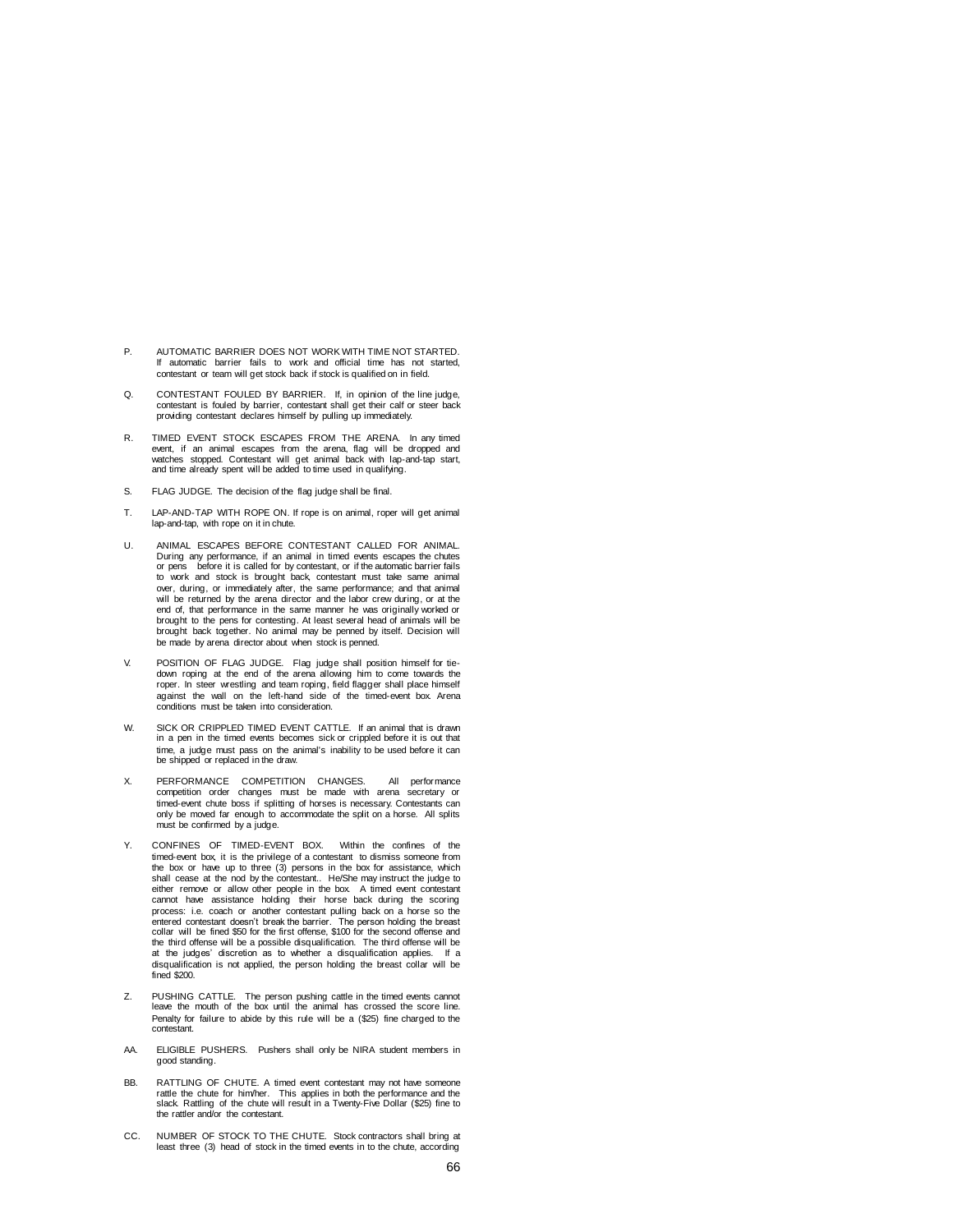to position drawn, at the start of each go-round, unless contestants are riding the same horse. In that case, the first contestant draws a position not riding the same horse shall be moved up to the position to be split. This pertains to scheduled and unscheduled performances.

- DD. NO CONSECUTIVE RUNS ON THE SAME HORSE. In timed events, provided there are other qualified horses on the rodeo grounds, no consecutive runs shall be allowed on the same horse, or horses, unless approval is granted by the arena director, arena boss and/or stock contractor.
- EE. DROPPED ROPE. In roping events, a dropped rope that must be recoiled to be rebuilt is considered a thrown rope.
- FF. NECK ROPE. Neck ropes must be tied with string. No metal snaps or hardware shall be used on neck ropes in the timed events. Adjustable slide shall be used on all neck ropes for cattle used in the timed events.
- GG. ANIMAL BELONGS TO CONTESTANT WHEN CALLED FOR. Animal belongs to contestant when called for, regardless of what happens, except in cases of mechanical failure. If contestant accepts animal, it is accepted as sound.
- HH. SCORELINE LENGTHS. All score line lengths are to be set by the Judges and the Event Director, in accordance with the NIRA Rule book, arena conditions and cattle unless otherwise approved.
- II. TWO TIMERS, BARRIER JUDGE, AND FIELD FLAG JUDGE. There shall be two (2) timers, a barrier judge and a field flag judge. Time to be taken between two (2) flags.
- JJ. INTERFERENCE BY ARENA PERSONNEL. If any arena personnel (pickup men, bullfighters, announcers, etc.) interfere with a timed event competition, at the discretion of the judge, contestant may receive a rerun providing he/she has made a qualified run up to the point of interference and contestant declares at the time of interference.
- KK. FAILURE OF ANIMAL TO PULL NECK ROPE. In the timed events, if an animal fails to break the neck rope and time is officially started by the contestant, that animal belongs to the contestant. However, if time is started by the animals and contestant (tie-down roper, steer roper, steer wrestler, and hazer of header and heeler) remains behind the plane of the barrier for approximately 10 seconds, that animal should be considered a sulking animal and replaced using the misdraw procedure.
- LL. TIMING. Two hand-held digital watches must be used in the timed events. All digits beyond tenths will be ignored. Official time shall be the average of the two times, ignoring any digit beyond the tenths. All times in the timed events are to be recorded in 10ths of a second. If one of the two timers misses the start or if the watch used by one timer malfunctions, that timer shall declare the problem to the other timer and only the time shall declare the problem to the other timer and only the time recorded by the other timer will be used.
- MM. ELECTRONIC TIMERS/SCOREBOARDS. Any rodeo using electronic timers for NIRA approved events shall be required to use a minimum of two back-up hand-held stopwatches.
- NN. POSITIONING OF TIMERS. Timers will work from the same location during all competition in NIRA events.

#### **XIX. RULES GOVERNING MEN'S TIE DOW N ROPING**

A. TIE-DOWN ROPING RULES. Rope will be tied hard and fast. Contestant must rope animal, dismount, go down rope and throw animal by hand and cross and tie any three (3) feet. To qualify as legal tie, there shall be at least one (1) wrap around all three (3) legs and a half-hitch. If animal is down when roper reaches it, the animal must be let up to his feet and be thrown by hand. If roper's hand is on the animal when animal falls, animal is considered thrown by hand. Rope must hold animal until roper gets hand on animal. Tie must hold and three (3) legs remain crossed until passed on by the judge, and roper must not touch animal after giving "finished" signal until after judge has completed his examination. The field flag judge will pass on the tie of animals through use of a stopwatch, timing six (6) seconds from the time the rope horse takes his first step forward after the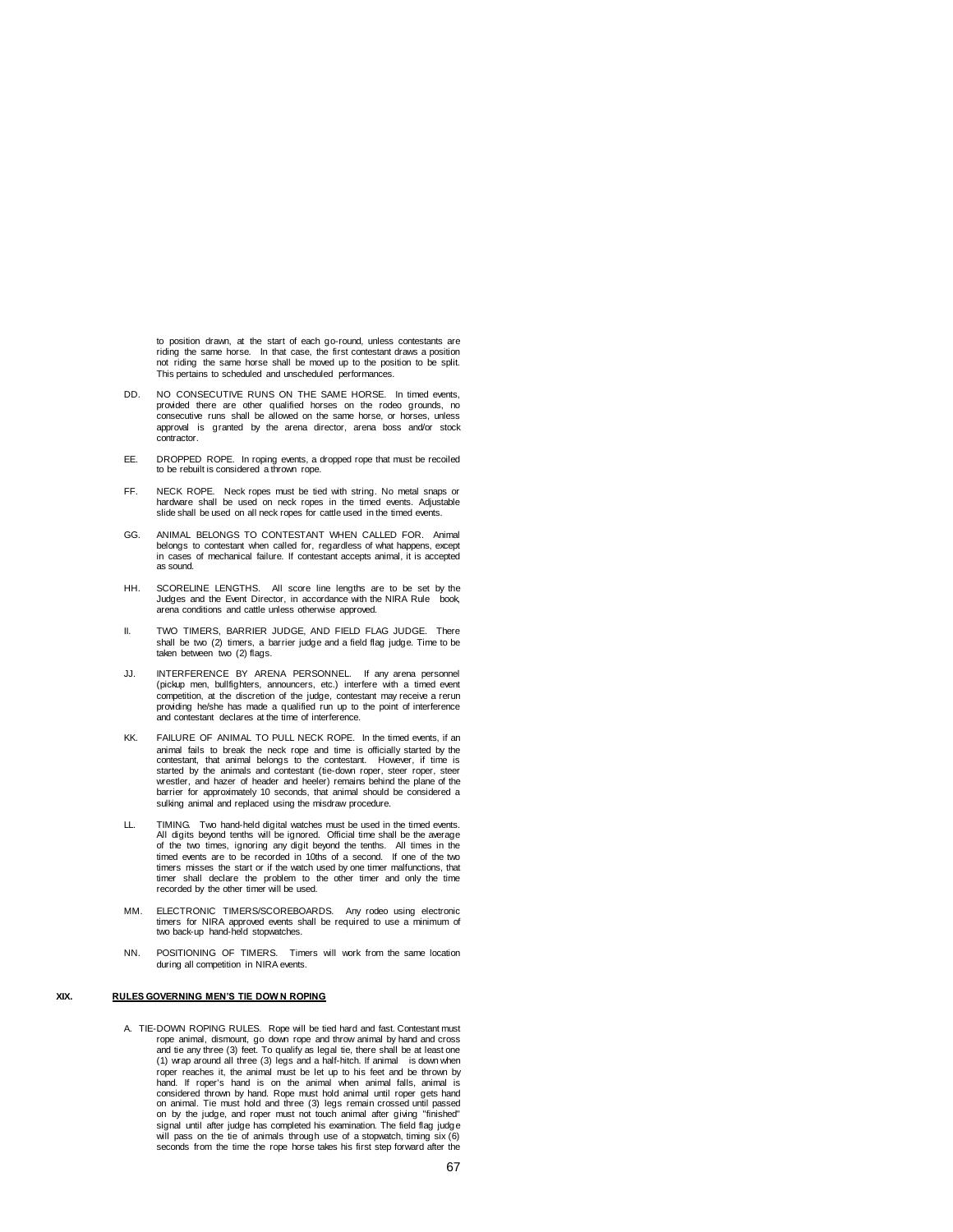roper has remounted. Rope will not be removed from animal, and rope must remain slack until field judge has passed on tie. In the event a contestant's catch rope is off an animal after completion of tie, the six (6) second time period is to start when roper clears animal. Flagger must watch animal during the six (6) second period and will stop watch when an animal kicks free, using the time shown on watch to determine whether animal was tied long enough to qualify. Roper will be disqualified for removing rope from animal after signaling for time, until the tie has been passed on by the field judge. If tie comes loose, or animal gets to his feet before tie has been ruled a fair one, the roper will be marked "no time."

- B. ANIMAL IDENTIFICATION. Animals may be identified with permanent, factory-numbered ear tags and/or hot-iron brand, which must be on the right side.
- C. ROPING ANIMALS REQUIREMENTS. All roping animals must be either native, Brahma, or of a similar cross. Weight for the animals shall be a minimum of one hundred eighty (180) pounds and a maximum of two hundred-forty (240) pounds with fresh animals. Any deviations must be approved by the Directors and the Animal Roping Representative. There can be no more than a fifty (50) pound deviation in weight from the smallest to the largest animal in a given herd. Any questionable animals will be taken out of the draw at the judge's discretion prior to the first draw. Any contestant may present the judge with the number(s) of the animal(s) in question. Failure to abide by the guidelines above may subject the stock contractor to a fine of Fifty Dollars (\$50) per animal.
- D. ROPING ANIMALS MUST BE THE SAME BREED OR CROSS-BREED. All roping animals must be of the same breed and cross-breeds must be of the same cross. If there is any deviation from this, it must be approved by the animal roping director and regional directors. If not adhered to, the stock contractor is subject to a One Hundred Dollar (\$100) fine for the first offense. Subsequent offenses will subject the stock contractor to an additional One Hundred Dollar (\$100) fine per rodeo.
- E. NO SWITCH. The no switch rule shall be in effect at all NIRA sanctioned rodeos. Switch shall be defined as over backwards, with animal landing on his back or head with all four feet in the air. Switch infraction shall be fifty dollars (\$50) on the first offense and every offense thereafter.
- F. TWENTY-FIVE SECOND TIME LIMIT. There will be a twenty-five (25) second elapsed time limit in the tie-down roping. A whistle indicating "no time" shall be blown by timer at the end of the twenty-five (25) second span. Deviations must be approved at time of rodeo approval.
- G. MISTREATMENT OF LIVESTOCK. If a tie-down roper ropes animal after 25-second whistle has sounded, he will be subject to disciplinary action for mistreatment of livestock.
- H. NECK ROPE. A neck rope must be used on the horse, and contestant must adjust rope and reins in a manner that will prevent horse from dragging animal. Contestant must receive no assistance of any kind from outside. If horse drags animal excessively, field judge may stop horse. The fine for unintentionally dragging an animal excessively shall be \$25 for the first offense; \$50 for the second offense; and \$100 for the third and subsequent offenses. Excessive dragging is defined as five feet or more. Intentionally dragging an animal regardless of distance, shall result in a minimum of a \$150 fine for each offense, plus possible disqualification. Intentional shall be defined as caused by contestant. The offense is considered on a "per year" basis.
- I. AUTOMATIC BARRIER AND SCORE LENGTH. Automatic barrier must be used at all rodeos for tie-down roping. At indoor rodeos, length of score will be the length of the box minus three (3) feet. The minimum length of score at outdoor rodeos will be the length of the roping box minus two (2) feet. All score line lengths are to be set by the judges and Event Director in accordance with the NIRA Rulebook, arena conditions and cattle unless otherwise approved.
- J. RIGHT HAND BOX. Tie down ropers must leave from the right hand box.
- K. LINED ANIMALS IN TIE-DOWN ROPING. Tie-down roping animals must be lined.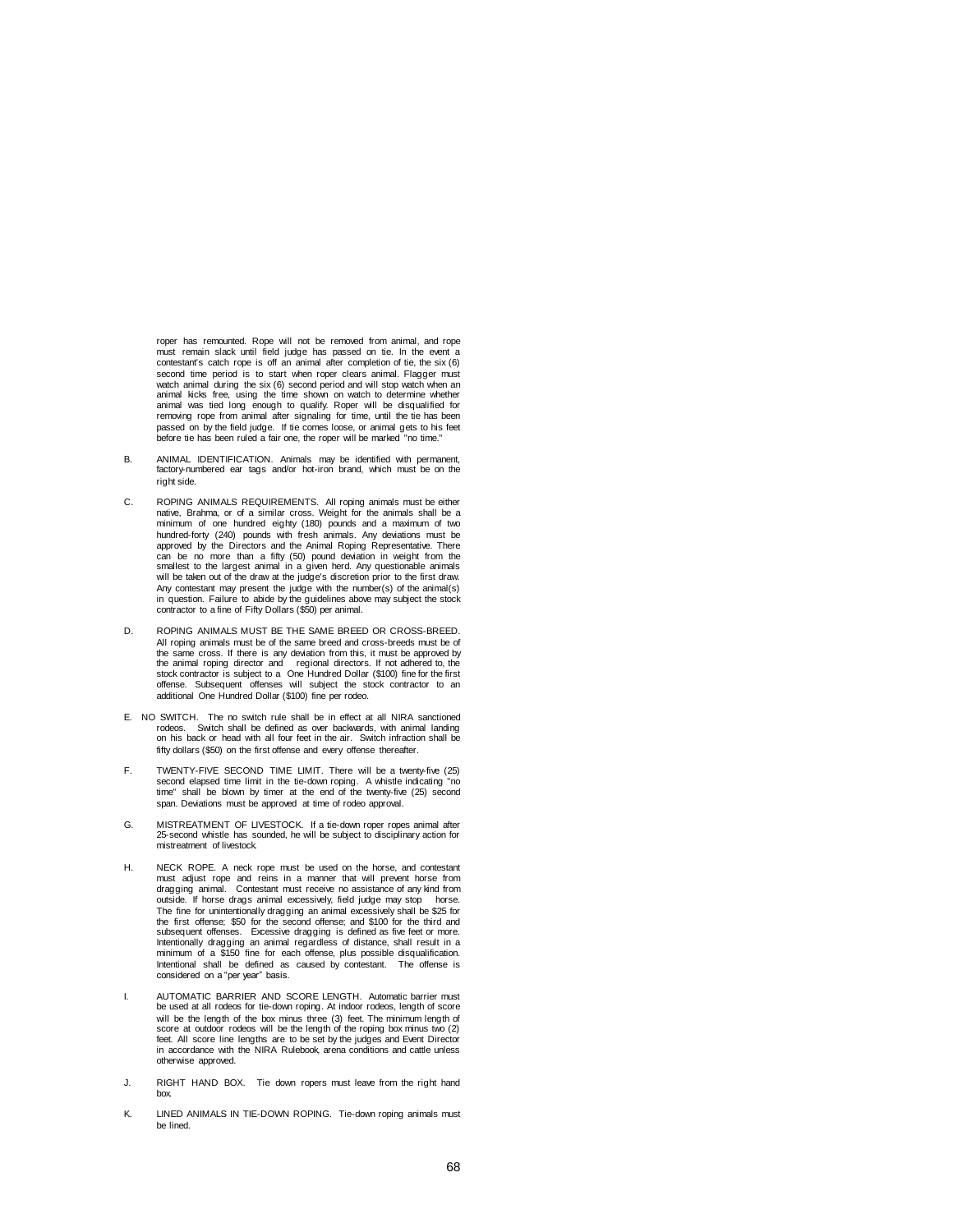## **XX. RULES GOVERNING MEN'S STEER W RESTLING**

- A. CONTESTANT MUST FURNISH OWN HORSES. Contestant must furnish own hazer and horses. Steer must be caught from horse. Only one (1) hazer allowed.
- B. STEER WRESTLING RULES. Contestant will have one jump. If steer gets loose, dogger may take no more than one (1) step to catch steer. After catching steer, wrestler must change direction or bring steer to a stop and twist down. If steer is accidentally knocked down, or thrown by wrestler putting animal's horns into the ground, it must be let up on all four (4) feet and then thrown. Steer will be considered down only when it is lying flat on its side, or on its back, with all four (4) feet and head straight. Wrestler must have hand on steer when flagged. The fairness of catch and throw will be left to the judges, and their decision shall be final.
- C. HAZER. Hazer must not render any assistance to contestant while contestant is working with steer. Failure to observe this rule will disqualify contestant. Contestant and hazer must use the same two (2) horses they leave chute with. Hazer will be disqualified for jumping at steer.
- D. WEIGHT LIMITATION OF STEER WRESTLING CATTLE. A weight limit shall be placed on steer wrestling cattle: a minimum of four hundred (400) pounds, and a maximum of six hundred (600) pounds per head. At televised rodeos, steers in contest events will weigh at least five hundred (500) pounds each.
- E. STEER WRESTLING CATTLE IDENTIFICATION. Steer wrestling cattle must be identified on the left side.
- F. STEERS BRANDED ON BOTH SIDES. Steers with numbers branded on both sides may not be used in the steer wrestling.
- G. HORNS OF STEER WRESTLING CATTLE. The horns on steer wrestling cattle must be blunted to the size of a dime. Failure to abide by this may result in the stock contractor being fined Fifty Dollars (\$50) per head per run.
- H. USED CATTLE CANNOT BE HELD OVER. Any cattle that have been used cannot be held over from one (1) year to the next in steer wrestling, except by Event Director approval.
- I. FRESH STEERS. Fresh steers, added to a bunch that has been used, must be bulldogged from horseback and thrown down. It is the responsibility of steer wrestlers to throw the cattle, at a time mutually agreed upon with the stock contractor.
- J. TEN SECOND PENALTY. A ten (10) second penalty shall be assessed in any case in which a flag judge rules that a bulldogger's feet touch the ground before flag line is crossed.
- K. LIMITATIONS OF USE OF CATTLE. Cattle used for steer roping, cutting or other events shall not be used for steer wrestling.
- L. CLEARANCE OF CHUTE. The steer wrestling chute must have at least twenty-eight (28) inches clearance inside the chute, and at gate when in an open position.
- M. STEER WRESTLER LEAVES FROM LEFT SIDE BOX. Steer wrestlers must leave from the left side box and hazers leave from right side of box.
- N. LENGTH OF SCORELINE. In steer wrestling, at all rodeos, the score may be no longer than the length of the steer wrestling box minus five-and-a-<br>half feet. All score line lengths are to be set by the judges and Event All score line lengths are to be set by the judges and Event Director in accordance with the NIRA Rule book, arena conditions and cattle unless otherwise approved.
- P. HAZERS MUST BE NIRA MEMBERS. Hazers must be NIRA contestant members in good standing. Hazers must haze in the region in which they are competing, except at the CNFR.
- P. TIME LIMITATIONS. All regional rodeos and the CNFR Rodeo shall have a time limit set in the steer wresting. Time limits at regional rodeos shall be twenty five (25) seconds.

#### **XXI. RULES GOVERNING MEN'S & W OMEN'S DALLY TEAM ROPING**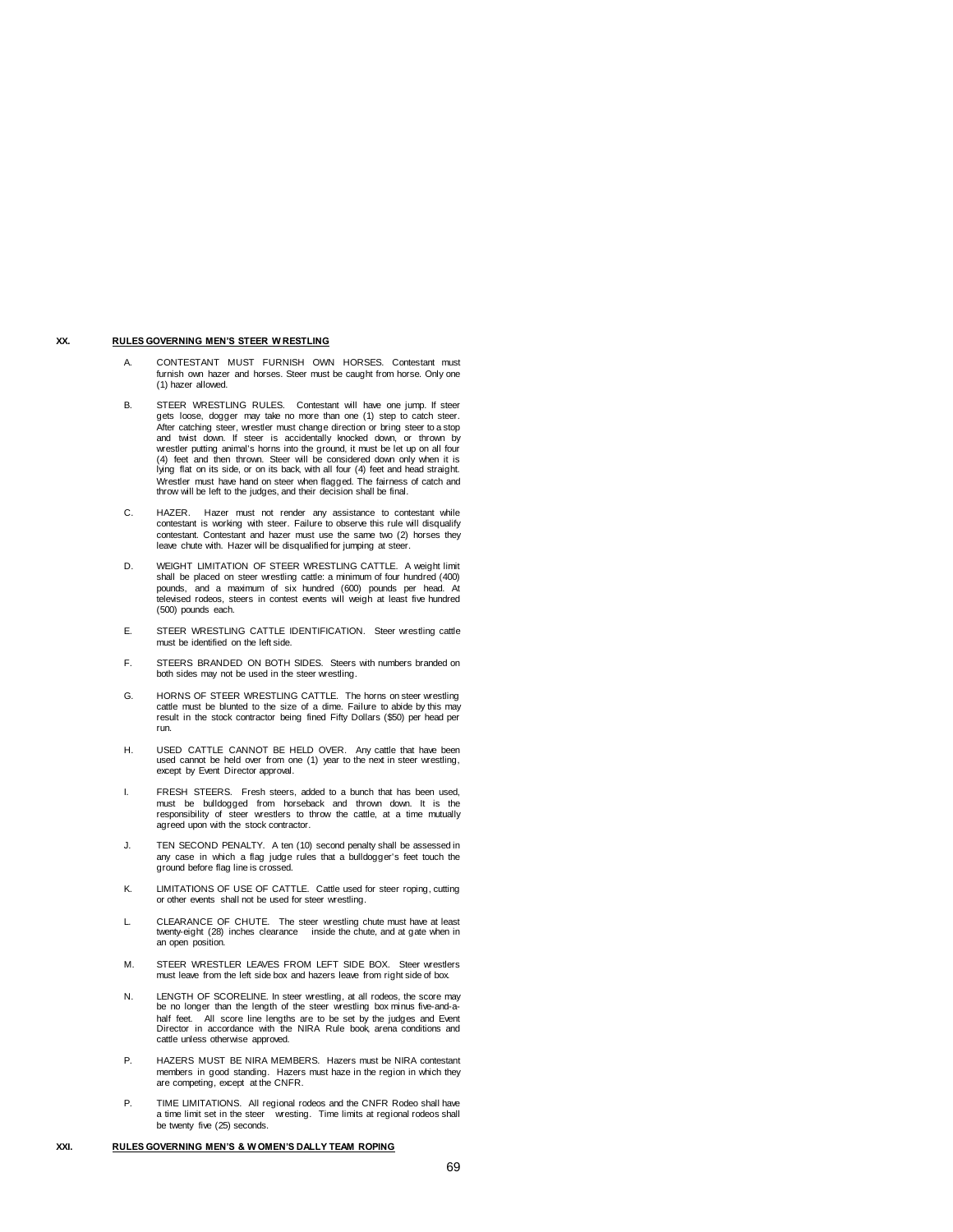- A. MAY ENTER TEAM ROPING ONE TIME. A team roping contestant may enter the team roping one time per rodeo. This includes the CNFR.
- B. ENTERING TEAM ROPING. Roper must enter as a header or a heeler.
- C. START BEHIND THE BARRIER. Contestants will start from behind a barrier. In all rodeos with a mechanical barrier, header must start from left side of box.
- D. NUMBER OF LOOPS. Each contestant will be allowed to carry one (1) rope and use one (1) loop.
- E. CONTESTANTS MUST DALLY. Roping steers without turning loose of the loop will be considered no catch. Contestant must dally to stop steer.
- F. TIME. Time will be taken when steer is roped, and both horses are facing steer in line with ropes dallied and tight. Horses' front feet must be on ground and contestants must be mounted when time is taken. Steer must be standing up when roped by head or heels.
- G. HANDLING STEERS ROUGHLY. Steer must not be handled roughly at any time. The contestants may be disqualified, if in the opinion of the field judge, the contestants have intentionally done so.
- H. NO CROSSFIRE. The steer's body must be changed and moving forward before the heel loop can be thrown. However, if the steer stops it must only be moving forward for the heel loop to be legal. Any heel loop thrown in the switch will be considered a crossfire and no time will be recorded.
- I. BROKEN ROPE OR DROPPED ROPE. Broken rope or dropped rope will be considered no time, whether time has been taken or not.
- J. TEAM ROPING CATTLE. All team roping cattle of either sex must be horned with wraps.
- K. TEAM ROPING CATTLE IDENTIFICATION. Team roping cattle must be identified with a brand on the right side.
- L. WEIGHT LIMITATION OF TEAM ROPING CATTLE. A weight limit shall be placed on team roping cattle; a minimum of four hundred (400) pounds and a maximum of six hundred (600) pounds. All team roping cattle used at NIRA-approved rodeos shall be protected by horn wraps.
- M. STEER ROPED BY ONE HORN. If steer is roped by one (1) horn, roper is not allowed to use his hands to place loop over other horn or head.
- N. HEELER ROPES FRONT FOOT OR FEET IN THE HEEL LOOP. If the heeler ropes a front foot or feet in the heel loop, this is a foul catch. Neither contestant may remove the front foot or feet from the loop by hand. However, should the front foot or feet come out of the heel loop by the time the field judge drops his flag, time will be counted.
- O. TEAM FLAGGED WITH ONE MORE LOOP COMING. If the field flag judge flags a team that still legally has one (1) or more loops coming, the judge may give the same steer back lap-and-tap, and a ten (10) second penalty will be assessed for each loop already thrown.
- P. LENGTH OF SCORELINE. The length of the score will be determined by arena conditions. The minimum length of the score at all rodeos will be the length of the roping box minus two feet (2'). All score lengths are subject to the Team Roping Director's approval.
- Q. NO STEER WRESTLING CATTLE CAN BE USED IN TEAM ROPING. No steer wrestling cattle may be used in team roping without approval of the Event Director.
- R. LEGAL CATCH DECISION MADE BY JUDGES. Any questions as to catches in this contest will be decided by the judges.
- S. **ILLEGAL HEAD CATCHES:** 
	- 1. If hondo passes over one horn and the loop over the other.
	- 2. If loop crosses itself in a head catch.<br> $\frac{3}{2}$  If loop is in the steer's mouth
	- If loop is in the steer's mouth.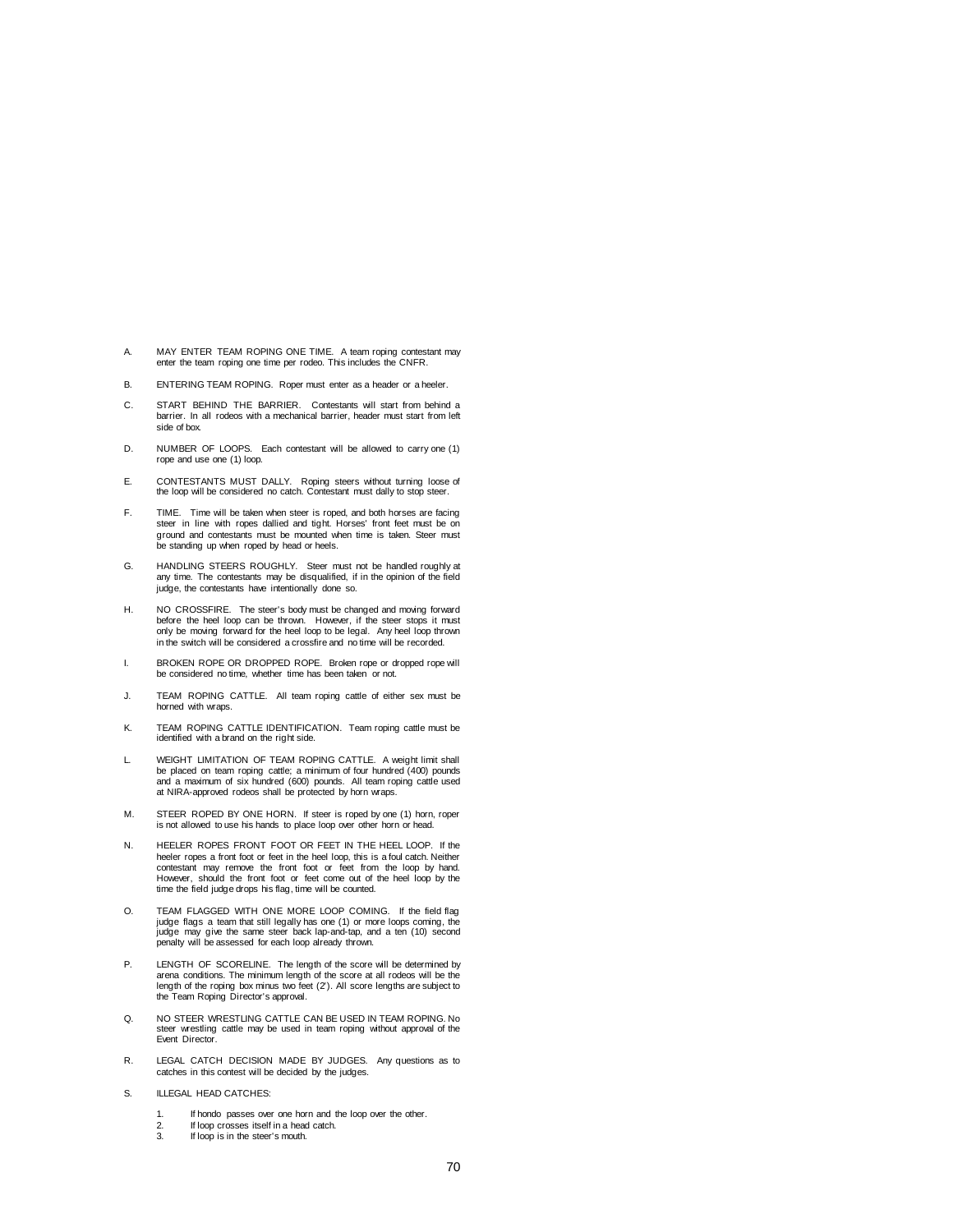- T. LEGAL CATCHES. There will be only three (3) legal head catches:
	-
	- 1. Around both horns.<br>2. Half a head. 2. Half a head.<br>3 Around the
	- Around the neck.
- U. TIME LIMIT. All regional rodeos shall have time limit set in the Team Roping of twenty five (25) seconds. The CNFR rodeo shall have a time limit.

## **XXII. RULES GOVERNING MEN'S RIDING EVENTS**

- A. RIDE AND ANIMAL ARE TO BE MARKED SEPARATELY. Ride and animal are to be marked separately. Ride will be marked according to how much rider spurs the animal. Figures used in marking the riding events shall range from one (1) to twenty-five (25) on both the animal and rider, using the full spread.
- B. JUDGES MARKINGS. Judges in the riding events at all NIRA rodeos will hand in their markings for that event for that performance, and these shall be termed the official markings. These markings shall not be changed.
- C. SPUR-OUT RULE. To qualify for a marking, bareback or saddle bronc rider must have the rowels of the spurs touching the horse above the break of the shoulders when horse's front feet hit the ground on its initial move out of the chute.
- D. HORSE STALLS. If a horse stalls coming out of the chute, either judge shall tell rider to take his feet out of the horse's neck and spur-out rule will then be waived.
- E. FOLLOWING JUDGES INSTRUCTIONS. Rider shall be disqualified for not following judge's instructions to take feet from neck of horse stalled in chute.
- F. RIDER FOULED AT THE GATE. If, in the opinion of the judges, rider is fouled at the gate, at the judge's discretion a reride may be given or the spur-out rule be waived.
- G. FLAGS USED FOR VIOLATION OF THE SPUR-OUT RULE. Rodeo<br>judges will use flags to indicate a violation of the spur-out rule and all other<br>disqualification violations. Judges are to indicate disqualification violations by established hand signals.
- H. PREPARATION OF RIGGINGS, SADDLES, AND ROPES. Contestants may pull riggings, cinch saddles, and pull ropes from either side in all riding events. Middle flank belongs to bronc rider.
- I. SICK OR INJURED LIVESTOCK. If an animal that is drawn in a riding event, or is drawn in a pen, becomes sick or injured before it is out that time, a judge must pass on the animal's inability to be used before it can be shipped or replaced in the draw.
- J. EIGHT SECOND TIME REQUIREMENT. All riding events shall be timed for eight (8) seconds; that time to start when animal's inside front shoulder passes the plane of the chute.
- K. USE OF PRODS . In the riding events, use of prods and similar devices is prohibited. The only exceptions shall be in the saddle bronc riding and in the bareback riding, and only in the case of a known chute stalling animal, and only if agreed upon by the contestant, the stock contractor, and the judge before the contestant's competition begins. In this instance, the prod shall not exceed twelve (12) inches in length. Use of a prod without the agreement of the contestant, stock contractor, and the judge before the contestant's competition begins in the saddle bronc riding and the bareback riding, or use of a prod in the bull riding at any time, shall result in a fine of \$250.00 to the stock contractor of record, and the contestant will receive an automatic option of a reride. Use of a prod in excess of twelve (12) inches in length shall result in a fine of \$100.00 charged to the stock contractor of record.
- L. RIDING CONTESTANT HOLDING ON TO THE CHUTE GATE. Riding event contestant holding on to the chute gate, and thus preventing the gate from being opened, after he has indicated he is ready, will be fined \$50 for the 1st offense, progressively doubling thereafter.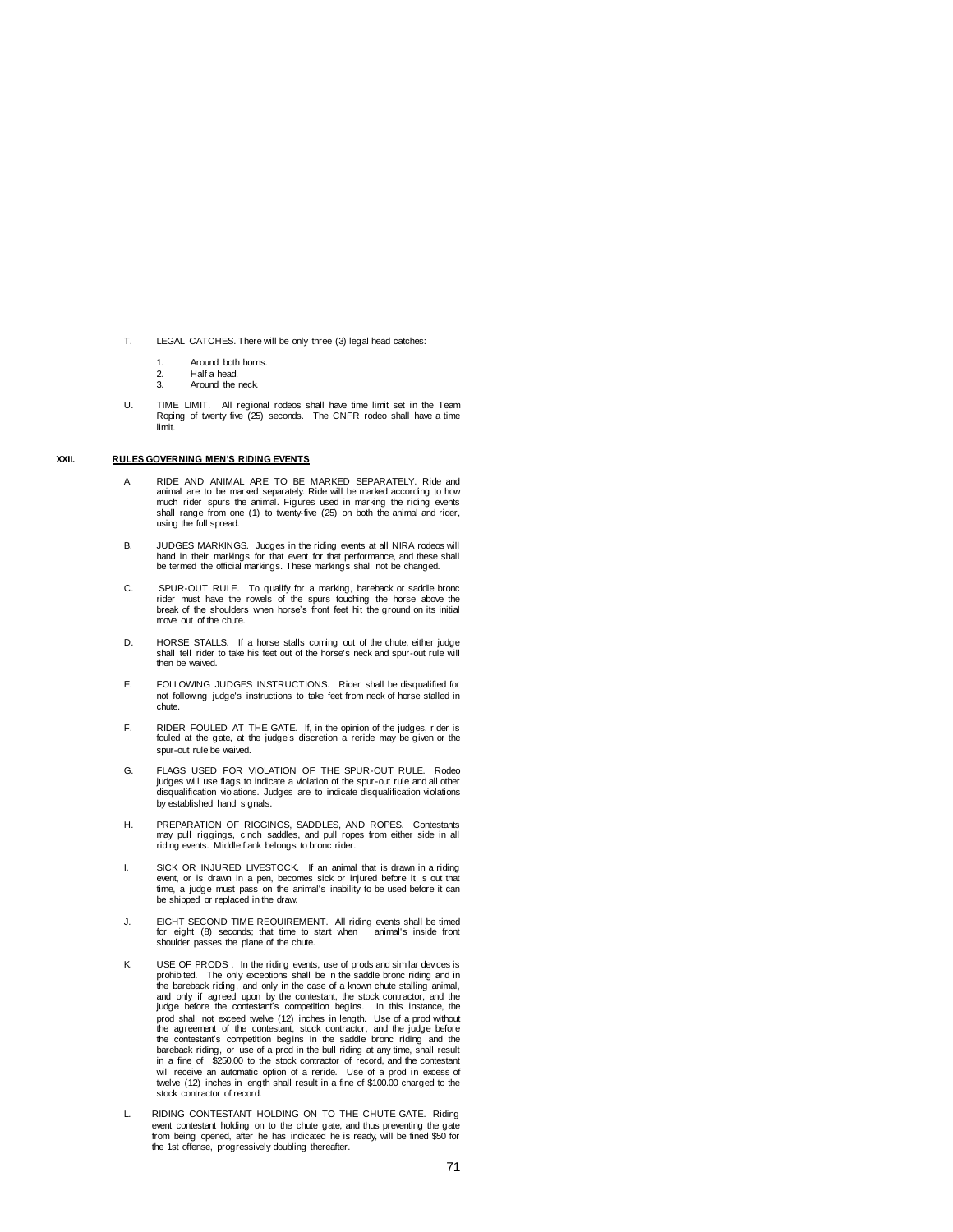- M. HORSE TURNS OUT BACKWARDS. If a horse turns out backwards and the contestant makes a qualified ride, he will receive an option for a reride.
- N. FALLING ANIMAL. In the riding events, a fall will be considered: An animal falling or stumbling to at least its front knees, or slipping in the hind end where the animal's hocks come in contact with the ground. The contestant may take the marking or have the option of a reride.

## **XXIII. RERIDES**

- A. DRAWING STOCK. Refer to "Drawing Stock" for additional information, as well as individual riding event categories. (See R.9.)
- B. DISCRETION OF THE JUDGE. Rerides will be given at the discretion of a judge. Reasons for possible rerides include the following: if an animal stops or fouls rider, stock contractor's equipment fails, performance of animal is inferior, or, if by stock contractor's or flankman's own admission, the flankman did not flank the animal properly. No reride will be given if a contestant's own equipment breaks.
- C. ARENA PERSONNEL COME IN CONTACT WITH BUCKING HORSE. If any arena personnel (pickup men, clowns, announcers, etc.) comes in contact with a bucking horse before qualified time has elapsed, contestant will be given a marking with an option of reride, providing contestant made a qualifying ride up to the point of infraction.
- D. INFORMING CONTESTANT OF RERIDE. If reride is given, judge shall inform contestant of his marking and an option of a reride. Contestant may refuse reride and take marking. Contestant must notify judge immediately of his decision to accept or reject the option.
- E. INFLUENCING THE JUDGE. Contestants shall not influence the judges by asking for a reride at any time.
- F. ANIMAL THAT RUNS OFF. If an animal that runs off is drawn for another contestant, that contestant must qualify on that animal before reride is given.
	- 1. TAKING ANIMAL OUT OF THE DRAW. If, in the opinion of the stock contractor and judges, that animal needs to be taken out of the draw, the second contestant who had him drawn will
	- automatically get the designated reride. 2. TWO HONEST EFFORTS TO GET CHUTE-FIGHTING ANIMAL OUT. If, in the opinion of the judges, a rider makes two (2) honest efforts to get out on a chute-fighting animal and is unable to do so, he may have a reride drawn for him.
- G. RERIDE ON ANIMAL ALREADY DRAWN FOR ANOTHER CONTESTANT. If an animal that is drawn for a reride already is drawn for another contestant in that or a later go-round, the contestant with the reride in the prior go-round will take the animal first.
- H. RIDING-EVENT-STOCK INJURIES. In case of riding-event-stock injuries after the draw has been made, replacement stock should be the designated reride for the performance in which the injured animal was scheduled for competition. A replacement designated reride shall be drawn immediately from the notified turn outs for that performance. If there are not any turn outs, a reride should be drawn from all available animals.
- I. RIDING-EVENT ANIMAL STOPS AFTER INITIAL START. If a riding-event animal stops after an initial start, and any outside help is used to start it again, contestant will not be required to qualify in order to be awarded a reride.

# **XXIV. RULES GOVERNING MEN'S BAREBACK RIDING**

A. ONE-HANDED RIGGING. Riding to be done with one-handed rigging.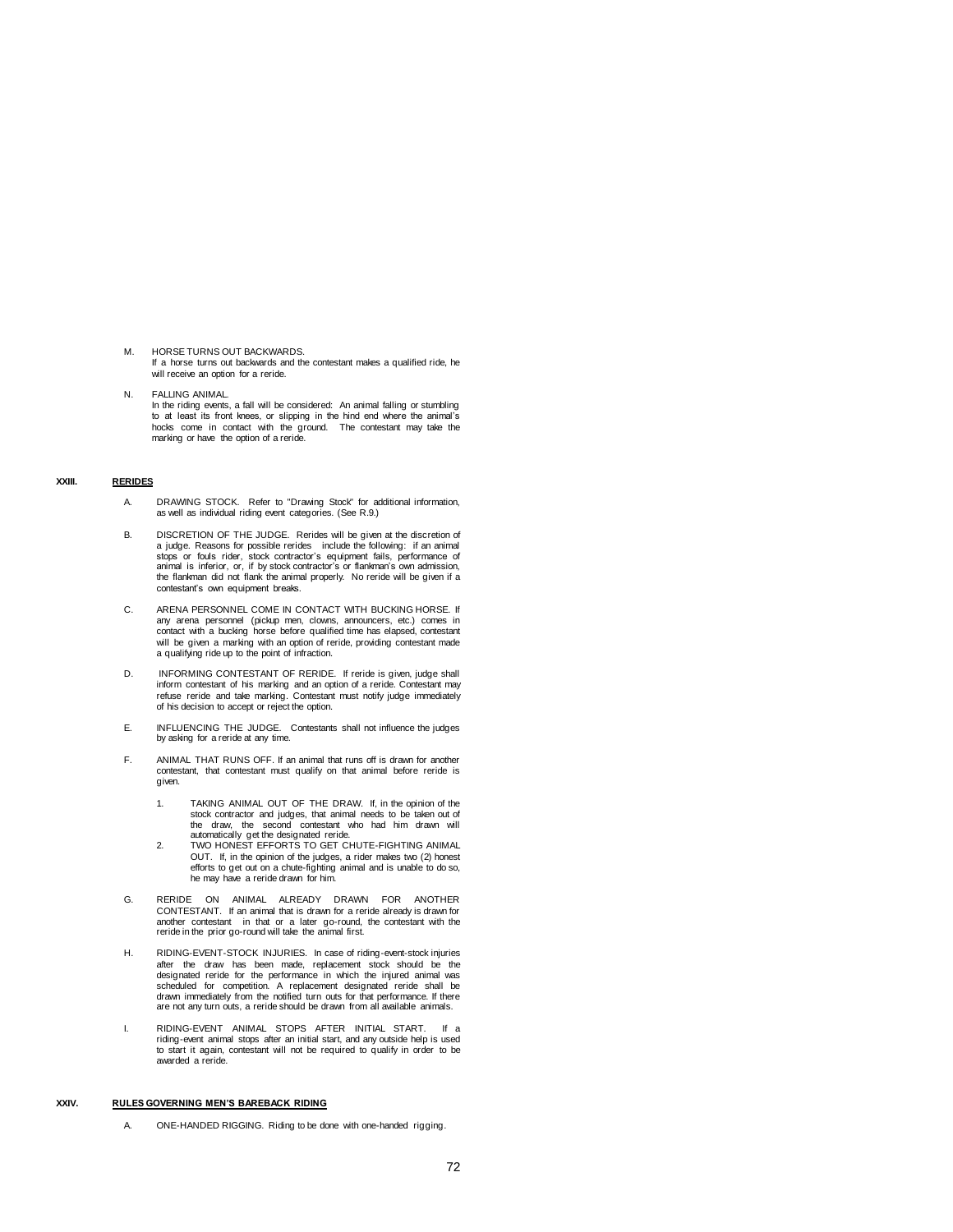- 1. RIGGING REQUIREMENTS. Rigging shall be leather and shall not be less than 10 inches in width at hand-hold and not over 6 inches at the "D" ring. Latigo cannot be blocked in "D" ring. Riggings will use a standard "D' ring to be set to sit flat on horse's back when cinched. No freaks allowed. Only rawhide may be back when embrical its means another. Shirty rawhide may be used under the body of the hand-hold. That rawhide will be a maximum of 10 inches wide, tapered back to 6 inches deep, with no more than one layer of rawhide. A 4 inch strip of rawhide (2 inches on each side) with a maximum width of 1 inch will be allowed at each D ring rivet.
- 4. CINCHES AND LATIGOS. Cinches on bareback riggings shall be made of mohair or neoprene and shall be at least eight (8) inches in width at the center, but may be tapered to accommodate cinch-"D" or rings. Latigos shall be leather only. 5. NO QUICK TRIPS. No quick trips allowed on bareback riggings.
- 
- B. BAREBACK PADS. Required bareback pads are to completely cover the underside of the rigging, and are to extend a full two (2) behind the rigging.
	- 1. PADS MUST COVER UNDERSIDE OF RIGGING. Pads used under riggings must be leather-covered on both sides. No hair pads will be allowed. Only a high-density foam pad, at least ¾ inches thick will be allowed. In addition, the pad must have leather over the bars 3/15 inch thick, extending at least ½ inch on either side and back of the handle bars.
	- 2. PAD REQUIREMENTS. In addition to the pad, a piece of leather a minimum of 3/16 inch thick and 4 inches square must be glued or sewed to the pad, and centered in comparison to the total body length of the rigging. This piece of leather shall be placed so that ½ inch of it extends behind the rigging and the remaining 2 inches are under the rigging.
- C. SPUR ROWELS. Spur rowels must have five or more points. First reported offense shall subject contestant to a warning; every offense thereafter shall result in disqualification in that event for the following two rodeos.
- D. APPROVAL OF RIGGINGS AND PADS. Stock contractors will have the right to have judges pass on whether riggings and pads satisfy the requirements listed above. Judges shall determine whether pads are not satisfactory, cont immediate \$100 .00 fine.
- E. RIDER'S GLOVE. The rider's glove will be a plain glove with no flaps, rolls, wedge or gimmicks. An extra piece of leather may be used at the base of the little finger only. It must be on the inside of the glove and is not to extend out from the seam more than 5/8 inch and can be no more than 5/8 inch thick.
	- 1. PALM PIECE. A palm piece may be used in glove, which will be at least one (1) inch wide and three (3) inches long, and will be glued in.
- F. ADHESIVE MATERIAL. There will be no adhesive material other than dry resin used on rigging or on rider's glove. Benzoin may be used.
- G. FLANK BREAKS IN BAREBACK RIDING. Rider may be given a reride on same horse if flank comes off or breaks. A bareback rider may have the option of a reride or of accepting a marking if flank comes off the animal, provided the contestant has completed a qualified ride. A contestant will only have the option of a reride if flank comes off the animal and the contestant did not complete a qualified ride, but was qualified up to the point of the flank coming off.
- H. ANY OF THE FOLLOWING WILL DISQUALIFY A RIDER:
	- 1. Riding with rowels too sharp, or locked, in opinion of the judges.<br>2 Being bucked off
	- 2. Being bucked off.<br>3. Touching animal,
	- 3. Touching animal, equipment, or person with free hand. One arm must be free at all times.
	- 4. Rigging comes off horse, with or without breaking.<br>5. Not having spurs above the break of the should
	- Not having spurs above the break of the shoulders and touching horse when horse's feet hit the ground his initial move out of the chute.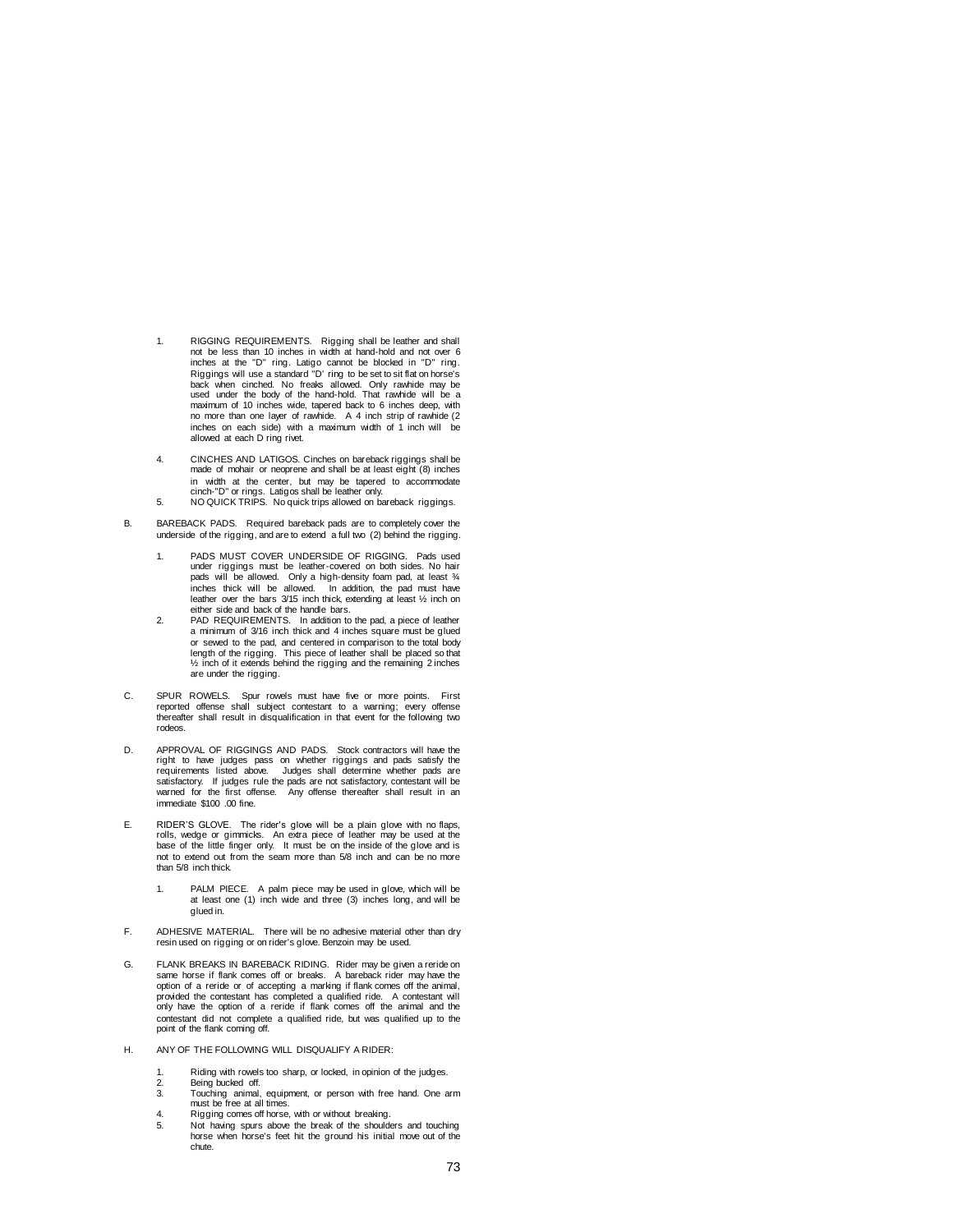- 6. Rider may not take any kind of finger tuck, finger wrap, or shall not use finger tape. Violators shall be disqualified and may also be subject to fine.
- 7. Judges may disqualify bareback rider who has been advised he is next to go, if he is not above the animal with his glove on when previous horse leaves the arena.
- I. INABILITY TO FREE HAND. If, in the opinion of the pickup men and/or stock contractor, a bareback rider is unable to free his hand from the rigging after a qualified ride or after declaring by double grabbing, he shall be fined One Hundred dollars (\$100). A contestant fouled or bucked off before or after the whistle will not be fined. Judges are required to report the offense.

## **XXV. RULES GOVERNING MEN'S SADDLE BRONC RIDING**

- A. SADDLE MUST MEET NIRA SPECIFICATIONS. Riding to be done with saddle that complies with NIRA specifications listed below.
- B. CONTEST SADDLE SPECIFICATIONS:
	- 1. Rigging: Three-quarter double; front edge of "D" ring must pull not further back than directly below center of point of swell. Standard E-Z or ring-type saddle "D" must be used, and cannot exceed 5-3/4 inches outside-width measurement.
	- 2. Swell Undercut: Not more than two (2) inches -- one (1) inch on each side.
	- 3. Gullet: Not less than four (4) inches wide at center of fork of covered saddle.
	- 4. Tree: Saddles must be built on PRCA-approved tree. Specifications:

| opoomoanono. |                                           |
|--------------|-------------------------------------------|
| Fork         | Fourteen (14) inches wide                 |
| Height       | Nine (9) inches maximum                   |
| $C1$ llot    | $Fin$ and three quarters $(E, 2/\Lambda)$ |

| 1101411L | $1$ and $(3)$ mutrics mean number         |  |
|----------|-------------------------------------------|--|
| Gullet   | Five-and-three-quarters(5-3/4)inches wide |  |
| Cantle   | Five (5) inches maximum height:           |  |

- 
- Cantle Five (5) inches maximum height;<br>Fourteen (14) inches maximum width.<br>5. STIRRUP LEATHERS. Stirrup leathers must be hung over bars.<br>6. MEASUREMENTS. Saddle should conform to the above measurements with a reasonable added thickness for leather
- 
- covering. 7. NO FREAKS. No freaks allowed. 8. CINCHES AND LATIGOS. Front cinch on bronc saddles shall be mohair, and shall be at least eight (8) inches in width at the center, but may be tapered to accommodate cinch "D" or rings. Latigos shall be leather only.
- C. STANDARD HALTER. Standard halter must be used, unless agreement is made by both contestant and stock contractor.
- D. HALTERS FURNISHED BY STOCK CONTRACTOR. Stock contractors must furnish their own halters and contestants must use them, subject to approval of judges on fitness of halter. Halters must have adjustable nose bands.
- E. REIN AND HAND MUST BE ON SAME SIDE. Riding rein and hand must be on same side.
- F. POSITION OF SADDLE ON HORSE. Horses to be saddled in chute. Rider may cinch own saddle. Saddles shall not be set too far ahead on horse's withers. Either stock contractor or contestant has the right to call the judges to pass on whether or not horse is properly saddled and flanked to buck its best. Middle flank belongs to rider, but contractor may have rider put flank behind curve of horse's belly. Flank cinch may be hobbled.
- G. FLANK OR HALTER FAILURE IN SADDLE BRONC RIDING. A saddle bronc rider may have the option of a reride, or of accepting a marking if flank comes off the animal, provided the contestant has completed a qualified ride. A contestant will only have the option of a reride if flank comes off the animal, but the contestant did not complete a qualified ride, but was qualified up to the point of the flank coming off. If a flank comes off, rider may have reride on same horse. If halter breaks, rider may have a reride, provided the contestant made a qualified ride up to the time the halter breaks, and provided that the halter does not belong to the contestant.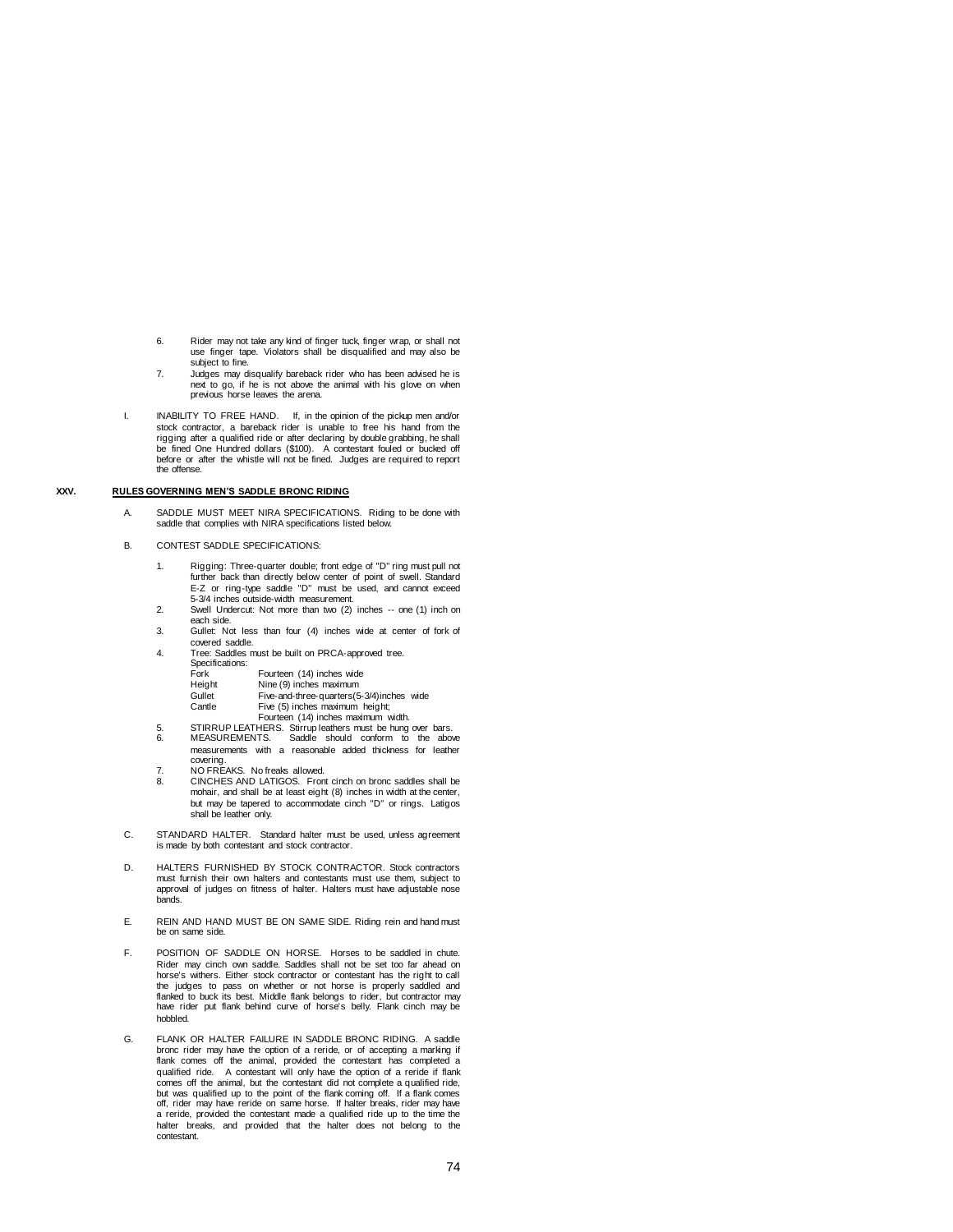- H. HORSE THROWS HIMSELF. If, in the opinion of the judges, a saddle bronc deliberately throws himself, the rider shall have the choice of the same horse again or he may have a horse drawn for him from the reride horses.
- I. ANY OF THE FOLLOWING WILL DISQUALIFY A RIDER:
	-
	- 1. Changing hands on rein.<br>2. Losing or dropping rein b 2. Losing or dropping rein before pre-designated time.<br>3. Wrapping rein around hand
	- Wrapping rein around hand.
	- 4. Pulling leather.<br>5. Losing stirrup
	- Losing stirrup.
	- 6. Example animal, equipment or person with free hand.<br>7. Riding with locked rowels, or rowels that will lock on
	- Riding with locked rowels, or rowels that will lock on spurs, in the opinion of the judges. 8. Not having spurs above the break of the horse's shoulders and
	- touching horse when horse's front feet hit the ground his initial move out of the chute.
	- 9. Dry resin may be used on chaps and saddle. Anyone using any other foreign substance shall be disqualified and declared ineligible for thirty (30) days; also subject to fine. (The judges will examine clothing, saddle, rein and spurs, and exception will be made if local rules make it necessary for the covering of spur rowels.)
	- 10. Judges may disqualify bronc rider who has been advised he is next to go, if he is not above the animal with his glove on, if used, when previous horse leaves arena.

## **XXVI. RULES GOVERNING MEN'S BULL RIDING**

- A. ONE HAND AND LOOSE ROPE. Riding to be done with one hand and loose rope, with or without hand-hold.
- B. NO KNOTS OR HITCHES. No knots or hitches to prevent rope from falling off bull when rider leaves animal.
- C. BELL. Rope must have bell located under bull belly.
- D. NO HOOKS OR POSTS. Hooks or posts shall not be used on bull ropes.
- E. RIDER KNOCKED OFF BY GATE. Riders who are knocked off at the chute, or if bull falls, are entitled to a reride at discretion of judges.
- F. FLANK COMES OFF A BULL. A bull rider may have the option of a reride, or of accepting a marking, if flank comes off the animal, provided the contestant has completed a qualified ride. A contestant will only have the option of a reride if the flank comes off the animal, and the contestant did not complete a qualified ride, but was qualified up t o the point of the<br>flank coming off. The reride may be given on the same animal, if the stock<br>contractor is willing, or a reride animal if so requested by the conte
- G. JUDGES DECIDE ON RERIDES. The matter of rerides shall be decided by the judges, regardless of performance.
- H. ANY PART OF ROPE IN HAND FOR QUALIFIED RIDE. If rider makes qualified ride with any part of rope in riding hand, he is to be marked.
- I. SHARP SPURS OR PLACING OF SPURS OR CHAPS UNDER ROPE. Rider may not to use sharp spurs, or place spurs or chaps under the rope when rope is being tightened.
- J. BULL TAILS. No bull tails will be allowed under flank straps.
- K. TWO MEN LIMITATION TO PULL CONTESTANT'S ROPE. No more than two (2) men may be on chute to pull contestant's rope.
- L. HORNED ANIMALS USED IN BULL RIDING, BULLFIGHTING, OR CLOWN EVENTS. All horned animals used in the NIRA bull riding, bullfighting or clown events shall have their horns blunted to at least the diameter of a half-dollar. Upon direction of the NIRA Bull Riding Representative or his duly designated appointee, any animal's horns may be shortened to any length deemed necessary for competition. If the above specifications are not adhered to, said animal shall be removed from competitive status. Judges are to inspect bulls' horns at least two hours prior to performance. If bulls are not available at that time,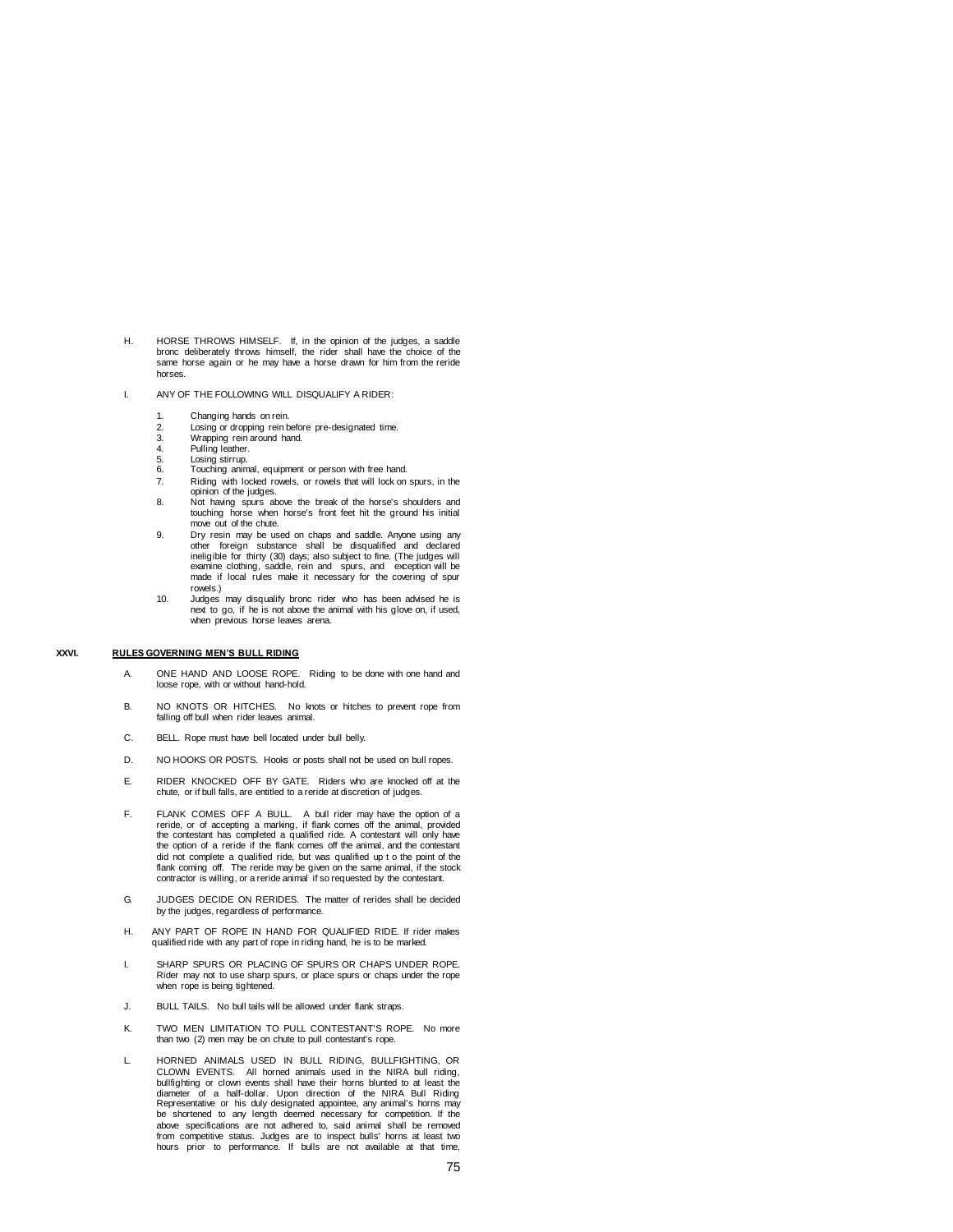inspection will be allowed up to time of competition. If horns are considered too sharp, stock contractor must immediately tip or contestant has the option of a reride. If the bull isn't tipped immediately, there will be a \$50 fine for the first offense. That fine will progressively double thereafter. This charge will be against the stock contractor. Judges are to notify the Faculty and/or Student Director of the bulls that need to be tipped. If those bulls are not tipped by the next time they are out, the fine to the stock contractor will be \$100 for the 1st offense, progressively doubling thereafter.

- M. ANY OF THE FOLLOWING WILL DISQUALIFY RIDER:
	- 1. Being bucked off.
	- 2. Touching animal, equipment or person with free hand.<br>3. Using sharp sours, or placing sours or chaps under to
	- 3. Using sharp spurs, or placing spurs or chaps under the rope when rope is being tightened.
	-
	- 4. Not having a bell on bull rope. 5. Judges may disqualify a bull rider who has been advised he is next to go, if he is not above the animal with his glove on when previous bull leaves the arena.

## **XXVII. RULES GOVERNING W OMEN'S CLOVER LEAF BARREL RACE**

- A. BARREL RACING IS A TIMED EVENT. Barrel racing is a timed event. The start and finish line and the position for the barrels must be marked permanently for the entire rodeo. The contestant is allowed a running start. Time shall begin as soon as the horse's nose reaches the starting line.
- B. FIVE SECOND PENALTY FOR KNOCKED OVER BARREL. Contestants will be assessed a five (5) second penalty for knocking over a barrel.
- C. NOT FOLLOWING PATTERN. Contestants will be disqualified for not following the pattern, or not being ready to contest when name is called. Touching barrel is permitted.
- D. KNOCKED OVER BARREL SET BACK UP. Should barrel be knocked over and it sets up on opposite end, a five (5) second penalty will be assessed. Barrel must be set back on mark.
- E. BARRELS NOT PLACED ON MARKERS. Should, for any reason, the barrels not be placed on the marks or the flagman not be in the correct place, things must be put in correct order and all contestants who ran on the incorrect course must be rerun without penalty.
- F. ONE CONTESTANT HORSE IN ARENA. There is to be only one (1) contestant horse in the arena at a time during the barrel race, without exception.
- G. GATES. The starting gate or gates will remain the same throughout the entire rodeo.
- H. RUNNING START. The contestant is allowed a running start, and will be required to run in and out of the arena only when an acceptable, centrally located gate or gates safely permits, or by event and regional directors approval.
- I. NO CIRCLING HORSE. No circling horse in arena. One spin or pivot in either direction is acceptable if centrally located gate is not used. When contestants are not required to run in and out, they must keep forward motion toward first barrel, prior to crossing scoreline.
- J. GROUND PREPARATION. Committee is required to prepare ground in the arena to be consistent throughout the event.
	- 1. DURING PERFORMANCE. No more than twelve (12) contestants shall run during the performance without the ground being worked with a tractor. If more than twelve (12) are run in a performance, the following guidelines will approval from the NIRA Commissioner: If there are thirteen (13) or fourteen (14) contestants to run during a performance, the ground will be worked after seven (7): If there are fifteen (15) or sixteen (16) contestants to run during the performance, the ground will be worked after eight (8), etc. Vet and doctor releases will be included in the count.
	- 2. DURING SLACK. In the slack, ground around the barrels must be worked with a tractor immediately before the barrel race and after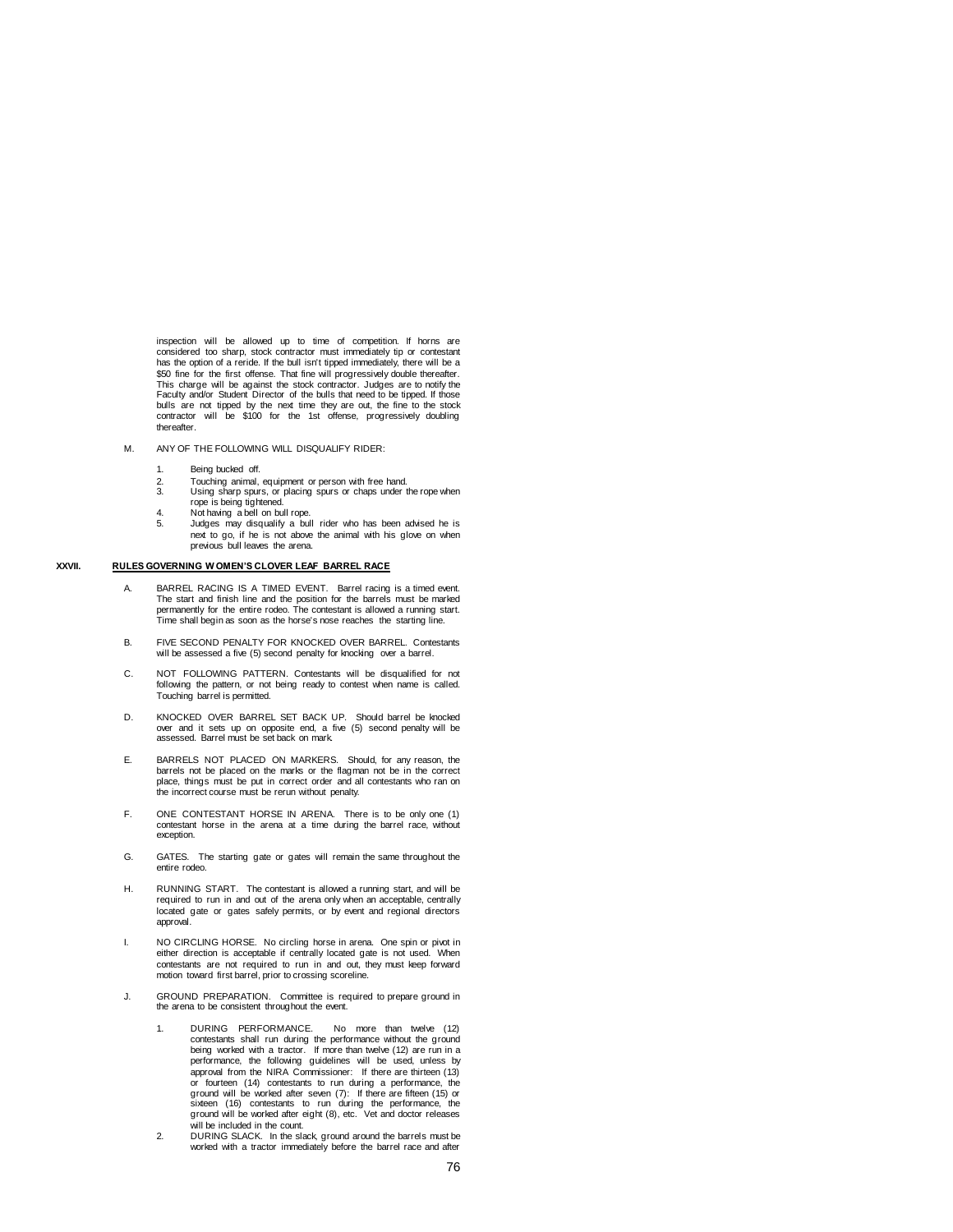the equivalent number of contestants drawn for a performance have competed.

- 3. GROUND THE SAME FOR SLACK AND PERFORMANCE. The ground in slack will be dragged after the equivalent number of contestants drawn for a performance have competed, and will be dragged in the same position.
- 4. SLACK BEFORE FIRST PERFORMANCE. When there is no rodeo performance to use as a guideline, the ground around the barrels shall be worked immediately before the barrel race and after not more than twelve (12) contestants have run.
- K. BARREL RACING IN THE SAME ARENA AS OTHER EVENTS. At rodeos where barrel racing is held in the same arena as all other events, for the arena conditions and safety of all contestants, barrel racing will be the last timed event in a performance.
- L. ONE HOUR BETWEEN END OF GO-ROUND AND SLACK. When a go-round ends and next one begins in the same slack section, there shall be at least a one (1) hour break before the go-round begins.
- M. CLOVER LEAF PATTERN DISTANCES:<br>1. Minimum distances on barrels
	- 1. Minimum distances on barrels 1 and 2 must be at least 15 feet from the sides of the arena. In extra small arenas they may be less. Barrel 3 should be no closer than 25 feet to the end of the arena.
	- 2. If arena size permits, barrels must be set 60 feet or further apart.<br>3. Barrel patterns should be set in proportion to arena size and 3. Barrel patterns should be set in proportion to arena size and/or
	- condition.
	- 4. In small arenas it is recommended the pattern be reduced proportionately to a standard barrel pattern.
- O. MEASUREMENT TO JUDGE OR RODEO SECRETARY. Persons measuring and marking the barrel position must give a copy of the measurements to the rodeo secretary or judge.
- P. HORSE FALLS. There shall be no reruns given at a rodeo when a horse falls; unless it is posted in the rodeo office before the first (1st) performance as a special NIRA approved ground rule of that particular rodeo. A rerun will then be decided at judge's discretion.
- Q. WATCHES. All rodeos are required to use watches in tenths (10ths) of a second. When electric timer is not used, time must be recorded and paid off in tenths (10ths).
- R. HELD BACK DURING PERFORMANCE DUE TO SICKNESS OR INJURY. A contestant may be held back at a performance in barrel racing due to sickness or injury.
- S. BARREL RACING RUNNING OUT OF ORDER. Contestants changing their position at a rodeo (running out of order) without the approval or action of the judges, regional secretary, or event directors, shall be subject to a fine of \$100 for the first offense, a \$100 fine and a one rodeo suspension for the second offense, and a \$200 fine and a disqualification for a third or subsequent offense.
- T. TIE DOWNS COVERED. All chain, metal and wire tie-downs and bosals must be covered. The fine for failure to do so will result in \$25 for the first offense, that fine doubly progressing thereafter.
- U. MARKING BARRELS.
	- 1. Brightly colored fifty-five (55) gallon steel drums with both ends in must be used. There shall be no rubber or plastic barrels or barrel pads used.
	- 2. If barrel covers are used they should be used in slack as well as performance.
	- 3. The barrels must be marked using a one hundred (100) foot measuring tape.
	- 4. The person measuring the barrel pattern must make an arc on the ground from barrel 1 to barrel 3 and then from barrel 2 to barrel 3. Where the arc crosses is where the third barrel marker must be placed. This will insure equal distance for barrel racers who run to either the right or left barrel first.
	- 5. The starting line must also be correctly measured back from barrel 1 and barrel 2, so the distance is the same to insure barrel racers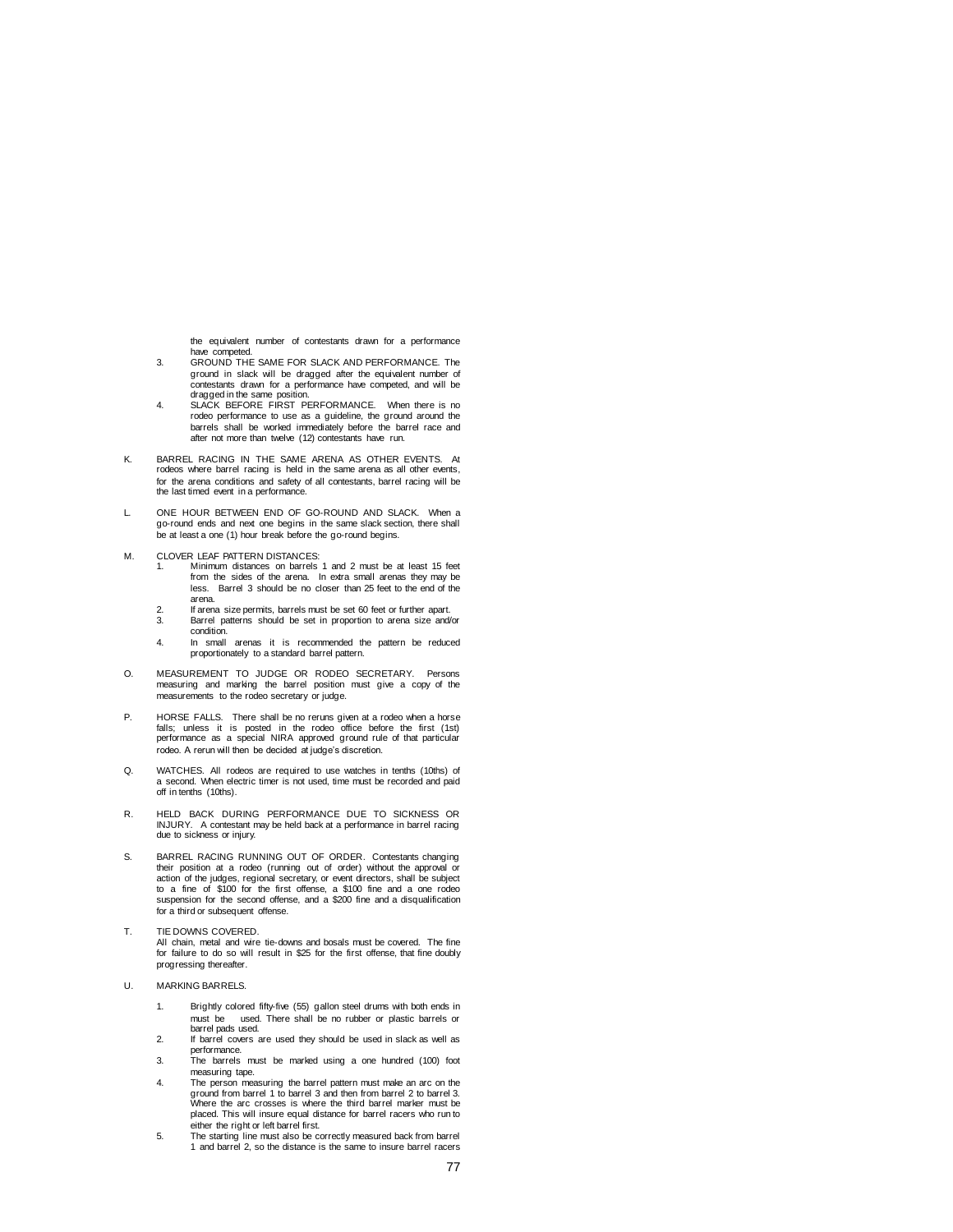going either to the left or right the same opportunity. Permanent markers shall be placed on both sides to indicate starting line.

- 6. A pointed metal stake, horse shoe, or can with a chain or rope attached to the end of it may be used. The object must be covered leaving only the chain or rope on top of the ground. In certain cases, lasers can be used in lieu of permanent stakes.
- 7. Markers should be buried at the location of each barrel, so the barrels will be in the same place during each complete go-round.
- 8. If an electric timer is used, permanent markers (or permanent lasers) should be set for it also. 9. Barrel racing is a standard event in the NIRA. Committees bear
- the responsibility to prepare for the event, (set markers, etc.) as in any other event. All marker placements must follow rulebook specifications and are subject to review and change by the directors and judges. 10. The barrel marker shall be held upward and the barrel be placed
- directly against the rope on the inside of the marker.
- 11. Horses shall not be worked around official pattern with or without barrels. Barrels shall be set not less than ten (10) feet off markers.

#### V. ELECTRIC TIMERS.

- 1. Equipment necessary -- complete electric eye timer plus one (1) extra timing clock or stop watch to be operated manually.
- 2. Complete electric timer must be backed up by a flagman who will stand directly behind one (1) timer post in the arena. One (1) timer will record the times that appear on the electric eye controlled readout. The second (2nd) timer will operate the backup manual clock or stop watch and will record the time which is shown thereon. That person will operate from the flagman's signals, and record the time in tenths (10ths).
- 3. Permanent markers should be put in the ground for the electric timer. Electric timers should be placed on the scoreline no closer than the width of the first (1st) two (2) barrels for the electric eye to be centered in each performance.
- 4. Line on fence for flagman should be well marked. These markers every performance along with the barrel markers and restaked if pulled out by the tractor or other vehicle.
- 5. The barrel race may be timed in one hundredths (100ths), but never in one thousandths (1000ths) under any circumstal when an electric eye is used.
- 6. Contestants may be requested to help set up electric eyes.
- 7. Set timer the same height and position and lock the legs each performance.
- 8. The person setting the timer should stand back at least six feet (6') from the timer, unless a mechanical failure occurs.

# W. ELECTRIC FAILURES.

- 1. MANUAL TIMES. Regional Directors will make a decision prior to the first (1st) performance whether manual backup times will be the official times or a rerun will be given, in the event of an electronic failure. This information will be posted prior to the first (1st) performance.
- 2. FAILS TO WORK FOR A MINORITY. When the electric eye fails to work for a minority (less than 1/2) of contestants during a performance, the manual backup times will be used for those electronically missed, with a zero (0) added to the tenths (10ths).
- The electric eye controlled times will remain unaltered. 3. FAILS TO WORK FOR A MAJORITY. When barrels are set on official markers, and the flagger is stationed correctly but the electric eye does not work for the majority in a performance, contestants in the performance that is not a complete go-round that the electric eye does not work on, will at their option, be given a rerun, if so posted.
- 4. FAILS FOR ENTIRE GO-ROUND. If the electric eye fails to work for a majority of the contestants in an entire go-round, the backup (manual) recorded times will be the official times for all contestants in that go-round.
- 5. RERUN. A rerun must be called for immediately following the event, and contestants must be notified. If a contestant decides to rerun, there will be no penalties assessed from previous runs. Those contestants who are not present at the rerun, or choose not to rerun, must take the time reported on the first (1st) run.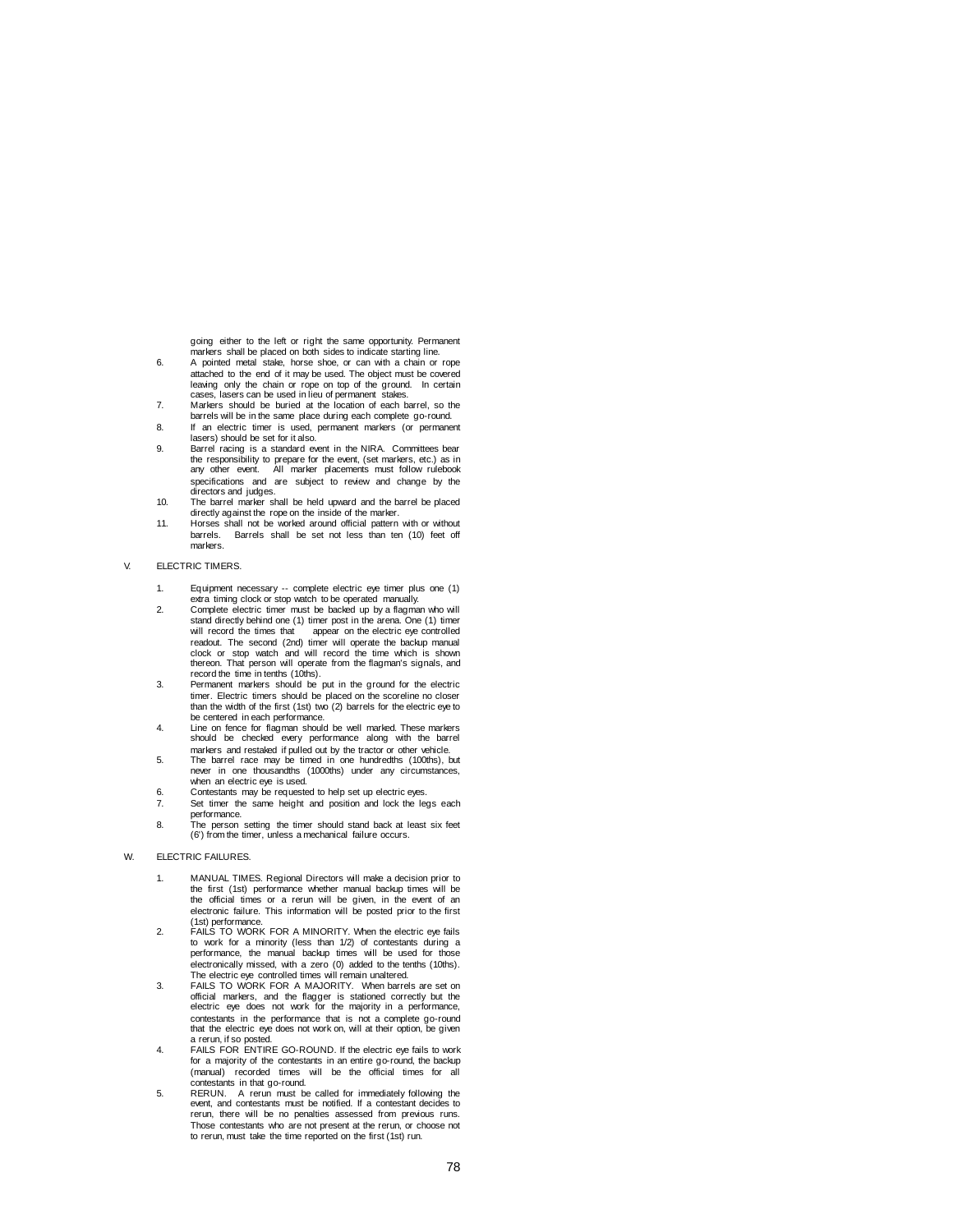| Χ. | <b>MINOR VIOLATION FINES.</b>  |          |
|----|--------------------------------|----------|
|    | Hat Fine                       | \$10.00  |
|    | Vet release/Doctor release     | \$10.00  |
|    | Unnecessary roughness of horse |          |
|    | during competition             | \$250.00 |
|    | Working horse on markers       | \$125.00 |
|    | Failure to remove barrels      |          |
|    | (during practice if allowed)   | \$2500   |

### **XXVIII. RULES GOVERNING W OMEN'S GOAT TYING**

- A. DISTANCE BETWEEN STARTING LINE AND GOAT. There is no set distance from the starting line to the goat. Arena conditions should govern distance.
- B. GATES The starting gate or gates will remain the same throughout the entire rodeo.
- C. RUNNING START. Contestant is allowed a running start, and will be required to run in the arena only when an acceptable, centrally located gate or gates safely permits, or by event and regional directors approval.
- D. CIRCLING HORSE. No circling horse in arena. One spin or pivot in either direction is acceptable if centrally located gate is not used. Once the contestant has crossed the scoreline the time has started. There is no exception to this rule.
- E. STAKE. The goat is to be tied to a stake with a rope ten feet (10') in length from snap to snap. The stake is to be pounded completely into the ground with no part of it visible. The stakes are to be placed in the ground for the entire rodeo.
- F. REQUIREMENTS. The contestant must be mounted on a horse and must ride from the starting line to the goat, dismount from her horse, throw the goat by hand, cross, wrap and tie at least three (3) feet together with a<br>leather string or other type string. No wire is to be used in the goat string.<br>To qualify as a legal tie, there will be at least one complete wrap a least three (3) legs, and a half hitch, hooey or knot.
- G. RUNNING OUT OF ORDER IN THE GOAT TYING. Contestants changing their position at a rodeo (running out of order) without the approval or action of the judges, regional secretary, or event director, shall be disqualified.
- H. STAND BACK THREE FEET AFTER TIE. The contestant must stand back three feet (3') from the goat before judge will start the five (5) second time limit on the tie for the goat's legs to remain crossed and tied.
- I. GOAT MUST BE CLEARED OF THE GROUND BEFORE TIE. If the goat is down when the contestant reaches it, the goat must be elevated high enough that it has the opportunity to gain its feet
- J. HAND ON GOAT WHEN FALLS. If contestant's hand is on the goat when goat falls, the goat is considered thrown by hand.
- K. DISTANCE OF GOAT STAKE FROM BACK FENCE. Goat stake should be a minimum of fifty feet (50') from back fence.
- L. HORSE/ROPE VIOLATION. Should the horse run over, or touch the rope, stake, or goat, the contestant will be given a ten second penalty. If the violation occurs after flagman has signaled for time, there will be no penalty.
	- 1. If a horse/rope violation is declared but timer fails to get time, and a rerun is awarded, a ten (10) second penalty will go with contestant on rerun.
- M. TOUCHING TIE ONCE SIGNALED COMPLETE. Once a contestant has signaled her tie complete, she may not again touch the tie or the goat. Any attempt to enhance competitive opportunity after signaling for time will result in disqualification.
- N. GOAT MUST BE HELD BY THE COLLAR. The goat must be held by the collar at the end of the rope in a vertical position from the starting line until time begins.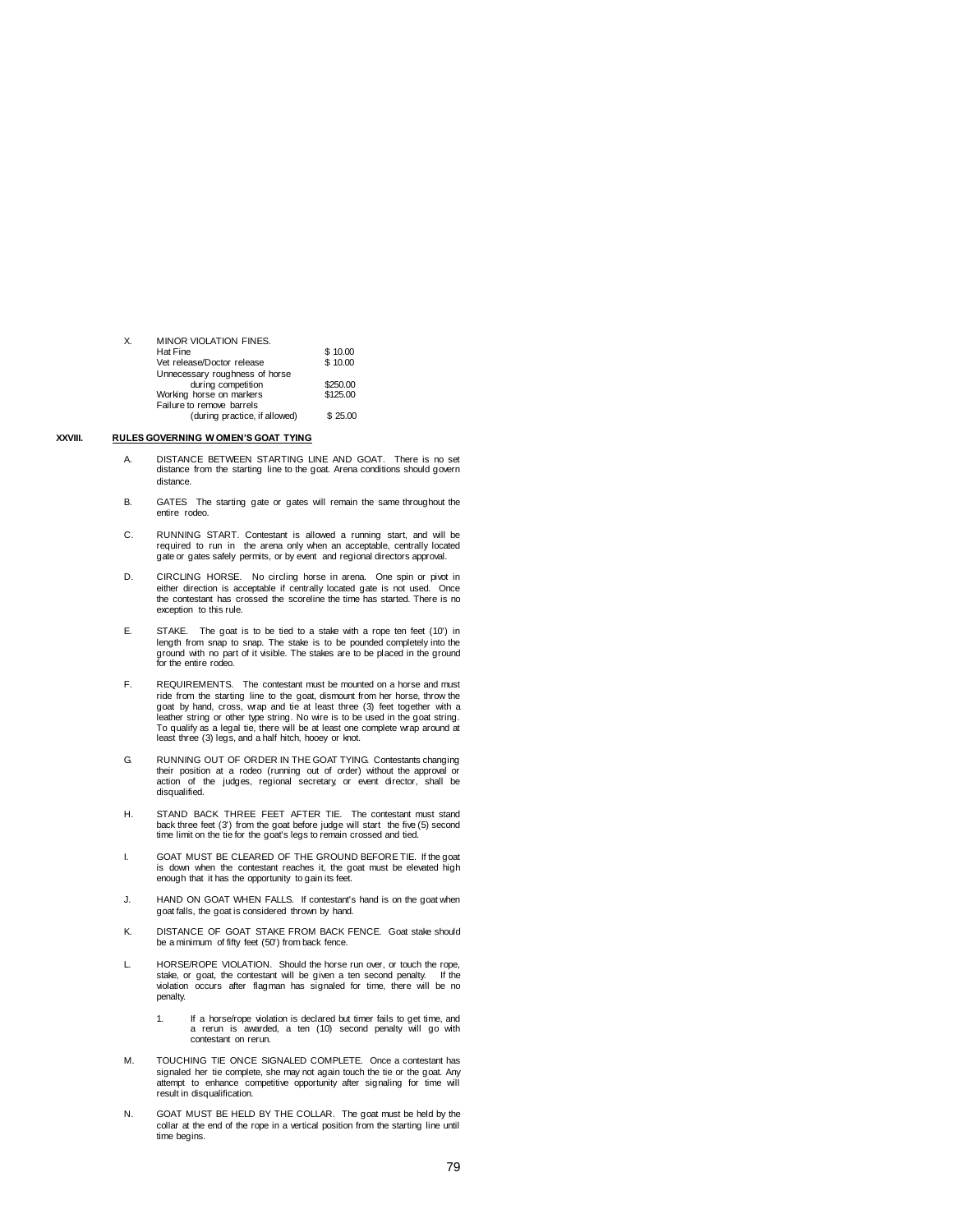- O. RUNS ON A GOAT. No goat will have more than three (3) consecutive ties made on them. Three paid ties (non-notified turnouts and doctor releases included) will constitute a run on the goat. Each goat must be "run" before any goat can be "run" the second and subsequent times. No splits will be allowed in goat tying.
- P. GOAT HOLDERS. Goat holders must be NIRA members in good standing and knowledgeable of goat tying rules. It is suggested they not be contestants at that rodeo. At the CNFR holders must be an official.
- Q. GOAT DRAW. All goats must be drawn not more than one and one half (1 1/2) hours before all performances and slack. The goat tying draw should be administered as any other event. In no situation should pens be set. No goat shall be drawn back to be used a second time in a performance after it has already been tied three times. The total number of goats to be used at an approved NIRA rodeo is based upon contestant entry number to be kept consistent with the third of enough policy.
- R. DRAWING EXTRAS IN GOAT DRAW. In a performance, one extra goat shall be drawn. In the short go, two extras will be drawn. In slack, no extras will be drawn. There is no need for runs on the goats that are extras.
- S. GOAT HERD. The total number of goats to be used in the herd at an NIRA rodeo shall be based upon contestant entry number in the event. The following scale shall be used:

| Contestants | Goat Herd |
|-------------|-----------|
| 1 to 36     | 5         |
| 37 to 45    | 6         |
| 46 to 54    |           |
| 55 to 63    | 8         |
| 64 or more  | g         |

- T. SHORT-GO DRAW. A minimum of four (4) goats that score at/or above with the best times are to be used in the short-go round draw. In the event four goats are not qualified back, all goats used in the long go-round will be used in the short-go round draw regardless of qualification.
- U. BILLIES AT CNFR. No billies will be used at the CNFR.
- V. MISDRAW PROCEDURE IN THE GOAT TYING. The following shall be used in the event of a misdraw in the goat tying at any NIRA rodeo - Definition of a misdraw: Any animal which must be replaced will be considered one misdraw. Example of possible reasons for replacing an animal are:
	- 1. Injured or unhealthy animal.<br>2. Animal not properly number
	- 2. Animal not properly numbered or distinguishable.<br>3. Animal not on premises after being drawn.
	- 3. Animal not on premises after being drawn.
	- 4. Duplicate tags and animals not distinguishable prior to draw.
	- 5. Contestant left out of draw.<br>6. Animal drawn incorrectly di Animal drawn incorrectly due to clerical error.

Due to the nature of the event, if a misdraw occurs in the goat tying, all animals drawn from the point of the misdraw and below will be redrawn.

W. WEIGHT OF GOATS. Goats shall weigh between forty (40) to fifty (50) pounds. There shall be a fine of \$50 per head for goats who are overweight or underweight.

### **XXIX. RULES GOVERNING W OMEN'S BREAKAW AY ROPING**

- A. NUMBER OF LOOPS. A contestant is allowed one (1) loop in any of the go rounds.
- B. TIME LIMITATIONS. All regional rodeos shall have a time limit set in the breakaway roping of twenty-five (25) seconds with gate closed. CNFR shall have a time limit of twenty-five (25) seconds set with gate closed.
- C. ROPES. Ropes are to be tied to saddle horn with nylon string. A knot must be at the end of the rope with the string tied at the knot. There will be no tail. A flag that is visible to the flagman or judge must be attached at the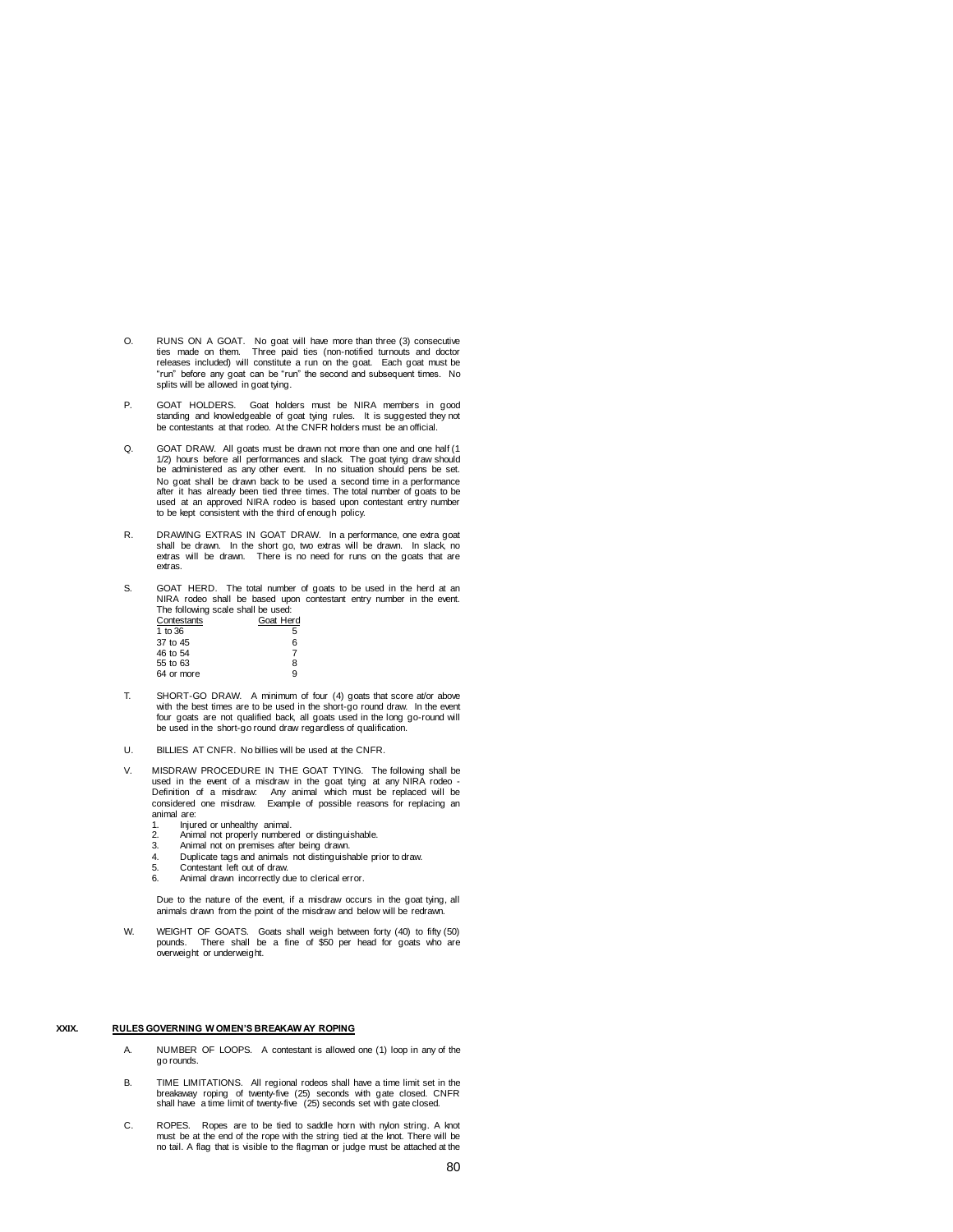knot at end of the rope. Nothing may be used on the rope to keep loop from drawing tight.

- D. NO KNOTS IN BREAKAWAY ROPES IN FRONT OF THE TIE STRING. No knots in breakaway ropes in front of the tie string.
- E. ROPE MUST BREAK AWAY FROM HORN. The animal must break the rope away from horn. The contestant will receive a no time should she break rope from saddle horn herself.
- F. HORNED ANIMALS. No horned animals will be used in breakaway<br>roping, with horns longer than 2 inches, unless passed by rodeo<br>committee, regional faculty director, and event director.
- G. ANIMALS MUST BE RUN AND/OR FOLLOWED ON HORSEBACK. Animals used must be run and/or followed on horseback at discretion of the breakaway roping director.
- H. LEGAL CATCH. The only legal catch will be a bell collar catch. Any other catch will be called a "no time". A bell collar catch is defined as the animal's whole head with no extremities. The loop must first pass over the animal's head.
- I. HAT ON HEAD WHILE CALLING FOR ANIMAL. A girl must have a hat on her head while calling for her animal.
- J. FOULED NECK ROPE. Contestants fouled by neck rope or neck rope stays around the animal, will be given a rerun if the foul is declared immediately by pulling up. If rope is thrown, no rerun will be given.
- K. UNIFORM ANIMALS. Uniform animals will be used in the breakaway roping. Weight for the animals shall be a minimum of one hundred eighty (180) pounds and a maximum of three hundred fifty (350) pounds.
- L. MEN'S TIE-DOWN ROPING RULES. Anything not covered in the above rules will be covered by the men's tie-down roping rules.
- M. USE OF BREAKAWAY ANIMALS. The animals used shall be different from the animals used in men's tie down roping.
- N. BREAKAWAY ANIMALS MUST BE LINED.

# REV. 2015.12.14

The Official NIRA Rules as recorded herein shall govern all NIRA approved rodeos. If a situation arises not covered by these rules, the regional director or his/her designated representative shall refer to the current PRCA or WPRA rulebooks.

\_\_\_\_\_\_\_\_\_\_\_\_\_\_\_\_\_\_\_\_\_\_\_\_\_\_\_\_\_\_\_\_\_\_\_\_\_\_\_\_\_\_\_\_\_\_\_\_\_\_\_\_\_\_\_\_\_\_\_\_\_\_\_\_\_\_\_\_\_\_\_

# **INDEX**

| Organization                            | Page 3  |
|-----------------------------------------|---------|
| Membership                              | Page 4  |
| Regions                                 | Page 9  |
| Governance & Management of NIRA         | Page 12 |
| Student Member Provisions (Eligibility) | Page 23 |
| Transfers                               | Page 30 |
| Letter of Intent                        | Page 33 |
| Scholarships                            | Page 34 |
| <b>Travel Expenses</b>                  | Page 34 |
| Financial Aid                           | Page 35 |
| Conduct & Disciplinary Action           | Page 35 |
| Hardship & Grievance Procedures         | Page 38 |